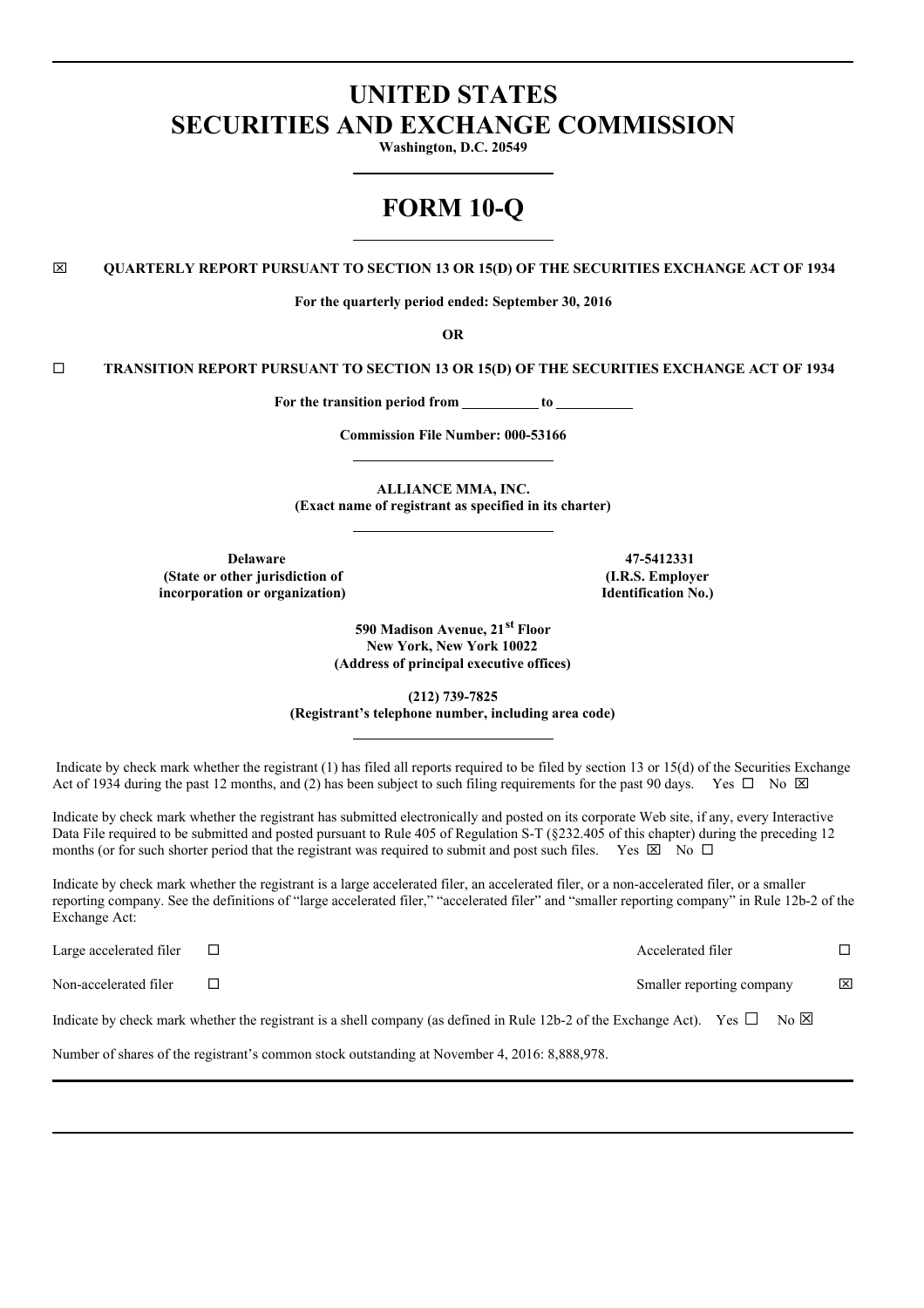### **Alliance MMA Form 10-Q**

## **TABLE OF CONTENTS**

|          |                                                                                                                                                                                                                                                 | Page           |
|----------|-------------------------------------------------------------------------------------------------------------------------------------------------------------------------------------------------------------------------------------------------|----------------|
|          | <b>Special Note Regarding Forward-Looking Statements</b>                                                                                                                                                                                        | 3              |
|          | <b>PART I - FINANCIAL INFORMATION</b>                                                                                                                                                                                                           | $\overline{4}$ |
|          |                                                                                                                                                                                                                                                 |                |
| Item 1.  | <b>Financial Statements</b>                                                                                                                                                                                                                     | 4              |
|          | Condensed Consolidated Balance Sheets as of September 30, 2016 (unaudited) and December 31, 2015                                                                                                                                                | $\overline{4}$ |
|          | Condensed Consolidated Statements of Operations for the three months ended September 30, 2016 and 2015,<br>nine months ended September 30, 2016 and for the period from February 12, 2015 (inception) through<br>September 30, 2015 (unaudited) | 5              |
|          | Condensed Consolidated Statements of Stockholders' Equity (Deficit) from February 12, 2015 (inception)<br>through September 30, 2016 (unaudited)                                                                                                | 6              |
|          | Condensed Consolidated Statements of Cash Flows for the nine months ended September 30, 2016 and from<br>February 12, 2015 (inception) through September 30, 2015 (unaudited)                                                                   | 7              |
|          | Notes to Condensed Consolidated Financial Statements (unaudited)                                                                                                                                                                                | 8              |
| Item 2.  | Management's Discussion and Analysis of Financial Condition and Results of Operations                                                                                                                                                           | 65             |
| Item 3.  | <b>Quantitative and Qualitative Disclosures About Market Risk</b>                                                                                                                                                                               | 86             |
| Item 4.  | <b>Controls and Procedures</b>                                                                                                                                                                                                                  | 86             |
|          | <b>PART II - OTHER INFORMATION</b>                                                                                                                                                                                                              | 87             |
| Item 1.  | <b>Legal Proceedings</b>                                                                                                                                                                                                                        | 87             |
| Item 1A. | <b>Risk Factors</b>                                                                                                                                                                                                                             | 87             |
| Item 2.  | Unregistered Sales of Equity Securities and Use of Proceeds                                                                                                                                                                                     | 87             |
| Item 5.  | <b>Other Information</b>                                                                                                                                                                                                                        | 87             |
| Item 6.  | <b>Exhibits</b>                                                                                                                                                                                                                                 | 88             |
|          | <b>Signatures</b>                                                                                                                                                                                                                               | 89             |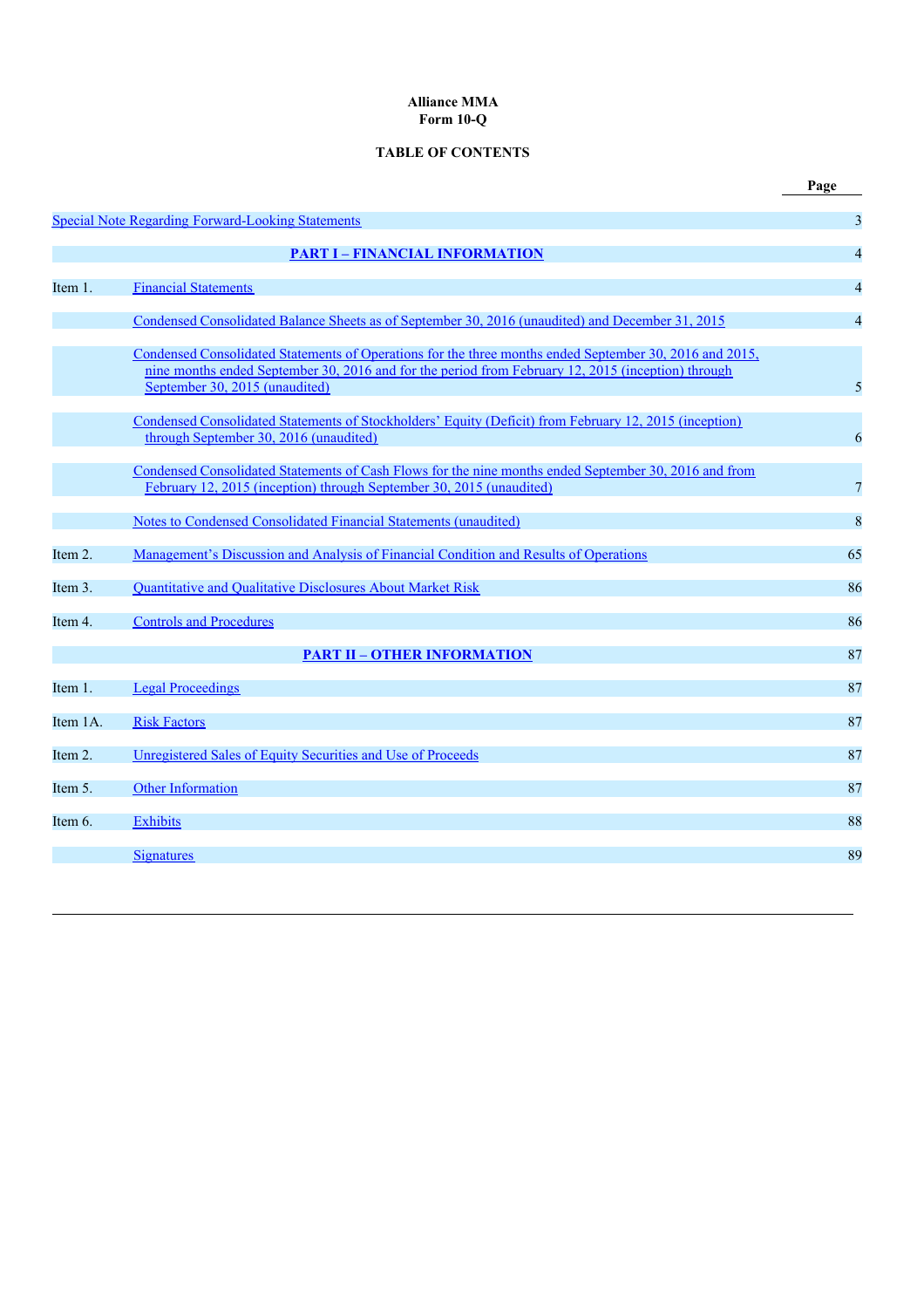### **SPECIAL NOTE REGARDING FORWARD-LOOKING STATEMENTS**

This Quarterly Report on Form 10-Q, including the sections entitled "Important Introductory Information," "Risk Factors," "Management's Discussion and Analysis of Financial Condition and Results of Operations," and "Business," contains forward-looking statements within the meaning of the federal securities laws. These statements relate to anticipated future events, future results of operations or future financial performance. In some cases, you can identify forward-looking statements by terminology such as "may," "might," "will," "should," "intends," "expects," "plans," "goals," "projects," "anticipates," "believes," "estimates," "predicts," "potential," or "continue" or the negative of these terms or other comparable terminology. These forward-looking statements include, but are not limited to:

- Our ability to manage our growth:
- · Our ability effectively to manage the businesses of the MMA promotions and related companies we acquired, to create synergies among the businesses, and to leverage these synergies to achieve our business objective of creating a developmental league for the MMA industry;
- · Our ability to compete with other regional MMA promotions for top ranked professional MMA fighters and for television and other content distribution arrangements;
- Sustained growth in the popularity of MMA among fans;
- Our ability to protect or enforce our intellectual property rights; and
- Other statements made elsewhere in this Form 10-O.

These forward-looking statements are only predictions, are uncertain and involve substantial known and unknown risks, uncertainties and other factors which may cause our (or our industry's) actual results, levels of activity or performance to be materially different from any future results, levels of activity or performance expressed or implied by these forward-looking statements. The "Risk Factors" section of this Form 10-Q sets forth detailed risks, uncertainties and cautionary statements regarding our business and these forward-looking statements. Moreover, we operate in a changing regulatory environment. New risks and uncertainties emerge from time to time, and it is not possible for us to predict all of the risks and uncertainties that could have an impact on the forward-looking statements contained in this prospectus.

We cannot guarantee future results, levels of activity or performance. You should not place undue reliance on these forwardlooking statements, which speak only as of the date of this Form 10-Q. These cautionary statements should be considered with any written or oral forward-looking statements that we may issue in the future. Except as required by applicable law, including the securities laws of the U.S., we do not intend to update any of the forward-looking statements to conform these statements to reflect actual results, later events or circumstances or to reflect the occurrence of unanticipated events. Other than with respect to the acquisition of the MMA promotions and related companies we acquired in connection with the closing of our initial public offering on September 30, 2016, and which are discussed in the "Notes to Condensed Consolidated Financial Statements" section of this Form 10-Q, our forward-looking statements do not reflect the potential impact of any future acquisitions, mergers, dispositions, joint ventures or other investments or strategic transactions in which we may engage in.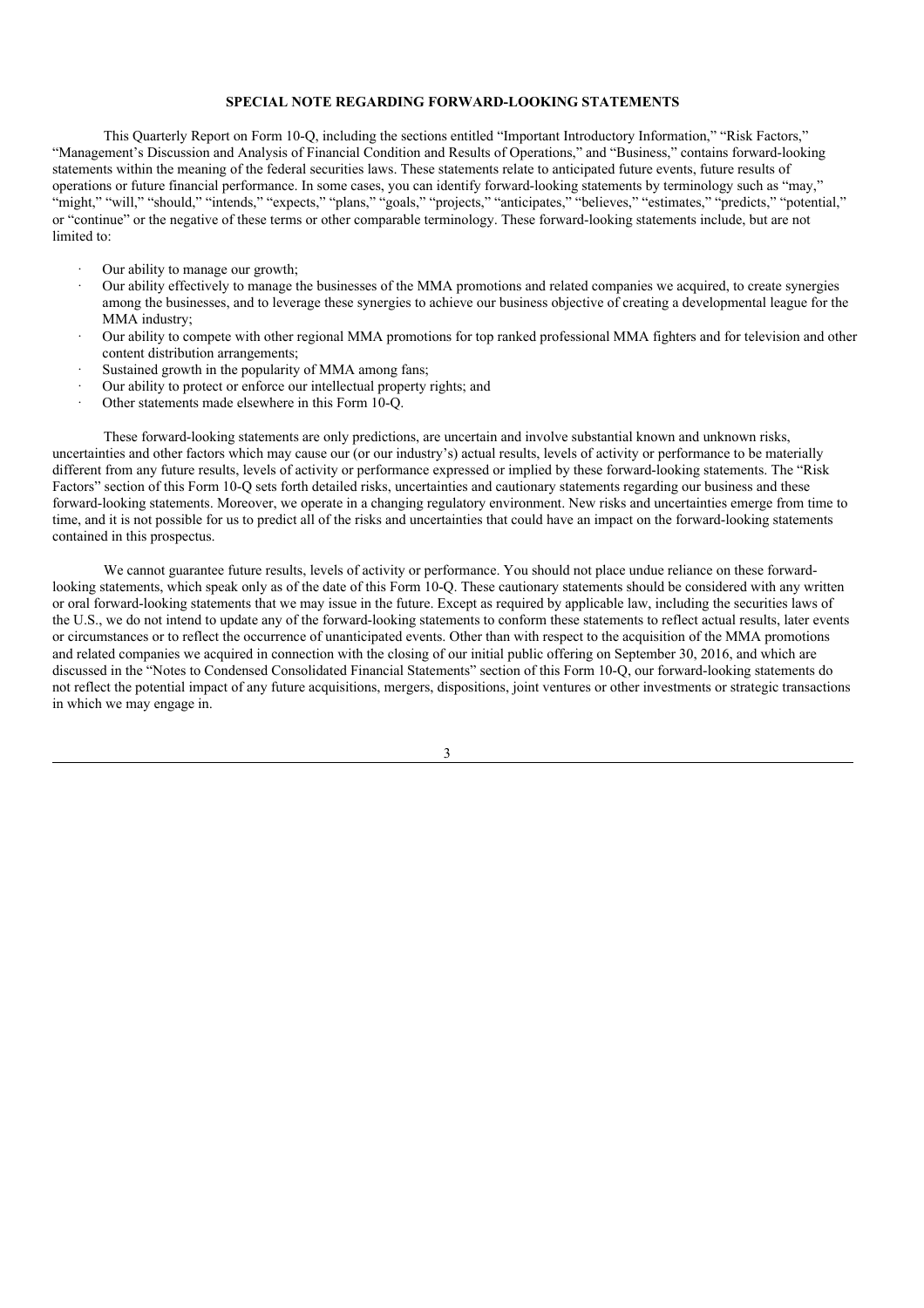### **PART I—FINANCIAL INFORMATION**

### **Item 1. Financial Statements**

### **Alliance MMA, Inc. Condensed Consolidated Balance Sheets**

|                                                                                                                                                  | September 30,<br>2016 |             |              | December 31,<br>2015 |
|--------------------------------------------------------------------------------------------------------------------------------------------------|-----------------------|-------------|--------------|----------------------|
|                                                                                                                                                  |                       | (Unaudited) |              |                      |
| <b>ASSETS</b>                                                                                                                                    |                       |             |              |                      |
| Current assets:                                                                                                                                  |                       |             |              |                      |
| Cash                                                                                                                                             | \$                    | 5,122,876   | \$           |                      |
| Accounts receivable, net of allowance for doubtful accounts of \$0 as of September 30, 2016<br>and December 31, 2015                             |                       | 26,496      |              |                      |
| Deferred offering costs                                                                                                                          |                       |             |              | 25,000               |
| Prepaid expenses                                                                                                                                 |                       | 4.103       |              |                      |
| Total current assets                                                                                                                             |                       | 5,153,475   |              | 25,000               |
| Property and equipment, net                                                                                                                      |                       | 23,661      |              |                      |
| Intangible assets, net                                                                                                                           |                       | 5,963,436   |              |                      |
| Goodwill                                                                                                                                         |                       | 2,706,374   |              |                      |
| <b>TOTAL ASSETS</b>                                                                                                                              | \$                    | 13,846,946  | \$           | 25,000               |
| LIABILITIES AND STOCKHOLDERS' EQUITY (DEFICIT)                                                                                                   |                       |             |              |                      |
| Current liabilities:                                                                                                                             |                       |             |              |                      |
| Accounts payable and accrued liabilities                                                                                                         | $\mathbf S$           | 250,162     | $\mathbf{s}$ | 52,717               |
| Earn-out accrual                                                                                                                                 |                       | 716,394     |              |                      |
| Payable for Target Assets - Louis Neglia                                                                                                         |                       | 129,500     |              |                      |
| Note payable - related party                                                                                                                     |                       |             |              | 353,450              |
| Total current liabilities                                                                                                                        |                       | 1,096,056   |              | 406,167              |
| <b>TOTAL LIABILITIES</b>                                                                                                                         |                       |             |              |                      |
| Commitments and contingencies (Note 8)                                                                                                           |                       |             |              |                      |
| Stockholders' Equity (Deficit):                                                                                                                  |                       |             |              |                      |
| Preferred Stock, \$.001 par value; 5,000,000 shares authorized at September 30, 2016 and<br>December 31, 2015; nil shares issued and outstanding |                       |             |              |                      |
| Common stock, \$.001 par value; 45,000,000 shares authorized at September 30, 2016 and                                                           |                       |             |              |                      |
| December 31, 2015; 8,479,892 and 5,289,136 shares issued and outstanding, respectively                                                           |                       | 8,480       |              | 5,289                |
| Additional paid-in capital                                                                                                                       |                       | 13,948,218  |              |                      |
| Accumulated deficit                                                                                                                              |                       | (1,205,808) |              | (386, 456)           |
| TOTAL STOCKHOLDERS' EQUITY (DEFICIT)                                                                                                             |                       | 12,750,890  |              | (381, 167)           |
| TOTAL LIABILITIES AND STOCKHOLDERS' EQUITY (DEFICIT)                                                                                             | \$                    | 13.846.946  | $\mathbf S$  | 25,000               |

*The accompanying notes are an integral part of these unaudited condensed consolidated financial statements.*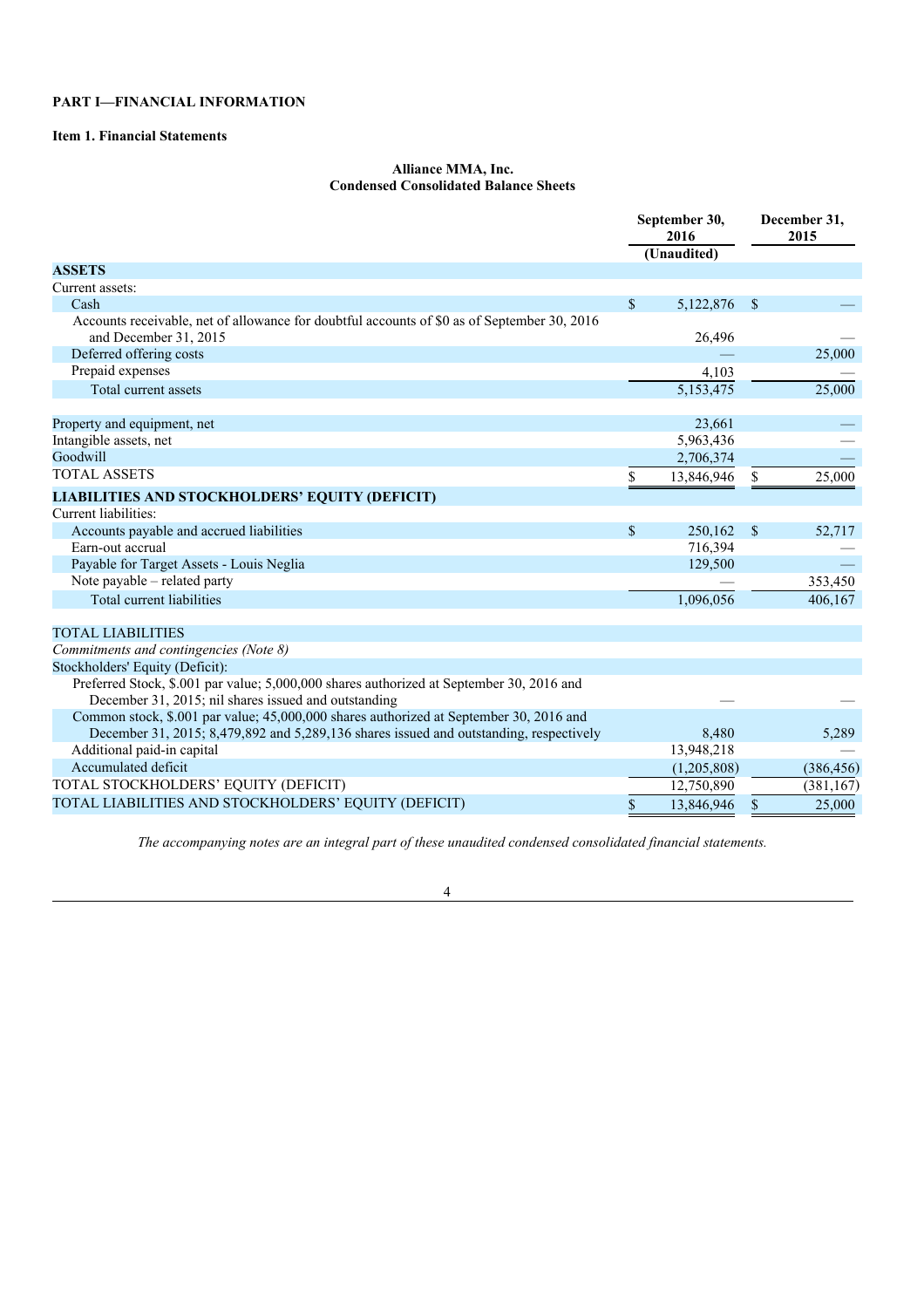### **Alliance MMA, Inc. Condensed Consolidated Statements of Operations** *(Unaudited)*

|                                                                                  | <b>Three Months Ended</b><br>September 30, |               |           |      | <b>Nine Months Ended</b><br>September 30, |      | For the period from<br><b>February 12, 2015</b><br>(inception) through<br>September 30, |
|----------------------------------------------------------------------------------|--------------------------------------------|---------------|-----------|------|-------------------------------------------|------|-----------------------------------------------------------------------------------------|
|                                                                                  | 2016                                       |               | 2015      | 2016 |                                           | 2015 |                                                                                         |
| Revenue, net                                                                     | \$                                         | $\mathbf{\$}$ |           | \$   |                                           | \$.  |                                                                                         |
| Cost of revenue                                                                  |                                            |               |           |      |                                           |      |                                                                                         |
| Gross profit                                                                     |                                            |               |           |      |                                           |      |                                                                                         |
| Operating expenses:                                                              |                                            |               |           |      |                                           |      |                                                                                         |
| General and administrative                                                       | 357,826                                    |               | 19,984    |      | 399,356                                   |      | 25,460                                                                                  |
| Professional and consulting fees                                                 | 237,585                                    |               | 56,500    |      | 419,996                                   |      | 183,000                                                                                 |
| Total operating expenses                                                         | 595,411                                    |               | 76,484    |      | 819,352                                   |      | 208,460                                                                                 |
| Loss from operations                                                             | (595, 411)                                 |               | (76, 484) |      | (819, 352)                                |      | (208,460)                                                                               |
| Other expense                                                                    |                                            |               |           |      |                                           |      |                                                                                         |
| Loss before provision for income taxes                                           | (595, 411)                                 |               | (76, 484) |      | (819, 352)                                |      | (208, 460)                                                                              |
| Provision for income taxes                                                       |                                            |               |           |      |                                           |      |                                                                                         |
| Net loss                                                                         | (595, 411)                                 |               | (76, 484) |      | (819, 352)                                |      | (208, 460)                                                                              |
| Net loss per share, basic and diluted                                            | (0.11)                                     |               | (0.01)    |      | (0.15)                                    |      | (0.04)                                                                                  |
| Weighted average shares used to compute net loss per<br>share, basic and diluted | 5,289,882                                  |               | 5,289,136 |      | 5,289,221                                 |      | 5,289,136                                                                               |

*The accompanying notes are an integral part of these unaudited condensed consolidated financial statements.*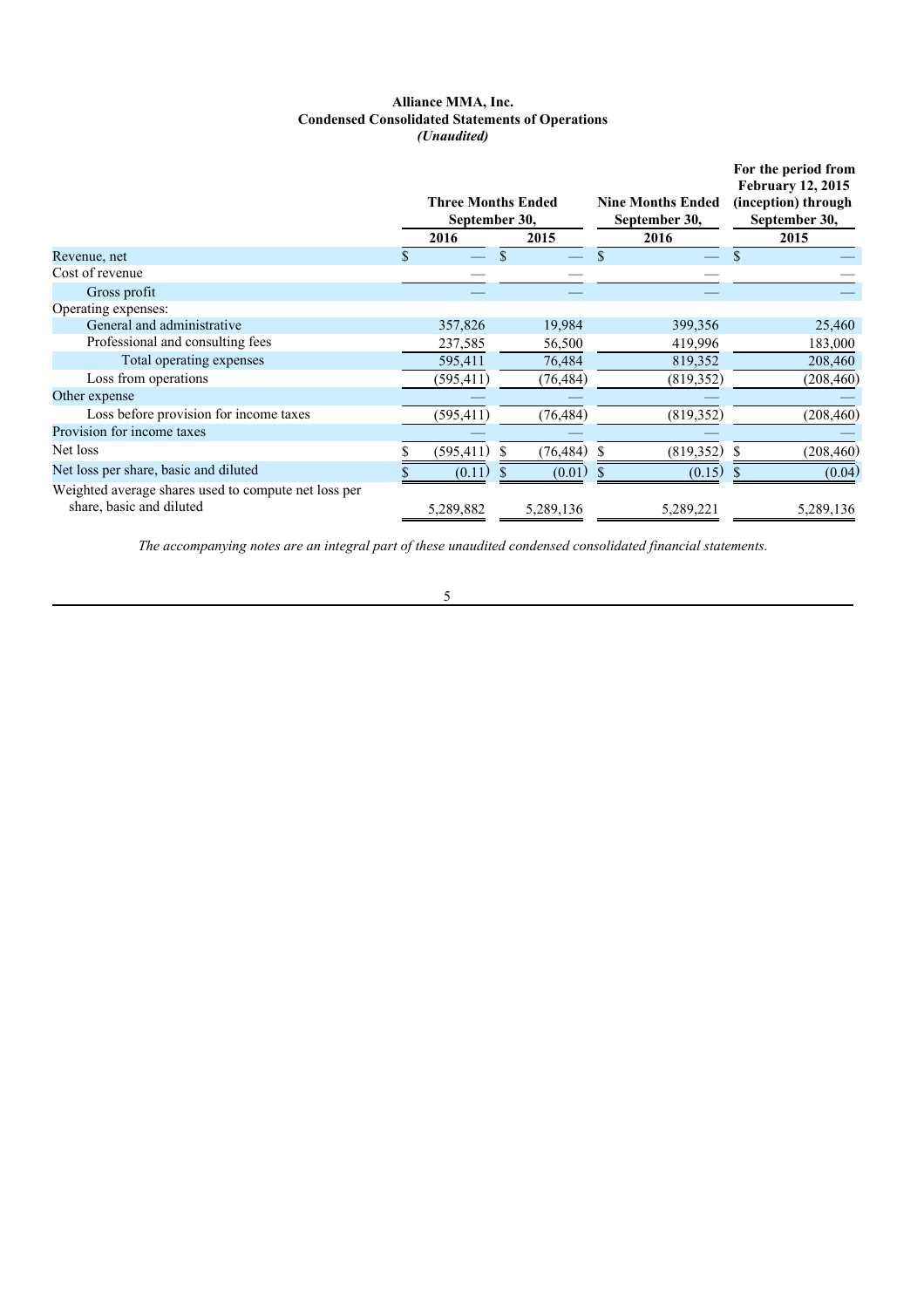### **Alliance MMA, Inc. Condensed Consolidated Statements of Stockholders' Equity (Deficit) From February 12, 2015 (Inception) through September 30,2016** *(Unaudited)*

|                                                                                   |               | <b>Common Stock</b> | <b>Additional</b><br>Paid-in | Accumulated      | Total<br>Stockholders'  |
|-----------------------------------------------------------------------------------|---------------|---------------------|------------------------------|------------------|-------------------------|
|                                                                                   | <b>Shares</b> | Amount              | Capital                      | <b>Deficit</b>   | <b>Equity (Deficit)</b> |
| Balance—February 12, 2015 (Inception)                                             |               |                     |                              |                  |                         |
| Issuance of common stock to founders                                              | 5,289,136     | 5,289               |                              |                  | 5,289                   |
| Net loss                                                                          |               |                     |                              | (386, 456)       | (386, 456)              |
|                                                                                   |               |                     |                              |                  |                         |
| Balance—December 31, 2015                                                         | 5,289,136     | 5,289               |                              | (386, 456)       | (381, 167)              |
| Issuance of common stock related to IPO                                           | 1,813,225     | 1,813               | 7,730,467                    |                  | 7,732,280               |
| Issuance of common stock related to<br>acquisition of Target Companies and Target |               |                     |                              |                  |                         |
| Assets                                                                            | 1,377,531     | 1.378               | 6,197,511                    |                  | 6,198,889               |
| Stock based compensation                                                          |               |                     | 20,240                       |                  | 20,240                  |
| Net loss                                                                          |               |                     |                              | (819, 352)       | (819,352)               |
|                                                                                   |               |                     |                              |                  |                         |
| Balance—September 30, 2016                                                        | 8,479,892     | 8,480               | 13,948,218<br>S.             | $(1,205,808)$ \$ | 12,750,890              |

*The accompanying notes are an integral part of these unaudited condensed consolidated financial statements.*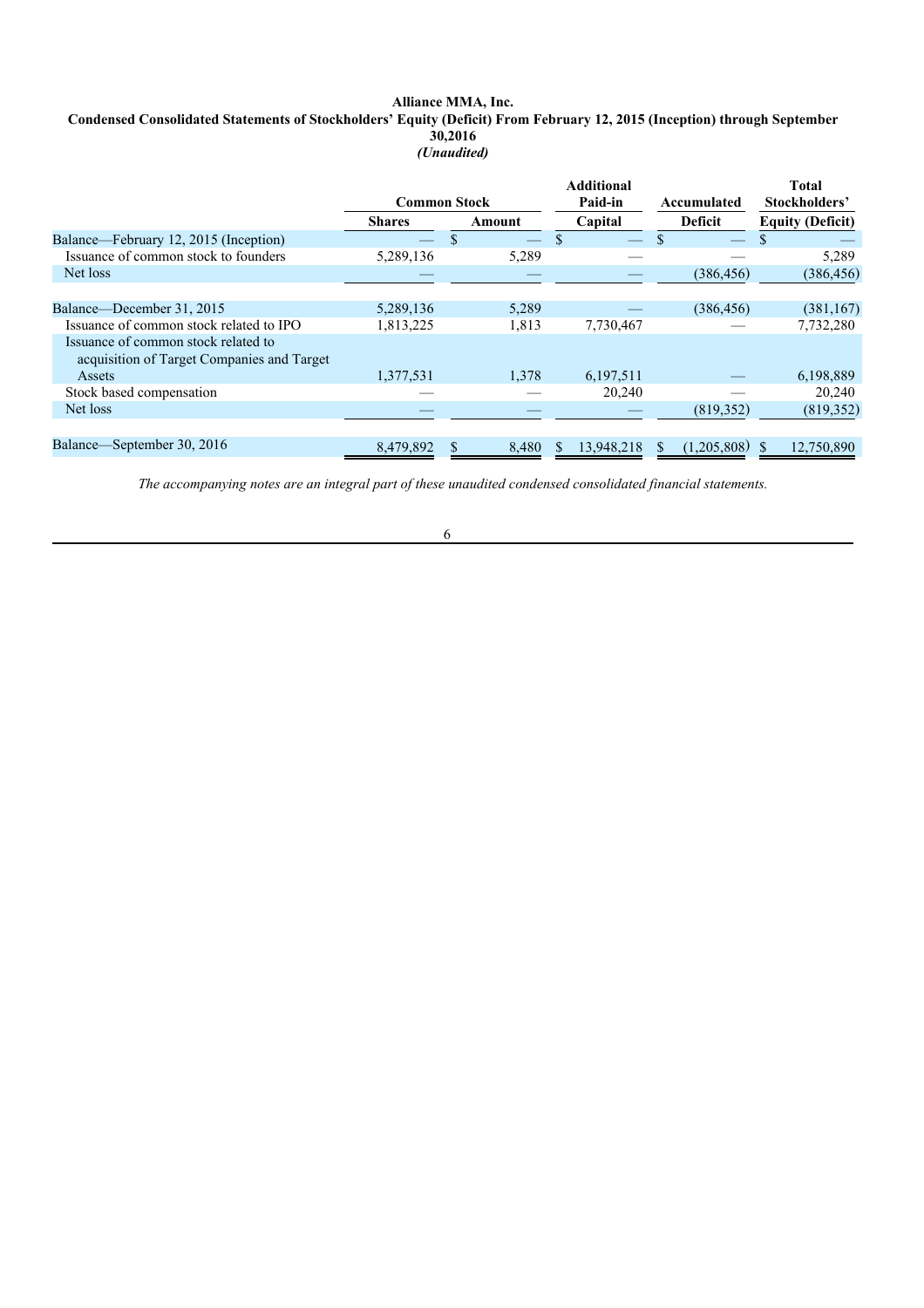### **Alliance MMA, Inc. Condensed Consolidated Statements of Cash Flows** *(Unaudited)*

|                                                                                   |    | <b>Nine Months</b><br><b>Ended</b><br>September 30,<br>2016 | From<br><b>February 12, 2015</b><br>(Inception) through<br>September 30,<br>2015 |            |  |
|-----------------------------------------------------------------------------------|----|-------------------------------------------------------------|----------------------------------------------------------------------------------|------------|--|
| <b>CASH FLOWS FROM OPERATING ACTIVITIES:</b>                                      |    |                                                             |                                                                                  |            |  |
| Net loss                                                                          | \$ | $(819, 352)$ \$                                             |                                                                                  | (208, 460) |  |
| Adjustments to reconcile net loss to net cash used in operating activities:       |    |                                                             |                                                                                  |            |  |
| Stock-based compensation                                                          |    | 20,240                                                      |                                                                                  |            |  |
| Changes in operating assets and liabilities:                                      |    |                                                             |                                                                                  |            |  |
| Deferred offering cost                                                            |    | 25,000                                                      |                                                                                  |            |  |
| Accounts payable and accrued liabilities                                          |    | (90, 106)                                                   |                                                                                  | 7,260      |  |
| Net cash used in operating activities                                             |    | (864, 218)                                                  |                                                                                  | (201, 200) |  |
| <b>CASH FLOWS FROM INVESTING ACTIVITIES:</b>                                      |    |                                                             |                                                                                  |            |  |
| Purchase of Target Companies and Target Assets, net                               |    | (1,391,736)                                                 |                                                                                  |            |  |
| Net cash used in investing activities                                             |    | (1,391,736)                                                 |                                                                                  |            |  |
| CASH FLOWS FROM FINANCING ACTIVITIES:                                             |    |                                                             |                                                                                  |            |  |
| Proceeds from note payable – related party                                        | \$ | 523,550                                                     | -\$                                                                              | 195,911    |  |
| Repayments of note payable - related party                                        |    | (877,000)                                                   |                                                                                  |            |  |
| Net proceeds from IPO                                                             |    | 7,732,280                                                   |                                                                                  |            |  |
| Proceeds from issuance of common stock to founders                                |    |                                                             |                                                                                  | 5,289      |  |
| Net cash provided by financing activities                                         |    | 7,378,830                                                   |                                                                                  | 201,200    |  |
| <b>NET INCREASE IN CASH</b>                                                       |    | 5,122,876                                                   |                                                                                  |            |  |
| <b>CASH — BEGINNING OF PERIOD</b>                                                 |    |                                                             |                                                                                  |            |  |
| CASH - END OF PERIOD                                                              | S  | 5,122,876                                                   | \$                                                                               |            |  |
| SUPPLEMENTAL DISCLOSURE OF CASH FLOW INFORMATION:                                 |    |                                                             |                                                                                  |            |  |
| Cash paid for interest                                                            | \$ | 34,015                                                      | \$                                                                               |            |  |
| Cash paid for taxes                                                               | \$ |                                                             | \$                                                                               |            |  |
| SUPPLEMENTAL DISCLOSURE OF NON-CASH INVESTING AND FINANCING<br><b>ACTIVITIES:</b> |    |                                                             |                                                                                  |            |  |
| Stock issued in conjunction with Target Company and Target Asset acquisitions     | \$ | 6,198,889                                                   | \$                                                                               |            |  |

*The accompanying notes are an integral part of these unaudited condensed consolidated financial statements.*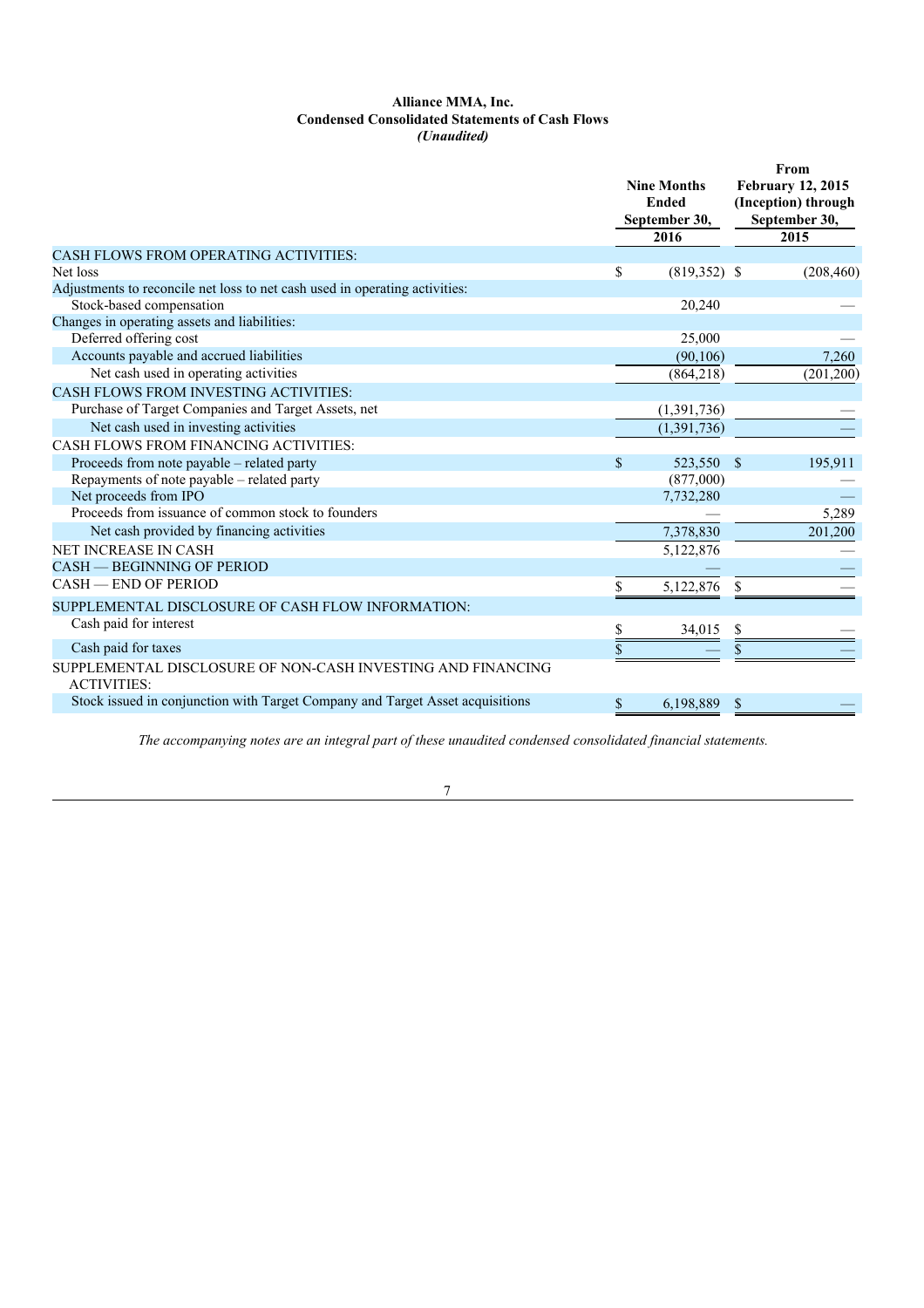### **Alliance MMA, Inc. Notes to Condensed Consolidated Financial Statements** *(Unaudited)*

### **Note 1. Description of Business and Basis of Presentation**

### *Nature of Business*

Alliance MMA, Inc. ("Alliance" or the "Company") was formed in Delaware on February 12, 2015 to acquire companies in the mixed martial arts ("MMA") industry. On September 30, 2016, Alliance acquired the assets and assumed certain liabilities of six companies, consisting of five promoters and a ticketing platform for MMA events. Alliance formed GFL Acquisition, Co., Inc. ("Acquisition Co"), a New York corporation, as a wholly-owned subsidiary of Alliance, on June 14, 2016, primarily to facilitate the acquisition and merger of the seventh company, Go Fight Net, Inc. ("GFL") which operates a video production and distribution business. The seven companies (the "Target Companies) are as follows:

### *Target Companies*

### *Promoters*

- CFFC Promotions, LLC ("CFFC");
- · Hoosier Fight Club Promotions, LLC ("HFC");
- · Punch Drunk Inc., also known as Combat Games MMA ("COGA");
- Bang Time Entertainment, LLC DBA Shogun Fights ("Shogun"); and
- V3, LLC ("V3 or V3 Fights");

### *Ticket Solution*

· Cagetix LLC ("Cagetix").

### *Video Production and Distribution*

· Go Fight Net, Inc. ("GFL").

In addition to the acquisition of the business of the Target Companies, Alliance acquired all rights in the existing MMA and kickboxing video libraries of Louis Neglia's Martial Arts Karate, Inc. ("Louis Neglia") related to the Louis Neglia's Ring of Combat ("Ring of Combat") and Louis Neglia's Kickboxing events and shows, a right of first refusal to acquire the rights to all future Louis Neglia MMA and kickboxing events, and the MMA and video library of Hoss Promotions, LLC ("Hoss") related to certain CFFC events (collectively, the "Target Assets").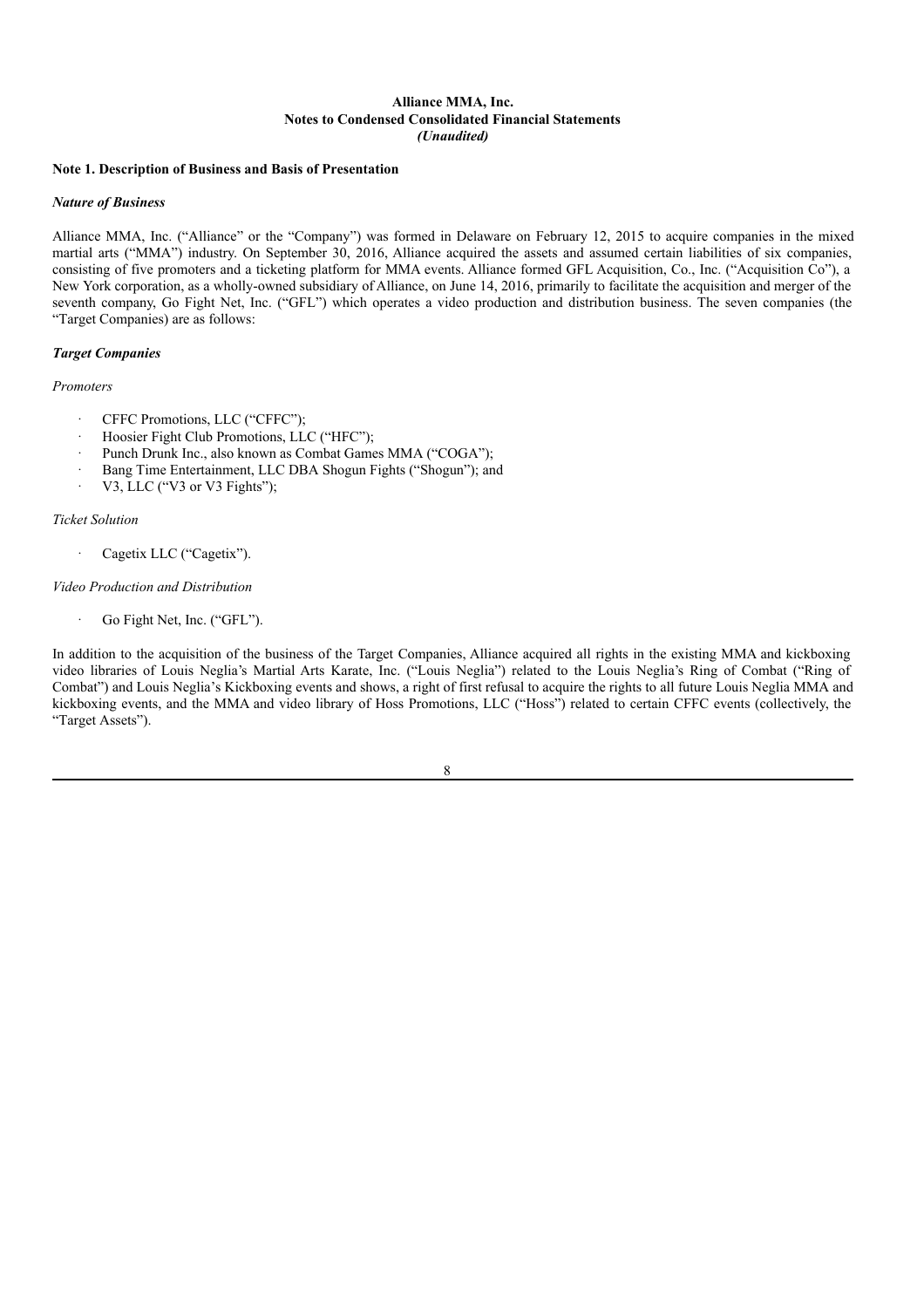### *Initial Public Of ering ("IPO")*

Alliance completed the first tranche of its initial public offering on September 30, 2016, with the sale of 1,813,225 shares of common stock with net proceeds of \$7,732,280, and closed the acquisitions of all the Target Companies and Target Assets of Hoss Promotions and Louis Neglia's Ring of Combat. The Company closed the offering in October and sold an additional 409,083 shares with net proceeds of \$1,168,861 and funded the acquisition of the Target Assets of Louis Neglia's Ring of Combat. With the completion of the IPO, the Company's gross proceeds from the sale of 2,222,308 shares of common stock was \$10,000,373.

The combination of the Target Companies and Target Assets formed the operations of Alliance. The Company intends to acquire additional promotions over time to create a developmental league for professional MMA fighters and the premier feeder organization to the Ultimate Fighting Championship, ("UFC"), and other premier MMA promotions such as Bellator. The UFC is the sports largest mixed martial arts promotion company in the world and features the most top-ranked fighters. The combination of the acquired promotions will allow the Company to discover and cultivate the next generation of UFC and other premier MMA promotion champions, while at the same time create live original media content, attract an international fan base, and generate sponsorship revenue for the Company's live MMA events and professional fighters.

The Company incurred an aggregate \$1,205,808 net loss from inception to September 30, 2016. To fund the Company's startup expenses, a loan agreement was entered into with a related party, Ivy Equity Investors, LLC, in February 2015 for up to an initial \$500,000 of borrowings for startup expenses. In May 2016, the loan agreement was amended to permit up to \$600,000 of borrowings for startup expenses and in July 2016 the loan agreement was amended again to permit up to \$1,000,000 of borrowings. In connection with the completion of the IPO, \$877,000 was utilized to pay off the current balance of the note payable and accrued interest.

For accounting and reporting purposes, Alliance has been identified as the accounting acquirer of each of the Target Companies. In addition, each of the Target Companies has been identified as an accounting co-predecessor to the Company.

### *Liquidity and Going Concern*

The 2015 audited financial statements have been prepared on the assumption that we were a going concern, which contemplates the realization of assets and the satisfaction of liabilities in the normal course of business. Prior to the acquisition of the Target Companies, Alliance incurred losses since inception, generated no operating revenue, and as reflected in the accompanying financial statements, incurred a net loss of \$386,456 for the partial year ended December 31, 2015.

We believe that the revenue generated by the Target Companies and the Target Assets, together with the net proceeds of the IPO, provide Alliance with sufficient capital to fund operations for the balance of 2016 and all of 2017 and there is no longer significant doubt about Alliance MMA's ability to continue as a going concern. However, we cannot provide any assurances that our operating revenue and the proceeds of the IPO will be sufficient to fund our operations or that, if such revenues and proceeds are not sufficient, that we will be able to obtain additional capital on terms acceptable to us or at all.

The accompanying financial statements do not include any adjustments that might be necessary if the Company is unable to continue as a going concern.

### **Note 2. Summary of Significant Accounting Policies**

### *Basis of Presentation and Principles of Consolidation*

The accompanying consolidated financial statements have been prepared in accordance with accounting principles generally accepted in the United States of America ("GAAP"). The consolidated financial statements include the accounts of Alliance MMA, Inc. and its whollyowned subsidiary, Go Fight Net, Inc. Acquisitions are included in the consolidated financial statements from the date of the acquisition. All significant intercompany balances and transactions have been eliminated in consolidation.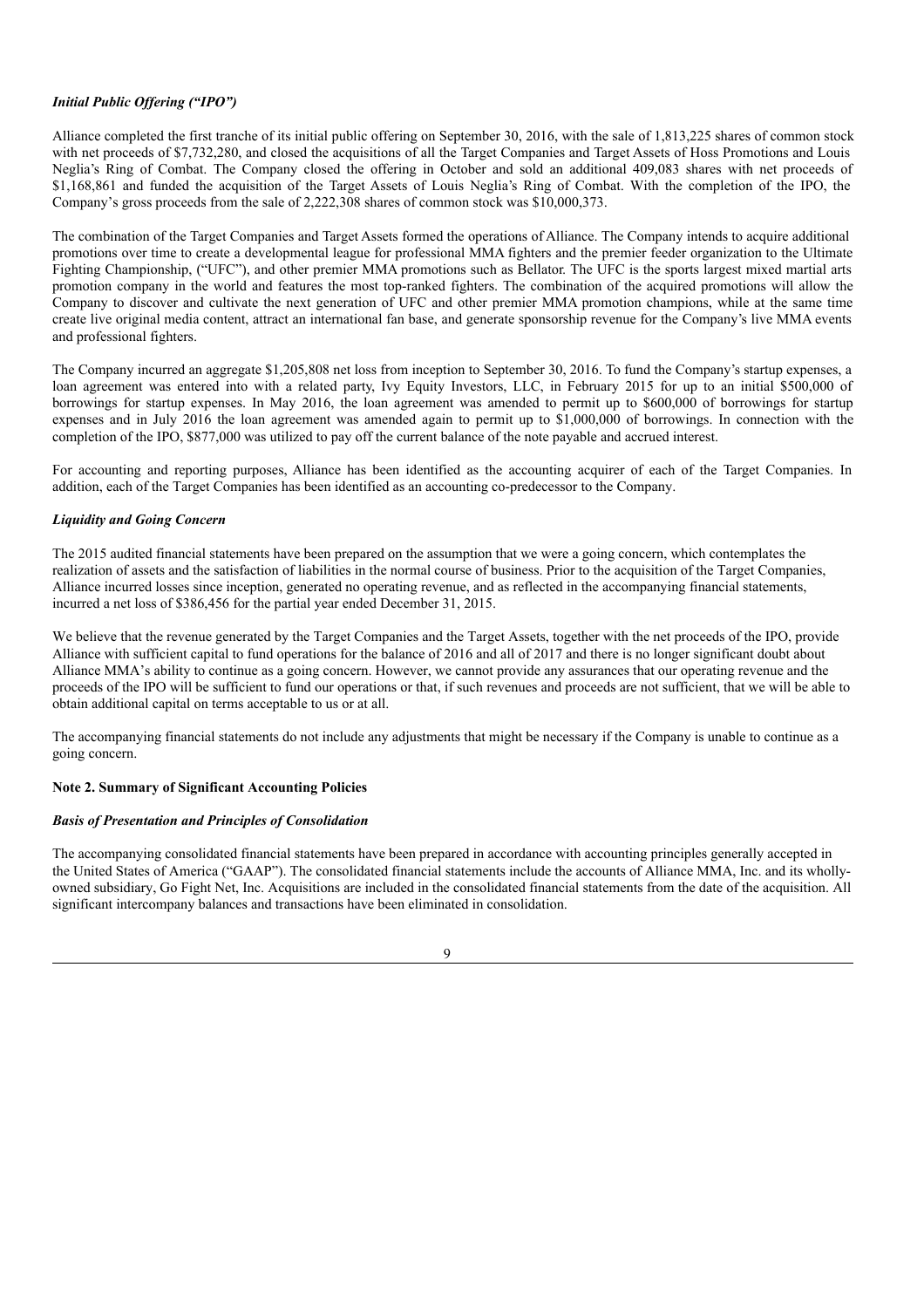### *Unaudited Interim Financial Information*

The accompanying unaudited interim condensed consolidated financial statements have been prepared in accordance with GAAP and with the instructions to Form 10-Q and Article 8 of Regulation S-X for interim financial information. Accordingly, these statements do not include all of the information and notes required by GAAP for complete financial statements. In our opinion, the unaudited interim condensed consolidated financial statements include all adjustments of a normal recurring nature necessary for the fair presentation of the Company's financial position as of September 30, 2016, results of operations for the three and nine months ended September 30, 2016 and 2015, and cash flows for the nine months ended September 30, 2016 and 2015. The results of operations for the three and nine months ended September 30, 2016 are not necessarily indicative of the results to be expected for the year ending December 31, 2016.

These unaudited interim condensed consolidated financial statements should be read in conjunction with the financial statements for the year ended December 31, 2015 and related notes included in our amended initial registration statement on Form S1/A, filed with the SEC on August 30, 2016.

### *Use of Estimates*

The preparation of consolidated financial statements in conformity with GAAP requires management to make estimates and assumptions that affect the amounts reported and disclosed in the consolidated financial statements and accompanying notes. Such estimates include, but are not limited to, fair value of acquired intangible assets and goodwill, useful lives of intangible assets and property and equipment, the assessment of the recoverability of goodwill, likelihood and range of possible losses on contingencies, valuation and recognition of stockbased compensation expense, recognition and measurement of current and deferred income tax assets and liabilities, assessment of unrecognized tax benefits, among others. Actual results could differ from those estimates.

### *Goodwill and identified intangible assets*

### *Goodwill*

Goodwill is recorded as the difference, if any, between the aggregate consideration paid for an acquisition and the fair value of the net tangible and identified intangible assets acquired under a business combination. The Company reviews impairment of goodwill annually in the fourth quarter. The Company first assesses qualitative factors to determine whether it is more-likely-than-not that the fair value of a reporting unit is less than its carrying amount as a basis for determining whether it is necessary to perform the two-step goodwill impairment test. If the Company concludes it is more-likely-than-not that the fair value of a reporting unit exceeds its carrying amount, it need not perform the two-step impairment test. If based on the qualitative assessment, the Company believes it is more-likely-than-not that the fair value of its reporting units is less than its carrying value, a two-step goodwill impairment test is required to be performed. The first step requires the Company to compare the fair value of each reporting unit to its carrying value including allocated goodwill. The Company determines the fair value of its reporting units using an equal weighting of the results derived from an income approach and a market approach. The income approach is estimated through the discounted cash flow method based on assumptions about future conditions such as future revenue growth rates, gross margins, operating expenses, discount rates, future economic and market conditions, and other assumptions. The market approach estimates the fair value of the Company's equity by utilizing the market comparable method which is based on revenue multiples from comparable companies in similar lines of business. If the carrying value of a reporting unit exceeds the reporting unit's fair value, the Company performs the second step of the goodwill impairment test to determine the amount of impairment loss. The second step of the goodwill impairment test involves comparing the implied fair value of the reporting unit with the carrying value of the reporting unit. An impairment charge is recognized for the excess of the carrying value of the reporting unit over its implied fair value. Determining the fair value of a reporting unit is subjective in nature and requires the use of significant estimates and assumptions, including revenue growth rates and operating margins, discount rates and future market conditions, among others.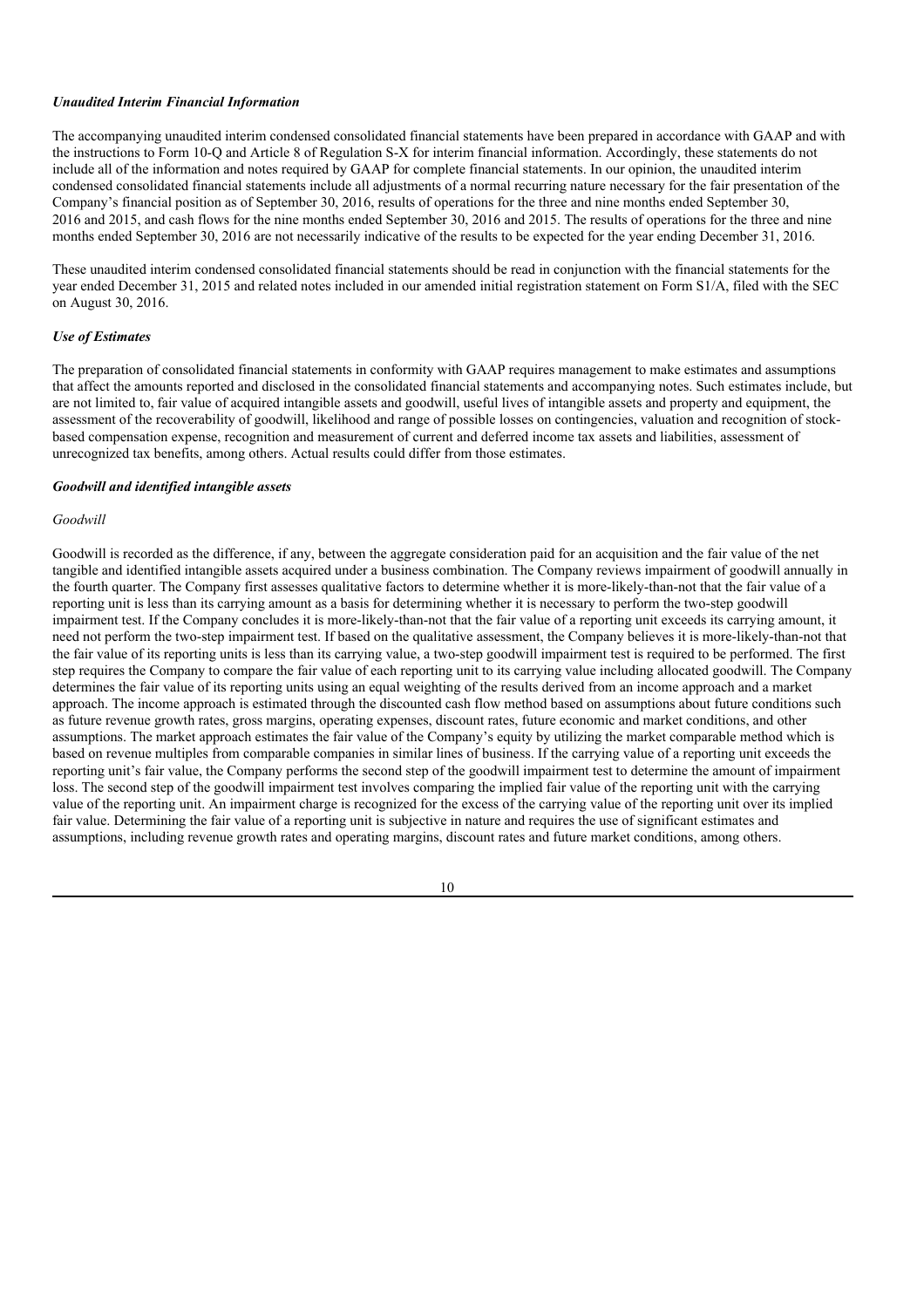### *Identified intangible assets*

Identified intangible assets consist of video libraries, venue contracts, and ticketing software resulting from business acquisitions. The Company's identified intangible assets are amortized on a straight-line basis over their estimated useful lives, ranging from 3 to 5 years. The Company makes judgments about the recoverability of purchased finite-lived intangible assets whenever facts and circumstances indicate that the useful life is shorter than originally estimated or that the carrying amount of assets may not be recoverable. If such facts and circumstances exist, the Company assesses recoverability by comparing the projected undiscounted net cash flows associated with the related asset or group of assets over their remaining lives against their respective carrying amounts. Impairments, if any, are based on the excess of the carrying amount over the fair value of those assets. If the useful life is shorter than originally estimated, the Company would accelerate the rate of amortization and amortize the remaining carrying value over the new shorter useful life. For further discussion of goodwill and identified intangible assets, see Note 6, Acquisitions below.

### *Stock-Based Compensation*

The Company accounts for stock-based compensation expense in accordance with the authoritative guidance on share-based payment. Under the provisions of the guidance, stock-based compensation expense is measured at the grant date based on the fair value of the option using a Black-Scholes option pricing model and is recognized as expense on a straight-line basis over the requisite service period, which is generally the vesting period.

Calculating stock-based compensation expense requires the input of highly subjective assumptions, including the expected term of the stock-based awards, stock price volatility, and the pre-vesting option forfeiture rate. The assumptions used in calculating the fair value of stock-based awards represent the Company's best estimates, but these estimates involve inherent uncertainties and the application of management judgment. As a result, if factors change and the Company uses different assumptions, its stock-based compensation expense could be materially different in the future. In addition, the Company is required to estimate the expected forfeiture rate and only recognize expense for those shares expected to vest. If the actual forfeiture rate is materially different from the estimate, stock-based compensation expense could be significantly different from what was recorded in the current period. See Note 9, Stockholders' Equity for additional detail.

### *Income Taxes*

The Company uses the asset and liability method of accounting for income taxes in accordance with ASC Topic 740, "Income Taxes." Under this method, income tax expense is recognized for the amount of: (i) taxes payable or refundable for the current year and (ii) deferred tax consequences of temporary differences resulting from matters that have been recognized in an entity's financial statements or tax returns. Deferred tax assets and liabilities are measured using enacted tax rates expected to apply to taxable income in the years in which those temporary differences are expected to be recovered or settled. The effect on deferred tax assets and liabilities of a change in tax rates is recognized in the results of operations in the period that includes the enactment date.

A valuation allowance is provided to reduce the deferred tax assets reported if based on the weight of the available positive and negative evidence, it is more likely than not some portion or all of the deferred tax assets will not be realized.

ASC Topic 740.10.30 clarifies the accounting for uncertainty in income taxes recognized in an enterprise's financial statements and prescribes a recognition threshold and measurement attribute for the financial statement recognition and measurement of a tax position taken or expected to be taken in a tax return. ASC Topic 740.10.40 provides guidance on derecognition, classification, interest and penalties, accounting in interim periods, disclosure, and transition. The Company has no material uncertain tax positions for any of the reporting periods presented.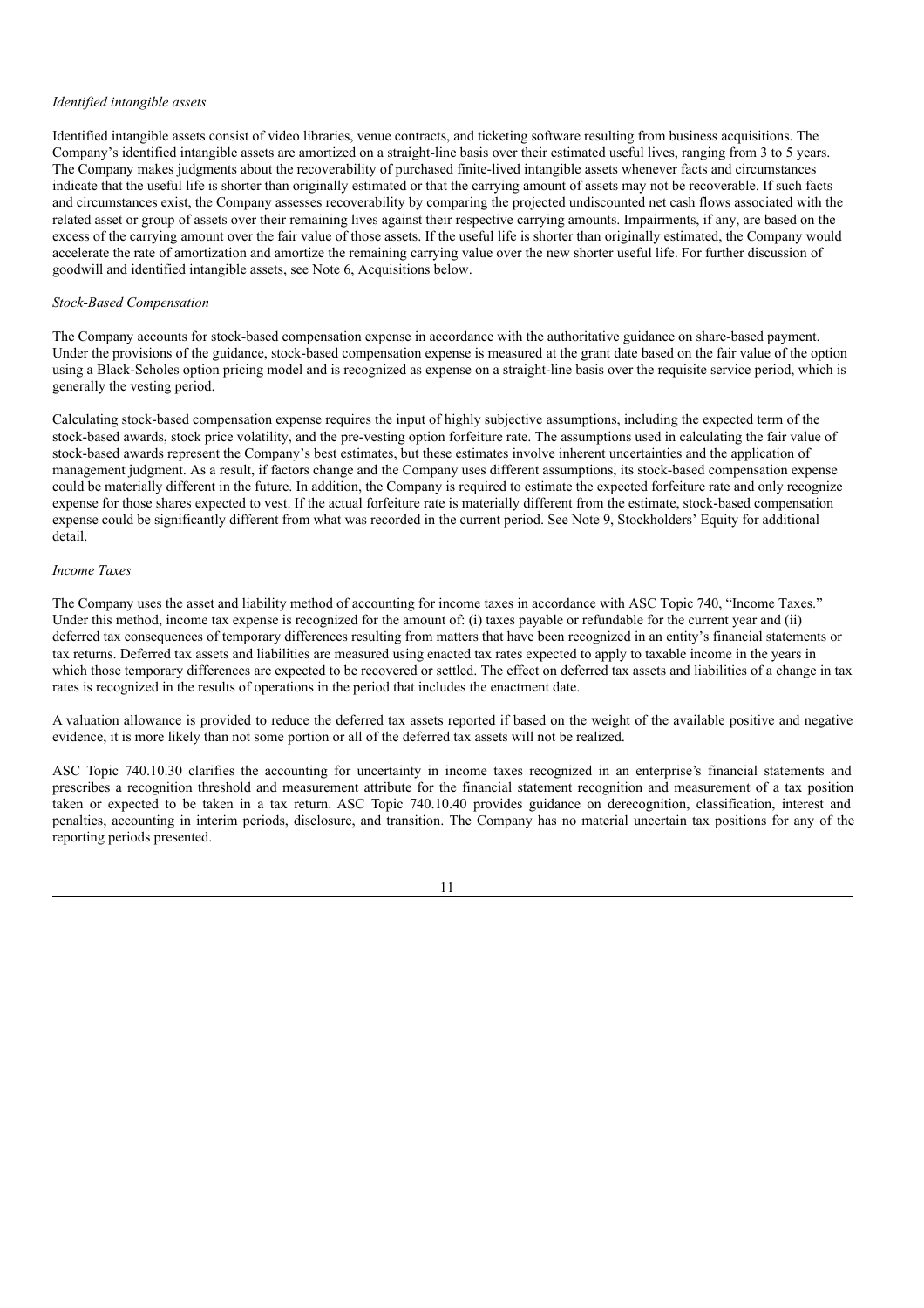### *Recent Accounting Pronouncements*

In May 2014, the FASB issued ASU No. 2014-09, "Revenue from Contracts with Customers" ("ASU 2014-09"), and since May 2014 the FASB has issued amendments to this new guidance, which collectively provides guidance for revenue recognition. ASU 2014-09 is effective for the Company beginning January 1, 2018 and, at that time, the Company may adopt the new standard under the full retrospective approach or the modified retrospective approach. Under the new standard, the current practice of many licensing companies of reporting revenues from per-unit royalty based agreements one quarter in arrears would no longer be accepted and instead companies will be expected to estimate royalty-based revenues. The Company is currently evaluating the method of adoption and the resulting impact on the financial statements.

In February 2016, the FASB issued ASU 2016-02 "Leases (Topic 842)." The core principle of Topic 842 is that a lessee should recognize the assets and liabilities that arise from leases while the accounting by a lessor is largely unchanged from that applied under previous GAAP. The amendments in this update are effective for fiscal years beginning after December 15, 2018, including interim periods within those fiscal years. The Company is currently evaluating the impact of the adoption of this new standard.

In March 2016, the FASB issued ASU No. 2016-09, Compensation - Stock Compensation (Topic 718) ("ASU 2016-09"). ASU 2016-09 identifies areas for simplification involving several aspects of accounting for share-based payment transactions, including the income tax consequences, classification of awards as either equity or liabilities, an option to recognize gross stock compensation expense with actual forfeitures recognized as they occur, as well as certain classifications on the statement of cash flows. This guidance is effective for fiscal years beginning after December 15, 2016 and for interim periods within those fiscal years, with early adoption permitted. The Company is currently assessing the impact of the adoption of this new accounting standard would have on its consolidated financial statements and footnote disclosures.

In August 2016, the FASB issued ASU 2016-15, Statement of Cash Flows (Topic 230): Classification of Certain Cash Receipts and Cash Payments. This ASU addresses the classification of certain specific cash flow issues including debt prepayment or extinguishment costs, settlement of certain debt instruments, contingent consideration payments made after a business combination, proceeds from the settlement of certain insurance claims and distributions received from equity method investees. This ASU is effective for fiscal years beginning after December 15, 2017, and interim periods within those fiscal years, with early adoption permitted. An entity that elects early adoption must adopt all of the amendments in the same period. The Company is currently evaluating the effect this ASU will have on its consolidated statement of cash flows.

### **Note 3. Deferred Offering Costs**

Deferred offering costs, consisting of legal, accounting and filing fees relating to the IPO, were capitalized and netted against the gross proceeds from the IPO. As of December 31, 2015, the Company capitalized \$25,000 of deferred offering costs which are include in other current assets on the consolidated balance sheet. As the Company completed its IPO on September 30, 2016 the balance of the deferred offering costs was offset against gross IPO proceeds.

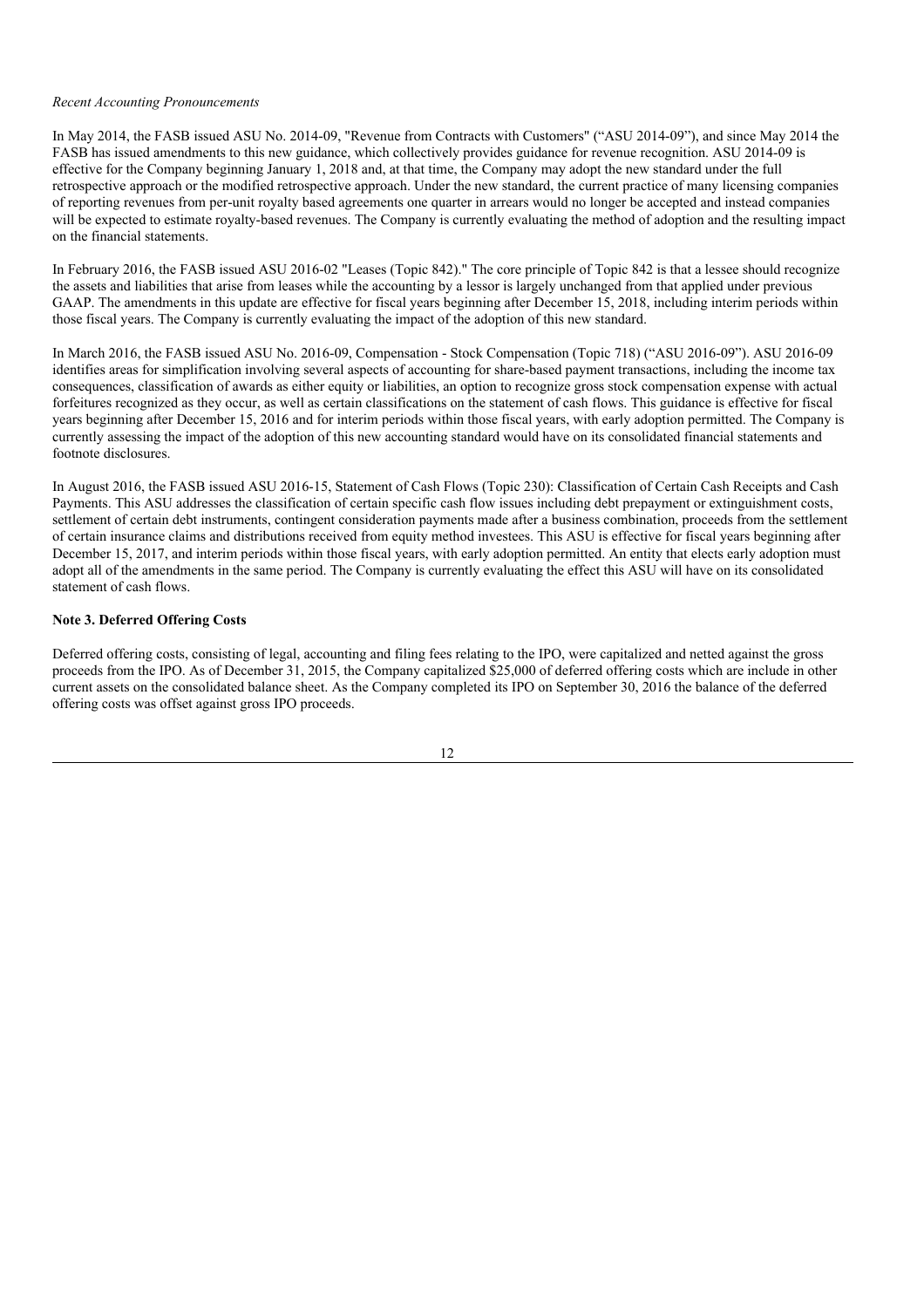### **Note 4. Deposit Media Library**

On March 1, 2016, the Company entered into an agreement to purchase the MMA and kickboxing video libraries of Louis Neglia's Martial Arts Karate, Inc. related to the Louis Neglia's Ring of Combat and Louis Neglia's Kickboxing events and shows for cash and shares of common stock. The Company also acquired a right of first refusal to acquire the rights to all future Louis Neglia MMA and kickboxing events. The total consideration paid to acquire the rights to the MMA and kickboxing event libraries was \$155,000. An initial payment of \$15,500 was made to Louis Neglia in March 2016 and a second payment of \$10,000 was made in July 2016. Upon completion of the IPO on September 30, 2016, the Company closed on the assets. The balance of the cash portion of the purchase price, \$129,500, was paid in October 2016.

### **Note 5. Acquisitions**

### *Target Companies and Target Assets*

The Company completed the first tranche of its IPO on September 30, 2016, and closed the acquisitions of the businesses of the Target Companies and the Target Assets by making cash payments totaling \$1,391,736, Net, and issuing 1,377,531 shares of common stock. In October 2016, the Company issued the final payment of \$129,500 to Louis Neglia. The acquisition of the Target Companies has been accounted for as a business acquisition, under the acquisition method of accounting.

### *The Target Companies are as follows:*

### *CFFC Promotions, LLC*

Based in Atlantic City, New Jersey, CFFC was founded in 2011 and has promoted over 58 professional MMA events, primarily in New Jersey and Pennsylvania. Ranked in the top 10 of all regional MMA promotions, CFFC currently airs on the CBS Sports Network as well as www.gfl.tv. and has sent 23 fighters to the UFC. CFFC's Robert Haydak and Mike Constantino serve as the Company's President and Director of Business Development, respectively, Devon Mathiesen will serve as General Manager of CFFC.

### *Hoosier Fight Club Promotions, LLC*

Based in the Chicago metropolitan area, HFC was founded in 2009 and has promoted over 26 events, including the first sanctioned event in Indiana in January, 2010. HFC has sent or promoted eight fighters to the UFC and several to Invicta Fighting Championships. HFC's Danielle Vale serves as Regional Vice President in the Chicago area market.

### *Punch Drunk, Inc. d/b/a COmbat GAmes MMA*

Based in Kirkland, Washington, COGA was founded in 2009 and has promoted over 46 shows primarily in Washington State. COGA frequently airs on ROOT Sports Pacific Northwest regional network as well as www.gfl.tv. COGA's founder Joe DeRobbio serves as Regional Vice President for the Pacific Northwest region.

### *Bang Time Entertainment LLC d/b/a Shogun Fights*

Based in Baltimore, Maryland, Shogun was founded in 2008 and has promoted 14 fights at the Royal Farms Arena in Baltimore, the same venue that hosted UFC 174 in April of 2014. A premier mid-Atlantic regional MMA promotion, Shogun Fights currently airs on Comcast Sportsnet as well as www.gfl.tv. Shogun's founder John Rallo serves as our Regional Vice President for the mid-Atlantic region.

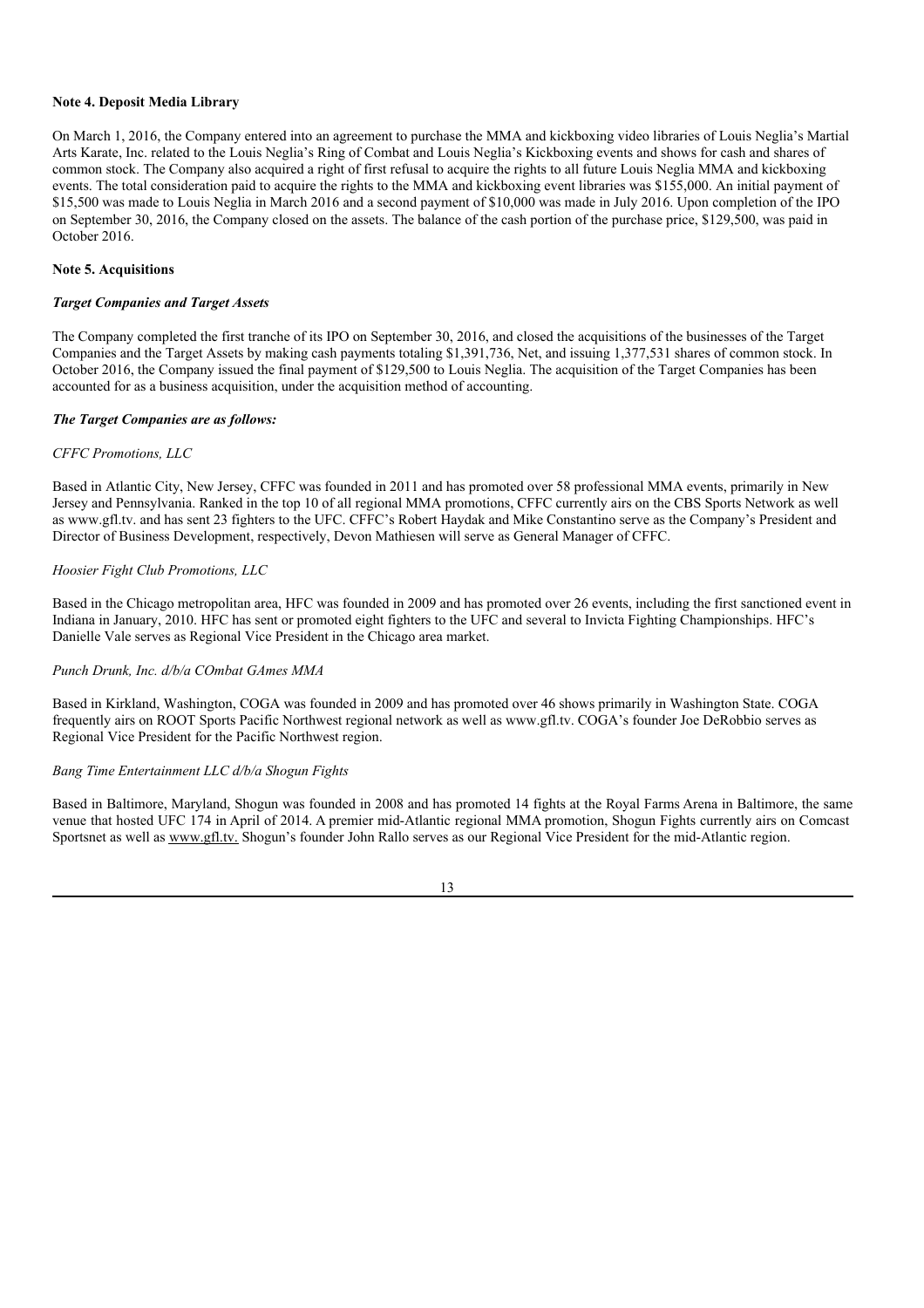### *V3, LLC*

Based in Memphis, Tennessee, V3 Fights was founded in 2009 and has promoted 45 events primarily at event centers in Memphis, Tennessee and elsewhere in Tennessee, Mississippi and Alabama. V3Fights is the mid-South's premier MMA promotion and has been broadcast live on Comcast Sports South as well as www.ustream.com, www.YouTube.com. V3Fights founder Nick Harmeier serves as Regional Vice President for the mid-South region.

### *Go Fight Net, Inc.*

Founded in 2010, Go Fight Net operates "GoFightLive" or "GFL" a sports media and technology platform focusing exclusively on the combat sports marketplace. With a media library containing 11,000 titles comprising approximately 10,000 hours of unique video content, and the addition of approximately 1,200 hours of new original content annually, GFL maintains the largest continuously growing database of MMA events, fighters, and fight videos in the world. The GFL fighter database contains information on over 25,000 professional and amateur combat sports fighters and over 18,000 fights. GFL combines proprietary technology with content production and acquisition to deliver diverse and compelling content to a global audience. GFL's content is distributed globally in all broadcast media through its proprietary distribution platform via cable/satellite, Internet, IPTV and mobile protocols. The GFL platform utilizes GFL's proprietary scalable online master control technology that enables viewers using a broad range of devices and formats to obtain large amounts of video and other content. GFL broadcasts an average of 450 live events annually (having broadcast 2,500 events since inception) to viewers in over 175 countries. GFL has produced 150 episodes of the GoFightLiveTM "real fights" series airing weekly on Comcast Sports Net, SNY and other networks globally.

### *Cagetix LLC*

Founded in 2009 by Jay Schneider, a seasoned MMA event promoter, CageTix is the first group sales service to focus specifically on the MMA industry. CageTix is intended to be complementary to any existing ticket service such as Ticketmaster or box office sales used by a promotion. CageTix presently services the industry's top international mixed martial arts events including Legacy, RFA, Bellator MMA, King of the Cage, and Glory. Since its inception, CageTix has sold tickets for over 1200 MMA events and currently services 64 MMA promotions operating in 106 cities. In 2014, CageTix sold 15,883 tickets to 6,391 customers. Formerly the founder of Victory Fighting Championships, Jay Schneider is a member of the Nebraska Athletic Commission and was a senior columnist for Ultimate MMA magazine under the pen name 'Victory Jay' for over a decade. Jay Schneider serves as Vice President.

### *Acquisition of the Target Assets*

In addition to the acquisition of the businesses of the Target Companies, the Company also acquired the MMA video libraries of two prominent regional promotions. The fight libraries consist of the following:

### *Hoss Promotions, LLC ("Hoss")*

An affiliate of CFFC, Hoss owns the intellectual property rights to approximately 30 MMA events promoted by CFFC. The Company has acquired the exclusive rights to the Hoss fighter library, which covers approximately 100 hours of video content.

### *Ring of Combat, LLC ("Ring of Combat")*

Based in Brooklyn, New York, and founded by MMA icon and three-time World Kickboxing Champion Louis Neglia (34-2), Ring of Combat is currently ranked as the No. 4 regional promotion in the world by Sherdog.com, a website devoted to the sport of mixed martial arts that is owned indirectly by Evolve Media, LLC.

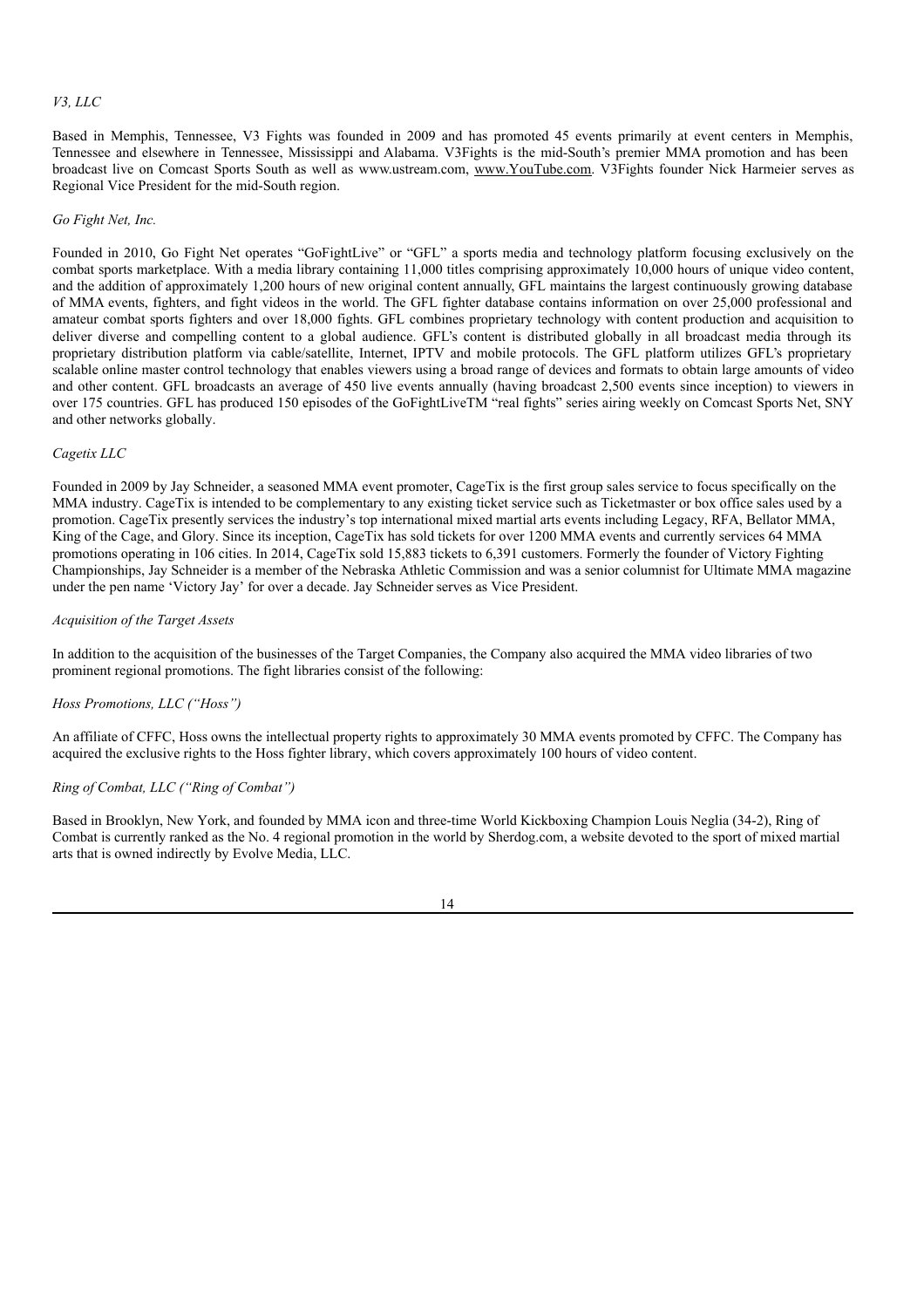On September 30, 2016, the Company acquired the exclusive rights to the Ring of Combat fighter library, which includes professional MMA, amateur, and kickboxing events and covers approximately 200 hours of video content. Ring of Combat has sent approximately 90 fighters to the UFC. The Company has also secured the media rights to all future Ring of Combat promotions.

### *Preliminary Purchase Allocation*

As consideration for the acquisitions of the businesses of the Target Companies and the Target Assets, the Company delivered the following amounts of cash and shares of common stock, and recorded a contingent liability related to the specified earn outs.

|                               |               |               |    | Consideration |    | Contingent    | <b>Total</b>  |   | <b>Total</b>  |
|-------------------------------|---------------|---------------|----|---------------|----|---------------|---------------|---|---------------|
| <b>Target Company</b>         | Cash          | <b>Shares</b> |    | Paid          |    | Consideration | <b>Shares</b> |   | Consideration |
| Shogun                        | 250,000<br>S  | 111.111       | \$ | 750,000       | S. | 174.219       | 149,826       |   | 924,219       |
| CageTix                       | 150,000       | 38,889        |    | 325,000       |    | 75,621        | 55,694        |   | 400,621       |
| <b>CFFC</b> Promotions        | 235,000       | 470,000       |    | 2,350,000     |    | 184,632       | 511,029       |   | 2,534,632     |
| <b>GFL</b>                    | 450,000       | 419,753       |    | 2,338,889     |    |               | 419.753       |   | 2,338,889     |
| HFC .                         | 120,000       | 106,667       |    | 600,000       |    | 60,170        | 120,038       |   | 660,170       |
| <b>COGA</b>                   | 80,000        | 75,556        |    | 420,000       |    | 182,890       | 116,198       |   | 602,890       |
| V3 Fights                     | 100,000       | 111,111       |    | 600,000       |    | 38,862        | 119,747       |   | 638,862       |
| <b>Total Target Companies</b> | \$1,385,000   | 1,333,087     | S. | 7,383,889     | S. | 716,394       | 1,492,285     | S | 8,100,283     |
|                               |               |               |    |               |    |               |               |   |               |
| Hoss                          | \$<br>100,000 | 44,444        | \$ | 300,000       | S  |               | 44,444        | S | 300,000       |
| Louis Neglia                  | 155,000       |               |    | 155,000       |    |               |               |   | 155,000       |
| <b>Total Target Assets</b>    | 255,000       | 44,444        |    | 455,000       | \$ |               | 44,444        |   | 455,000       |
| Total                         | \$1.640,000   | 1,377,531     | \$ | 7.838.889     | \$ | 716,394       | 1,536,729     |   | 8,555,283     |

The number of shares of common stock paid as consideration was calculated based on the IPO public offering price of \$4.50 per share.

The following table reflects the preliminary allocation of the purchase price for the Target Assets and the businesses of the Target Companies to identifiable assets, liabilities assumed and pro forma intangible assets and goodwill:

|                                                   |                                   | <b>Target Companies</b> |                           |                                                                 |           |                               |              |           |             |                        |  |
|---------------------------------------------------|-----------------------------------|-------------------------|---------------------------|-----------------------------------------------------------------|-----------|-------------------------------|--------------|-----------|-------------|------------------------|--|
|                                                   | <b>Total</b>                      | Shogun                  | CageTix                   | <b>CFFC</b>                                                     | GFL       | <b>HFC</b>                    | <b>COGA</b>  | V3 Fights | <b>Hoss</b> | Louis<br><b>Neglia</b> |  |
| Cash and equivalents                              | 18,764                            | 13,131<br>S.            | <sup>S</sup><br>48,969 \$ | 551                                                             | 42,081    | 11,194<br>$\mathbf{S}$        | 2,838 \$     |           | $-$         |                        |  |
| Accounts receivable and other current assets, net | 30.599                            | 20,603                  |                           | 3.000                                                           | 900       | 1.096                         | 5,000        |           |             |                        |  |
| Property and equipment, net                       | 23,661                            |                         |                           | 4.448                                                           | 13.174    |                               | 6.039        |           |             |                        |  |
| Intangible assets                                 | 5,963,436                         | 52,500                  | 360,559                   | 1,437,000                                                       | 2,041,677 | 653,775                       | 519,300      | 443,625   | 300,000     | 155,000                |  |
| Goodwill                                          | 2.706.374                         | 867,170                 | 82.161                    | 1,113,733                                                       | 279,264   | 19.567                        | 99,049       | 245,430   |             |                        |  |
| Total identifiable assets                         | \$8,842,834                       | \$953,404               | \$491.689                 | \$2,558,732 \$2,377,096                                         |           | \$685,632                     | \$632,226 \$ | 689,055   | \$300,000   | \$155,000              |  |
| Accounts payable and accrued expenses             | 287,551                           | 29,185                  | 91,068                    | 24,100                                                          | 38,207    | 25,462                        | 29,336       | 50,193    |             |                        |  |
| Total identifiable liabilities                    | \$ 287,551 \$ 29,185 \$ 91,068 \$ |                         |                           | 24.100 \$                                                       |           | 38,207 \$ 25,462 \$ 29,336 \$ |              | 50.193    |             |                        |  |
| Total purchase price                              | \$8,555,283                       | \$924,219               |                           | \$400,621 \$2,534,632 \$2,338,889 \$660,170 \$602,890 \$638,862 |           |                               |              |           | \$300,000   | \$155,000              |  |

Under acquisition accounting, assets and liabilities acquired are recorded at their fair value on the acquisition date, with any excess in purchase price over these values being allocated to identifiable intangible assets and goodwill at September 30, 2016.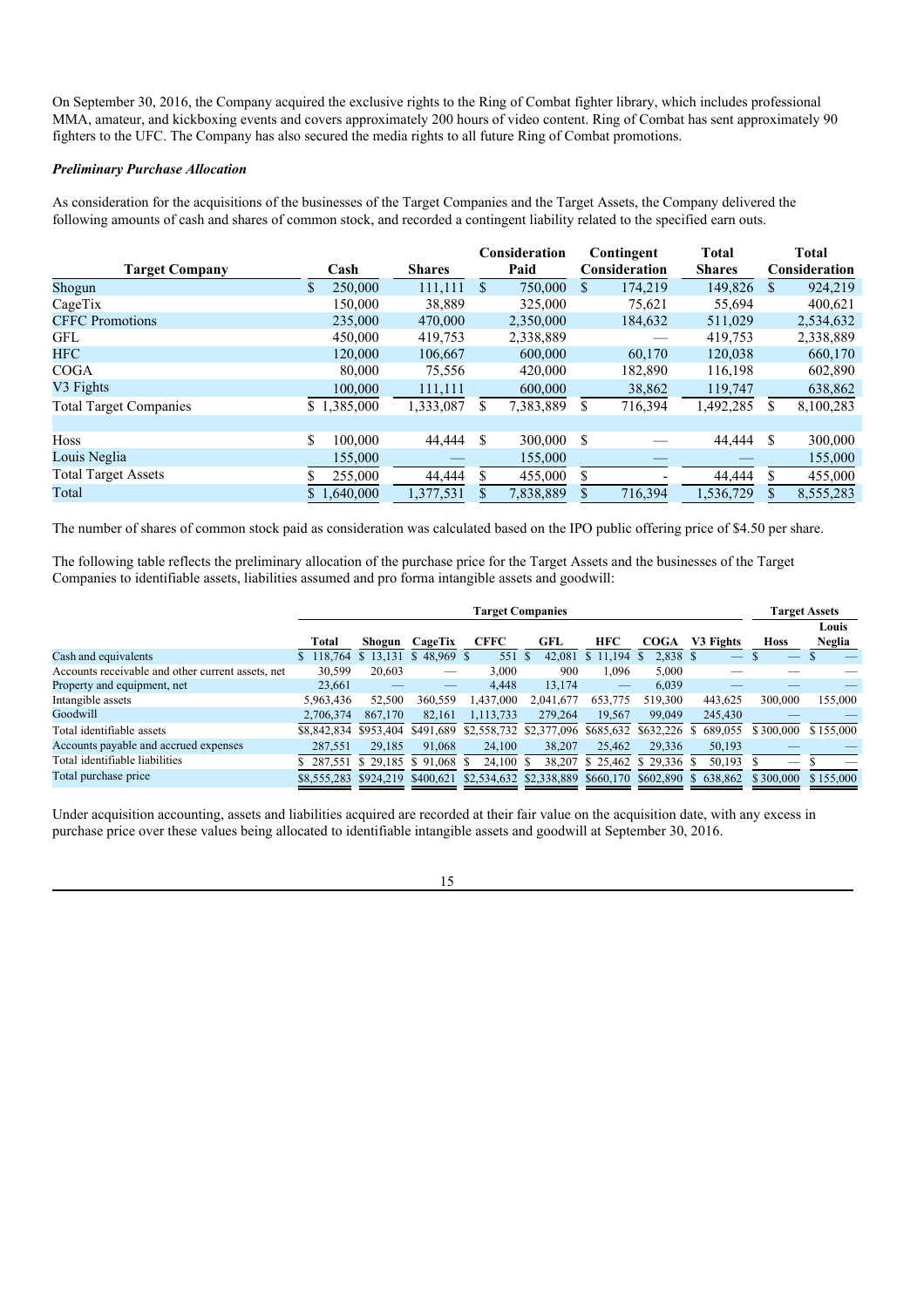The respective asset purchase agreements for the Target Companies other than GFL, and the agreement and plan of merger for GFL, contemplate the acquisition of certain assets and assume certain liabilities. Due to the short-term nature of many of the assets acquired, their carrying values, as shown in the historical financial statements of the companies, approximate their respective fair values. In addition, value has been assigned to those intangible assets related to intellectual property rights to video libraries, ticketing software and customer and venue relationships of each Target Company. The goodwill recognized for these acquisitions is related primarily to synergies with the combined businesses and assembled workforce.

### *Goodwill and Identifiable Intangible Assets*

#### *Goodwill*

The change in the carrying amount of goodwill for the nine months ended September 30, 2016 is as follows:

| Balance as of December 31, 2015  |           |
|----------------------------------|-----------|
| Goodwill acquired                | 2,706,374 |
| Balance as of September 30, 2016 | 2.706.374 |

#### *Intangible Assets*

Management's preliminary estimates of each intangible asset type/category is based upon the nature of the businesses and the contracts entered into with each of the Target Companies and intellectual property rights of video libraries of the Target Assets. The acquisitions bring value to the business platform through their reputations as premier MMA promotional companies and their extensive video libraries, ticketing platforms, and customer and venue relationships. As such, the intellectual property rights of video libraries, ticketing software, and customer and venue relationships comprise the significant majority of management's estimate of intangible assets. The preliminary estimated useful lives of intangible assets are based upon each asset's contribution to the business platform and growth strategy. All estimates are preliminary.

|                                      | Useful  |                     | Sho      |                          |                          |             |           |           |               |             | Louis     |
|--------------------------------------|---------|---------------------|----------|--------------------------|--------------------------|-------------|-----------|-----------|---------------|-------------|-----------|
| Intangible assets                    | Life    | Total               | Gun      | CageTix                  | CFFC                     | GFL         | HFC       | COGA      | <b>Fights</b> | <b>Hoss</b> | Neglia    |
| Video library, intellectual property |         | 5 years \$3,636,477 | \$52,500 |                          | 397,000                  | \$2,041,677 | \$197,000 | \$352,300 | \$141,000     | \$300,000   | \$155,000 |
| Venue contracts                      | vears   | .966.400            |          | $\overline{\phantom{a}}$ | .040.000                 |             | 456,775   | 167.000   | 302.625       |             |           |
| Ticketing software                   | 3 Years | 360,559             |          | 360,559                  | $\overline{\phantom{a}}$ |             |           |           |               |             |           |
| Total intangible assets              |         | \$5,963,436         | \$52,500 | \$360,559                | \$1,437,000              | \$2,041,677 | \$653,775 | \$519,300 | 443.625       | \$300,000   | \$155,000 |

Since the intangible assets were acquired on September 30, 2016, there is no amortization expense for the three or nine months ended September 30, 2016.

As of September 30, 2016, estimated amortization expense for the unamortized acquired intangible assets for the next five years and thereafter is as follows:

| The remainder of 2016 | \$<br>375,737 |
|-----------------------|---------------|
| 2017                  | 1,502,948     |
| 2018                  | 1,502,948     |
| 2019                  | 1,309,035     |
| 2020                  | 727,295       |
| Thereafter            | 545,473       |
|                       | 5,963,436     |

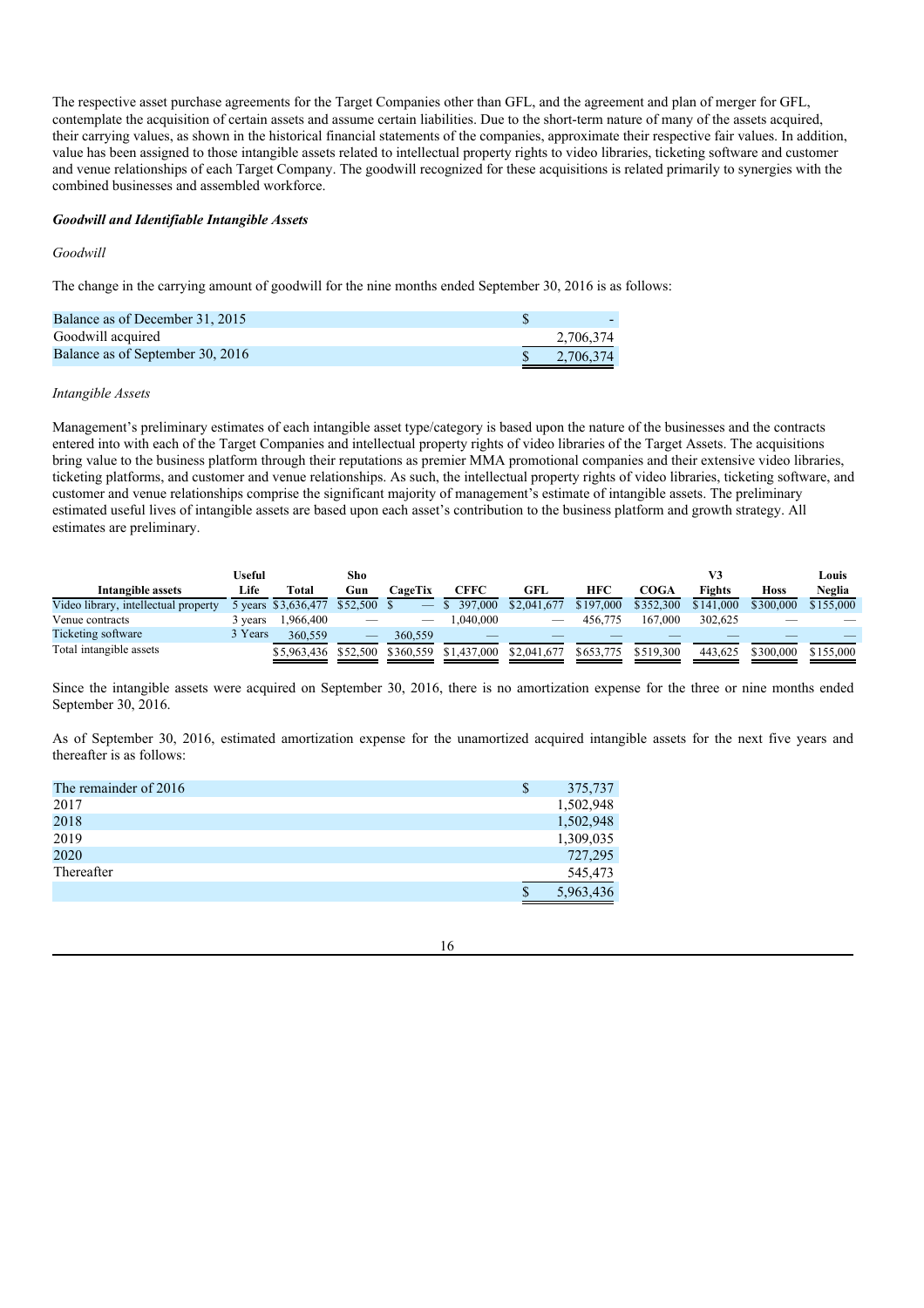### **UNAUDITED PRO FORMA STATEMENT OF OPERATIONS**

**For the nine months ended September 30, 2016**

(*In thousands, except share information)*

|                                               | <b>Target Companies - Actual Results</b> |                     |           |       |                          |          |                                 |                                        |                        |                                |                                             |                             |
|-----------------------------------------------|------------------------------------------|---------------------|-----------|-------|--------------------------|----------|---------------------------------|----------------------------------------|------------------------|--------------------------------|---------------------------------------------|-----------------------------|
|                                               |                                          | Shogun CageTix CFFC |           | GFL   | <b>HFC</b>               | COGA     | V <sub>3</sub><br><b>Fights</b> | Target<br>Companies<br><b>Subtotal</b> | Alliance<br><b>MMA</b> | <b>Total</b><br><b>Results</b> | Pro<br>Forma<br>Adjusting<br><b>Entries</b> | Pro<br><b>Forma Results</b> |
| Revenue                                       | 302                                      | \$<br>106           | \$<br>432 | \$340 | \$193                    | 90<br>-S | 97                              | 1,559<br><sup>\$</sup>                 | S.                     | \$1,559                        | S                                           | 1,559                       |
| Cost of revenues                              | 204                                      |                     | 337       | 231   | 133                      | 50       | 62                              | 1,016                                  |                        | 1,016                          |                                             | 1,016                       |
| Gross profit                                  | 98                                       | 106                 | 95        | 109   | 60                       | 40       | 35                              | 543                                    |                        | 543                            |                                             | 543                         |
| Operating expenses                            |                                          |                     |           |       |                          |          |                                 |                                        |                        |                                |                                             |                             |
| General and administrative expenses           | 16                                       | 22                  | 65        | 125   | 13                       | 27       | 18                              | 285                                    | 399                    | 684                            |                                             | 684                         |
| Professional and consulting fees              | 8                                        |                     | 8         | 10    | 8                        | 9        | 10                              | 52                                     | 420                    | 472                            | $(311)^{(1)}$                               | 161                         |
| Depreciation                                  |                                          |                     |           | 21    | $\overline{\phantom{m}}$ | 6        |                                 | 28                                     |                        | 28                             | $\overline{\phantom{0}}$                    | 28                          |
| Amortization                                  |                                          |                     |           |       |                          |          |                                 |                                        |                        |                                | 1,127(ii)                                   | 1,127                       |
| Total operating expenses                      | 24                                       | 22                  | 74        | 156   | 21                       | 42       | 28                              | 365                                    | 819                    | 1,184                          | 975                                         | 2,000                       |
| Net income (loss)                             | 74                                       | 84                  | 21        | (47)  | 39                       | (2)      |                                 | 178                                    | (819)                  | (641)                          | (975)                                       | (1, 457)                    |
| Weighted average common shares<br>outstanding |                                          |                     |           |       |                          |          |                                 |                                        |                        |                                |                                             | 8,888,978                   |
| Net loss per common share                     |                                          |                     |           |       |                          |          |                                 |                                        |                        |                                |                                             | 0.18                        |

**(i) Professional fees.** The Target Companies incurred approximately \$311,000 of professional fees directly related to the acquisition of prospective targets. These costs will be non-recurring and have been adjusted from the pro forma results.

**(ii) Amortization of intangible assets**. Intangible assets are amortized over their estimated useful lives. The estimated useful lives of acquired intangible assets are based upon the economic benefit expected to be received and the period during which we expect to receive that benefit. A useful life of five years has been assigned to the intellectual property rights of acquired video libraries and three years to the acquired ticketing software and customer and venue relationships based on a number of factors, including contractual agreements, estimated production hours available on video libraries and economic factors pertaining to the combined companies.

The unaudited pro forma financial information includes various assumptions, including those related to the preliminary purchase price allocation of the assets acquired and liabilities assumed of Target Companies based on management's best estimates of fair value. The final purchase price allocation may vary based on final appraisals, valuations and analyses of the fair value of the acquired assets and assumed liabilities. Accordingly, the pro forma adjustments are preliminary and have been made solely for illustrative purposes.

The unaudited pro forma statement of operations for the nine months ended September 30, 2016 are based on the historical financial statements of Alliance MMA, Inc. after giving effect to the acquisition of the Target Assets and the businesses of the Target Companies and the assumptions, reclassifications and adjustments described in the accompanying notes to the unaudited pro forma financial information.

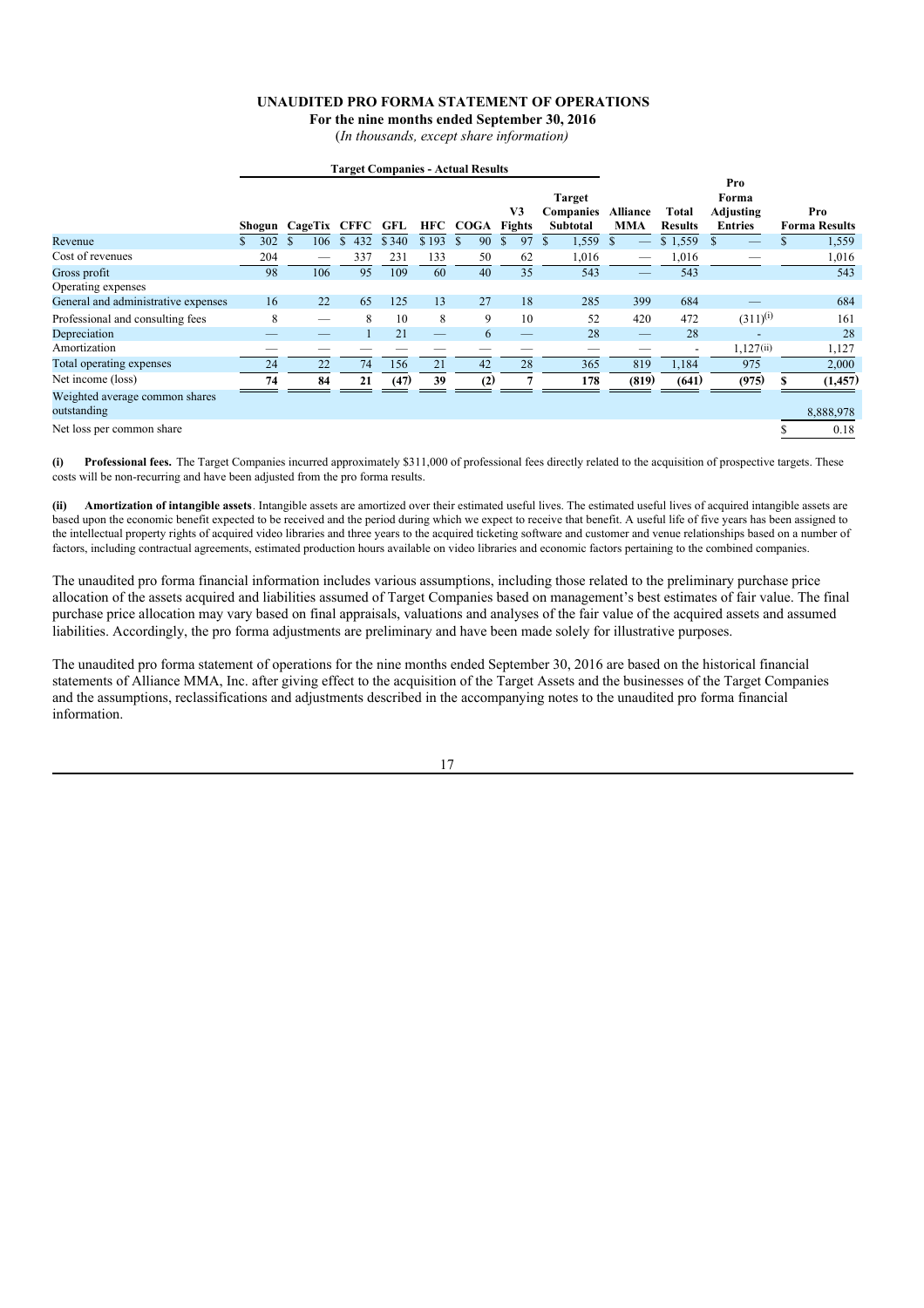The unaudited pro forma financial information is not intended to represent or be indicative of the results of operations or financial position that would have been reported had the acquisitions been completed as of the date presented, and should not be taken as a representation of potential future results of operations or financial position.

For purposes of these unaudited pro forma statements of operations, the acquisitions of the Target Assets and the businesses of the Target Companies are assumed to have occurred on January 1, 2016, and aggregate the results of Alliance and the Target Companies for the nine months ended September 30, 2016.

### **Note 6. Debt**

### *Note Payable – Related Party*

In February 2015, the Company entered into a loan agreement with Ivy Equity Investors, LLC for up to \$500,000 of borrowings for startup expenses, including professional fees related to the Company's initial public offering and expenses incident to the acquisition of the Target Assets and businesses of the Target Companies. On March 1, 2015, 5,289,136 shares were issued to Ivy Equity Investors, LLC reducing the note payable and accrued interest balance by \$5,289 which represents the par value of the shares issued. Ivy Equity Investors, LLC is an affiliate of the Company's founder and current board member, Mr. Gamberale who at the time was the Company's sole director.

In May 2016 the loan agreement was amended to permit up to \$600,000 of aggregate borrowings for startup expenses.

In July 2016 the loan agreement was amended to permit up to \$1,000,000 of aggregate borrowings for startup expenses.

Upon the completion of the IPO on September 30, 2016, a portion of the proceeds were utilized to pay the balance of all amounts due under the loan. As of September 30, 2016 and December 31, 2015, the outstanding borrowings under the loan were \$0 and \$353,450, respectively, and the accrued interest amounts accrued under the loan were \$0 and \$8,127, respectively. The loan bore interest at 6% per annum and matured on the earlier of the closing of the IPO, or January 1, 2017.

### **Note 7. Commitments and Contingencies**

### *Operating Leases*

The Company does not own any real property. Alliance's principal executive and administrative offices are temporarily located at an office complex in New York, New York, which includes approximately twenty thousand square feet of shared office space and services that are being leased. The lease has a one-year term that commenced on December 1, 2015, and allows for the limited use of private offices, conference rooms, mail handling, videoconferencing, and certain other business services. There is a single Target Company lease that was assumed which is renewable monthly at market rates and will be terminable with 30 days notice.

### *Contingencies*

In the normal course of business or otherwise, the Company may become involved in legal proceedings. The Company will accrue a liability for such matters when it is probable that a liability has been incurred and the amount can be reasonably estimated. When only a range of possible loss can be established, the most probable amount in the range is accrued. If no amount within this range is a better estimate than any other amount within the range, the minimum amount in the range is accrued. The accrual for a litigation loss contingency might include, for example, estimates of potential damages, outside legal fees and other directly related costs expected to be incurred. As of September 30, 2016 and December 31, 2015, the Company was not involved in any legal proceedings.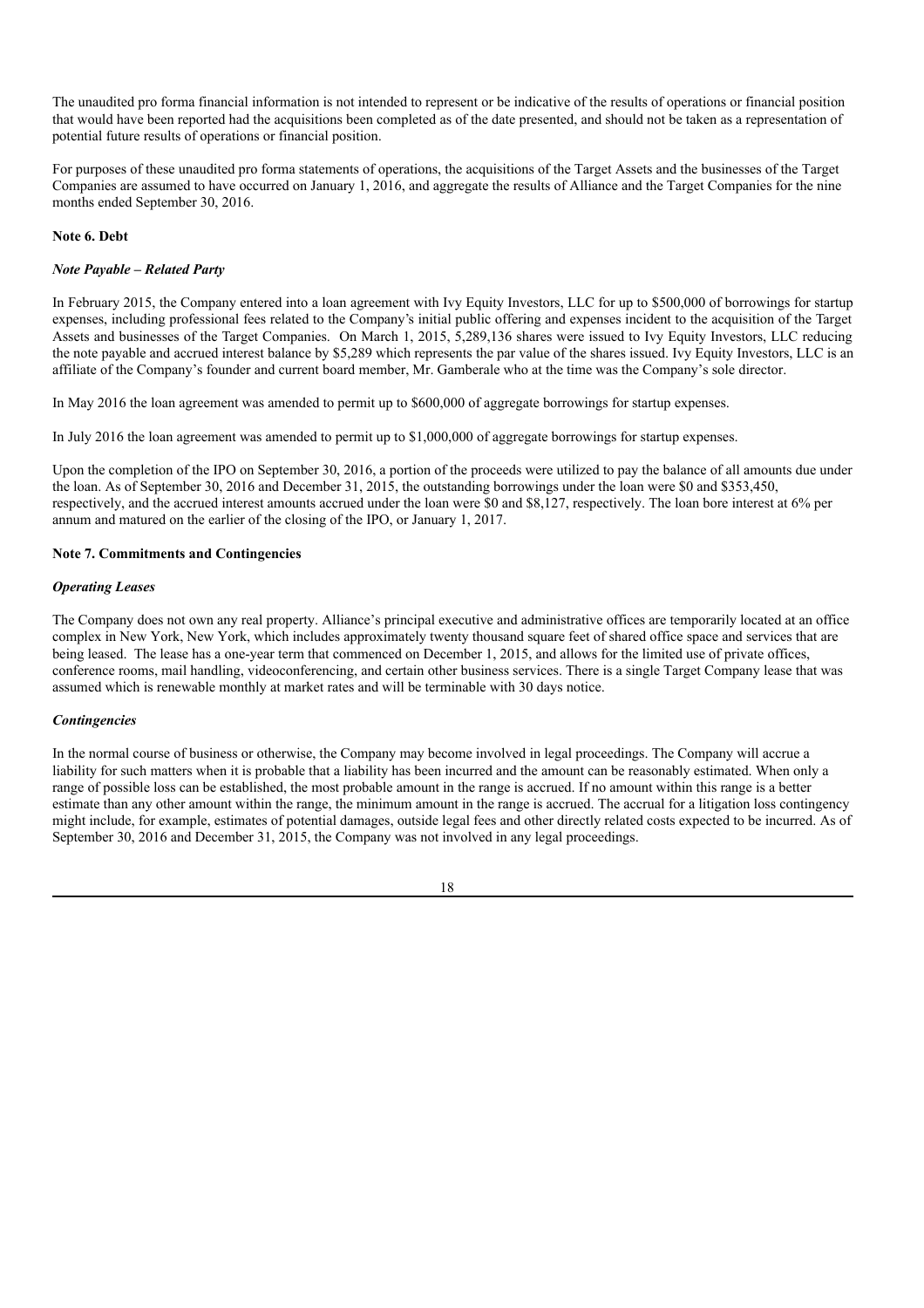### **Note 8. Stockholders' Equity**

### *Preferred Stock*

The Company's certificate of incorporation authorizes 5,000,000 shares of \$0.001 par value preferred stock. The Board of Directors is authorized, subject to limitations prescribed by Delaware law, to issue preferred stock in one or more series, to establish from time to time the number of shares to be included in each series, and to fix the designation, powers, preferences and rights of the shares of each series and any of its qualifications, limitations or restrictions, in each case without further vote or action by the Company's stockholders. The Board of Directors can also increase or decrease the number of shares of any series of preferred stock, but not below the number of shares then outstanding of that series, without any further vote or action by stockholders. The Board of Directors may authorize the issuance of preferred stock with voting or conversion rights. There were no shares of preferred stock issued or outstanding as of September 30, 2016 or December 31, 2015.

### *Common Stock*

### *Authorized Shares*

The Company's certificate of incorporation authorizes 45,000,000 shares of \$0.001 par value common stock.

### *Voting Rights*

Holders of common stock are entitled to one vote for each share held on all matters submitted to a vote of stockholders. The Company has not provided for cumulative voting for the election of directors in our certificate of incorporation.

### *No Preemptive or Similar Rights*

Common stock is not entitled to preemptive rights, and is not subject to conversion, redemption or sinking fund provisions.

#### *Common Stock Issuances*

During the nine months ended September 30, 2016, the Company issued 1,813,225 common shares pursuant to the Company's IPO and 1,377,531 shares in connection with the acquisition of the businesses of the Target Companies and the Hoss Target Assets.

### *Stock Based Compensation Plan*

### *2016 Equity Incentive Plan*

On July 30, 2016, the Board of Directors adopted the Alliance MMA 2016 Equity Incentive Plan (the "2016 Plan"). The Company may grant shares of the Company's common stock to the Company's directors, officers, employees or consultants. The 2016 Plan has been designed to provide the Board of Directors with an integral resource as it evaluates the Company's compensation structure, performance incentive programs, and long-term equity targets for executives and key employees. The following is a summary of the 2016 Plan.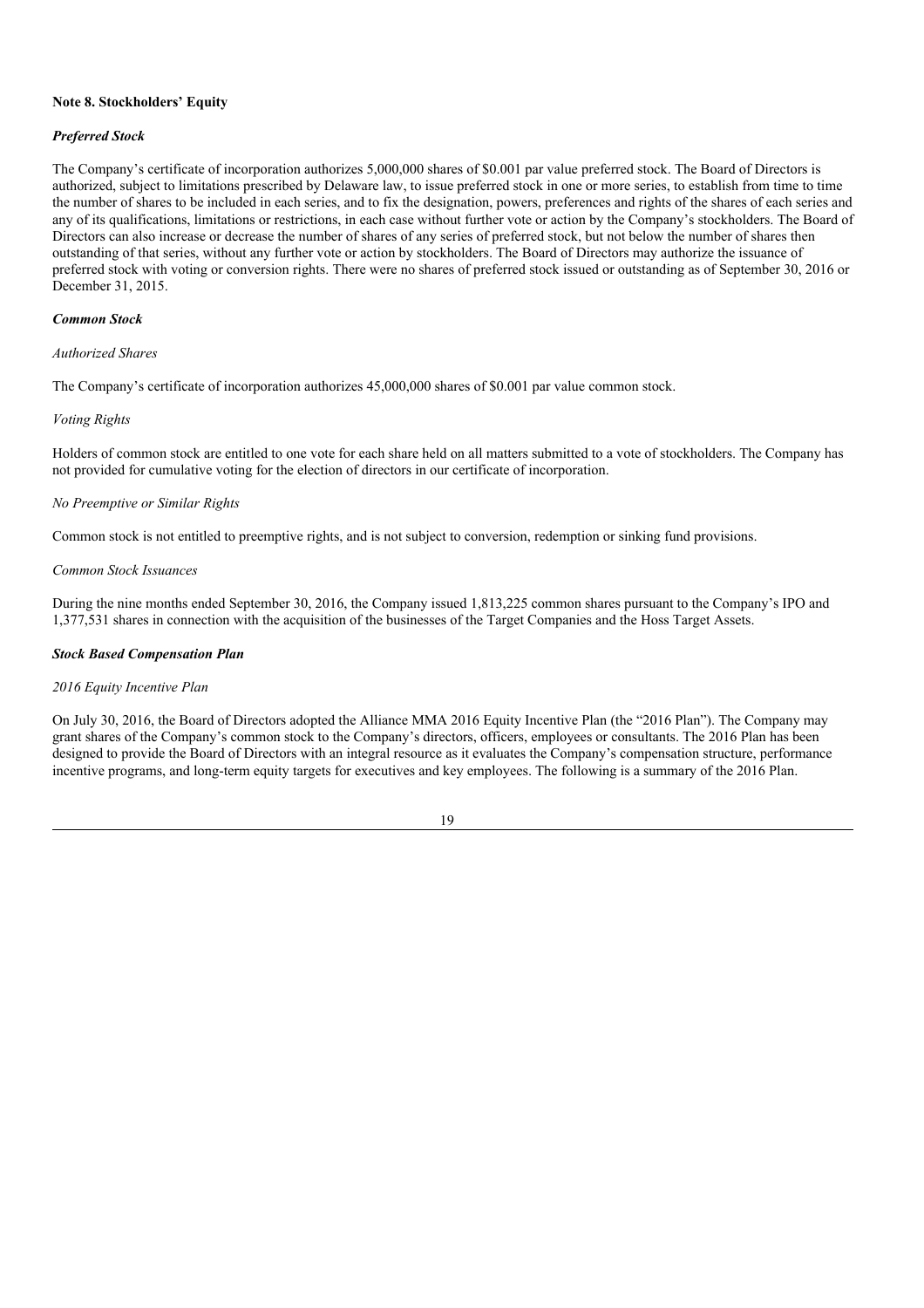#### *Administration*

The Board intends to appoint and maintain as administrator of the 2016 Plan a Committee (the "Committee") consisting of two or more directors who are (i) "Independent Directors" (as such term is defined under the rules of the Nasdaq Stock Market), (ii) "Non-Employee Directors" (as such term is defined in Rule 16b-3 under the Securities Exchange Act of 1934, as amended) and (iii) "Outside Directors" (as such term is defined in Section 162(m) of the United States Internal Revenue Code of 1986, as amended (the "Code")). The Committee, subject to the terms of the 2016 Plan, will have full power and authority to designate recipients of options and restricted stock, to determine the terms and conditions of the respective option and restricted stock agreements (which need not be identical) and to interpret the provisions and supervise the administration of the 2016 Plan. The Committee will also have the authority, without limitation, to designate which options granted under the Plan will be Incentive Options and which will be Nonqualified Options. In the absence of a Committee, the Plan will be administered by the Board of Directors.

### *Eligibility*

Generally, the persons who are eligible to receive grants are directors, officers and employees of, and consultants and advisors to, the Company or any subsidiary; provided that Incentive Options may be granted only to employees of the Company and any subsidiary.

### *Stock Subject to the 2016 Plan*

Stock subject to grants may be authorized, but unissued, or reacquired common stock. Subject to adjustment as provided in the 2016 Plan, (i) the maximum aggregate number of shares of common stock that may be issued under the 2016 Plan is 825,000. The shares of common stock subject to the 2016 Plan will consist of unissued shares, treasury shares or previously issued shares held by a subsidiary of the Company, and such number of shares of common stock will be reserved for such purpose. Any of such shares of common stock that may remain unissued and that are not subject to outstanding options at the termination of the 2016 Plan will cease to be reserved for the purposes of the 2016 Plan.

### *Stock Option Grant*

In August 2016, the Company made its first equity grant under the 2016 Equity Incentive Plan, the Company's Chief Financial Officer, to purchase 200,000 shares of common stock with an exercise price of \$4.50. The stock options have a contractual term of 5 years and a grant date fair value of \$364,326 which is amortized on a straight-line basis over the vesting period of three years. The Company determined the fair value of the stock options using the Black-Scholes model. For the three and nine months ended September 30, 2016, the Company recorded stock compensation expense of \$20,240.

### *Stock-Based Compensation*

The activity related to equity awards granted to employees, executives and board members was as follows:

|                                       | <b>Unvested Stock Awards</b> |                                                         |  |  |  |
|---------------------------------------|------------------------------|---------------------------------------------------------|--|--|--|
|                                       | Number of<br><b>Shares</b>   | Weighted-<br><b>Average Grant</b><br>Date Fair<br>Value |  |  |  |
| Unvested balance – December 31, 2015  |                              | S                                                       |  |  |  |
| Granted                               | 200,000                      | 4.50                                                    |  |  |  |
| Vested                                |                              |                                                         |  |  |  |
| Cancelled                             |                              |                                                         |  |  |  |
| Unvested balance – September 30, 2016 | 200,000                      | S<br>4.50                                               |  |  |  |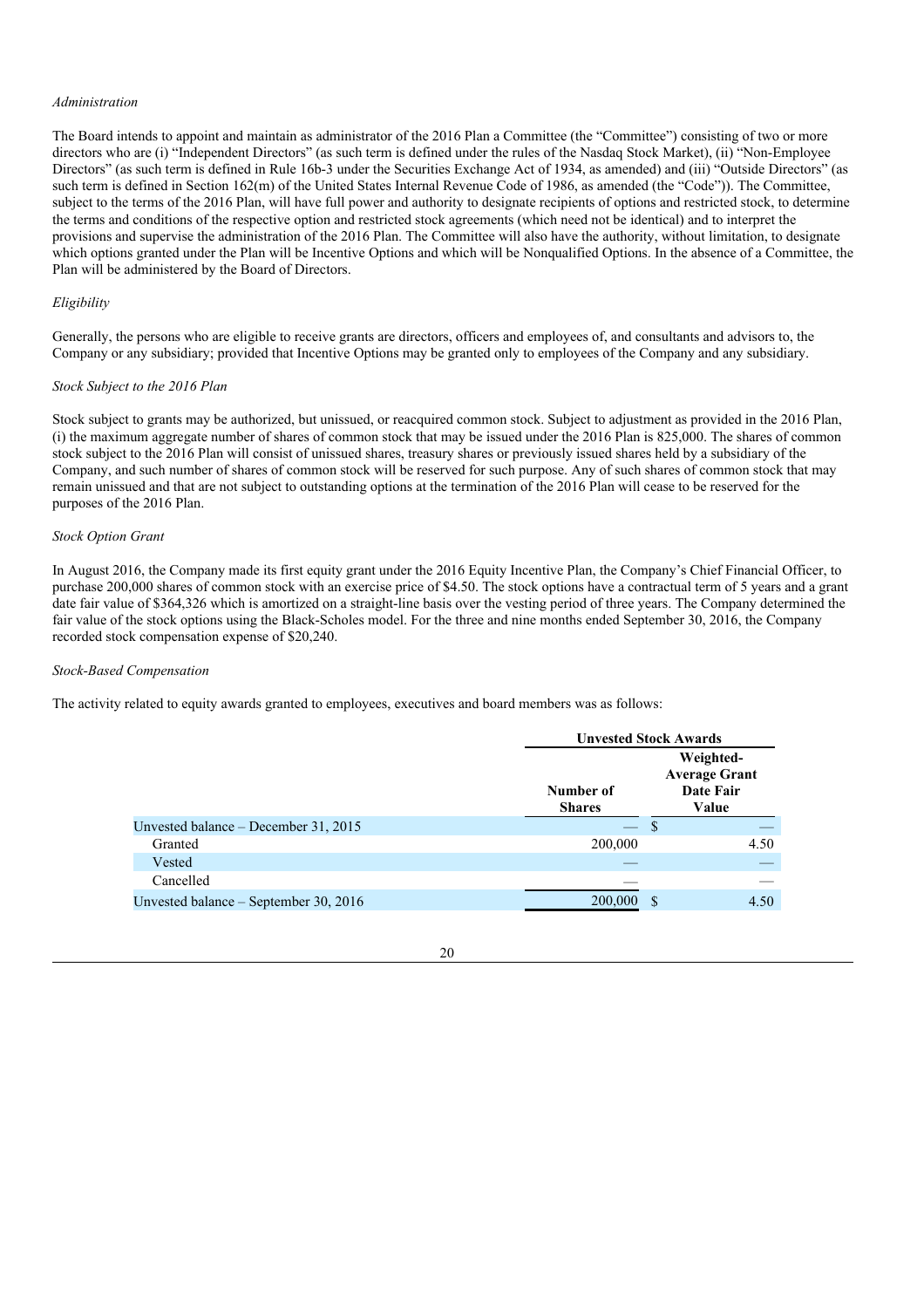As of September 30, 2016 and December 31, 2015, the total unrecognized expense for unvested stock options, net of expected forfeitures, was \$344,086 and \$0, respectively, which is expected to be amortized over a weighted-average period of 3 years.

### **Note 9. Net Loss per Share**

Basic net loss per share is computed by dividing net loss for the period by the weighted average shares of common stock outstanding during each period. Diluted net loss per share is computed by dividing net loss for the period by the weighted average shares of common stock, common stock equivalents and potentially dilutive securities outstanding during each period. The Company uses the treasury stock method to determine whether there is a dilutive effect of outstanding option grants.

The following table sets forth the computation of the Company's basic and diluted net loss per share for the periods presented:

|                                                                                           | <b>Three Months Ended</b><br>September 30, |           |  | <b>Nine Months Ended</b><br>September 30, |   |           |  |           |
|-------------------------------------------------------------------------------------------|--------------------------------------------|-----------|--|-------------------------------------------|---|-----------|--|-----------|
|                                                                                           |                                            | 2016      |  | 2015                                      |   | 2016      |  | 2015      |
| Net loss                                                                                  |                                            | 595,411   |  | 76,484                                    |   | 819,352   |  | 208,460   |
|                                                                                           |                                            |           |  |                                           |   |           |  |           |
| Weighted-average common shares used in computing net loss<br>per share, basic and diluted |                                            | 5,289,882 |  | 5,289,136                                 |   | 5,289,221 |  | 5,289,136 |
|                                                                                           |                                            |           |  |                                           |   |           |  |           |
| Net loss per share, basic and diluted                                                     |                                            | (0.11)    |  | (0.01)                                    | S | (0.15)    |  | (0.04)    |

The following securities were excluded from the computation of diluted net loss per share for the periods presented because including them would have been antidilutive:

|                                                   | As of September 30, |      |
|---------------------------------------------------|---------------------|------|
|                                                   | 2016                | 2015 |
| Stock options (exercise price - \$4.50 per share) | 200,000             | NA   |
| Total common stock equivalents                    | 200,000             | NA   |

### **Note 10. Income Taxes**

The Company recorded no income tax provision for the three and nine months ended September 30, 2016 and 2015, as the Company has incurred losses for these periods.

Income taxes are provided for the tax effects of transactions reported in the consolidated financial statements and consist of taxes currently due. Deferred taxes relate to differences between the basis of assets and liabilities for financial and income tax reporting which will be either taxable or deductible when the assets or liabilities are recovered or settled. In assessing the realizability of deferred tax assets, management considers whether it is more likely than not that some portion or all of the deferred income tax assets will not be realized. The ultimate realization of deferred income tax assets is dependent upon the generation of future taxable income during the periods in which those temporary differences become deductible. Management considers the scheduled reversal of deferred income tax liabilities, projected future taxable income, and tax planning strategies in making this assessment. Based on consideration of these items, management has established a full valuation allowance as it is more likely than not that the tax benefits will not be realized as of September 30, 2016.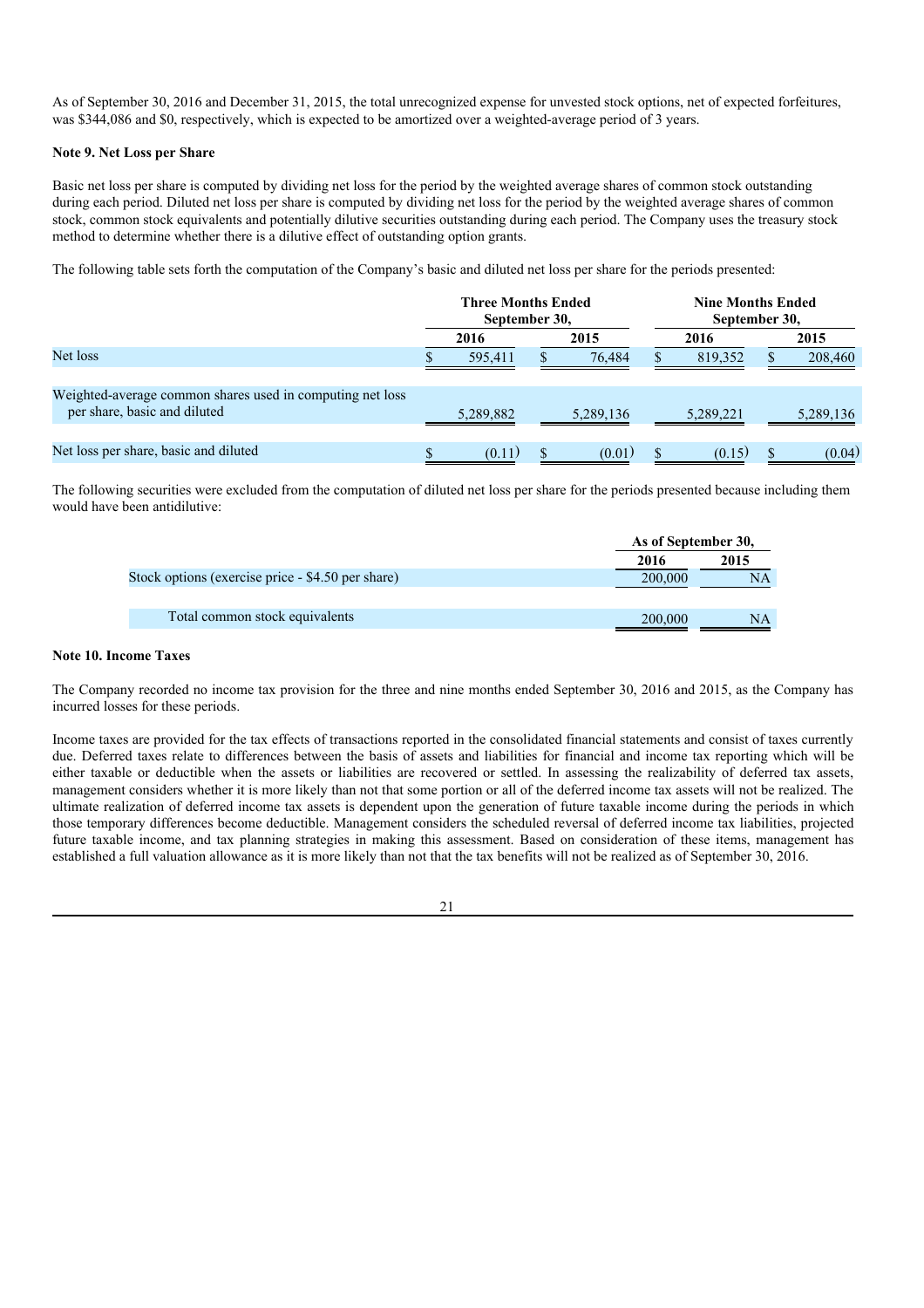### **Note 11. Related Party**

#### *Notes Payable – Related Party*

In February 2015, the Company entered into a loan agreement with Ivy Equity Investors, LLC which is an affiliate of the Company's founder and current board member, Mr. Gamberale who at the time was the Company's sole director. On September 30, 2016 the Company completed its initial public offering, and the outstanding balance on the note including accrued interest was repaid to Ivy Equity Investors, LLC. See Note 7 Debt, for additional information.

### **Note 12. Subsequent Events**

*IPO*

Alliance completed the first tranche of its initial public offering on September 30, 2016, with the sale of 1,813,225 shares of common stock with net proceeds of \$7,732,280, and closed the acquisitions of the Target Companies and Target Assets. The Company completed the IPO in October and sold an additional 409,083 shares with net proceeds of \$1,168,861. Upon the completion of the IPO, the Company's gross proceeds from the sale of 2,222,308 shares of common stock was \$10,000,373.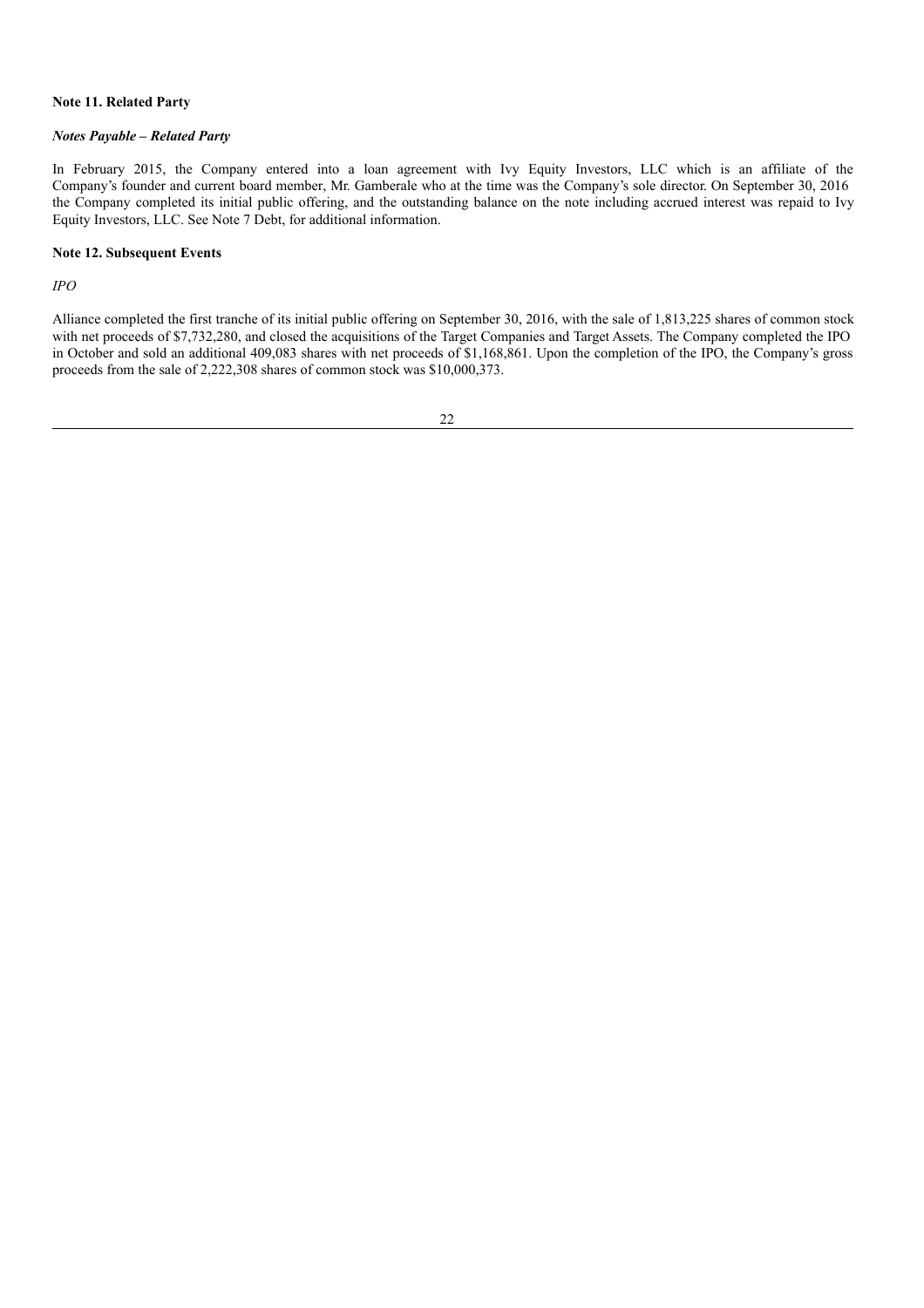### **CFFC PROMOTIONS LLC** CONDENSED FINANCIAL STATEMENTS September 30, 2016 (UNAUDITED)

| Financial Statements (Unaudited)                                                                   |    |
|----------------------------------------------------------------------------------------------------|----|
|                                                                                                    |    |
| Condensed Balance Sheets September 30, 2016 and December 31, 2015                                  | 24 |
|                                                                                                    |    |
| Condensed Statements of Operations for the three and nine months ended September 30, 2016 and 2015 | 25 |
|                                                                                                    |    |
| Condensed Statements of Cash Flows for the nine months ended September 30, 2016 and 2015           | 26 |
|                                                                                                    |    |
| <b>Notes to Condensed Financial Statements</b>                                                     | 27 |
|                                                                                                    |    |
|                                                                                                    |    |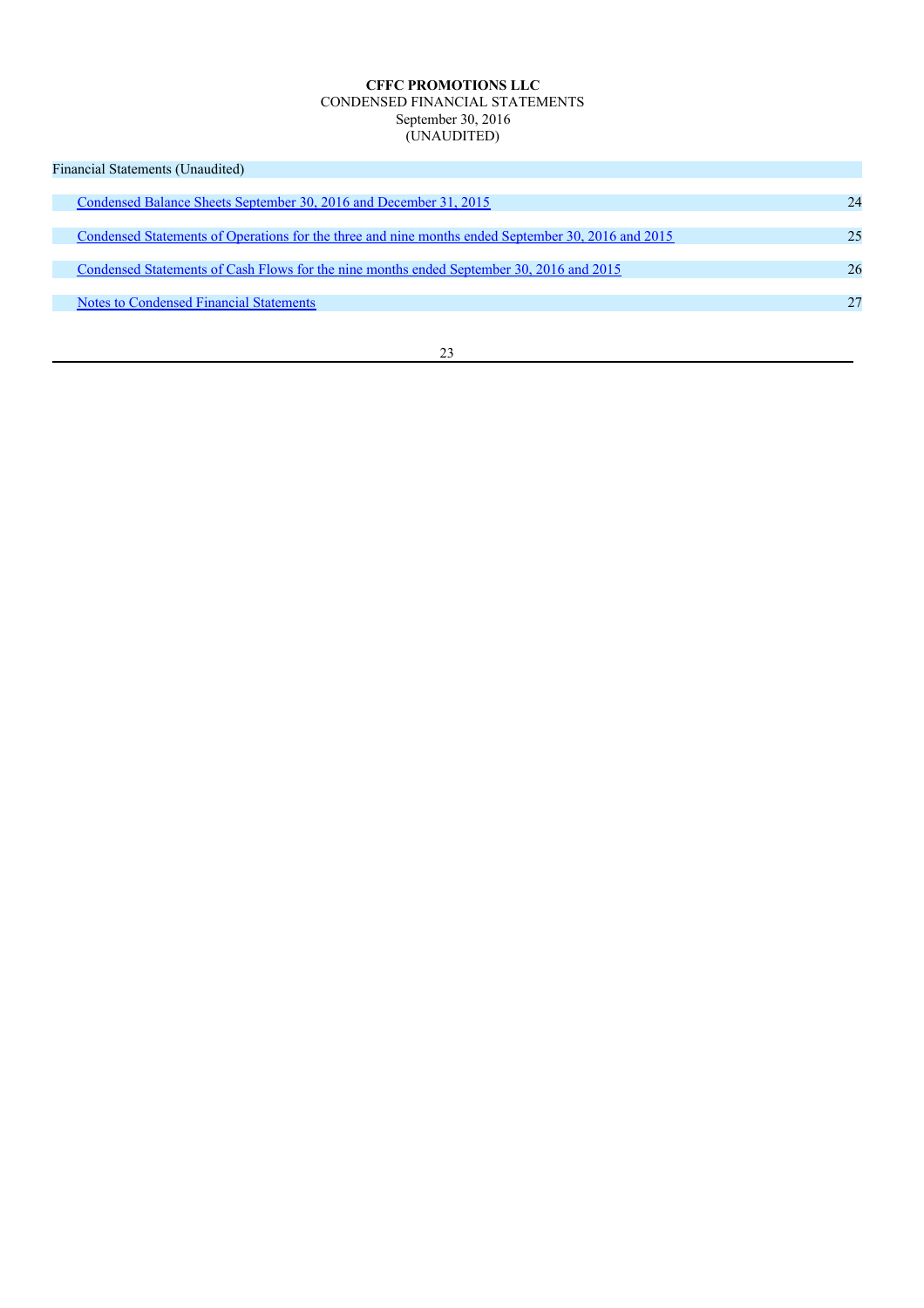### **CFFC PROMOTIONS LLC CONDENSED BALANCE SHEETS (UNAUDITED)**

|                                               |                           | September 30,<br>2016 |                    | December 31,<br>2015 |  |
|-----------------------------------------------|---------------------------|-----------------------|--------------------|----------------------|--|
| <b>ASSETS</b>                                 |                           |                       |                    |                      |  |
|                                               |                           |                       |                    |                      |  |
| <b>CURRENT ASSETS</b>                         |                           |                       |                    |                      |  |
| Cash                                          | \$                        | 551                   | $\mathbf{\hat{S}}$ | 6,006                |  |
| Accounts receivable, net                      |                           | 3,000                 |                    | 10,500               |  |
| <b>Total current assets</b>                   |                           | 3,551                 |                    | 16,506               |  |
| Property and equipment - net                  |                           | 4,448                 |                    | 5,807                |  |
| <b>TOTAL ASSETS</b>                           | S                         | 7,999                 | S                  | 22,313               |  |
| <b>LIABILITIES AND MEMBERS' DEFICIT</b>       |                           |                       |                    |                      |  |
| <b>CURRENT LIABILITIES</b>                    |                           |                       |                    |                      |  |
| Accounts payable and accrued expenses         | $\boldsymbol{\mathsf{S}}$ | 24,100 \$             |                    | 23,650               |  |
| Note payable                                  |                           | 67,000                |                    | 67,000               |  |
| <b>Total current liabilities</b>              |                           | 91,100                |                    | 90,650               |  |
| <b>TOTAL LIABILITIES</b>                      |                           | 91,100                |                    | 90,650               |  |
| Members' deficit                              |                           | (83,101)              |                    | (68, 337)            |  |
| <b>TOTAL LIABILITIES AND MEMBERS' DEFICIT</b> | $\$$                      | 7,999                 | -S                 | 22,313               |  |

*The accompanying notes are an integral part of these unaudited condensed financial statements.*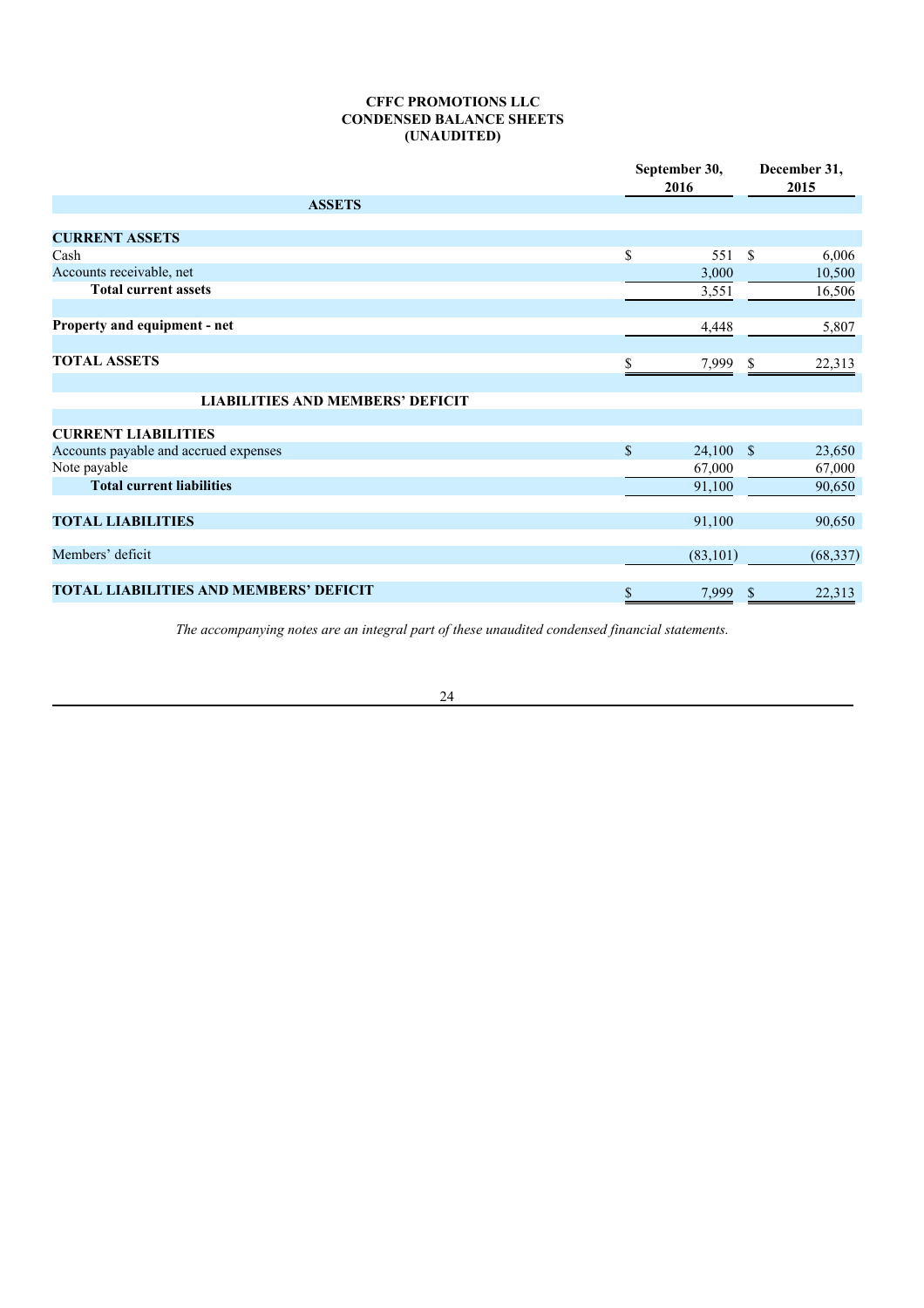### **CFFC PROMOTIONS LLC CONDENSED STATEMENTS OF OPERATIONS (UNAUDITED)**

|                                     | <b>FOR THE THREE MONTHS</b><br><b>ENDED SEPTEMBER 30,</b> |              |  |         |      | <b>FOR THE NINE MONTHS</b><br><b>ENDED SEPTEMBER 30,</b> |  |         |  |
|-------------------------------------|-----------------------------------------------------------|--------------|--|---------|------|----------------------------------------------------------|--|---------|--|
|                                     |                                                           | 2016         |  | 2015    | 2016 |                                                          |  | 2015    |  |
| <b>REVENUE</b>                      | \$                                                        | $120,012$ \$ |  | 169,388 | - \$ | 431,919 \$                                               |  | 585,499 |  |
| <b>COST OF REVENUE</b>              |                                                           | 107,371      |  | 105,580 |      | 336,714                                                  |  | 387,059 |  |
| <b>GROSS PROFIT</b>                 |                                                           | 12,641       |  | 63,808  |      | 95,205                                                   |  | 198,440 |  |
| <b>OPERATING EXPENSES</b>           |                                                           |              |  |         |      |                                                          |  |         |  |
| General and administrative expenses |                                                           | 18,054       |  | 14,219  |      | 65,265                                                   |  | 70,758  |  |
| Professional and consulting fees    |                                                           |              |  | 13,500  |      | 7,500                                                    |  | 13,500  |  |
| Depreciation                        |                                                           | 453          |  | 1,338   |      | 1,359                                                    |  | 2,678   |  |
| <b>Total Operating Expenses</b>     |                                                           | 18,507       |  | 29,057  |      | 74,124                                                   |  | 86,936  |  |
| <b>NET (LOSS) INCOME</b>            |                                                           | $(5,866)$ \$ |  | 34,751  |      | 21,081                                                   |  | 111,504 |  |

*The accompanying notes are an integral part of these unaudited condensed financial statements.*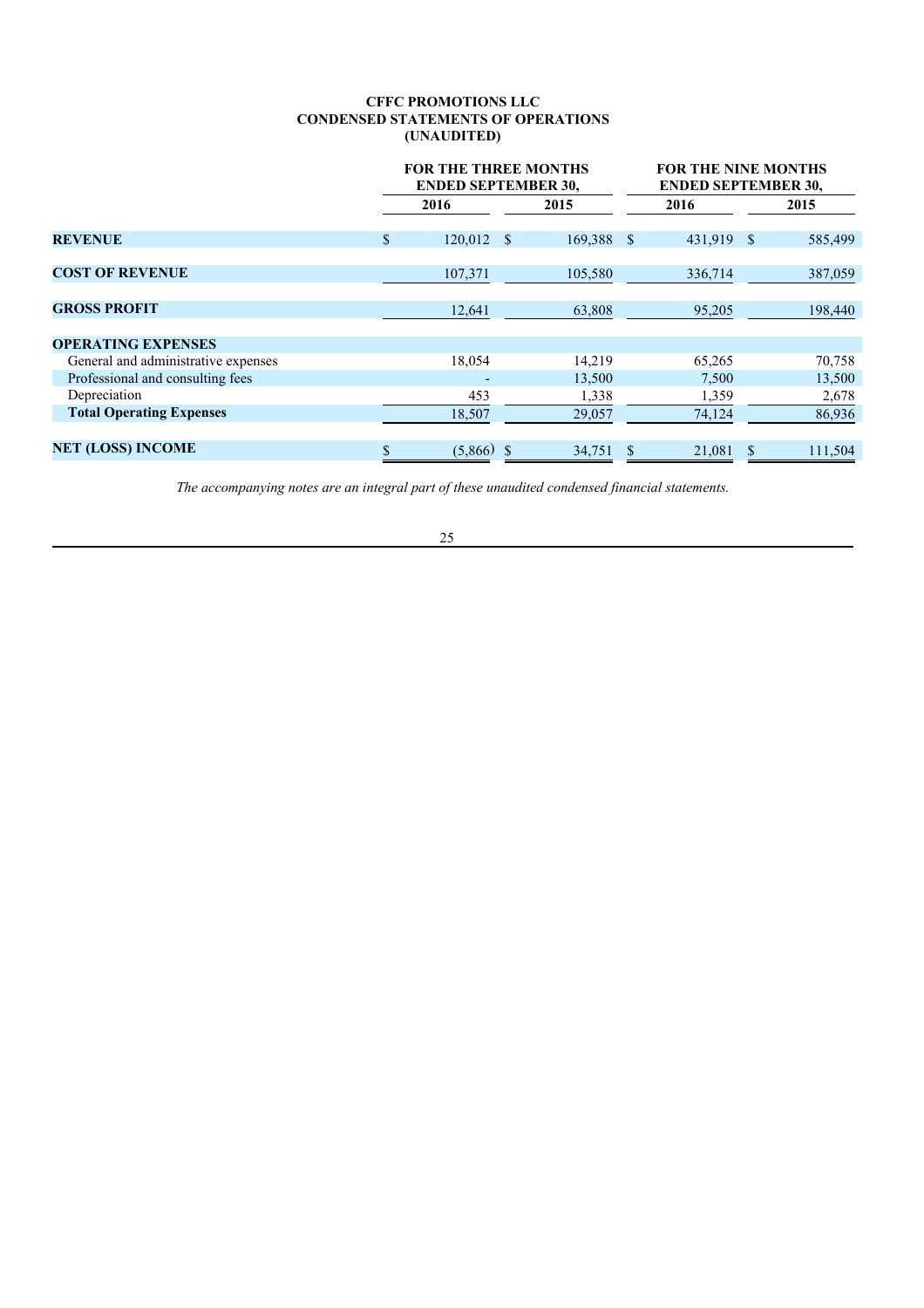### **CFFC PROMOTIONS LLC CONDENSED STATEMENTS OF CASH FLOWS (UNAUDITED)**

|                                                                                   | <b>FOR THE NINE MONTHS</b><br><b>ENDED SEPTEMBER 30,</b> |           |           |  |
|-----------------------------------------------------------------------------------|----------------------------------------------------------|-----------|-----------|--|
|                                                                                   |                                                          | 2016      | 2015      |  |
| <b>CASH FLOWS FROM OPERATING ACTIVITIES</b>                                       |                                                          |           |           |  |
| Net income                                                                        | \$                                                       | 21,081    | 111,504   |  |
| Adjustments to reconcile net income to net cash provided by operating activities: |                                                          |           |           |  |
| Depreciation                                                                      |                                                          | 1,359     | 2,678     |  |
| <b>Changes in assets and liabilities:</b>                                         |                                                          |           |           |  |
| Accounts receivable                                                               |                                                          | 7,500     | (57, 975) |  |
| Prepaid deposit                                                                   |                                                          |           | (4,000)   |  |
| Accounts payable and accrued expenses                                             |                                                          | 450       |           |  |
| Net cash provided by operating activities                                         |                                                          | 30,390    | 52,207    |  |
| <b>CASH FLOWS FROM FINANCING ACTIVITIES</b>                                       |                                                          |           |           |  |
| Members' distribution                                                             |                                                          | (35, 845) | (12,040)  |  |
| Loans from related parties                                                        |                                                          |           | (15,000)  |  |
| Net cash used in financing activities                                             |                                                          | (35, 845) | (27,040)  |  |
| (DECREASE) INCREASE IN CASH                                                       |                                                          | (5,455)   | 25,167    |  |
| <b>CASH - BEGINNING OF PERIOD</b>                                                 |                                                          | 6,006     | 3,065     |  |
| <b>CASH - END OF PERIOD</b>                                                       | \$                                                       | 551       | 28,232    |  |

*The accompanying notes are an integral part of these unaudited condensed financial statements.*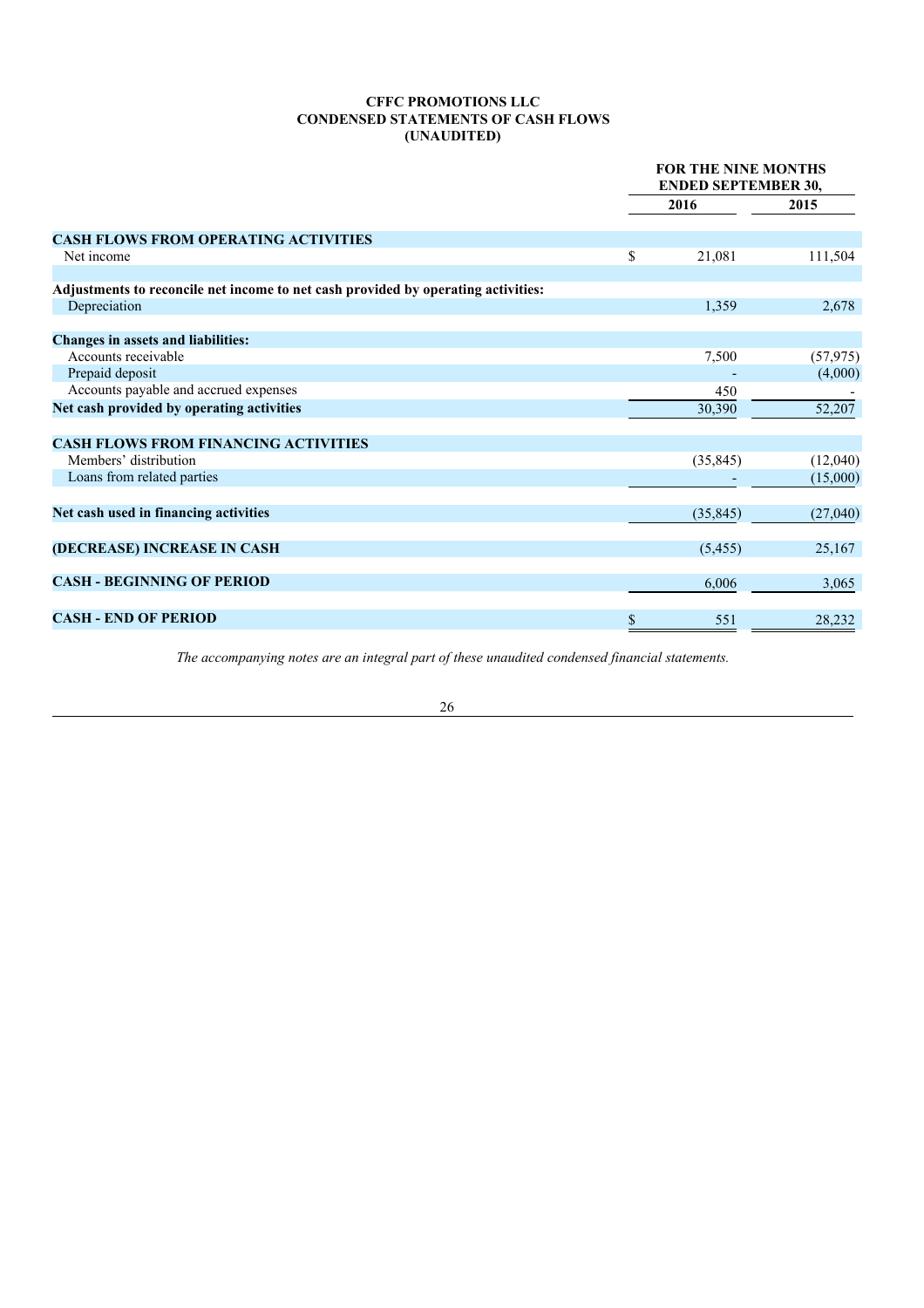### **CFFC Promotions, LLC Notes to Condensed Financial Statements** *(Unaudited)*

### **Note 1. Description of Business and Basis of Presentation**

### *Nature of Business*

CFFC Promotions, LLC ("CFFC") promotes mixed martial arts cage fighting in the New York, New Jersey and Pennsylvania tristate area. The Company was formed on January 28, 2014.

### *Basis of Presentation*

The accompanying unaudited condensed financial statements have been prepared in accordance with accounting principles generally accepted in the United States of America ("GAAP").

### **Note 2. Summary of Significant Accounting Policies**

### *Unaudited Interim Financial Information*

The accompanying unaudited interim condensed financial statements have been prepared in accordance with GAAP and with the instructions to Form 10-Q and Article 10 of Regulation S-X for interim financial information. Accordingly, these statements do not include all of the information and notes required by GAAP for complete financial statements. In our opinion, the unaudited interim condensed financial statements include all adjustments of a normal recurring nature necessary for the fair presentation of our financial position as of September 30, 2016, our results of operations for the three and nine months ended September 30, 2016 and 2015, and our cash flows for the nine months ended September 30, 2016 and 2015. The results of operations for the three and nine months ended September 30, 2016 are not necessarily indicative of the results to be expected for the year ending December 31, 2016.

These unaudited interim condensed financial statements should be read in conjunction with the financial statements for the year ended December 31, 2015 and related notes included in our amended initial registration statement Form on S1/A. Filed with the SEC on August 30, 2016.

### *Use of Estimates*

The preparation of unaudited condensed financial statements in conformity with GAAP requires management to make estimates and assumptions that affect the amounts reported and disclosed in the unaudited condensed financial statements and accompanying notes. Such estimates include, but are not limited to, allowance for doubtful accounts, the assessment of useful lives and recoverability of long-lived assets, likelihood and range of possible losses on contingencies, valuations of equity securities and intangible assets, fair value of options, among others. Actual results could differ from those estimates.

#### *Accounts Receivable*

Accounts receivable are stated at the amounts management expects to collect. An allowance for doubtful accounts is recorded based on a combination of historical experience, aging analysis and information on specific accounts. Account balances are written off against the allowance after all means of collection have been exhausted and the potential for recovery is considered remote. Management has determined that an allowance of \$22,625 is required at September 30, 2016 and December 31, 2015.

#### *Revenue Recognition*

The Company records revenue from ticket sales and sponsorship income upon successful completion of the related event, at which time services have been deemed rendered, the sales price is fixed and determinable and collectability is reasonably assured.

#### *Advertising Costs*

Advertising costs, which are expensed as incurred, were \$281 and \$261 for the three month ended September 30, 2016 and 2015, and \$541 and \$3,788 for the nine months ended September 30, 2016 and 2015, respectively.

#### *Income Taxes*

The Company has elected to be treated as a pass-through entity for income tax purposes and is not subject to income taxes. Rather, all items of taxable income, deductions and tax credits are passed through to and are reported by its owners on their respective income tax returns. The Company's federal tax status as a pass-through entity is based on its legal status as a limited liability company. Accordingly, the Company is not required to take any tax positions in order to qualify as a pass-through entity. The Company is required to file and does file tax returns with the Internal Revenue Service and other taxing authorities. Accordingly, these unaudited condensed financial statements do not reflect a provision for income taxes and the Company has no other tax positions, which must be considered for disclosure.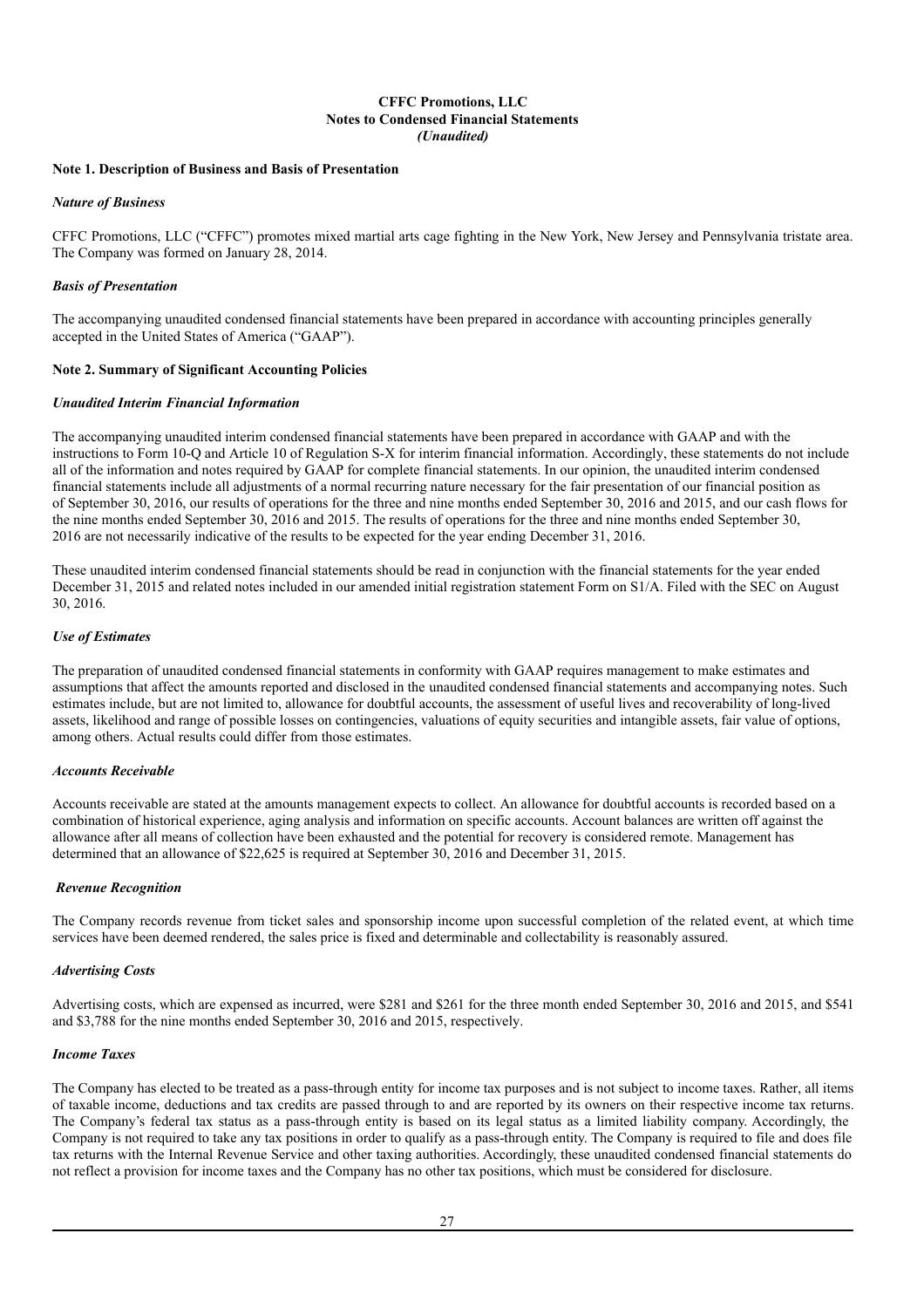### **CFFC Promotions, LLC Notes to Condensed Financial Statements** *(Unaudited)*

### **Note 3. Accounts Receivable**

Accounts receivable consists of the following:

|                                      | September 30,<br>2016 | December 31,<br>2015 |
|--------------------------------------|-----------------------|----------------------|
| Accounts receivable                  | 25,625                | 33,125               |
| Less allowance for doubtful accounts | (22,625)              | (22, 625)            |
| Accounts receivable, net             | 3.000                 | 10,500               |

### **Note 4. Property and Equipment**

Property and equipment consists of the following:

|                               | September 30,<br>2016 | December 31,<br>2015 |
|-------------------------------|-----------------------|----------------------|
| Property and equipment        | 10,086                | 10,086               |
| Less accumulated depreciation | (5,638)               | (4,279)              |
| Property and equipment, net   | 4.448                 | 5,807                |

### **Note 5. Debt**

### *Note Payable*

In February 2014, the Company entered into a loan agreement with Mr. Colombino for \$100,000 of borrowings with a due date of February 1, 2017. In 2015 the Company paid \$15,000 to reduce the note payable to \$67,000 and agreed to defer all remaining payments until February 1, 2017. As of September 30, 2016 and December 31, 2015, the outstanding balance on the note was \$67,000.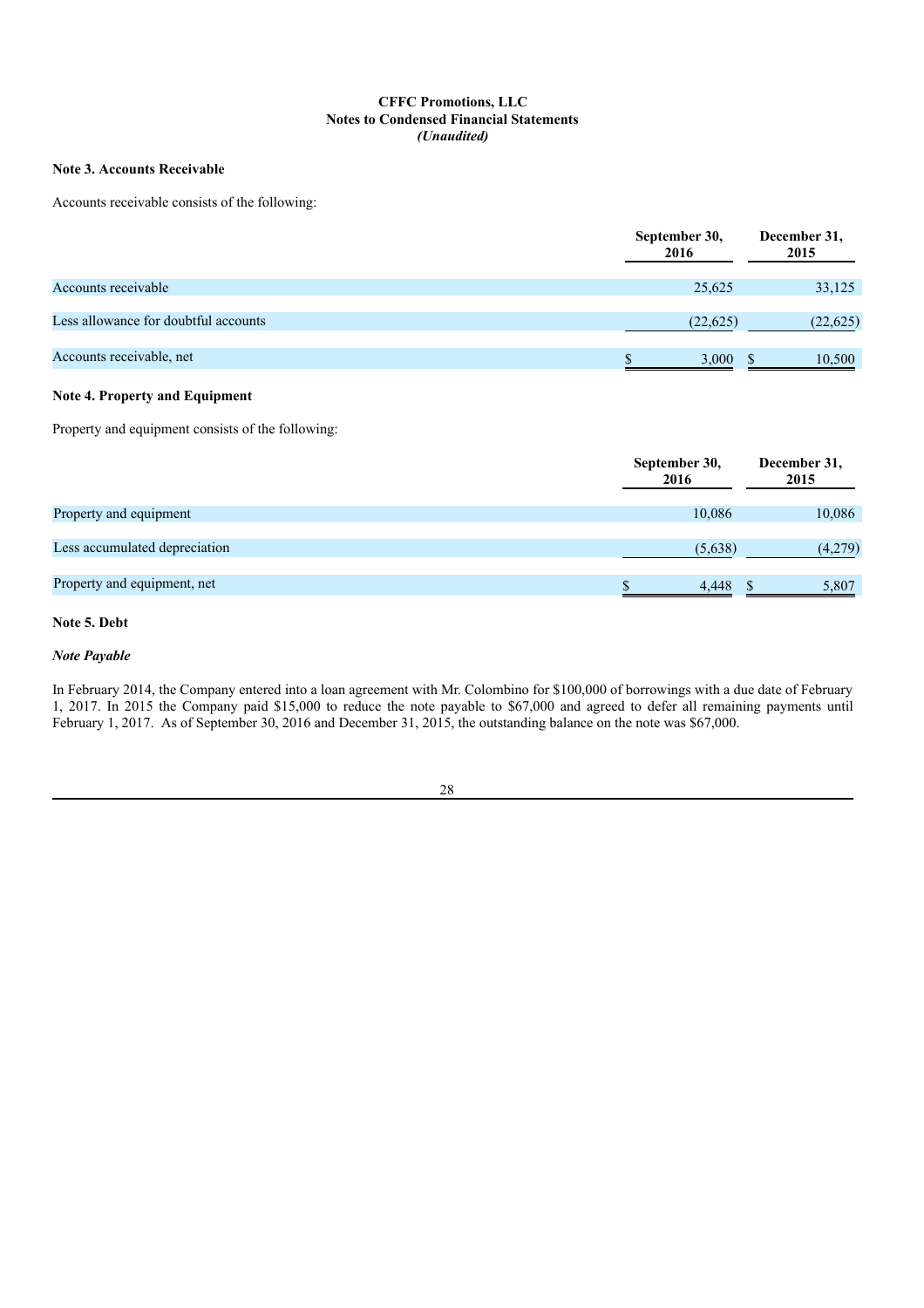## **HOOSIER FIGHT CLUB PROMOTIONS, LLC**

### CONDENSED FINANCIAL STATEMENTS SEPTEMBER 30, 2016 (UNAUDITED)

| Financial Statements (Unaudited)                                                               |    |
|------------------------------------------------------------------------------------------------|----|
|                                                                                                |    |
| Condensed Balance Sheets September 30, 2016 and December 31, 2015                              | 30 |
|                                                                                                |    |
| Condensed Statements of Income for the three and nine months ended September 30, 2016 and 2015 | 31 |
|                                                                                                |    |
| Condensed Statements of Cash Flows for the nine months ended September 30, 2016 and 2015       | 32 |
|                                                                                                |    |
| <b>Notes to Condensed Financial Statements</b>                                                 | 33 |
|                                                                                                |    |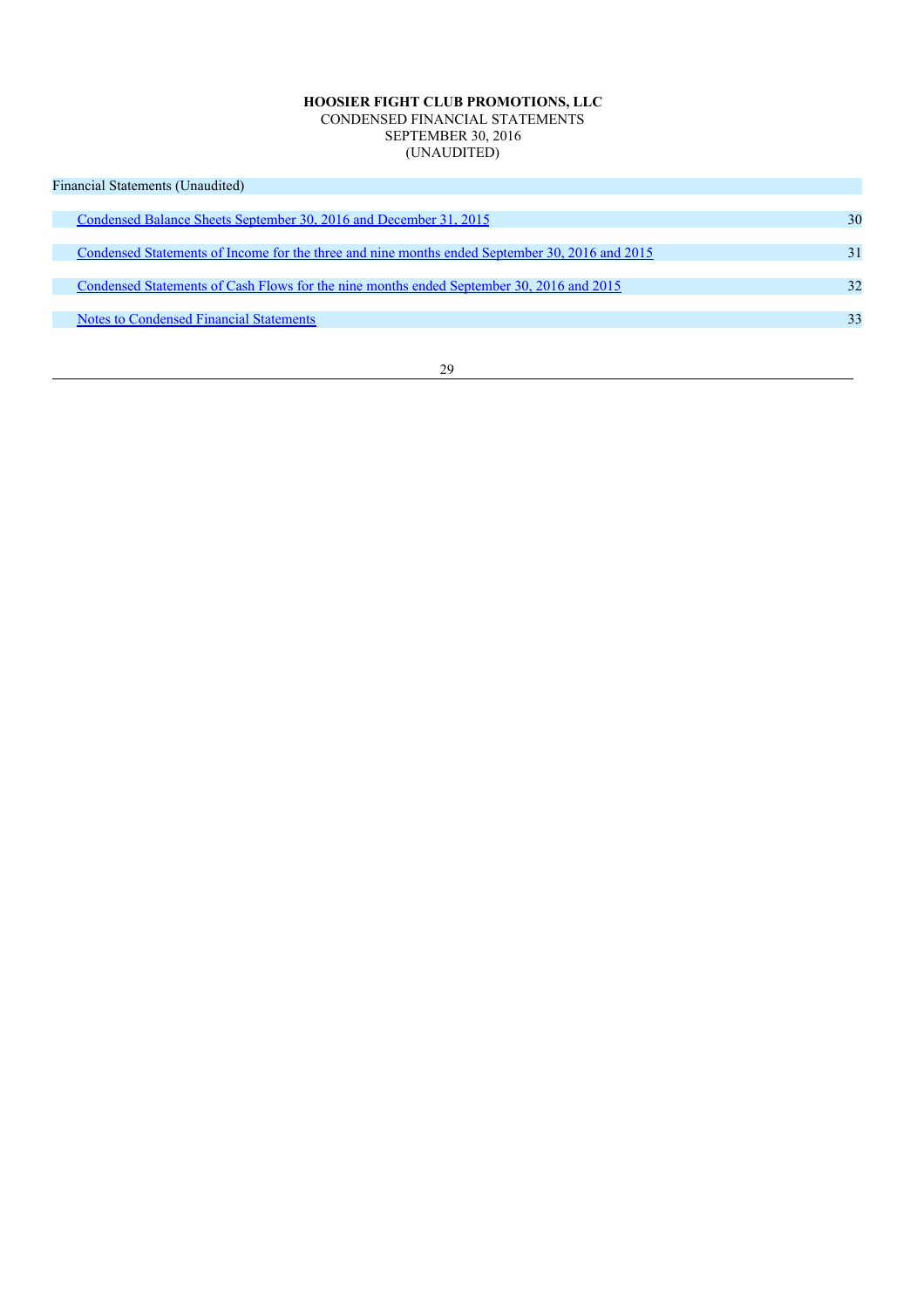### **HOOSIER FIGHT PROMOTIONS LLC CONDENSED BALANCE SHEETS (UNAUDITED)**

|                                               | September 30,<br>2016 |               | December 31,<br>2015 |  |
|-----------------------------------------------|-----------------------|---------------|----------------------|--|
| <b>ASSETS</b>                                 |                       |               |                      |  |
| <b>CURRENT ASSETS</b>                         |                       |               |                      |  |
| Cash                                          | \$<br>11,194          | <b>S</b>      | 7,610                |  |
| Accounts receivable, net                      | 1,096                 |               | 2,995                |  |
| <b>Total current assets</b>                   | 12,290                |               | 10,605               |  |
| Property and equipment - net                  | 334                   |               | 534                  |  |
| <b>TOTAL ASSETS</b>                           | \$<br>12,624          | <sup>S</sup>  | 11,139               |  |
| <b>LIABILITIES AND MEMBERS' DEFICIT</b>       |                       |               |                      |  |
| <b>CURRENT LIABILITIES</b>                    |                       |               |                      |  |
| Accounts payable and accrued expenses         | \$<br>16,700 \$       |               | 9,000                |  |
| Ticket tax payable                            | 2,362                 |               | 2,185                |  |
| Deferred revenue                              | 6,400                 |               | 7,500                |  |
| <b>Total current liabilities</b>              | 25,462                |               | 18,685               |  |
| <b>TOTAL LIABILITIES</b>                      | 25,462                |               | 18,685               |  |
| Members' deficit                              | (12, 838)             |               | (7, 546)             |  |
| <b>TOTAL LIABILITIES AND MEMBERS' DEFICIT</b> | \$<br>12,624          | <sup>\$</sup> | 11,139               |  |

*The accompanying notes are an integral part of these unaudited condensed financial statements.*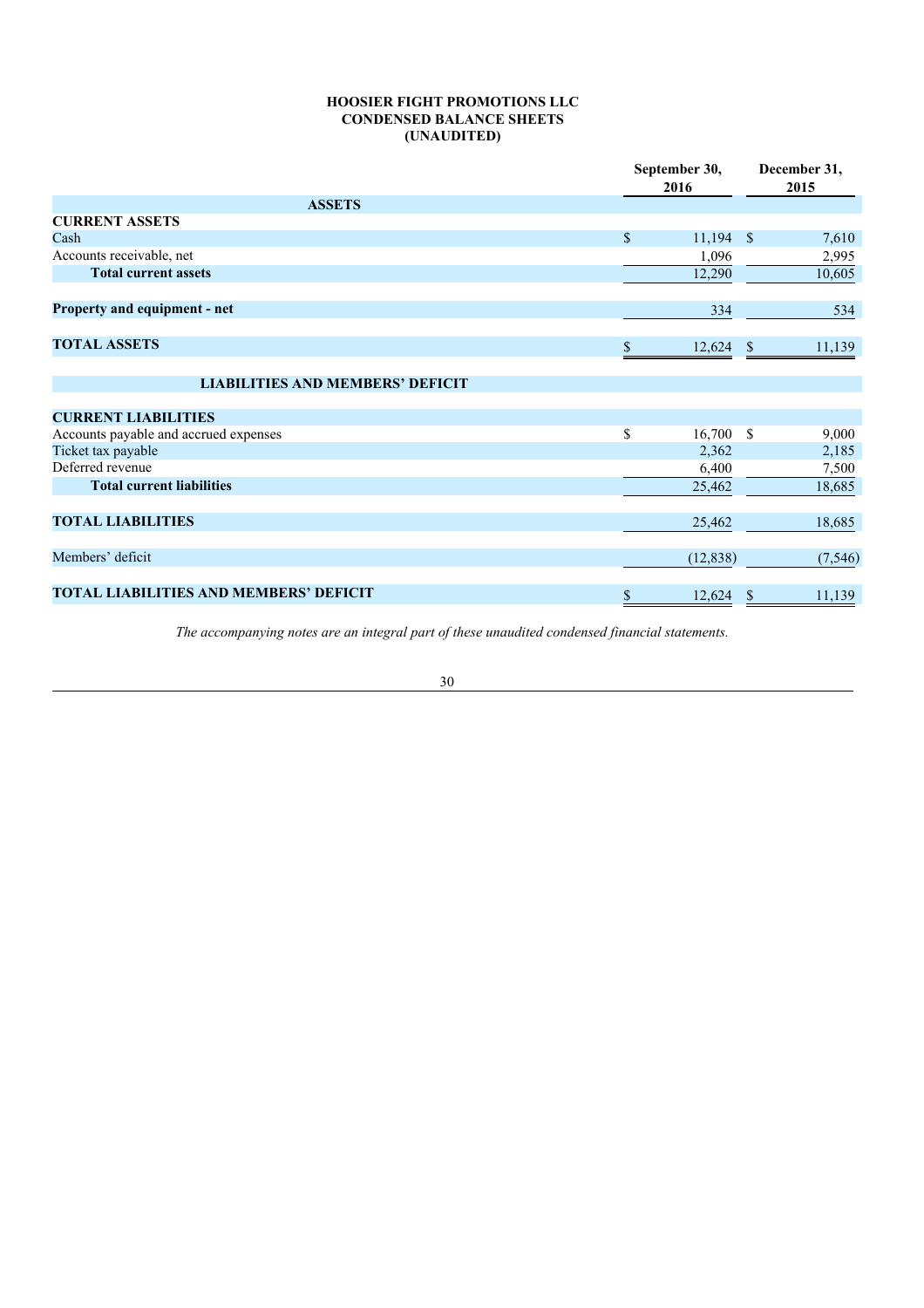### **HOOSIER FIGHT PROMOTIONS LLC CONDENSED STATEMENTS OF INCOME (UNAUDITED)**

|                                     | <b>FOR THE THREE MONTHS</b><br><b>ENDED SEPTEMBER 30,</b> |           |  |             |  | <b>FOR THE NINE MONTHS</b><br><b>ENDED SEPTEMBER 30,</b> |  |         |  |
|-------------------------------------|-----------------------------------------------------------|-----------|--|-------------|--|----------------------------------------------------------|--|---------|--|
|                                     | 2016                                                      |           |  | 2015        |  | 2016                                                     |  | 2015    |  |
| <b>REVENUE</b>                      | \$                                                        | 52,625 \$ |  | $40,640$ \$ |  | 192,987 \$                                               |  | 128,410 |  |
| <b>COST OF REVENUE</b>              |                                                           | 32,026    |  | 27,344      |  | 132,840                                                  |  | 86,983  |  |
| <b>GROSS PROFIT</b>                 |                                                           | 20,599    |  | 13,296      |  | 60,147                                                   |  | 41,427  |  |
| <b>OPERATING EXPENSES</b>           |                                                           |           |  |             |  |                                                          |  |         |  |
| General and administrative expenses |                                                           | 3,893     |  | 892         |  | 12,799                                                   |  | 5,250   |  |
| Professional and consulting fees    |                                                           |           |  |             |  | 7,790                                                    |  | 11,800  |  |
| Depreciation                        |                                                           | 66        |  | 66          |  | 200                                                      |  | 200     |  |
| <b>Total Operating Expenses</b>     |                                                           | 3,959     |  | 958         |  | 20,789                                                   |  | 17,250  |  |
| <b>NET INCOME</b>                   |                                                           | 16,640    |  | 12,338      |  | 39,358                                                   |  | 24,177  |  |

*The accompanying notes are an integral part of these unaudited condensed financial statements.*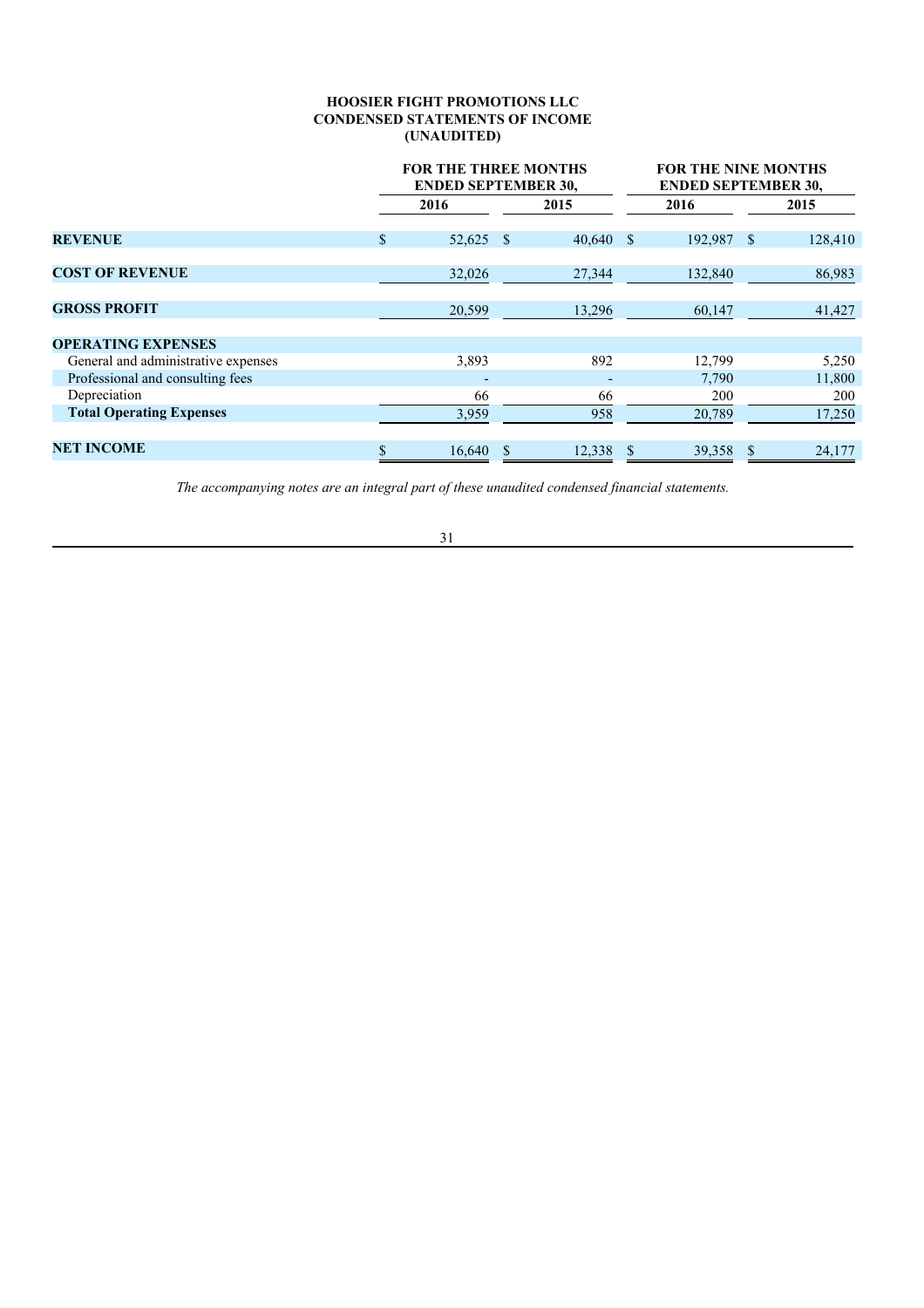### **HOOSIER FIGHT PROMOTIONS LLC CONDENSED STATEMENTS OF CASH FLOWS (UNAUDITED)**

|                                                                                   | <b>FOR THE NINE MONTHS</b><br><b>ENDED SEPTEMBER 30,</b> |           |          |  |
|-----------------------------------------------------------------------------------|----------------------------------------------------------|-----------|----------|--|
|                                                                                   |                                                          | 2016      | 2015     |  |
| <b>CASH FLOWS FROM OPERATING ACTIVITIES</b>                                       |                                                          |           |          |  |
| Net income                                                                        | \$                                                       | 39,358    | 24,177   |  |
|                                                                                   |                                                          |           |          |  |
| Adjustments to reconcile net income to net cash provided by operating activities: |                                                          |           |          |  |
| Depreciation                                                                      |                                                          | 200       | 200      |  |
| <b>Changes in assets and liabilities:</b>                                         |                                                          |           |          |  |
| Accounts receivable                                                               |                                                          | 1,899     |          |  |
| Accrued expenses                                                                  |                                                          | 7,700     | 5,632    |  |
| Ticket tax payable                                                                |                                                          | 177       | 1,599    |  |
| Deferred revenue                                                                  |                                                          | (1,100)   |          |  |
| Net cash provided by operating activities                                         |                                                          | 48,234    | 31,608   |  |
| <b>CASH FLOWS FROM FINANCING ACTIVITIES</b>                                       |                                                          |           |          |  |
| Members' distribution                                                             |                                                          | (44, 650) | (18,960) |  |
| Net cash used in financing activities                                             |                                                          | (44, 650) | (18,960) |  |
| <b>INCREASE IN CASH</b>                                                           |                                                          | 3,584     | 12,648   |  |
| <b>CASH - BEGINNING OF PERIOD</b>                                                 |                                                          | 7,610     | 1,974    |  |
| <b>CASH - END OF PERIOD</b>                                                       | S                                                        | 11,194    | 14,622   |  |

*The accompanying notes are an integral part of these unaudited condensed financial statements.*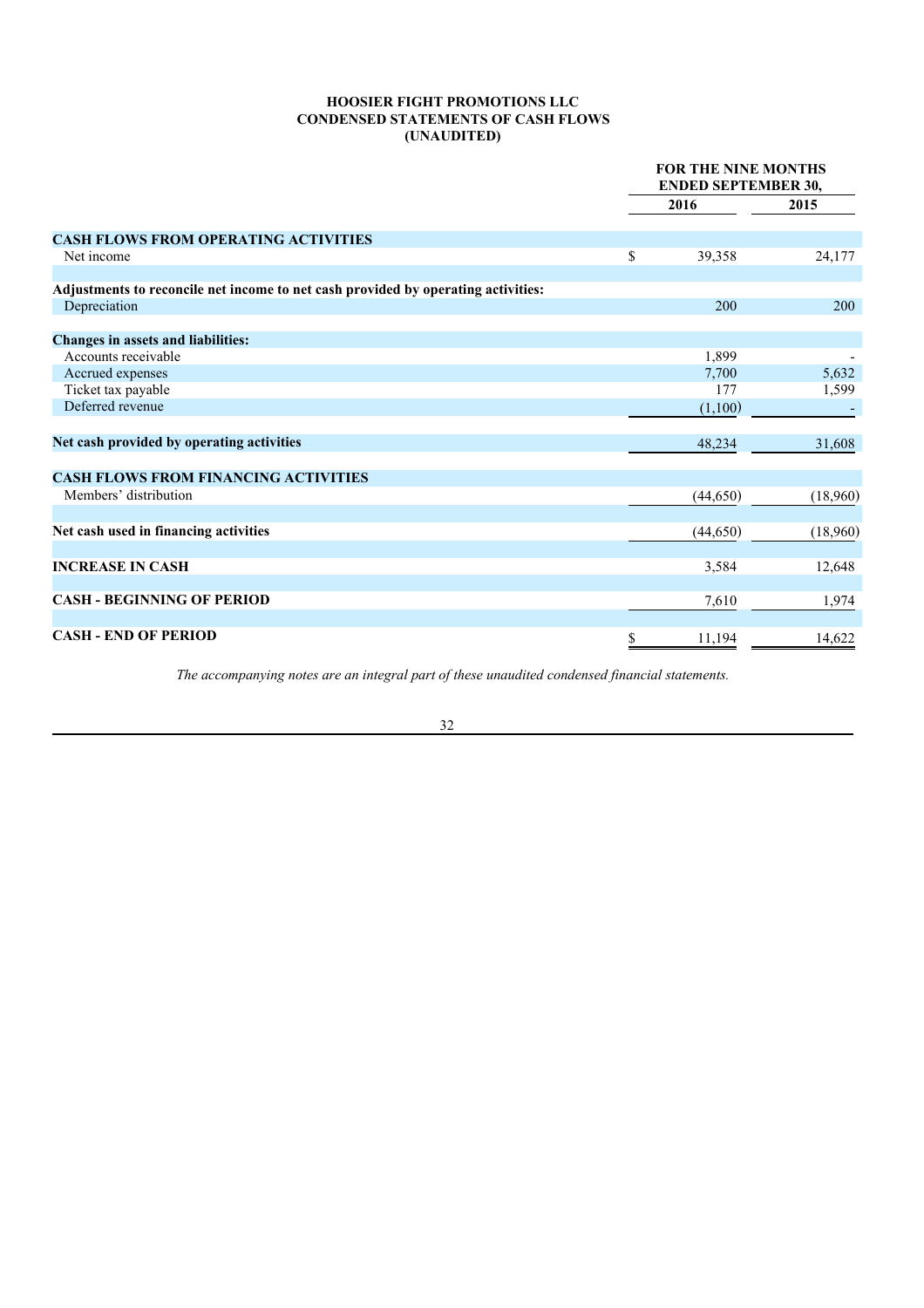### **Hoosier Fight Club Promotions, LLC Notes to Condensed Financial Statements** *(Unaudited)*

#### **Note 1. Description of Business and Basis of Presentation**

### *Nature of Business*

Hoosier Fight Club Promotions, LLC was started in the State of Indiana on March 1, 2009. HFC's focus is on becoming the premier Mixed Martial Arts (MMA) promoter in Northwest Indiana and the Chicagoland markets. The Porter County Expo Center has become home to HFC.

### *Basis of Presentation*

The accompanying consolidated financial statements have been prepared in accordance with accounting principles generally accepted in the United States of America ("GAAP").

### **Note 2. Summary of Significant Accounting Policies**

### *Unaudited Interim Financial Information*

The accompanying unaudited interim condensed financial statements have been prepared in accordance with GAAP and with the instructions to Form 10-Q and Article 8 of Regulation S-X for interim financial information. Accordingly, these statements do not include all of the information and notes required by GAAP for complete financial statements. In our opinion, the unaudited interim condensed financial statements include all adjustments of a normal recurring nature necessary for the fair presentation of our financial position as of September 30, 2016, our results of operations for the three and nine months ended September 30, 2016 and 2015, and our cash flows for the nine months ended September 30, 2016 and 2015. The results of operations for the three and nine months ended September 30, 2016 are not necessarily indicative of the results to be expected for the year ending December 31, 2016.

These unaudited interim condensed financial statements should be read in conjunction with the financial statements for the year ended December 31, 2015 and related notes included in our amended initial registration statement Form on S1/A. Filed with the SEC on August 30, 2016.

### *Use of Estimates*

The preparation of unaudited condensed financial statements in conformity with GAAP requires management to make estimates and assumptions that affect the amounts reported and disclosed in the unaudited condensed financial statements and accompanying notes. Such estimates include, but are not limited to, allowance for doubtful accounts, the assessment of useful lives and recoverability of long-lived assets, likelihood and range of possible losses on contingencies, valuations of equity securities and intangible assets, fair value of options, among others. Actual results could differ from those estimates.

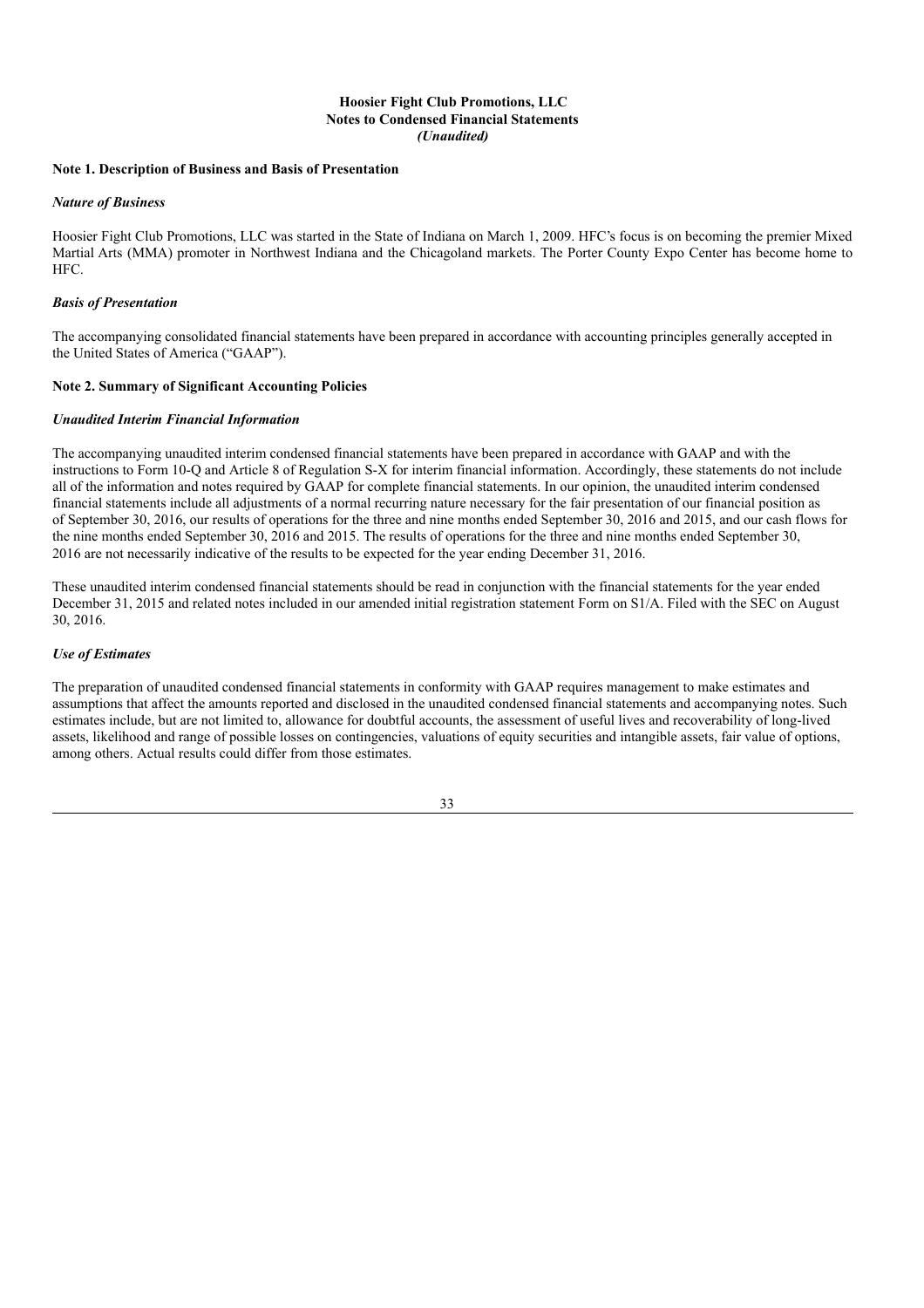### **Hoosier Fight Club Promotions, LLC Notes to Condensed Financial Statements** *(Unaudited)*

### *Accounts Receivable*

Accounts receivable are stated at the amounts management expects to collect. An allowance for doubtful accounts is recorded based on a combination of historical experience, aging analysis and information on specific accounts. Account balances are written off against the allowance after all means of collection have been exhausted and the potential for recovery is considered remote. Management has determined that no allowance is required at September 30, 2016 and December 31, 2015.

### *Revenue Recognition*

The Company records revenue from ticket sales and sponsorship income upon successful completion of the related event, at which time services have been deemed rendered, the sales price is fixed and determinable and collectability is reasonably assured.

### *Deferred Revenue*

The Company received prepayment from a sponsor as the Company requires prepayment before the date of the event. As of September 30, 2016 and December 31, 2015, the Company had deferred revenue of \$6,400 and \$7,500, respectively. The Company recognizes revenue and decreases deferred revenue in accordance with its revenue recognition policy.

### *Income Taxes*

The Company has elected to be treated as a pass-through entity for income tax purposes and, as such, is not subject to income taxes. Rather, all items of taxable income, deductions and tax credits are passed through to and are reported by its owners on their respective income tax returns. The Company's federal tax status as a pass-through entity is based on its legal status as a limited liability company. Accordingly, the Company is not required to take any tax positions in order to qualify as a pass-through entity. The Company is required to file and does file tax returns with the Internal Revenue Service and other taxing authorities. Accordingly, these unaudited condensed financial statements do not reflect a provision for income taxes and the Company has no other tax positions, which must be considered for disclosure.

### **Note 3. Property and Equipment**

Property and equipment consists of the following:

|                               |   | September 30,<br>2016 |  | December 31,<br>2015 |  |
|-------------------------------|---|-----------------------|--|----------------------|--|
| Property and equipment        | S | $1,335$ \$            |  | 1,335                |  |
| Less accumulated depreciation |   | (1,001)               |  | (801)                |  |
| Property and equipment, net   |   | 334                   |  | 534                  |  |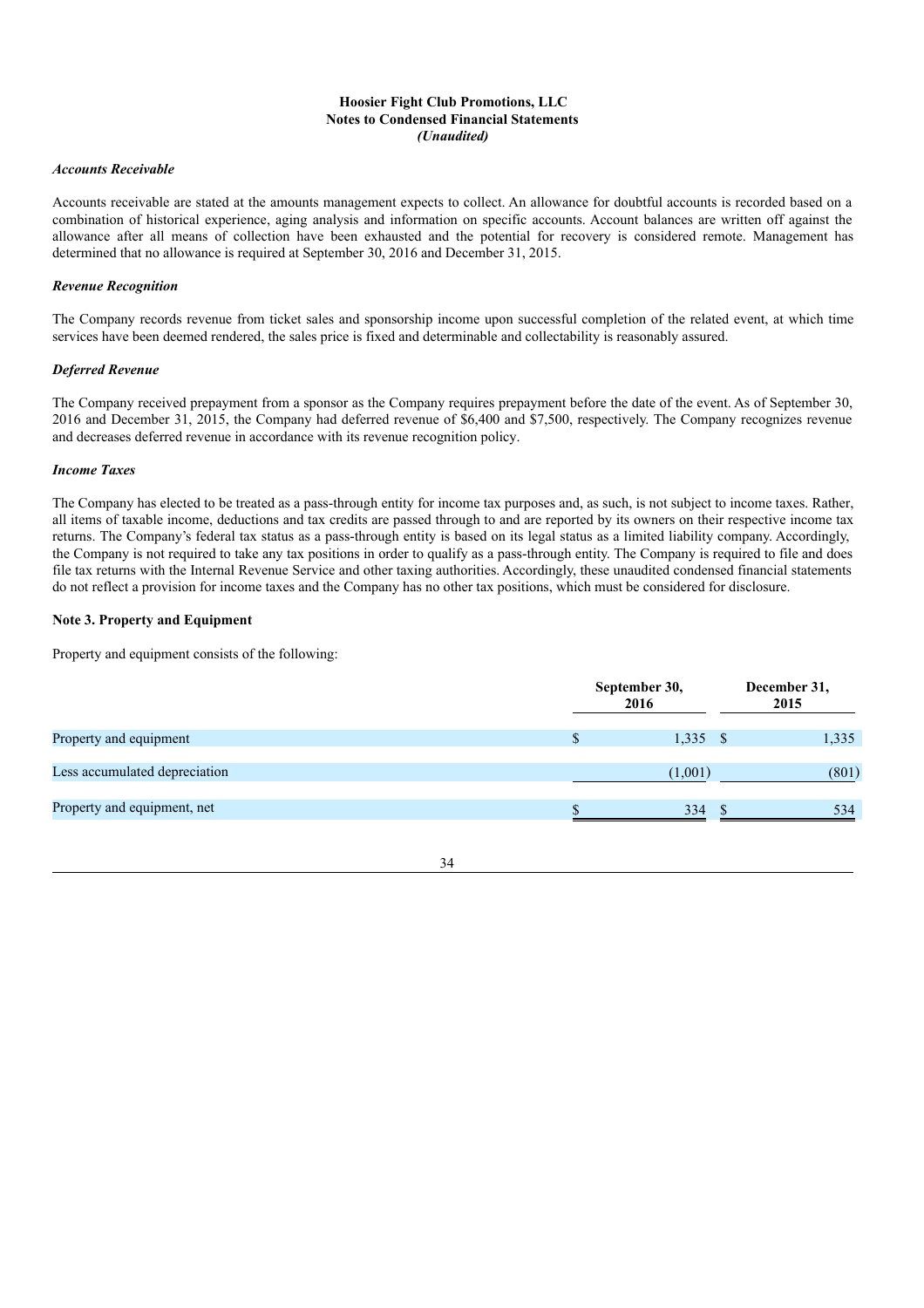### **PUNCH DRUNK INC.** CONDENSED FINANCIAL STATEMENTS SEPTEMBER 30, 2016 (UNAUDITED)

| Financial Statements (Unaudited)                                                                   |    |
|----------------------------------------------------------------------------------------------------|----|
|                                                                                                    |    |
| Condensed Balance Sheets September 30, 2016 and December 31, 2015                                  | 36 |
|                                                                                                    |    |
| Condensed Statements of Operations for the three and nine months ended September 30, 2016 and 2015 | 37 |
|                                                                                                    |    |
| Condensed Statements of Cash Flows for the nine months ended September 30, 2016 and 2015           | 38 |
|                                                                                                    |    |
| <b>Notes to Condensed Financial Statements</b>                                                     | 39 |
|                                                                                                    |    |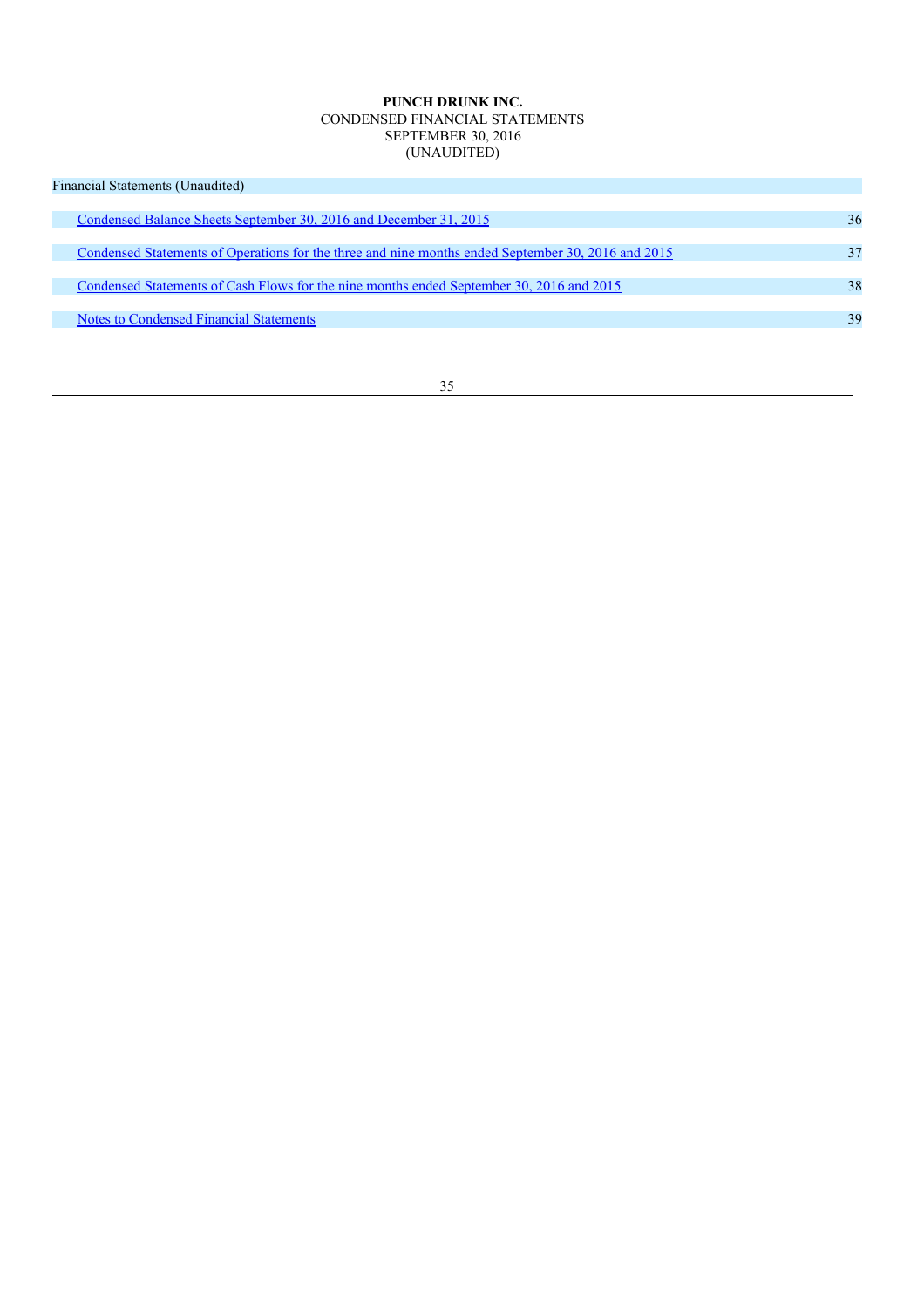### **PUNCH DRUNK INC. CONDENSED BALANCE SHEETS (UNAUDITED)**

|                                                                                                       |    | September 30,<br>2016 |                    | December 31,<br>2015 |  |
|-------------------------------------------------------------------------------------------------------|----|-----------------------|--------------------|----------------------|--|
| <b>ASSETS</b>                                                                                         |    |                       |                    |                      |  |
| <b>CURRENT ASSETS</b>                                                                                 |    |                       |                    |                      |  |
| Cash                                                                                                  | \$ | 2,838                 | $\mathbf{\hat{S}}$ | 3,829                |  |
| Accounts receivable, net                                                                              |    | 5,000                 |                    |                      |  |
| <b>Total current assets</b>                                                                           |    | 7,838                 |                    | 3,829                |  |
| Property and equipment - net                                                                          |    | 7,399                 |                    | 13,009               |  |
| <b>TOTAL ASSETS</b>                                                                                   |    | 15,237                |                    | 16,838               |  |
| <b>LIABILITIES AND STOCKHOLDERS' DEFICIT</b>                                                          |    |                       |                    |                      |  |
| <b>CURRENT LIABILITIES</b>                                                                            |    |                       |                    |                      |  |
| Accounts payable and accrued expenses                                                                 | \$ | 29,336                | <sup>\$</sup>      | 23,685               |  |
| <b>Total current liabilities</b>                                                                      |    | 29,336                |                    | 23,685               |  |
| <b>TOTAL LIABILITIES</b>                                                                              |    | 29,336                |                    | 23,685               |  |
| <b>STOCKHOLDERS' DEFICIT</b>                                                                          |    |                       |                    |                      |  |
| Common stock, \$.001 par value; 1,000 shares authorized 1,000 issued shares issued and<br>outstanding |    |                       |                    |                      |  |
| Retained earnings                                                                                     |    | (14,100)              |                    | (6,848)              |  |
| <b>TOTAL STOCKHOLDERS' DEFICIT</b>                                                                    |    | (14,099)              |                    | (6, 847)             |  |
| <b>TOTAL LIABILITIES STOCKHOLDERS' DEFICIT</b>                                                        | S  | 15,237                | S                  | 16,838               |  |

*The accompanying notes are an integral part of these unaudited condensed financial statements.*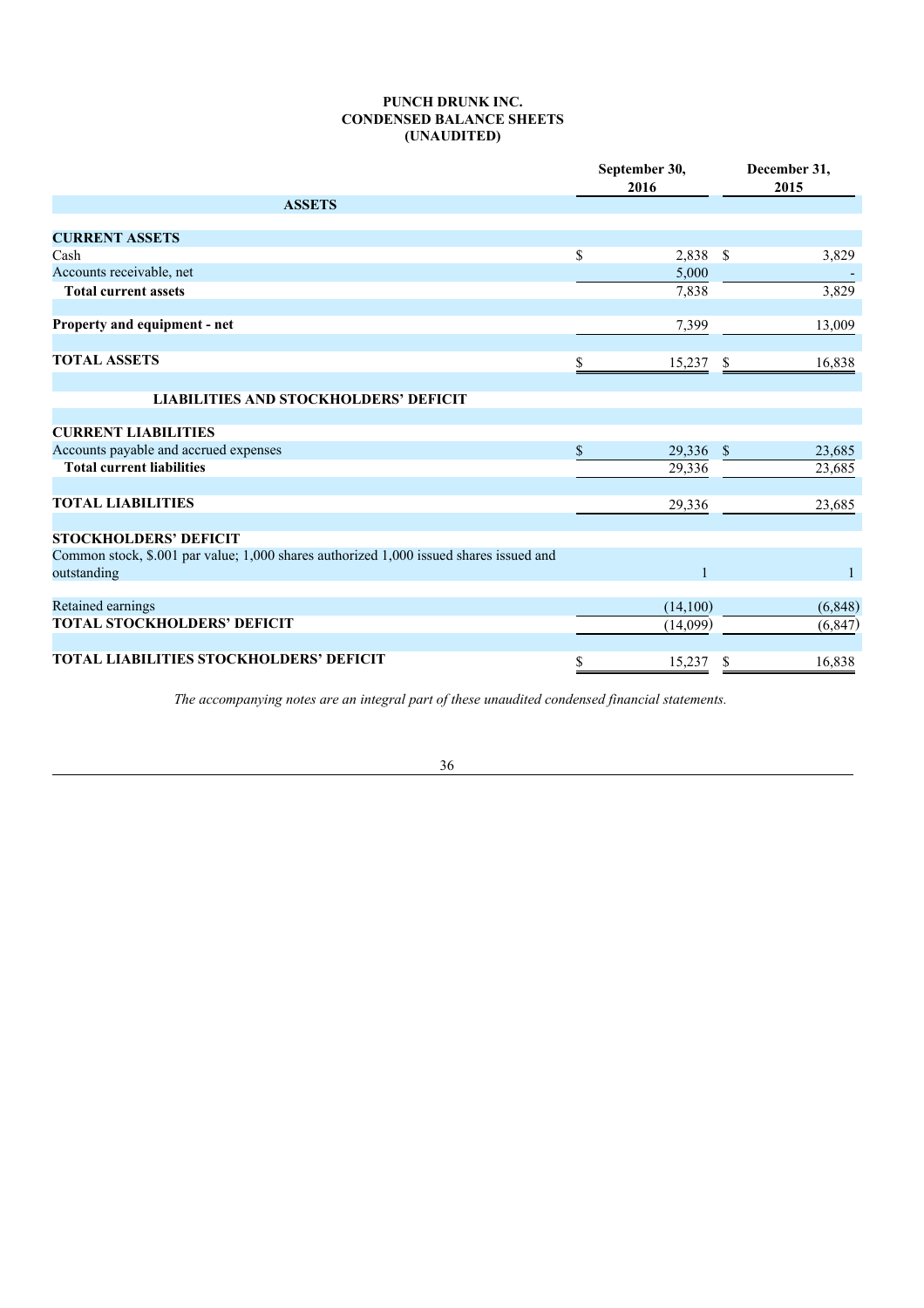### **PUNCH DRUNK INC. CONDENSED STATEMENTS OF OPERATIONS (UNAUDITED)**

|                                     | <b>FOR THE THREE MONTHS</b><br><b>ENDED SEPTEMBER 30,</b> |         |                | <b>FOR THE NINE MONTHS</b><br><b>ENDED SEPTEMBER 30,</b> |           |  |         |
|-------------------------------------|-----------------------------------------------------------|---------|----------------|----------------------------------------------------------|-----------|--|---------|
|                                     |                                                           | 2016    | 2015           |                                                          | 2016      |  | 2015    |
| <b>REVENUE</b>                      | \$                                                        | 30,678  | 52,795         | - \$                                                     | 89,703 \$ |  | 218,300 |
| <b>COST OF REVENUE</b>              |                                                           | 24,205  | 24,268         |                                                          | 50,333    |  | 84,232  |
| <b>GROSS PROFIT</b>                 |                                                           | 6,473   | 28,527         |                                                          | 39,370    |  | 134,068 |
| <b>OPERATING EXPENSES</b>           |                                                           |         |                |                                                          |           |  |         |
| General and administrative expenses |                                                           | 13,961  | 31,286         |                                                          | 26,944    |  | 99,141  |
| Professional and consulting fees    |                                                           | 500     | 6,500          |                                                          | 9,400     |  | 8,780   |
| Depreciation                        |                                                           | 1,526   | 2,158          |                                                          | 5,610     |  | 7,027   |
| <b>Total Operating Expenses</b>     |                                                           | 15,987  | 39,944         |                                                          | 41,954    |  | 114,948 |
| <b>NET (LOSS) INCOME</b>            | \$                                                        | (9,514) | $(11, 417)$ \$ |                                                          | (2,584)   |  | 19,120  |

*The accompanying notes are an integral part of these unaudited condensed financial statements.*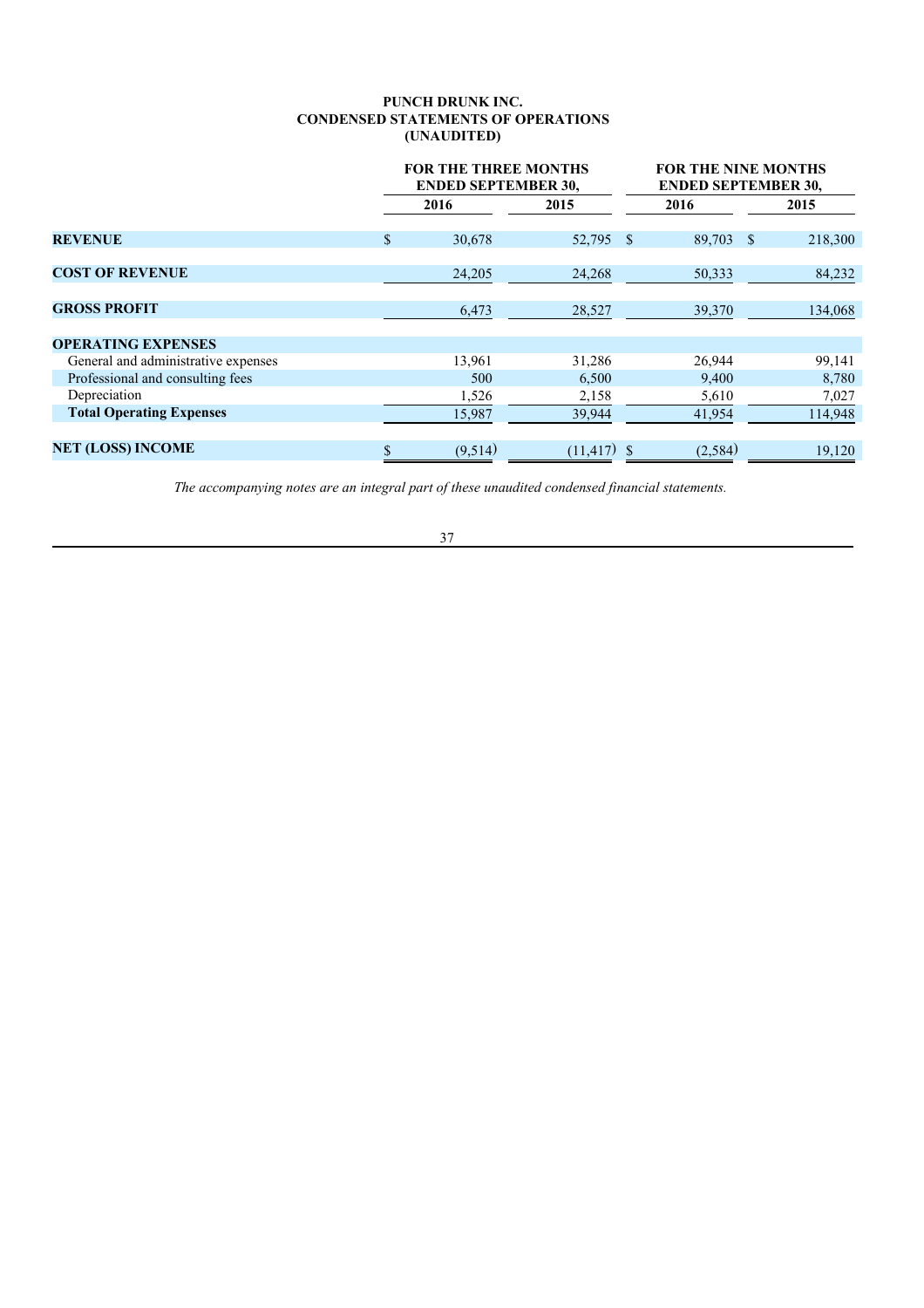# **PUNCH DRUNK INC. CONDENSED STATEMENTS OF CASH FLOWS (UNAUDITED)**

|                                                                                   | FOR THE NINE MONTHS ENDED<br><b>SEPTEMBER 30,</b> |              |   |           |
|-----------------------------------------------------------------------------------|---------------------------------------------------|--------------|---|-----------|
|                                                                                   |                                                   | 2016         |   | 2015      |
| <b>CASH FLOWS FROM OPERATING ACTIVITIES</b>                                       |                                                   |              |   |           |
| Net (loss) income                                                                 | \$                                                | $(2,584)$ \$ |   | 19,120    |
| Adjustments to reconcile net income to net cash provided by operating activities: |                                                   |              |   |           |
| Depreciation                                                                      |                                                   | 5,610        |   | 7,027     |
| Changes in assets and liabilities:                                                |                                                   |              |   |           |
| Accounts receivable                                                               |                                                   | (5,000)      |   |           |
| Accrued expenses                                                                  |                                                   | 5,651        |   | (2,733)   |
| Customer deposit                                                                  |                                                   |              |   | 17,500    |
| Net cash provided by operating activities                                         |                                                   | 3,677        |   | 40,914    |
| <b>CASH FLOWS FROM FINANCING ACTIVITIES</b>                                       |                                                   |              |   |           |
| Members' distribution                                                             |                                                   | (25,210)     |   | (20, 525) |
| Members' contribution                                                             |                                                   | 20,542       |   | 8,000     |
| Loans from related parties                                                        |                                                   |              |   | (4,900)   |
| Net cash used in financing activities                                             |                                                   | (4,668)      |   | (17, 425) |
| (DECREASE) INCREASE IN CASH                                                       |                                                   | (991)        |   | 23,489    |
| <b>CASH - BEGINNING OF PERIOD</b>                                                 |                                                   | 3,829        |   | 7,829     |
| <b>CASH - END OF PERIOD</b>                                                       | \$                                                | 2,838        | S | 31,318    |
|                                                                                   |                                                   |              |   |           |

*The accompanying notes are an integral part of these unaudited condensed financial statements.*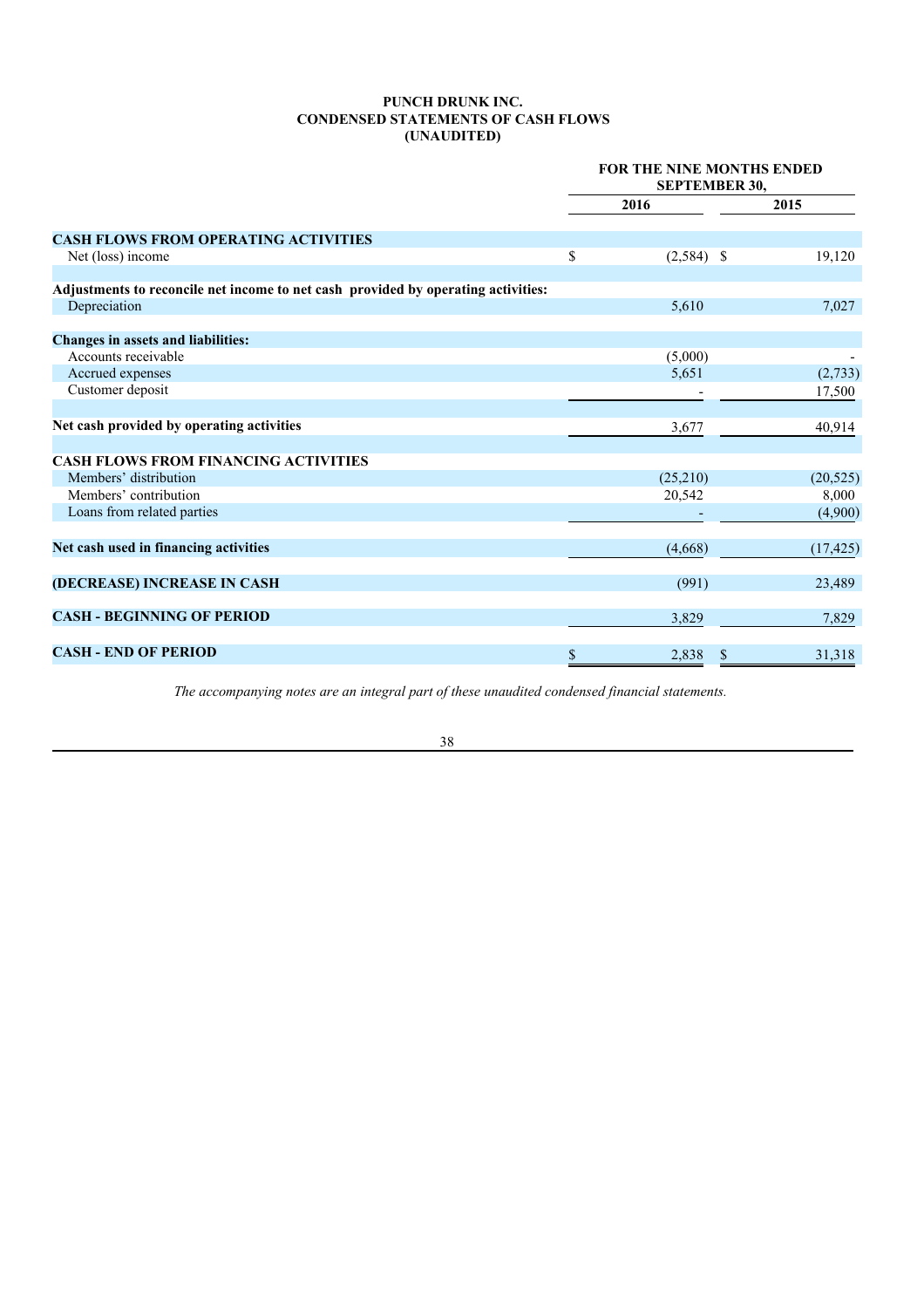#### **Punch Drunk, Inc. Notes to Condensed Financial Statements** *(Unaudited)*

#### **Note 1. Description of Business and Basis of Presentation**

#### *Nature of Business*

Punch Drunk, Inc., also known as Combat Games MMA, was incorporated in the State of Washington on March 11, 2009. Punch Drunk Inc.'s focus is on becoming the premier Mixed Martial Arts (MMA) promoter in northwest markets.

### *Basis of Presentation*

The accompanying consolidated financial statements have been prepared in accordance with accounting principles generally accepted in the United States of America ("GAAP").

#### **Note 2. Summary of Significant Accounting Policies**

#### *Unaudited Interim Financial Information*

The accompanying unaudited interim condensed financial statements have been prepared in accordance with GAAP and with the instructions to Form 10-Q and Article 8 of Regulation S-X for interim financial information. Accordingly, these statements do not include all of the information and notes required by GAAP for complete financial statements. In our opinion, the unaudited interim condensed financial statements include all adjustments of a normal recurring nature necessary for the fair presentation of our financial position as of September 30, 2016, our results of operations for the three and nine months ended September 30, 2016 and 2015, and our cash flows for the nine months ended September 30, 2016 and 2015. The results of operations for the three and nine months ended September 30, 2016 are not necessarily indicative of the results to be expected for the year ending December 31, 2016.

These unaudited interim condensed financial statements should be read in conjunction with the financial statements for the year ended December 31, 2015 and related notes included in our amended initial registration statement Form on S1/A. Filed with the SEC on August 30, 2016.

### *Use of Estimates*

The preparation of unaudited condensed financial statements in conformity with GAAP requires management to make estimates and assumptions that affect the amounts reported and disclosed in the unaudited condensed financial statements and accompanying notes. Such estimates include, but are not limited to, allowance for doubtful accounts, the assessment of useful lives and recoverability of long-lived assets, likelihood and range of possible losses on contingencies, valuations of equity securities and intangible assets, fair value of options, among others. Actual results could differ from those estimates.

#### *Revenue Recognition*

The Company records revenue from ticket sales and sponsorship income upon the successful completion of the related event, at which time services have been deemed rendered, the sales price is fixed and determinable and collectability is reasonably assured. Customer deposits consist of amounts received from the customer for fight promotion and entertainment services to be provided in the next period. The Company receives these funds and recognizes them as a liability until the services are provided and revenue can be recognized.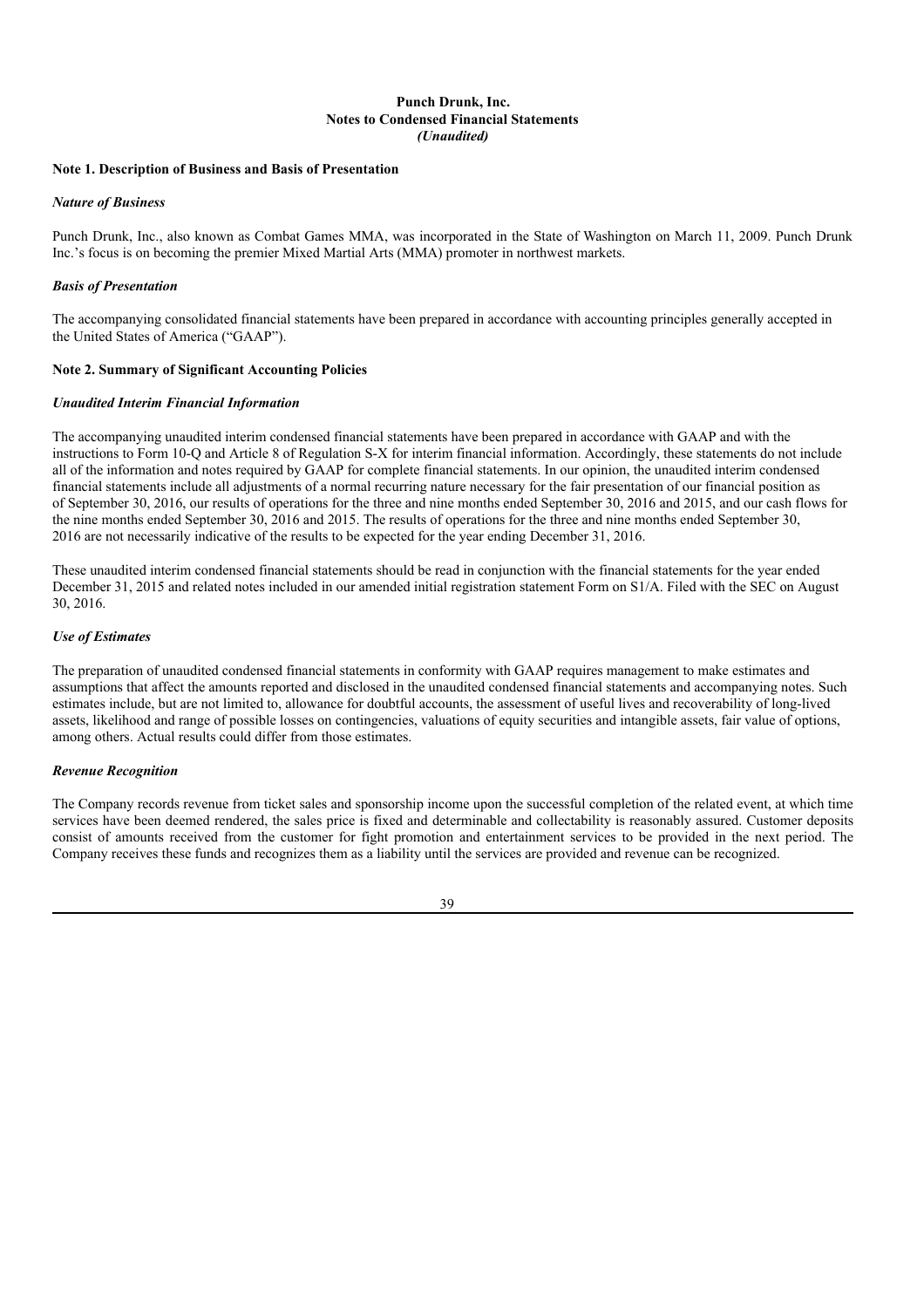### **Punch Drunk, Inc. Notes to Condensed Financial Statements** *(Unaudited)*

#### *Income Taxes*

The Company is treated as a pass-through entity for income tax purposes and, as such, is not subject to income taxes. Rather, all items of taxable income, deductions and tax credits are passed through to and are reported by its owners on their respective income tax returns. The Company's federal tax status as a pass-through entity is based on its legal status as a limited liability company. Accordingly, the Company is not required to take any tax positions in order to qualify as a pass-through entity. The Company is required to file and does file tax returns with the Internal Revenue Service and other taxing authorities. Accordingly, these unaudited condensed financial statements do not reflect a provision for income taxes and the Company has no other tax positions, which must be considered for disclosure.

# **Note 3. Property and Equipment**

Property and equipment consists of the following:

|                               | September 30,<br>2016 |           |     | December 31,<br>2015 |  |  |
|-------------------------------|-----------------------|-----------|-----|----------------------|--|--|
| Property and equipment        | \$                    | 48,634    | - S | 48,634               |  |  |
| Vehicles                      |                       | 6,669     |     | 6,669                |  |  |
| Website                       |                       | 3,450     |     | 3,450                |  |  |
| Total Fixed Assets            |                       | 58,753    |     | 58,753               |  |  |
| Less accumulated depreciation |                       | (51, 354) |     | (45, 744)            |  |  |
| Property and equipment, net   |                       | 7.399     |     | 13,009               |  |  |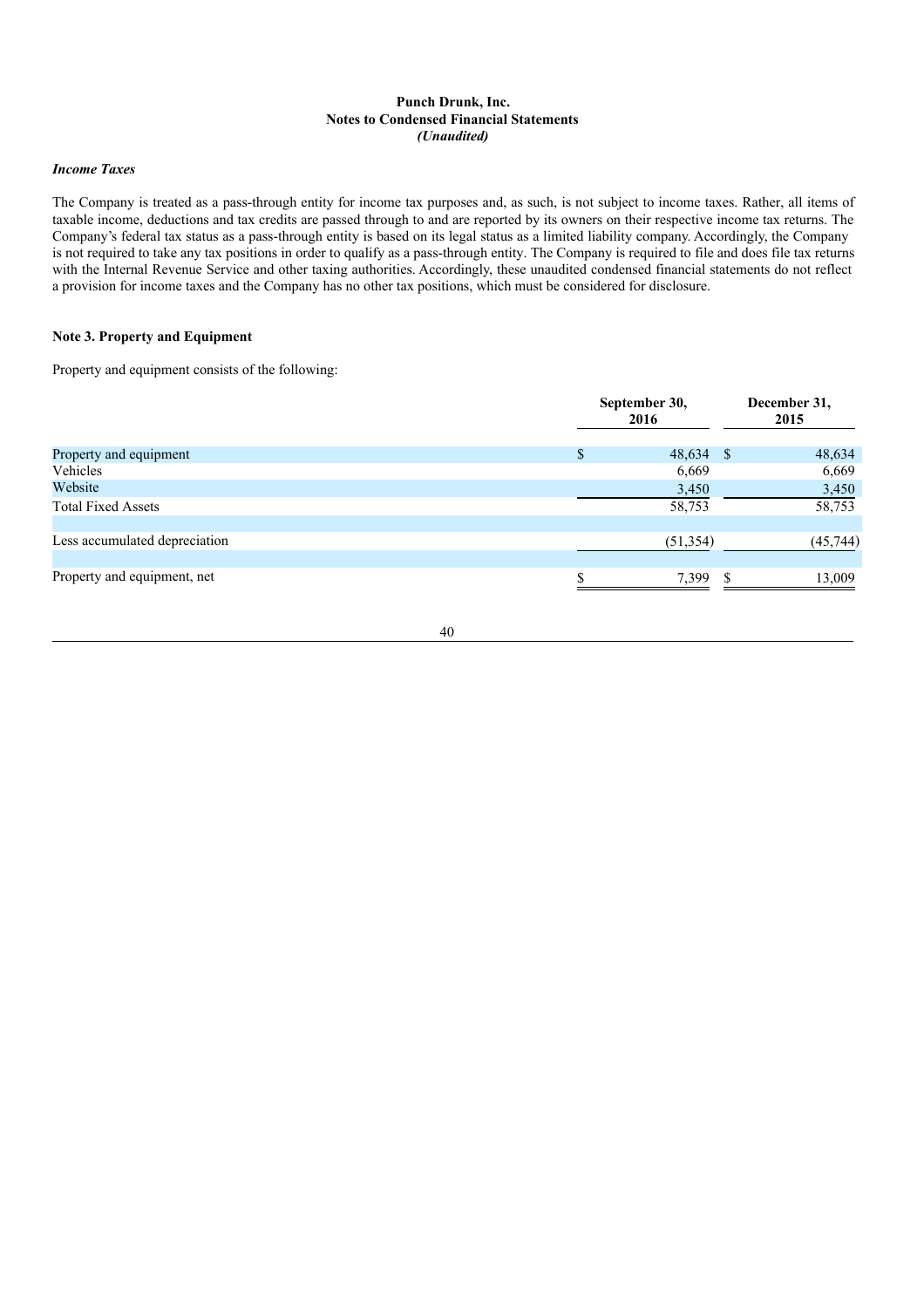# **BANG TIME ENTERTAINMENT, LLC DBA SHOGUN FIGHTS** CONDENSED FINANCIAL STATEMENTS September 30, 2016 (UNAUDITED)

| Financial Statements (Unaudited)                                                                   |     |
|----------------------------------------------------------------------------------------------------|-----|
| Condensed Balance Sheets September 30, 2016 and December 31, 2015                                  | 42. |
| Condensed Statements of Operations for the three and nine months ended September 30, 2016 and 2015 | 43  |
| Condensed Statements of Cash Flows for the nine months ended September 30, 2016 and 2015           | 44  |
| Notes to Condensed Financial Statements                                                            | 45  |
|                                                                                                    |     |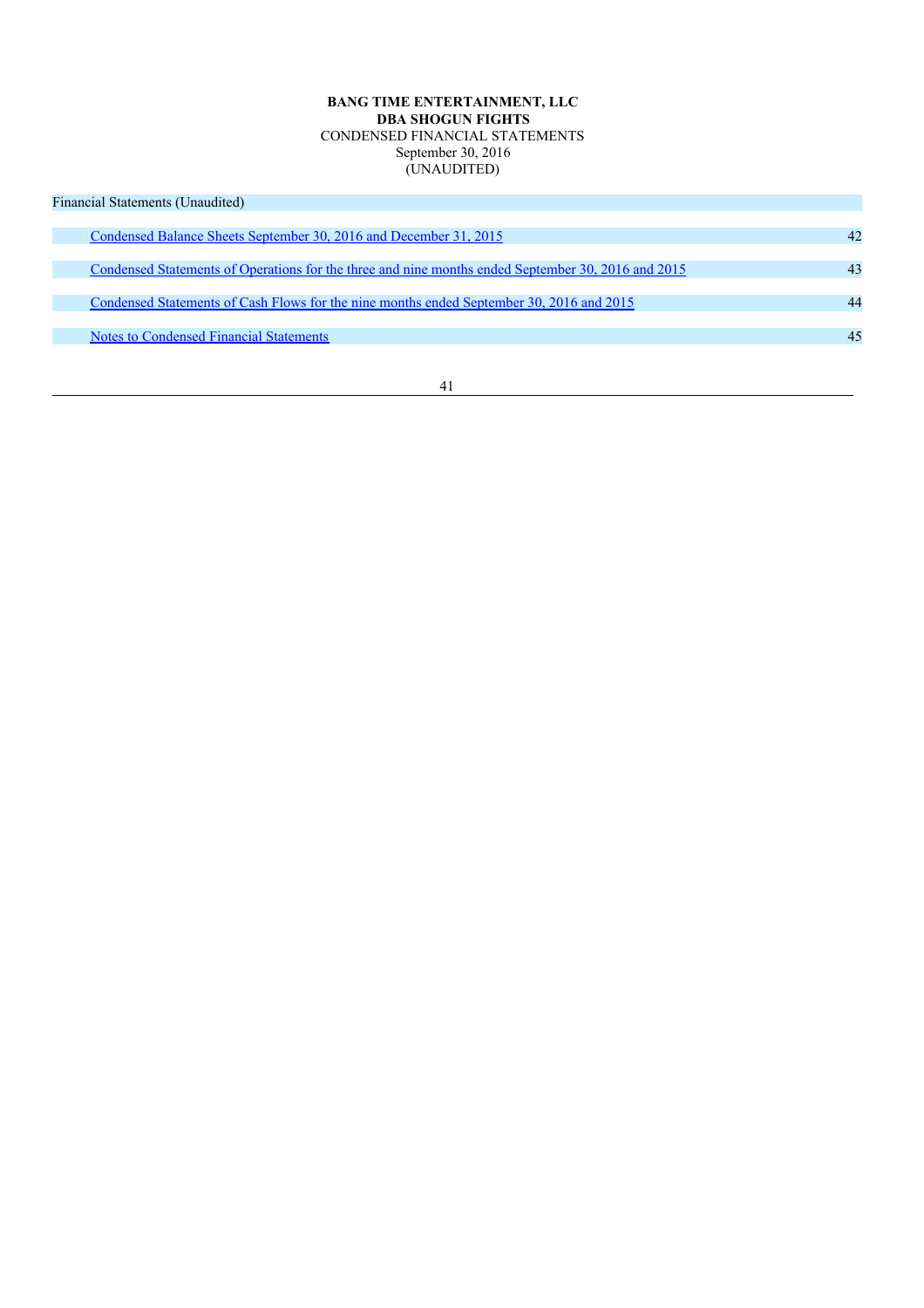# **BANG TIME ENTERTAINMENT, LLC DBA SHOGUN FIGHTS CONDENSED BALANCE SHEETS (UNAUDITED)**

|                                        | September 30,<br>2016 |        |               | December 31,<br>2015 |  |  |
|----------------------------------------|-----------------------|--------|---------------|----------------------|--|--|
| <b>ASSETS</b>                          |                       |        |               |                      |  |  |
| <b>CURRENT ASSETS</b>                  |                       |        |               |                      |  |  |
| Cash                                   | <sup>\$</sup>         | 13,131 | - \$          | 11,842               |  |  |
| Accounts receivable, net               |                       | 16,500 |               | 6,000                |  |  |
| Prepaid expenses                       |                       | 4,103  |               |                      |  |  |
| <b>Total current assets</b>            |                       | 33,734 |               | 17,842               |  |  |
| Property and equipment - net           |                       |        |               | 142                  |  |  |
| <b>TOTAL ASSETS</b>                    |                       | 33,734 |               | 17,984               |  |  |
| <b>LIABILITIES AND MEMBERS' EQUITY</b> |                       |        |               |                      |  |  |
| <b>CURRENT LIABILITIES</b>             |                       |        |               |                      |  |  |
| Accounts payable                       | \$                    | 29,185 | <sup>\$</sup> | 17,500               |  |  |
| <b>Total current liabilities</b>       |                       | 29,185 |               | 17,500               |  |  |
| Members' equity                        |                       | 4,549  |               | 484                  |  |  |
| TOTAL LIABILITIES AND MEMBERS' EQUITY  |                       | 33,734 | S             | 17,984               |  |  |

*The accompanying notes are an integral part of these unaudited condensed financial statements.*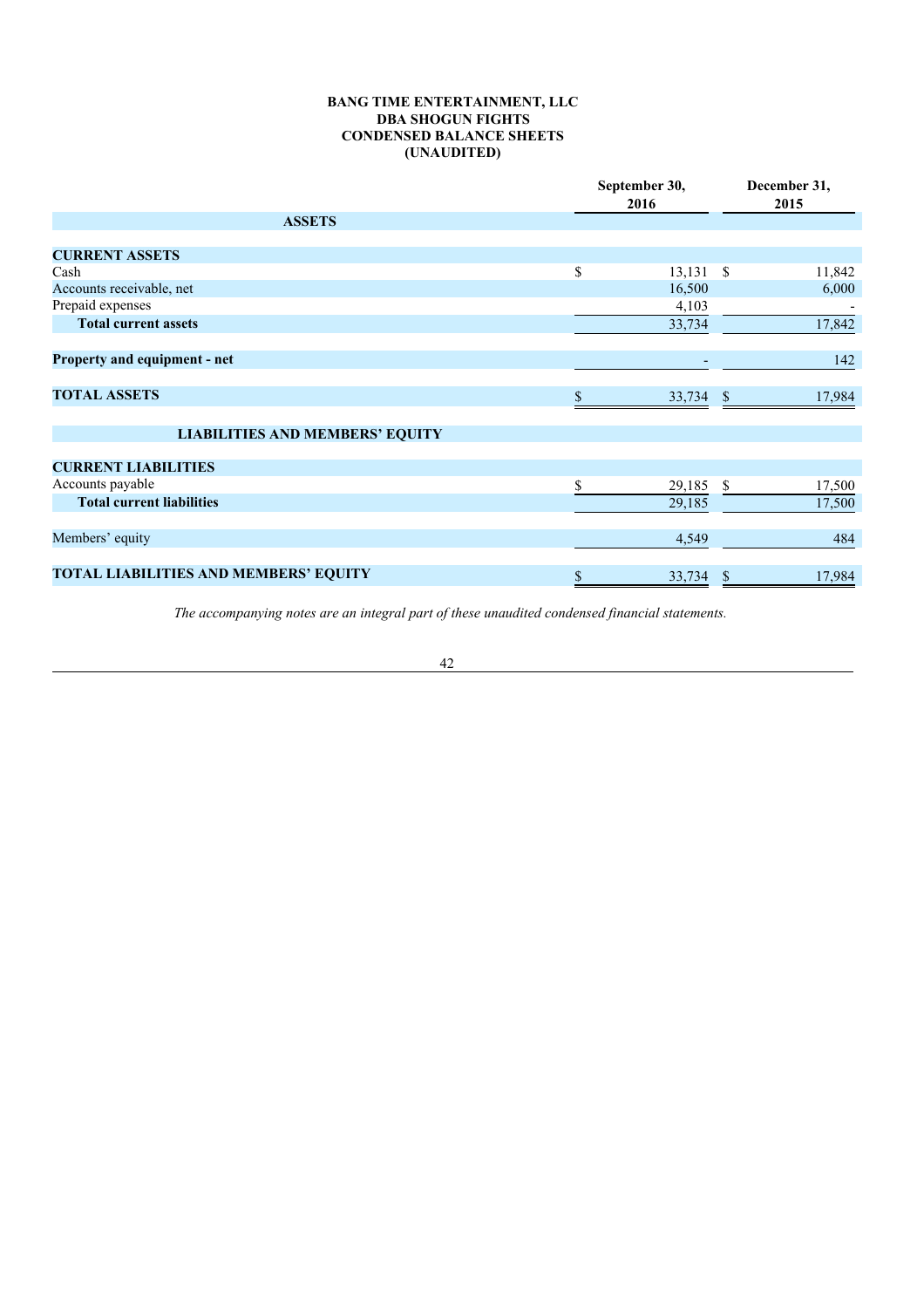# **BANG TIME ENTERTAINMENT, LLC DBA SHOGUN FIGHTS CONDENSED STATEMENTS OF OPERATIONS (UNAUDITED)**

|                                     | <b>FOR THE THREE MONTHS</b><br><b>ENDED SEPTEMBER 30,</b> |        |              |                    |            |  | <b>FOR THE NINE MONTHS</b><br><b>ENDED SEPTEMBER 30,</b> |  |
|-------------------------------------|-----------------------------------------------------------|--------|--------------|--------------------|------------|--|----------------------------------------------------------|--|
|                                     | 2016                                                      |        | 2015         |                    | 2016       |  | 2015                                                     |  |
| <b>REVENUE</b>                      | \$                                                        | $-$ \$ |              | $\mathbf{\hat{S}}$ | 302,274 \$ |  | 275,938                                                  |  |
| <b>COST OF REVENUE</b>              |                                                           |        |              |                    | 203,810    |  | 187,616                                                  |  |
| <b>GROSS PROFIT</b>                 |                                                           |        |              |                    | 98,464     |  | 88,322                                                   |  |
| <b>OPERATING EXPENSES</b>           |                                                           |        |              |                    |            |  |                                                          |  |
| General and administrative expenses | 2,825                                                     |        | 3,923        |                    | 15,500     |  | 15,077                                                   |  |
| Professional and consulting fees    |                                                           |        | 5,000        |                    | 7,500      |  | 5,000                                                    |  |
| Depreciation                        |                                                           |        | 149          |                    | 142        |  | 446                                                      |  |
| <b>Total Operating Expenses</b>     | 2,825                                                     |        | 9,072        |                    | 23,142     |  | 20,523                                                   |  |
| <b>NET (LOSS) INCOME</b>            | (2,825)                                                   | \$     | $(9,072)$ \$ |                    | 75,322     |  | 67,799                                                   |  |

*The accompanying notes are an integral part of these unaudited condensed financial statements.*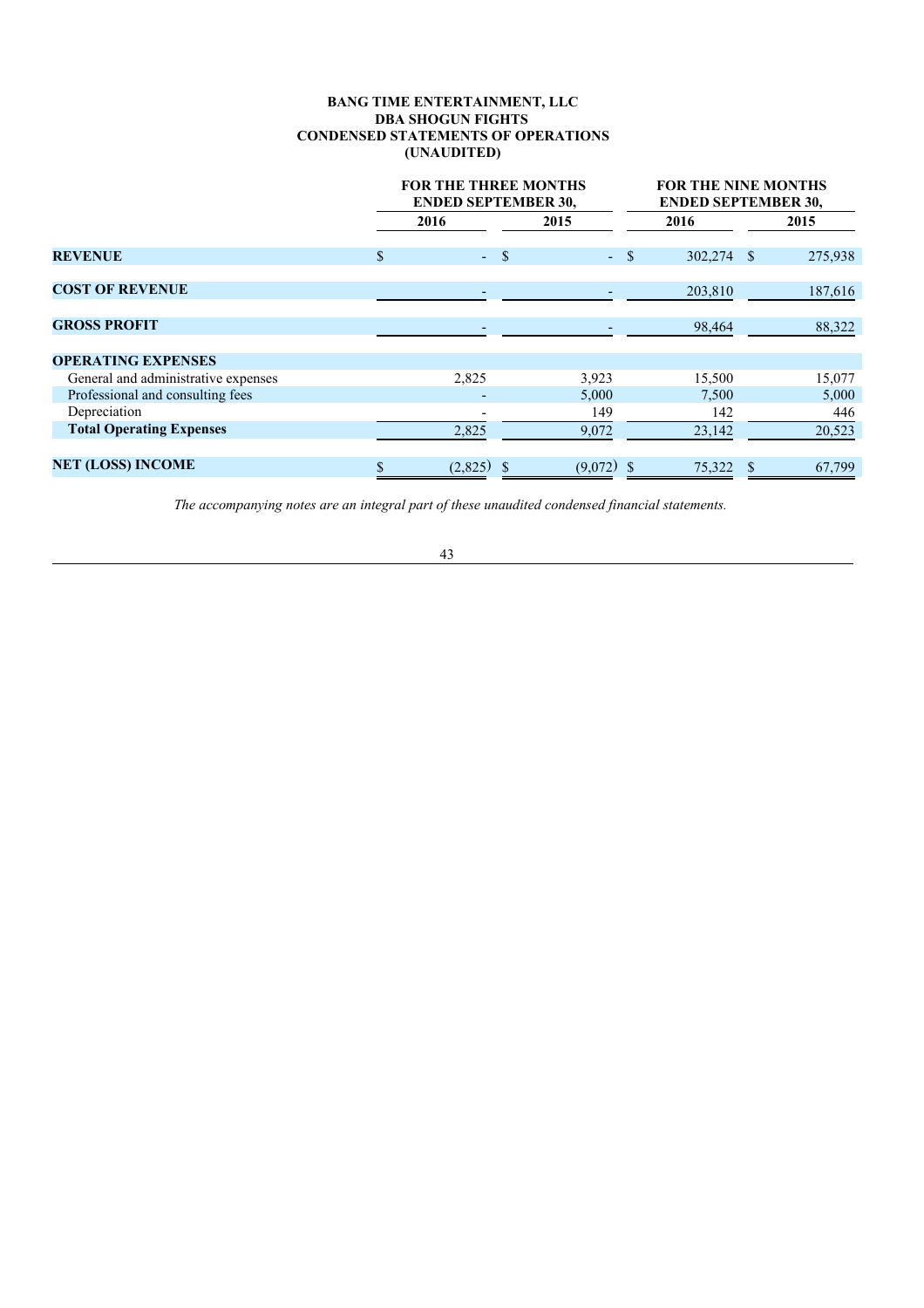# **BANG TIME ENTERTAINMENT, LLC DBA SHOGUN FIGHTS CONDENSED STATEMENTS OF CASH FLOWS (UNAUDITED)**

|                                                                                                   | <b>FOR THE NINE MONTHS</b><br><b>ENDED SEPTEMBER 30,</b> |           |      |          |  |
|---------------------------------------------------------------------------------------------------|----------------------------------------------------------|-----------|------|----------|--|
|                                                                                                   | 2016                                                     |           | 2015 |          |  |
| <b>CASH FLOWS FROM OPERATING ACTIVITIES</b>                                                       |                                                          |           |      |          |  |
| Net income                                                                                        | \$                                                       | 75,322 \$ |      | 67,799   |  |
| Adjustments to reconcile net income to net cash provided by operating activities:<br>Depreciation |                                                          | 142       |      | 446      |  |
| Changes in assets and liabilities:                                                                |                                                          |           |      |          |  |
| Accounts receivable                                                                               |                                                          | (10,500)  |      | 2,000    |  |
| Prepaid expenses                                                                                  |                                                          | (4,103)   |      | (5,273)  |  |
| Accounts payable and accrued expenses                                                             |                                                          | 11,685    |      | 1,766    |  |
| Deferred revenue                                                                                  |                                                          |           |      | 1,000    |  |
| Net cash provided by operating activities                                                         |                                                          | 72,546    |      | 67,738   |  |
| <b>CASH FLOWS FROM FINANCING ACTIVITIES</b>                                                       |                                                          |           |      |          |  |
| Members' distribution                                                                             |                                                          | (71, 257) |      | (76,000) |  |
| Member contribution                                                                               |                                                          |           |      | 5,000    |  |
| Net cash used in financing activities                                                             |                                                          | (71, 257) |      | (71,000) |  |
| <b>INCREASE (DECREASE) IN CASH</b>                                                                |                                                          | 1,289     |      | (3,262)  |  |
| <b>CASH - BEGINNING OF PERIOD</b>                                                                 |                                                          | 11,842    |      | 21,689   |  |
| <b>CASH - END OF PERIOD</b>                                                                       |                                                          | 13,131    | S    | 18,427   |  |

*The accompanying notes are an integral part of these unaudited condensed financial statements.*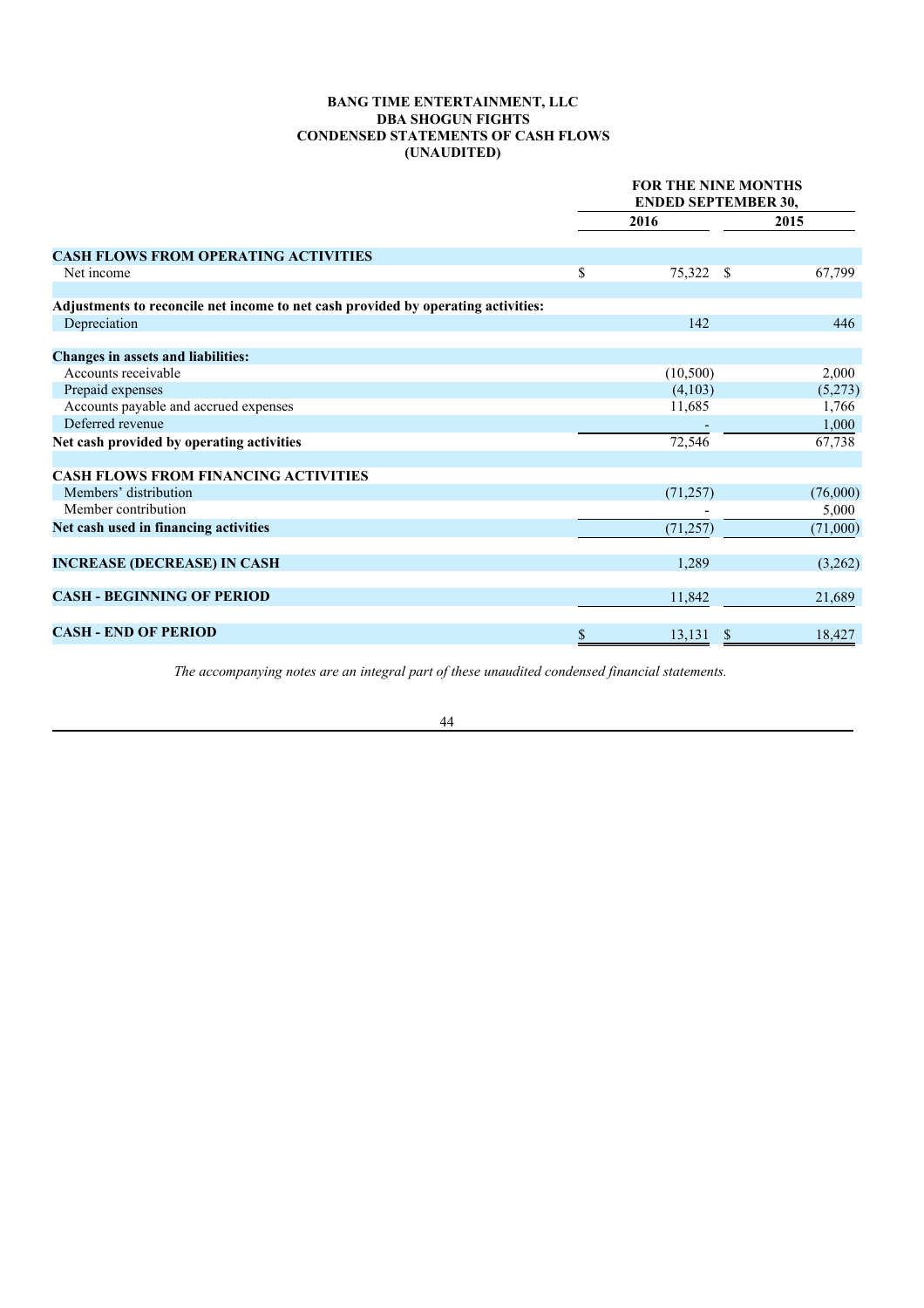#### **Bang Time Entertainment, LLC Notes to Condensed Financial Statements** *(Unaudited)*

#### **Note 1. Description of Business and Basis of Presentation**

#### *Nature of Business*

Bang Time Entertainment, LLC DBA Shogun Fights (the Company) is a Maryland limited liability company. The Company operates as a promoter for mixed martial arts events in the Baltimore, Maryland area.

#### *Basis of Presentation*

The accompanying consolidated financial statements have been prepared in accordance with accounting principles generally accepted in the United States of America ("GAAP").

#### **Note 2. Summary of Significant Accounting Policies**

#### *Unaudited Interim Financial Information*

The accompanying unaudited interim condensed financial statements have been prepared in accordance with GAAP and with the instructions to Form 10-Q and Article 8 of Regulation S-X for interim financial information. Accordingly, these statements do not include all of the information and notes required by GAAP for complete financial statements. In our opinion, the unaudited interim condensed financial statements include all adjustments of a normal recurring nature necessary for the fair presentation of our financial position as of September 30, 2016, our results of operations for the three and nine months ended September 30, 2016 and 2015, and our cash flows for the nine months ended September 30, 2016 and 2015. The results of operations for the three and nine months ended September 30, 2016 are not necessarily indicative of the results to be expected for the year ending December 31, 2016.

These unaudited interim condensed financial statements should be read in conjunction with the financial statements for the year ended December 31, 2015 and related notes included in our amended initial registration statement Form on S1/A. Filed with the SEC on August 30, 2016.

### *Use of Estimates*

The preparation of unaudited condensed financial statements in conformity with GAAP requires management to make estimates and assumptions that affect the amounts reported and disclosed in the unaudited condensed financial statements and accompanying notes. Such estimates include, but are not limited to, allowance for doubtful accounts, the assessment of useful lives and recoverability of long-lived assets, likelihood and range of possible losses on contingencies, valuations of equity securities and intangible assets, fair value of options, among others. Actual results could differ from those estimates.

#### *Accounts Receivable*

Accounts receivable are stated at the amounts management expects to collect. An allowance for doubtful accounts is recorded based on a combination of historical experience, aging analysis and information on specific accounts. Account balances are written off against the allowance after all means of collection have been exhausted and the potential for recovery is considered remote. Management has determined that a \$6,500 allowance is required at September 30, 2016 and December 31, 2015.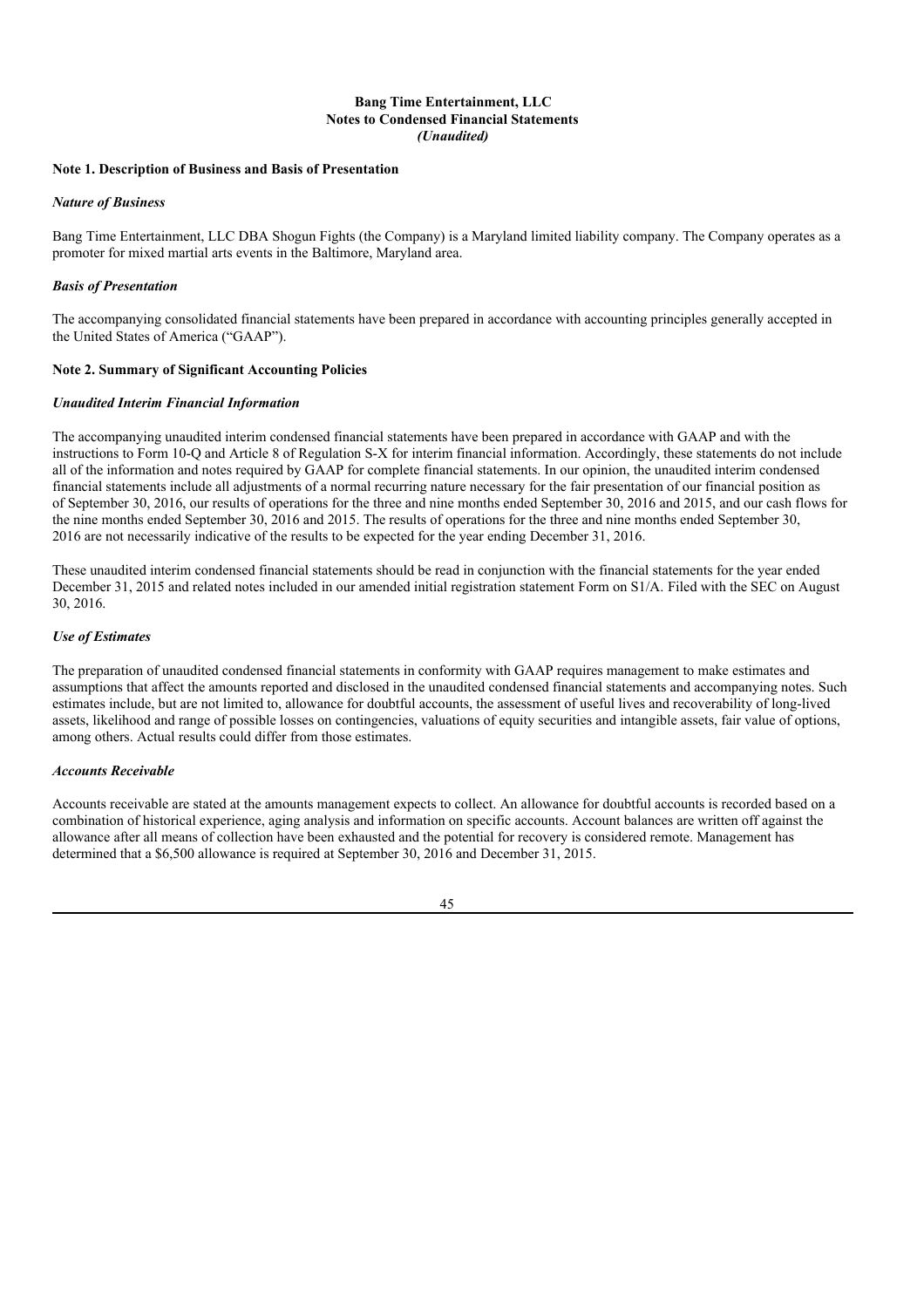### **Bang Time Entertainment, LLC Notes to Condensed Financial Statements** *(Unaudited)*

### *Revenue Recognition*

The Company records revenue from ticket sales and sponsorship income upon successful completion of the related event, at which time services have been deemed rendered, the sales price is fixed and determinable and collectability is reasonably assured.

#### *Income Taxes*

The Company is treated as a pass-through entity for income tax purposes and, as such, is not subject to income taxes. Rather, all items of taxable income, deductions and tax credits are passed through to and are reported by its owners on their respective income tax returns. The Company's federal tax status as a pass-through entity is based on its legal status as a limited liability company. Accordingly, the Company is not required to take any tax positions in order to qualify as a pass-through entity. The Company is required to file and does file tax returns with the Internal Revenue Service and other taxing authorities. Accordingly, these unaudited condensed financial statements do not reflect a provision for income taxes and the Company has no other tax positions, which must be considered for disclosure.

### **Note 3. Accounts Receivable**

Accounts receivable consists of the following:

| Accounts receivable                  | September 30,<br>2016 | December 31,<br>2015    |
|--------------------------------------|-----------------------|-------------------------|
|                                      |                       | 12,500<br>23,000<br>- 8 |
| Less allowance for doubtful accounts |                       | (6,500)<br>(6,500)      |
| Accounts receivable, net             |                       | 6,000<br>16,500         |

### **Note 4. Property and Equipment**

Property and equipment consists of the following:

|                               | September 30,<br>2016 |    | December 31,<br>2015 |  |  |
|-------------------------------|-----------------------|----|----------------------|--|--|
| Property and equipment        | 4,321                 | -8 | 4,321                |  |  |
| Less accumulated depreciation | 4,321                 |    | (4,179)              |  |  |
| Property and equipment, net   | $\sim$                | -S | 142                  |  |  |

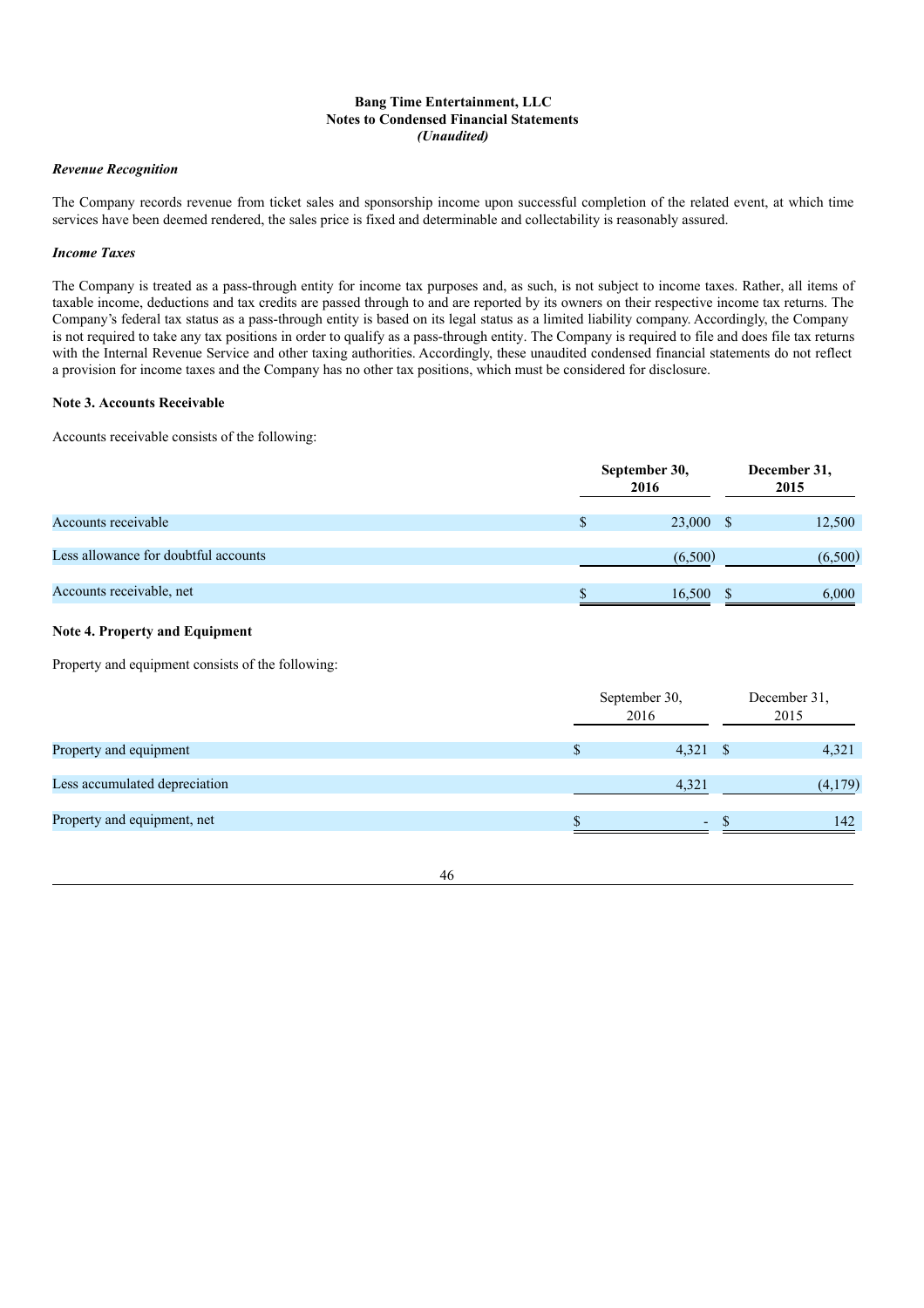# **V3, LLC** CONDENSED FINANCIAL STATEMENTS SEPTEMBER 30, 2016 (UNAUDITED)

| <b>Financial Statements (Unaudited)</b>                                                            |     |
|----------------------------------------------------------------------------------------------------|-----|
|                                                                                                    |     |
| Condensed Balance Sheets September 30, 2016 and December 31, 2015                                  | 48  |
|                                                                                                    |     |
| Condensed Statements of Operations for the three and nine months ended September 30, 2016 and 2015 | 49  |
|                                                                                                    |     |
| Condensed Statements of Cash Flows for the nine months ended September 30, 2016 and 2015           | 50  |
|                                                                                                    |     |
| <b>Notes to Condensed Financial Statements</b>                                                     | -51 |
|                                                                                                    |     |
|                                                                                                    |     |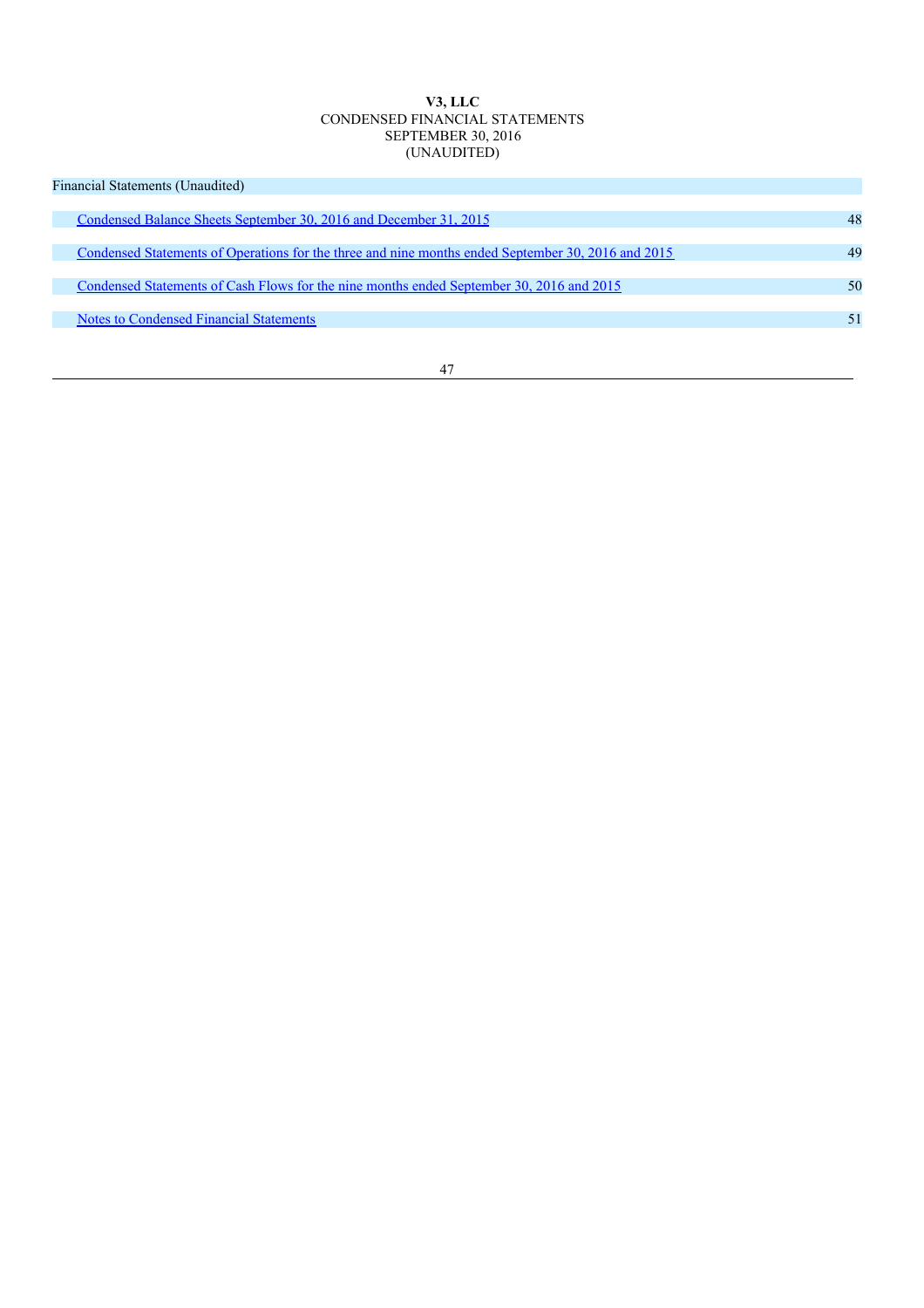# **V3, LLC CONDENSED BALANCE SHEETS (UNAUDITED)**

| September 30,<br>2016                         |    |                          | December 31,<br>2015 |
|-----------------------------------------------|----|--------------------------|----------------------|
| <b>ASSETS</b>                                 |    |                          |                      |
|                                               |    |                          |                      |
| <b>CURRENT ASSETS</b>                         |    |                          |                      |
| Cash                                          | \$ | $\overline{\phantom{a}}$ | \$<br>2,697          |
| <b>Total current assets</b>                   |    |                          | 2,697                |
| <b>TOTAL ASSETS</b>                           | \$ |                          | 2,697                |
|                                               |    |                          |                      |
| <b>LIABILITIES AND MEMBERS' DEFICIT</b>       |    |                          |                      |
| <b>CURRENT LIABILITIES</b>                    |    |                          |                      |
| Accounts payable                              | \$ | 25,193<br>- \$           | 33,065               |
| Accrued expenses                              |    | 25,000                   | 17,500               |
| <b>Total current liabilities</b>              |    | 50,193                   | 50,565               |
| <b>TOTAL LIABILITIES</b>                      |    | 50,193                   | 50,565               |
| Members' deficit                              |    | (50, 193)                | (47, 868)            |
| <b>TOTAL LIABILITIES AND MEMBERS' DEFICIT</b> | S  | $\overline{\phantom{a}}$ | \$<br>2,697          |

*The accompanying notes are an integral part of these unaudited condensed financial statements.*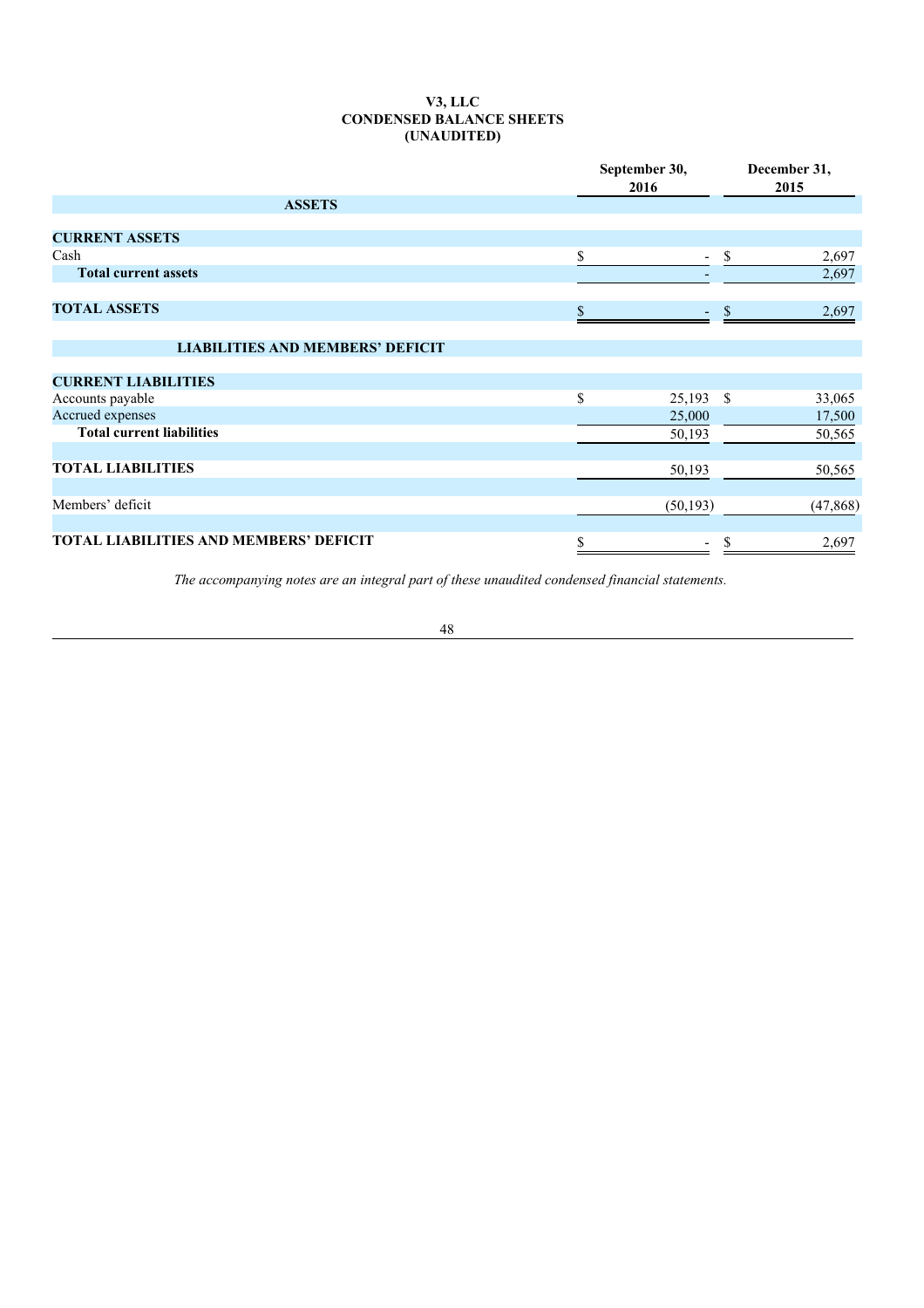# **V3, LLC CONDENSED STATEMENTS OF OPERATIONS (UNAUDITED)**

|                                     |    | <b>FOR THE THREE MONTHS</b><br><b>ENDED SEPTEMBER 30,</b> |  |         | <b>FOR THE NINE MONTHS</b><br><b>ENDED SEPTEMBER 30,</b> |           |  |           |
|-------------------------------------|----|-----------------------------------------------------------|--|---------|----------------------------------------------------------|-----------|--|-----------|
|                                     |    | 2016                                                      |  | 2015    |                                                          | 2016      |  | 2015      |
| <b>REVENUE</b>                      | \$ | $20,104$ \$                                               |  | 32,610  | -S                                                       | 97,050 \$ |  | 128,110   |
| <b>COST OF REVENUE</b>              |    | 10,304                                                    |  | 25,500  |                                                          | 61,820    |  | 106,508   |
| <b>GROSS PROFIT</b>                 |    | 9,800                                                     |  | 7,110   |                                                          | 35,230    |  | 21,602    |
| <b>OPERATING EXPENSES</b>           |    |                                                           |  |         |                                                          |           |  |           |
| General and administrative expenses |    | 5,092                                                     |  | 7,711   |                                                          | 18,015    |  | 28,439    |
| Professional and consulting fees    |    | 390                                                       |  | 8,280   |                                                          | 9,540     |  | 9,750     |
| <b>Total Operating Expenses</b>     |    | 5,482                                                     |  | 15,991  |                                                          | 27,555    |  | 38,189    |
| <b>NET INCOME (LOSS)</b>            | ¢  | 4,318                                                     |  | (8,881) |                                                          | 7,675     |  | (16, 587) |

*The accompanying notes are an integral part of these unaudited condensed financial statements.*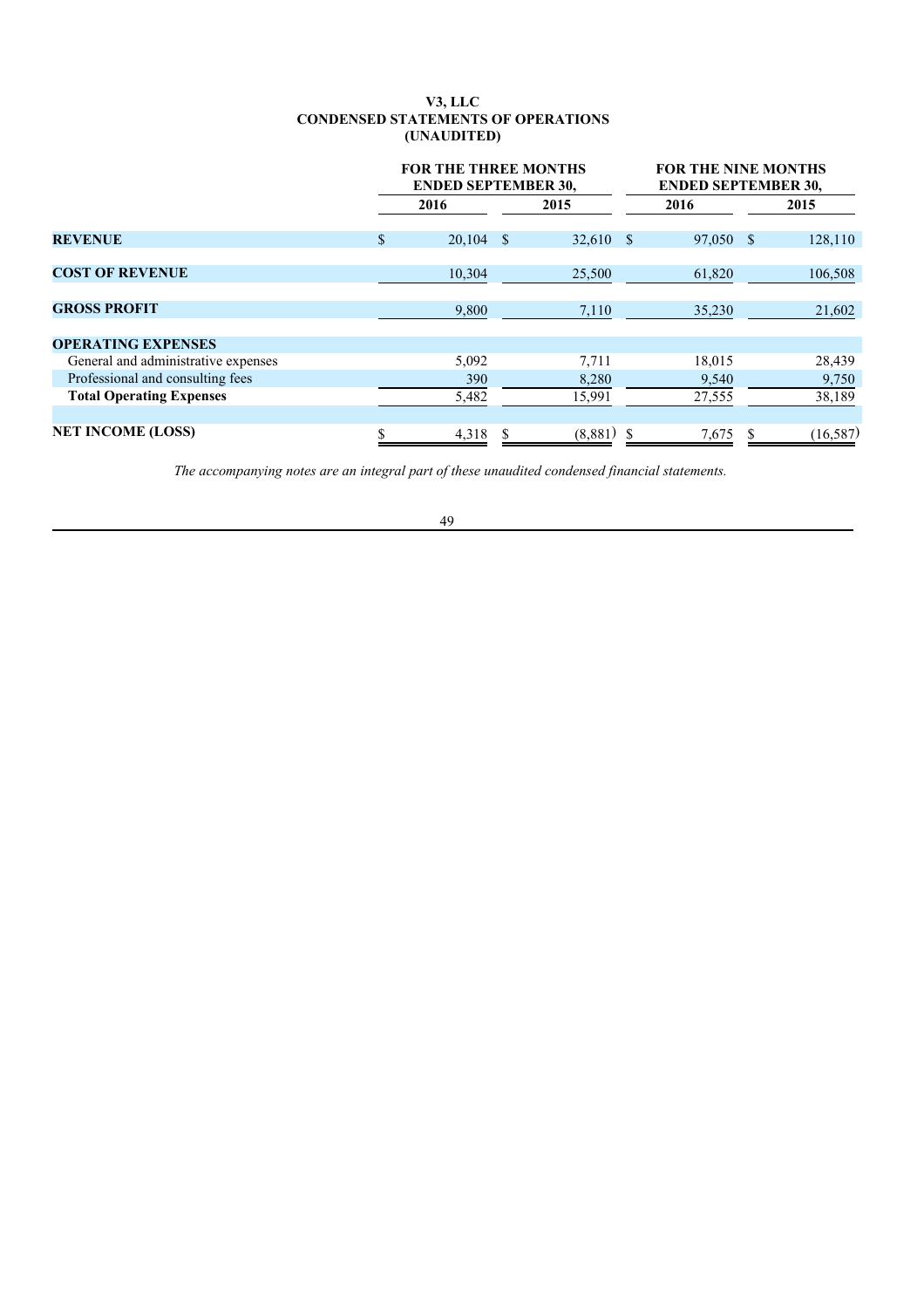# **V3, LLC CONDENSED STATEMENTS OF CASH FLOWS (UNAUDITED)**

|                                             | <b>FOR THE NINE MONTHS</b><br><b>ENDED SEPTEMBER 30,</b> |           |  |  |  |
|---------------------------------------------|----------------------------------------------------------|-----------|--|--|--|
|                                             | 2016                                                     | 2015      |  |  |  |
| <b>CASH FLOWS FROM OPERATING ACTIVITIES</b> |                                                          |           |  |  |  |
| Net income (loss)                           | \$<br>7,675                                              | (16, 587) |  |  |  |
| Changes in assets and liabilities:          |                                                          |           |  |  |  |
| Accounts payable and accrued expenses       | (372)                                                    | 17,691    |  |  |  |
| Net cash provided by operating activities   | 7,303                                                    | 1,104     |  |  |  |
| <b>CASH FLOWS FROM FINANCING ACTIVITIES</b> |                                                          |           |  |  |  |
| Members' distribution                       | (16,500)                                                 | (7, 782)  |  |  |  |
| Members' contribution                       | 6,500                                                    | 3,000     |  |  |  |
| Net cash used in financing activities       | (10,000)                                                 | (4,782)   |  |  |  |
| <b>DECREASE IN CASH</b>                     | (2,697)                                                  | (3,678)   |  |  |  |
| <b>CASH - BEGINNING OF PERIOD</b>           | 2,697                                                    | 5,000     |  |  |  |
| <b>CASH - END OF PERIOD</b>                 | \$                                                       | 1,322     |  |  |  |

*The accompanying notes are an integral part of these unaudited condensed financial statements.*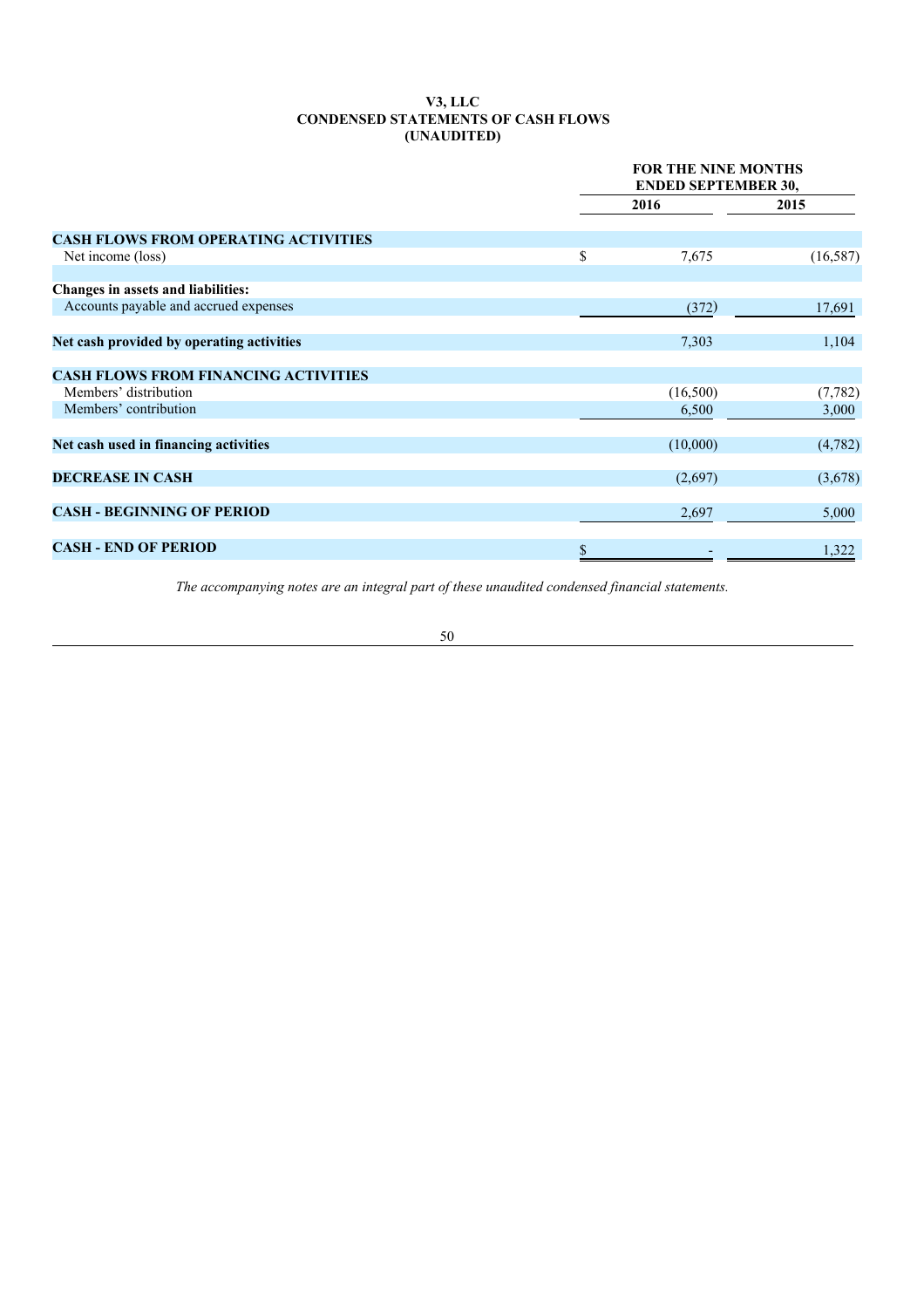#### **V3, LLC Notes to Condensed Financial Statements** *(Unaudited)*

#### **Note 1. Description of Business and Basis of Presentation**

#### *Nature of Business*

V3, LLC (the "Company") was founded in Memphis, TN as an amateur fighting circuit in 2009. The Company's mission is to provide quality professional MMA events for fans across the mid-south whether it be live, on television, online, or pay-per-view.

#### *Basis of Presentation*

The accompanying consolidated financial statements have been prepared in accordance with accounting principles generally accepted in the United States of America ("GAAP").

#### **Note 2. Summary of Significant Accounting Policies**

#### *Unaudited Interim Financial Information*

The accompanying unaudited interim condensed financial statements have been prepared in accordance with GAAP and with the instructions to Form 10-Q and Article 8 of Regulation S-X for interim financial information. Accordingly, these statements do not include all of the information and notes required by GAAP for complete financial statements. In our opinion, the unaudited interim condensed financial statements include all adjustments of a normal recurring nature necessary for the fair presentation of our financial position as of September 30, 2016, our results of operations for the three and nine months ended September 30, 2016 and 2015, and our cash flows for the nine months ended September 30, 2016 and 2015. The results of operations for the three and nine months ended September 30, 2016 are not necessarily indicative of the results to be expected for the year ending December 31, 2016.

These unaudited interim condensed financial statements should be read in conjunction with the financial statements for the year ended December 31, 2015 and related notes included in our amended initial registration statement Form on S1/A. Filed with the SEC on August 30, 2016.

### *Use of Estimates*

The preparation of unaudited condensed financial statements in conformity with GAAP requires management to make estimates and assumptions that affect the amounts reported and disclosed in the unaudited condensed financial statements and accompanying notes. Such estimates include, but are not limited to, allowance for doubtful accounts, the assessment of useful lives and recoverability of long-lived assets, likelihood and range of possible losses on contingencies, valuations of equity securities and intangible assets, fair value of options, among others. Actual results could differ from those estimates.

#### *Revenue Recognition*

The Company records revenue from ticket sales and sponsorship income upon successful completion of the related event, at which time services have been deemed rendered, the sales price is fixed and determinable and collectability is reasonable assured.

#### *Income Taxes*

The Company is treated as a pass-through entity for income tax purposes and, as such, is not subject to income taxes. Rather, all items of taxable income, deductions and tax credits are passed through to and are reported by its owners on their respective income tax returns. The Company's federal tax status as a pass-through entity is based on its legal status as a limited liability company. Accordingly, the Company is not required to take any tax positions in order to qualify as a pass-through entity. The Company is required to file and does file tax returns with the Internal Revenue Service and other taxing authorities. Accordingly, these unaudited condensed financial statements do not reflect a provision for income taxes and the Company has no other tax positions, which must be considered for disclosure.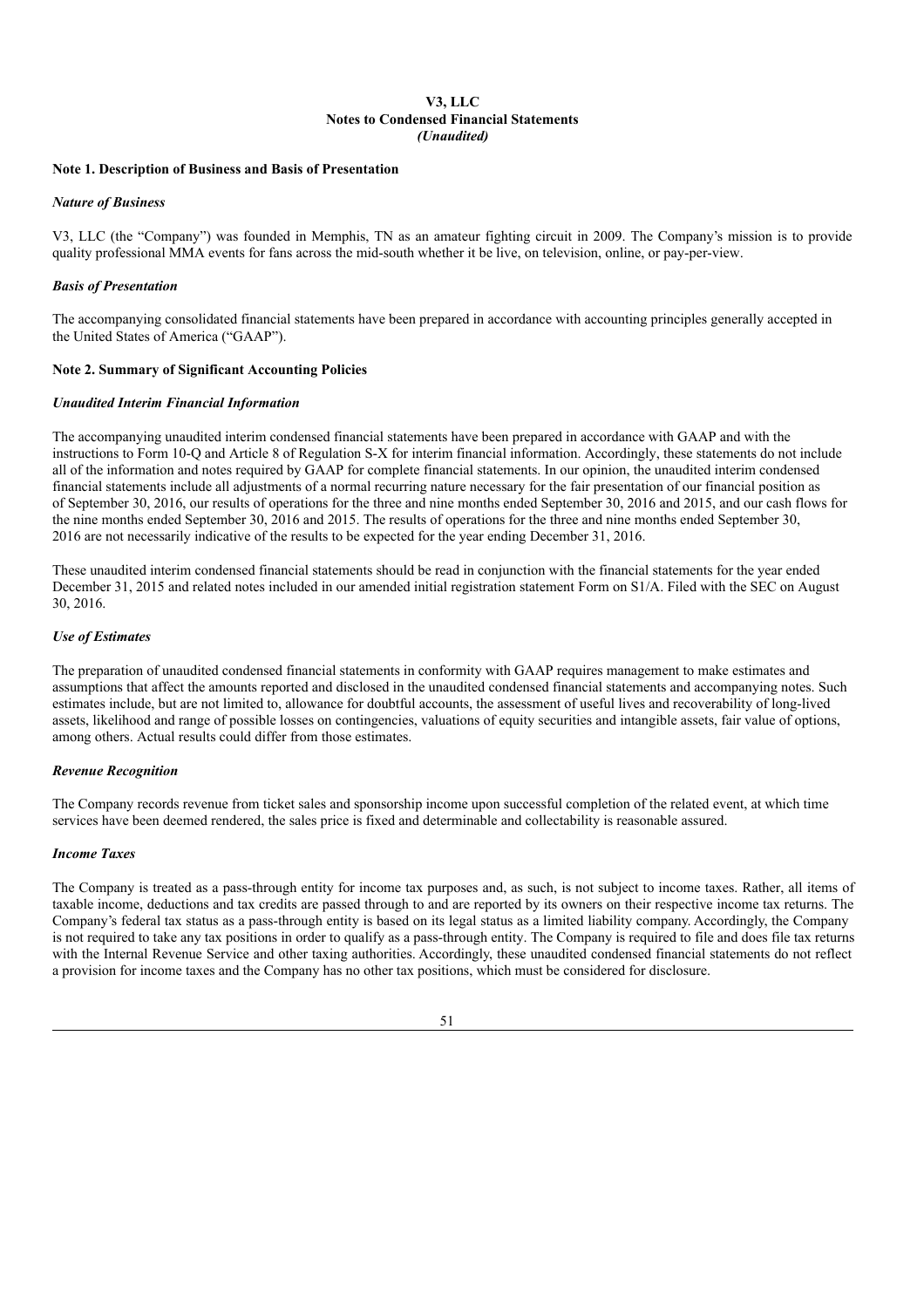# **GO FIGHT NET, INC.** CONDENSED FINANCIAL STATEMENTS September 30, 2016 (UNAUDITED)

| Financial Statements (Unaudited)                                                                   |     |
|----------------------------------------------------------------------------------------------------|-----|
|                                                                                                    |     |
| Condensed Balance Sheets September 30, 2016 and December 31, 2015                                  | 53  |
|                                                                                                    |     |
| Condensed Statements of Operations for the three and nine months ended September 30, 2016 and 2015 | -54 |
|                                                                                                    | 55  |
| Condensed Statements of Cash Flows for the nine months ended September 30, 2016 and 2015           |     |
| Notes to Condensed Financial Statements                                                            | -56 |
|                                                                                                    |     |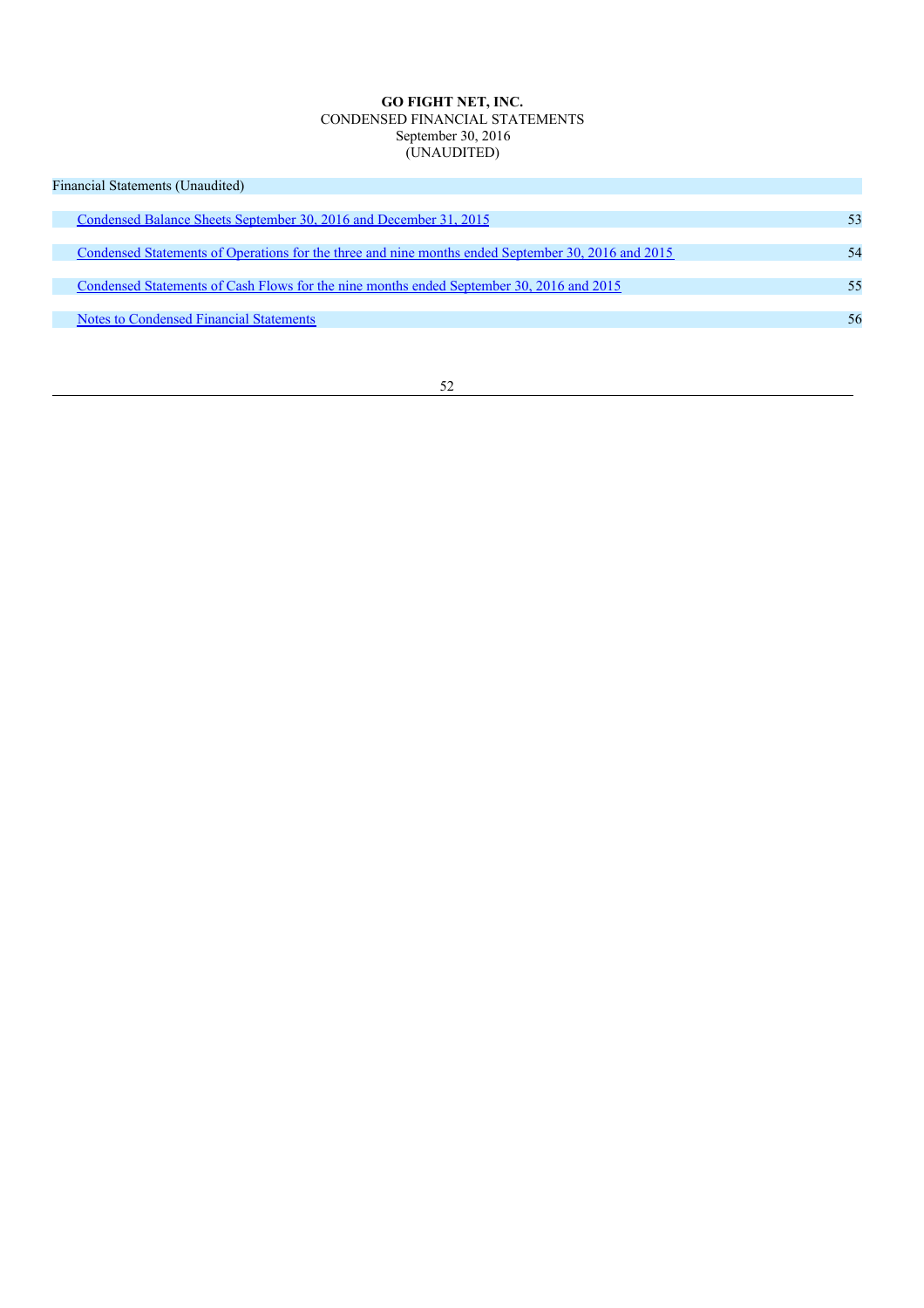# **GO FIGHT NET, INC. CONDENSED BALANCE SHEETS (UNAUDITED)**

|                                                                                                         |    | September 30,<br>2016 | December 31,<br>2015 |         |  |
|---------------------------------------------------------------------------------------------------------|----|-----------------------|----------------------|---------|--|
| <b>ASSETS</b>                                                                                           |    |                       |                      |         |  |
| <b>CURRENT ASSETS</b>                                                                                   |    |                       |                      |         |  |
| Cash                                                                                                    | \$ | 42,081                | <sup>\$</sup>        | 74,532  |  |
| Accounts receivable, net                                                                                |    | 900                   |                      |         |  |
| <b>Total current assets</b>                                                                             |    | 42,981                |                      | 74,532  |  |
| Property and equipment - net                                                                            |    |                       |                      |         |  |
|                                                                                                         |    | 16,230                |                      | 37,037  |  |
| <b>TOTAL ASSETS</b>                                                                                     |    | 59,211                | \$                   | 111,569 |  |
| <b>LIABILITIES AND STOCKHOLDERS' EQUITY</b>                                                             |    |                       |                      |         |  |
| <b>CURRENT LIABILITIES</b>                                                                              |    |                       |                      |         |  |
| Accounts payable and accrued expenses                                                                   | \$ | 18,207                | $\mathcal{S}$        | 19,962  |  |
| 401K payable                                                                                            |    | 20,000                |                      | 24,000  |  |
| <b>Total current liabilities</b>                                                                        |    | 38,207                |                      | 43,962  |  |
|                                                                                                         |    |                       |                      |         |  |
| <b>TOTAL LIABILITIES</b>                                                                                |    | 38,207                |                      | 43,962  |  |
| <b>STOCKHOLDERS' EQUITY</b>                                                                             |    |                       |                      |         |  |
| Common stock, \$.001 par value; 20,000,000 shares authorized 8,000,000 shares issued<br>and outstanding |    | 8,000                 |                      | 8,000   |  |
| Retained earnings                                                                                       |    | 13,004                |                      | 59,607  |  |
|                                                                                                         |    | 21,004                |                      | 67,607  |  |
| TOTAL STOCKHOLDERS' EQUITY                                                                              |    |                       |                      |         |  |
| TOTAL LIABILITIES AND STOCKHOLDERS' EQUITY                                                              | \$ | 59,211                | \$                   | 111,569 |  |

*The accompanying notes are an integral part of these unaudited condensed financial statements.*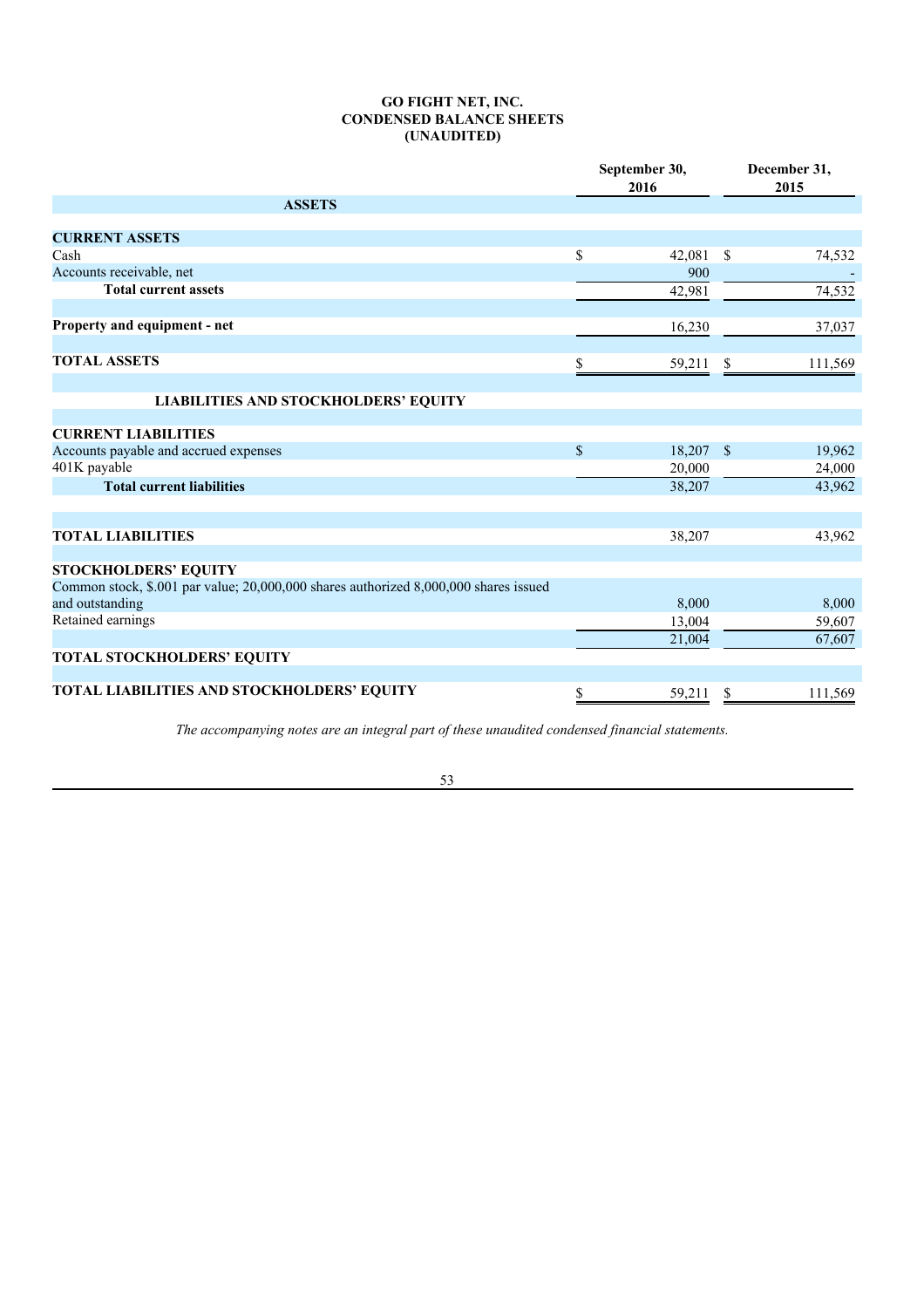### **GO FIGHT NET, INC. CONDENSED STATEMENTS OF OPERATIONS (UNAUDITED)**

|                                     | <b>FOR THE THREE MONTHS</b><br><b>ENDED SEPTEMBER 30,</b> |  |               | <b>FOR THE NINE MONTHS</b><br><b>ENDED SEPTEMBER 30,</b> |               |  |          |
|-------------------------------------|-----------------------------------------------------------|--|---------------|----------------------------------------------------------|---------------|--|----------|
|                                     | 2016                                                      |  | 2015          |                                                          | 2016          |  | 2015     |
| <b>REVENUE</b>                      | \$<br>$63,133$ \$                                         |  | 100,598       | -S                                                       | 339,790 \$    |  | 416,533  |
| <b>COST OF REVENUE</b>              | 65,920                                                    |  | 79,412        |                                                          | 230,774       |  | 256,852  |
| <b>GROSS PROFIT</b>                 | (2,787)                                                   |  | 21,186        |                                                          | 109,016       |  | 159,681  |
| <b>OPERATING EXPENSES</b>           |                                                           |  |               |                                                          |               |  |          |
| General and administrative expenses | 39,632                                                    |  | 41,737        |                                                          | 124,631       |  | 124,879  |
| Professional and consulting fees    |                                                           |  | 5,245         |                                                          | 10,180        |  | 9,580    |
| Depreciation                        | 6,936                                                     |  | 9,122         |                                                          | 20,808        |  | 27,366   |
| <b>Total Operating Expenses</b>     | 46,568                                                    |  | 56,104        |                                                          | 155,619       |  | 161,825  |
| <b>NET LOSS</b>                     | $(49,355)$ \$                                             |  | $(34,918)$ \$ |                                                          | $(46,603)$ \$ |  | (2, 144) |

*The accompanying notes are an integral part of these unaudited condensed financial statements.*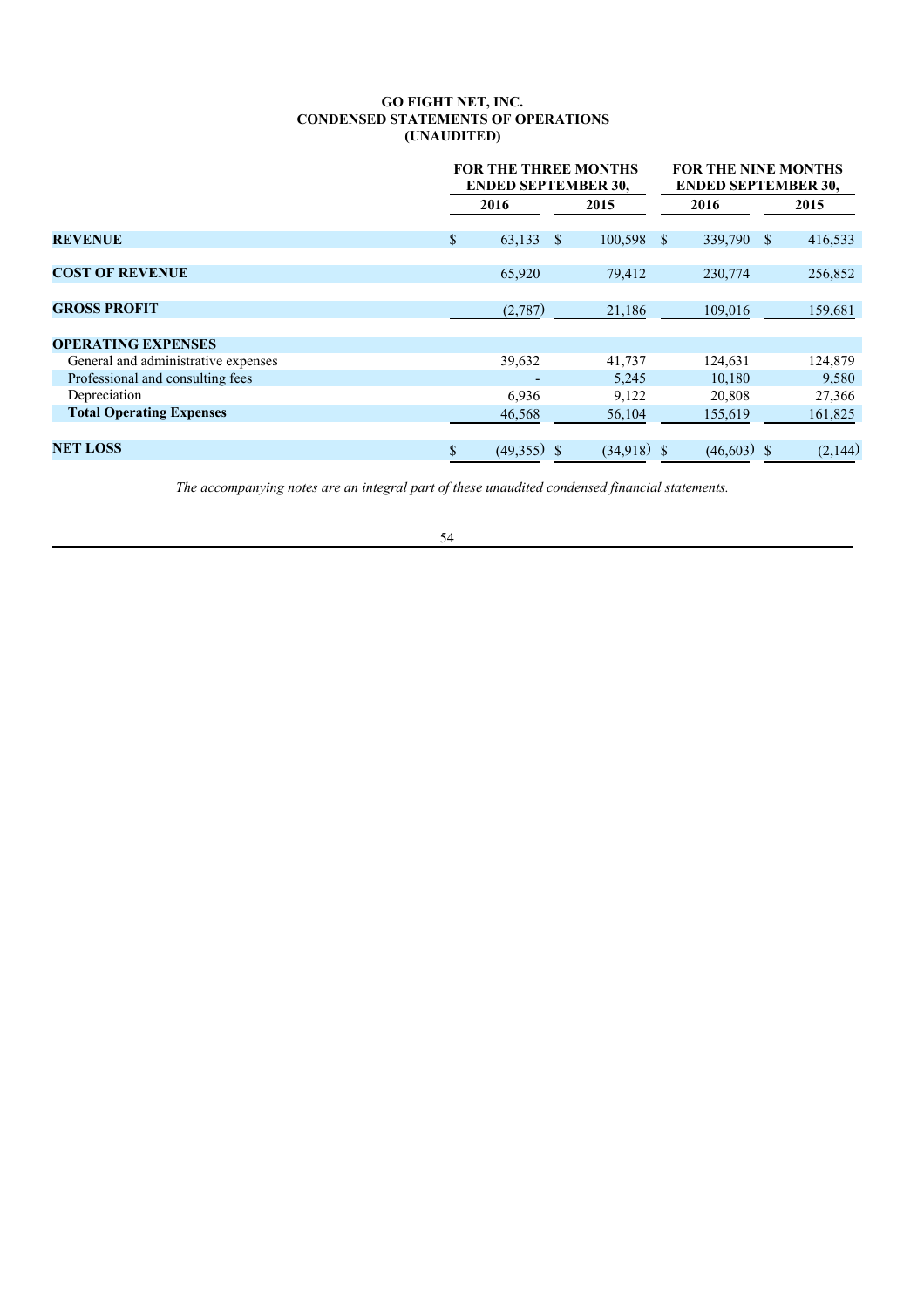### **GO FIGHT NET, INC. CONDENSED STATEMENTS OF CASH FLOWS (UNAUDITED)**

|                                                                                           | <b>FOR THE NINE MONTHS</b><br><b>ENDED SEPTEMBER 30,</b> |               |      |           |
|-------------------------------------------------------------------------------------------|----------------------------------------------------------|---------------|------|-----------|
|                                                                                           | 2016                                                     |               | 2015 |           |
| <b>CASH FLOWS FROM OPERATING ACTIVITIES</b>                                               |                                                          |               |      |           |
| Net loss                                                                                  | \$                                                       | $(46,603)$ \$ |      | (2,144)   |
| Adjustments to reconcile net loss to net cash (used in) provided by operating activities: |                                                          |               |      |           |
| Depreciation                                                                              |                                                          | 20,807        |      | 27,366    |
| <b>Changes in assets and liabilities:</b>                                                 |                                                          |               |      |           |
| Accounts receivable                                                                       |                                                          | (900)         |      |           |
| Accounts payable and accrued expenses                                                     |                                                          | (1,755)       |      | (15, 556) |
| 401K payable                                                                              |                                                          | (4,000)       |      |           |
| Net cash (used in) provided by operating activities                                       |                                                          | (32, 451)     |      | 9,666     |
| (DECREASE) INCREASE IN CASH                                                               |                                                          | (32, 451)     |      | 9,666     |
| <b>CASH - BEGINNING OF PERIOD</b>                                                         |                                                          | 74,532        |      | 84,414    |
| <b>CASH - END OF PERIOD</b>                                                               | \$                                                       | 42,081        |      | 94,080    |

*The accompanying notes are an integral part of these unaudited condensed financial statements.*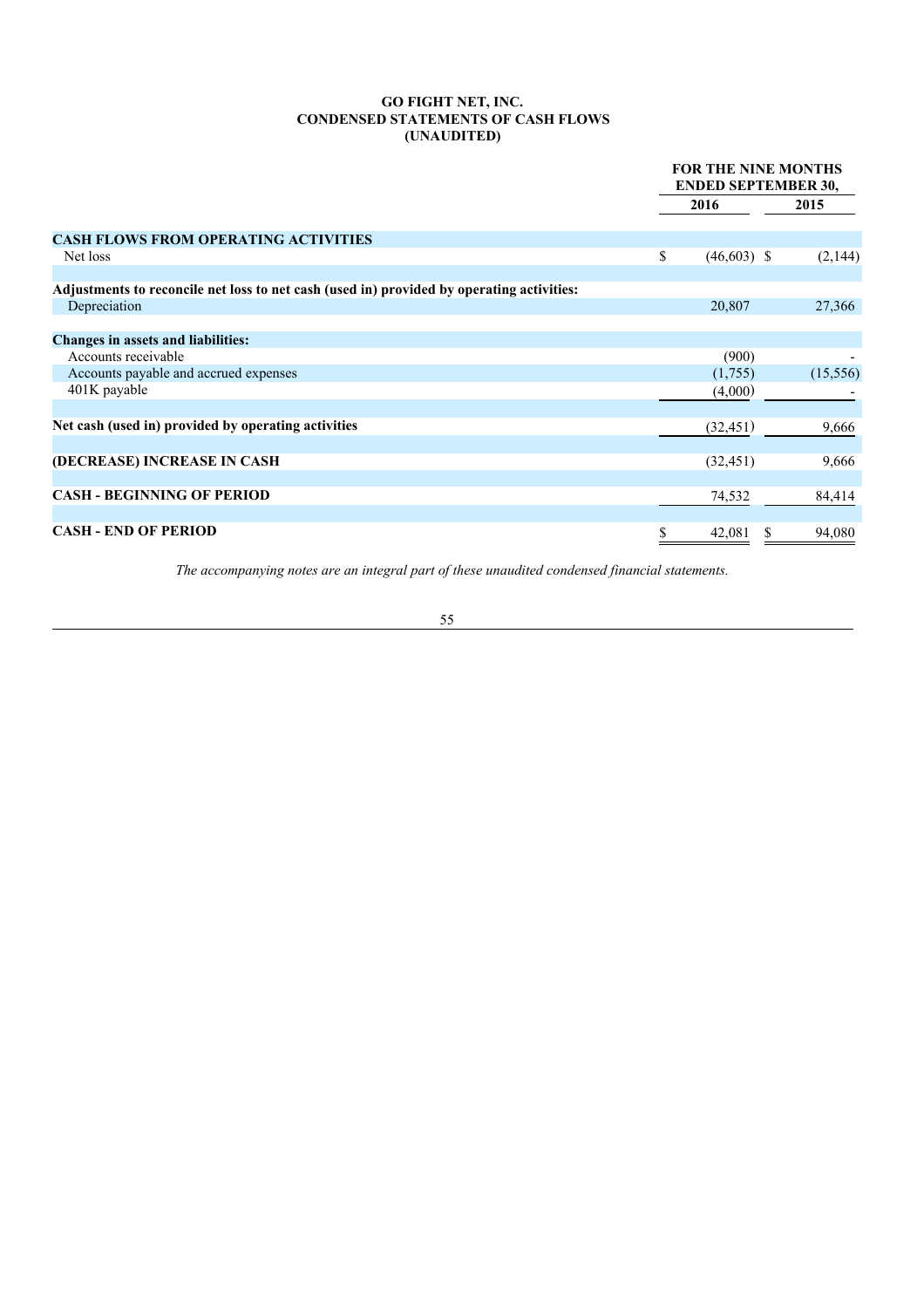#### **Go Fight Net, Inc. Notes to Condensed Financial Statements** *(Unaudited)*

### **Note 1. Description of Business and Basis of Presentation**

#### *Nature of Business*

Go Fight Net, Inc. ("GFL" or "the Company") is a sports media company and brand focusing on the combat sports marketplace. The Company combines proprietary technology with content production and acquisition to deliver diverse and compelling content to a global audience. GFL content is distributed globally in all broadcast mediums through the Company's proprietary distribution platform via cable/satellite, internet, IPTV and mobile protocols.

#### *GFL by the Numbers:*

- · Broadcast an average of 450 live events annually (2,500 events since 2008) to viewers in 199 countries.
- · Produced 150 weekly episodes of the GFL "real fights" series airing on Comcast Sports Net, SNY and other networks globally this series continues to air weekly.
- More than 25,000 fighters in our database comprising over 18,000 fights.
- More than 10,000 titles comprising approximately 10,000 hours of video adding 1200 hrs annually to our library.

#### *Technology Platform*

The Company has built a scalable online master control that enables a wide range of functionality in the ingest and delivery of large amounts of data and video to viewers using a broad range of devices and formats to access its content.

#### *Basis of Presentation*

The accompanying consolidated financial statements have been prepared in accordance with accounting principles generally accepted in the United States of America ("GAAP").

#### **Note 2. Summary of Significant Accounting Policies**

#### *Unaudited Interim Financial Information*

The accompanying unaudited interim condensed financial statements have been prepared in accordance with GAAP and with the instructions to Form 10-Q and Article 8 of Regulation S-X for interim financial information. Accordingly, these statements do not include all of the information and notes required by GAAP for complete financial statements. In our opinion, the unaudited interim condensed financial statements include all adjustments of a normal recurring nature necessary for the fair presentation of our financial position as of September 30, 2016, our results of operations for the three and nine months ended September 30, 2016 and 2015, and our cash flows for the nine months ended September 30, 2016 and 2015. The results of operations for the three and nine months ended September 30, 2016 are not necessarily indicative of the results to be expected for the year ending December 31, 2016.

These unaudited interim condensed financial statements should be read in conjunction with the condensed financial statements for the year ended December 31, 2015 and related notes included in our amended initial registration statement Form on S1/A. Filed with the SEC on August 30, 2016.

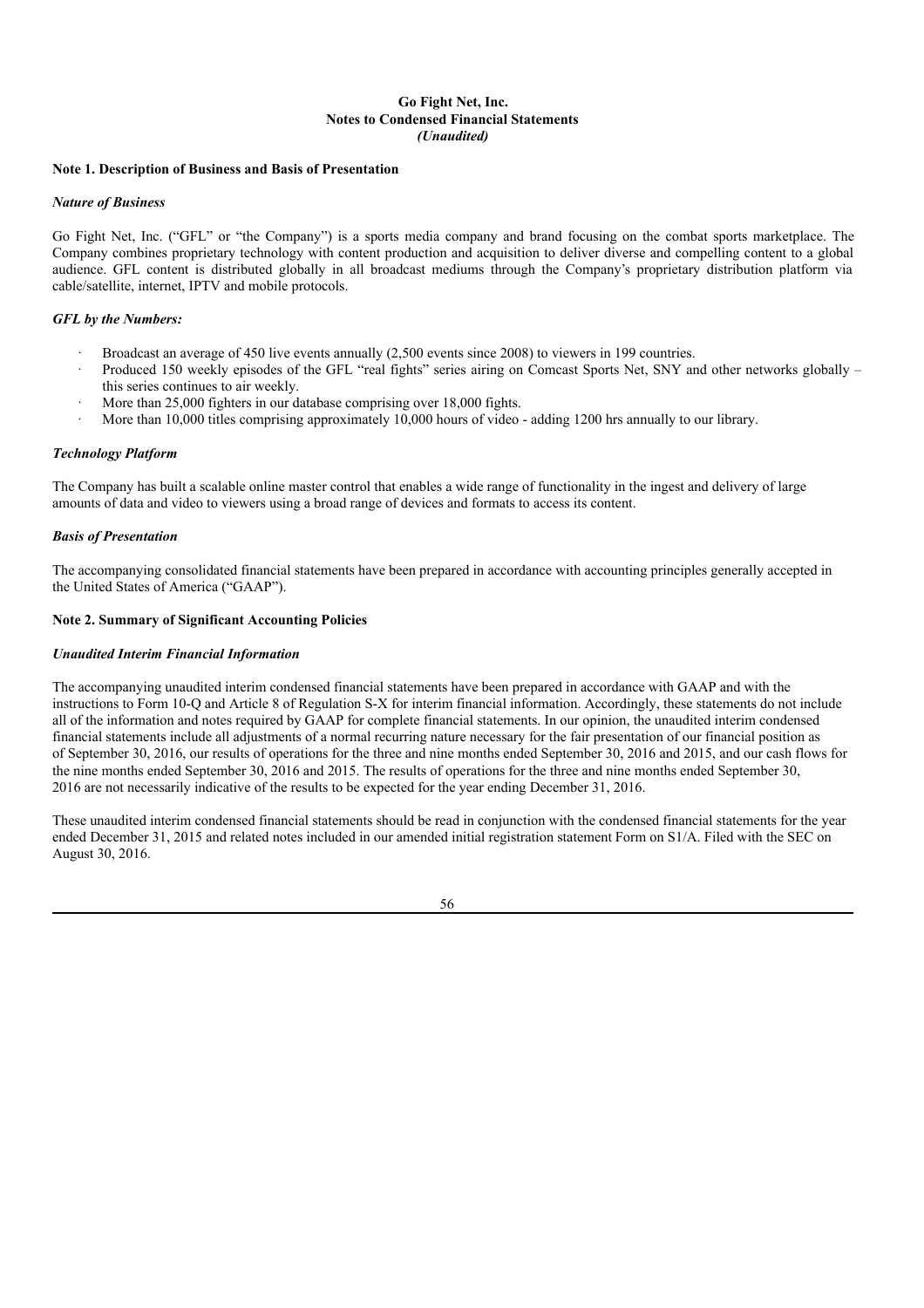#### **Go Fight Net, Inc. Notes to Condensed Financial Statements** *(Unaudited)*

#### *Use of Estimates*

The preparation of unaudited condensed financial statements in conformity with GAAP requires management to make estimates and assumptions that affect the amounts reported and disclosed in the unaudited condensed financial statements and accompanying notes. Such estimates include, but are not limited to, allowance for doubtful accounts, the assessment of useful lives and recoverability of long-lived assets, likelihood and range of possible losses on contingencies, valuations of equity securities and intangible assets, fair value of options, among others. Actual results could differ from those estimates.

#### *Accounts Receivable*

Accounts receivable are stated at the amounts management expects to collect. An allowance for doubtful accounts is recorded based on a combination of historical experience, aging analysis and information on specific accounts. Account balances are written off against the allowance after all means of collection have been exhausted and the potential for recovery is considered remote. Management has determined that no allowance is required at September 30, 2016 or December 31, 2015.

#### *Revenue Recognition*

The Company acts as a producer, distributor and licensor of video content. The Company's online video content is offered on a pay per view ("ppv") basis for ourselves and our promoter clients. We record revenue on pay per view transactions upon receipt of payment to our credit processing partners. The Company charges viewers a fee per pay per view purchase transaction for entitling a viewer to watch the desired video. The Company records revenue net of a fee for the credit card processing cost per transaction. The Company maintains all revenues from videos we film for ourselves and distribute a profit share, typically 50% to promoters who use our streaming services. The Company generates revenues from video production services, and books this revenue upon completion of the video production project. The Company generates revenues from licensing the rights to videos to networks overseas and domestically, and books those revenues upon delivery of content. To the extent there are issues (i) watching a video (ii) with our production services or (iii) with the quality of a video we send out for distribution to a network we would issue a partial or full refund based on the circumstances. Given the nature of our business, these refund requests come within days of delivery, thus we would not anticipate any refund request in excess of 30 days from a ppv purchase, a license delivery or video production performance. The Company has reserves of \$2,794 and \$1,380 for the periods ended September 30, 2016 and 2015, respectively.

#### *Income Taxes*

The Company uses the asset and liability method of accounting for income taxes in accordance with ASC Topic 740, "Income Taxes." Under this method, income tax expense is recognized for the amount of: (i) taxes payable or refundable for the current year and (ii) deferred tax consequences of temporary differences resulting from matters that have been recognized in an entity's financial statements or tax returns. Deferred tax assets and liabilities are measured using enacted tax rates expected to apply to taxable income in the years in which those temporary differences are expected to be recovered or settled. The effect on deferred tax assets and liabilities of a change in tax rates is recognized in the results of operations in the period that includes the enactment date.

A valuation allowance is provided to reduce the deferred tax assets reported if based on the weight of the available positive and negative evidence, it is more likely than not some portion or all of the deferred tax assets will not be realized.

ASC Topic 740.10.30 clarifies the accounting for uncertainty in income taxes recognized in an enterprise's financial statements and prescribes a recognition threshold and measurement attribute for the financial statement recognition and measurement of a tax position taken or expected to be taken in a tax return. ASC Topic 740.10.40 provides guidance on derecognition, classification, interest and penalties, accounting in interim periods, disclosure, and transition. We have no material uncertain tax positions for any of the reporting periods presented.

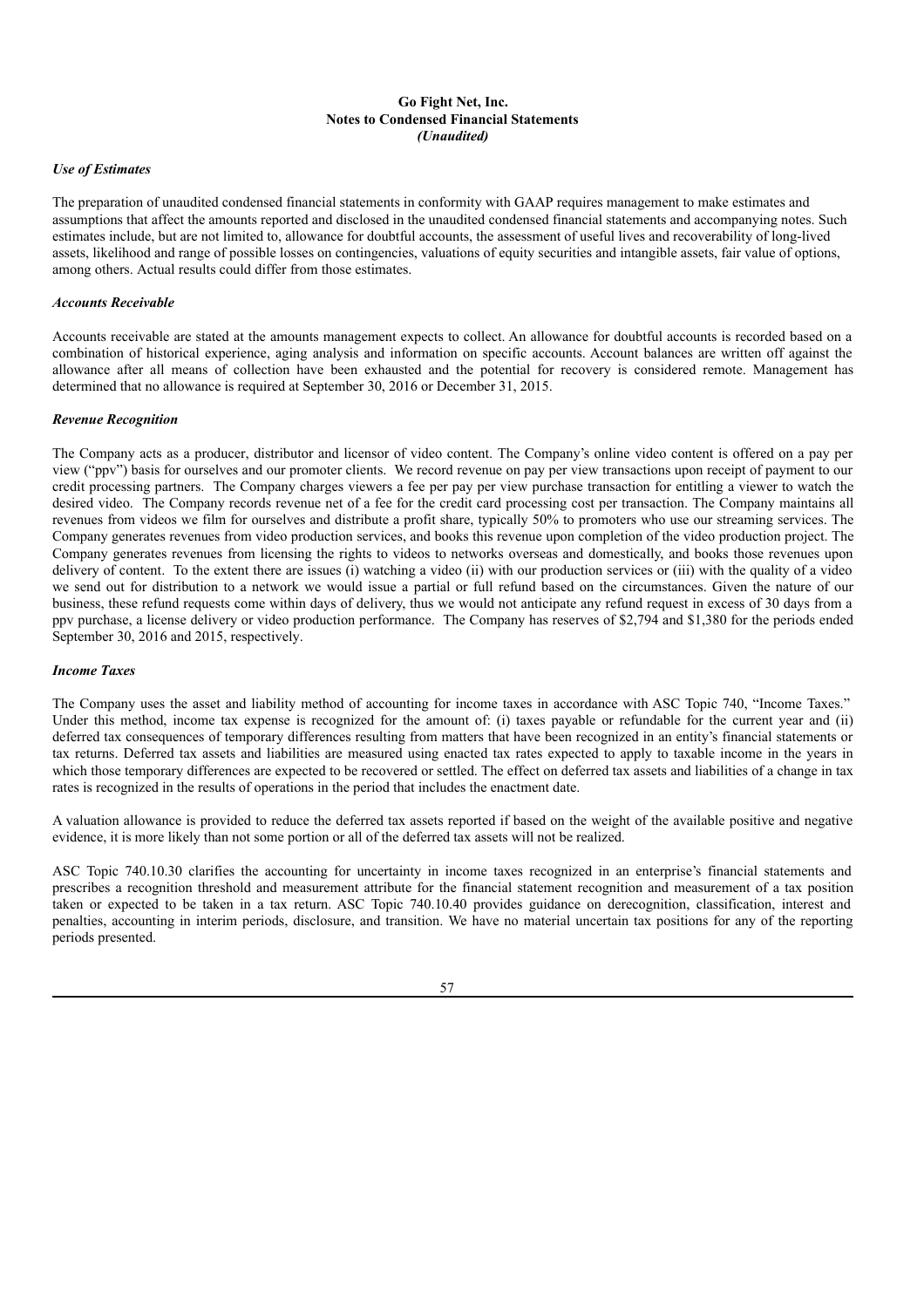# **Go Fight Net, Inc. Notes to Condensed Financial Statements** *(Unaudited)*

# **Note 3. Property and Equipment**

Property and equipment consists of the following:

|                               |              | September 30,<br>2016 | December 31.<br>2015 |           |
|-------------------------------|--------------|-----------------------|----------------------|-----------|
| Computers                     | $\mathbb{S}$ | 13,565 \$             |                      | 13,565    |
| Production equipment          |              | 95,710                |                      | 95,710    |
| Video library equipment       |              | 10,000                |                      | 10,000    |
| Vehicle                       |              | 6,500                 |                      | 6,500     |
| Total fixed assets            |              | 125,775               |                      | 125,775   |
| Less accumulated depreciation |              | $(109, 545)$ \$       |                      | (88, 738) |
| Property and equipment, net   |              | 16.230                |                      | 37,037    |

# **Note 4. 401K Payable**

The Company maintains a contributory profit sharing plan as defined under Section 401(k) of the U.S. Internal Revenue Code covering one employee. At December 31, 2015, the Company had a 401(k) accrual totaling \$24,000. In 2016, the Company accrued an additional \$20,000 to the 401 (k) accrual and paid down \$24,000 bringing the total payable to \$20,000 at September 30, 2016.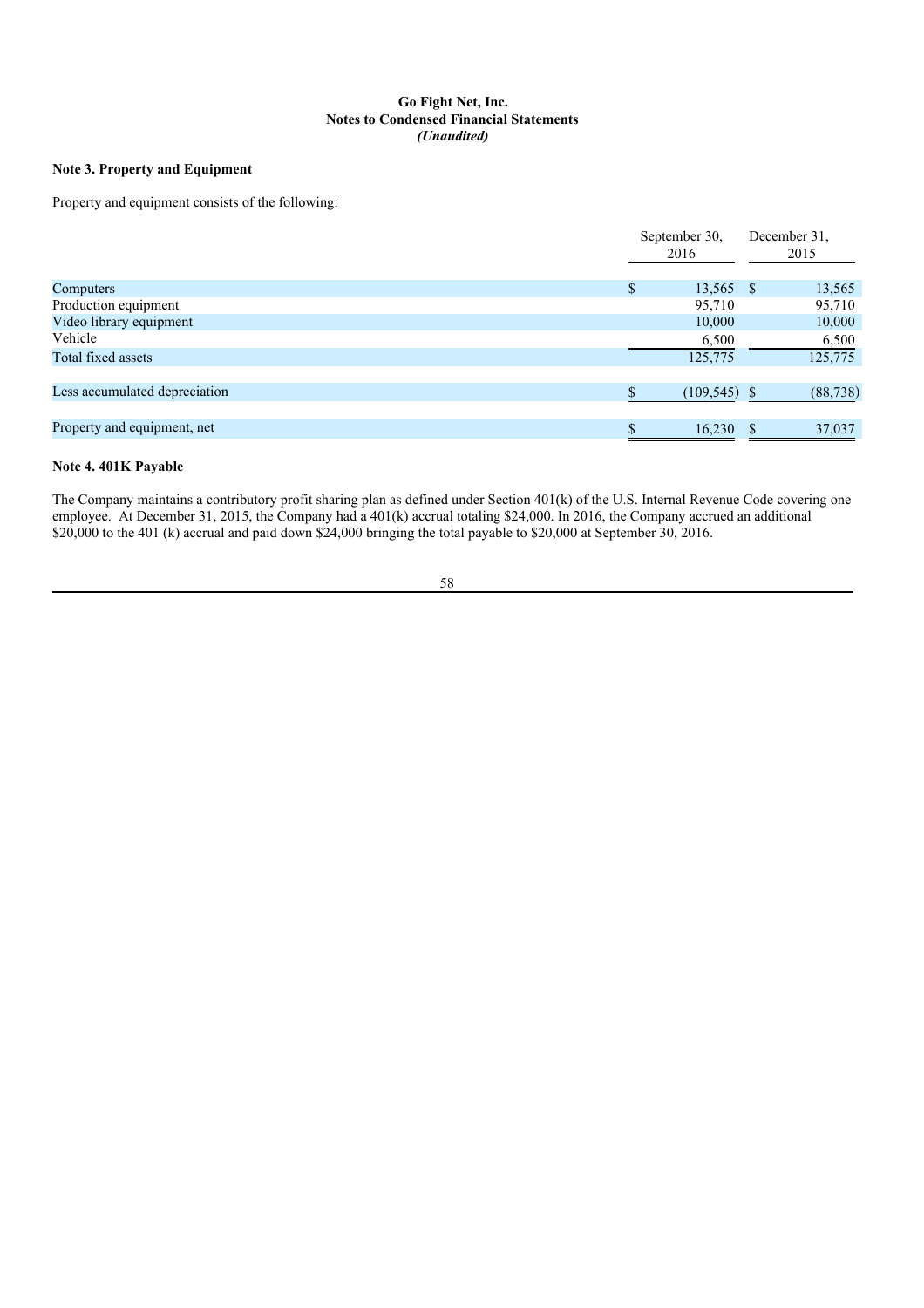### **Cagetix, LLC** CONDENSED FINANCIAL STATEMENTS September 30, 2016

# (UNAUDITED)

| Financial Statements (Unaudited)                                                                   |    |
|----------------------------------------------------------------------------------------------------|----|
|                                                                                                    |    |
| Condensed Balance Sheets September 30, 2016 and December 31, 2015                                  | 60 |
|                                                                                                    |    |
| Condensed Statements of Operations for the three and nine months ended September 30, 2016 and 2015 | 61 |
|                                                                                                    |    |
| Condensed Statements of Cash Flows for the nine months ended September 30, 2016 and 2015           | 62 |
|                                                                                                    |    |
| <b>Notes to Condensed Financial Statements</b>                                                     | 63 |
|                                                                                                    |    |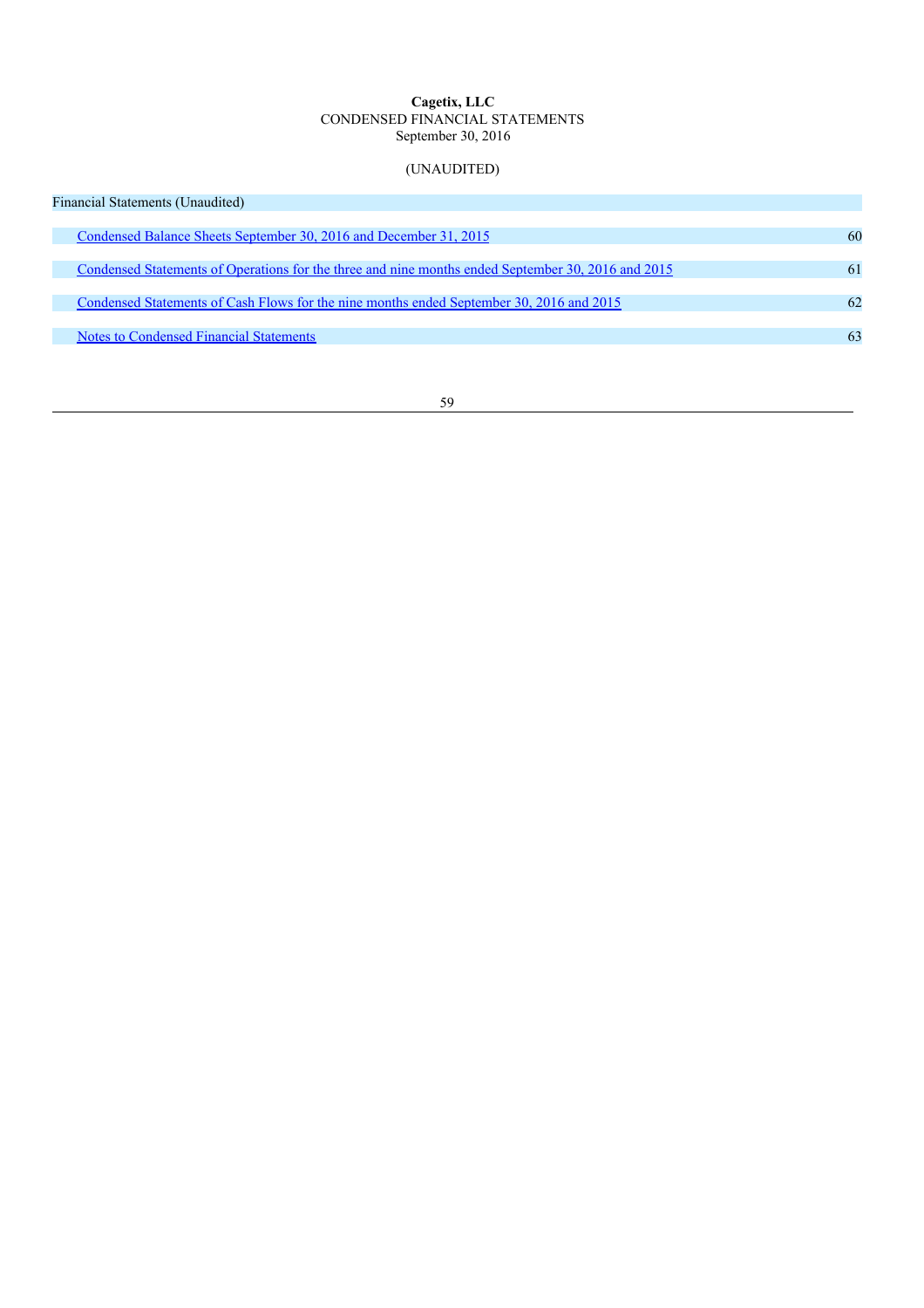### **CageTix, LLC CONDENSED BALANCE SHEETS (UNAUDITED)**

|                                               | September 30,<br>2016 | December 31,<br>2015              |
|-----------------------------------------------|-----------------------|-----------------------------------|
| <b>ASSETS</b>                                 |                       |                                   |
| <b>CURRENT ASSETS</b>                         |                       |                                   |
|                                               |                       |                                   |
| Cash                                          | \$                    | 48,969<br>57,334<br><sup>\$</sup> |
|                                               |                       |                                   |
| <b>TOTAL ASSETS</b>                           | \$                    | 57,334<br>48,969<br>S             |
|                                               |                       |                                   |
| <b>LIABILITIES AND MEMBERS' DEFICIT</b>       |                       |                                   |
|                                               |                       |                                   |
| <b>CURRENT LIABITIES</b>                      |                       |                                   |
| Accounts payable                              |                       | 62,449<br>60,885                  |
| Accrued expenses                              |                       | 30,183<br>19,721                  |
|                                               |                       |                                   |
| <b>Total current liabilities</b>              | \$                    | 82,170<br>91,068 \$               |
|                                               |                       |                                   |
| Members' deficit                              |                       | (42,099)<br>(24, 836)             |
|                                               |                       |                                   |
| <b>TOTAL LIABILITIES AND MEMBERS' DEFICIT</b> |                       | 57,334<br>48,969                  |
|                                               |                       |                                   |

*The accompanying notes are an integral part of these unaudited condensed financial statements.*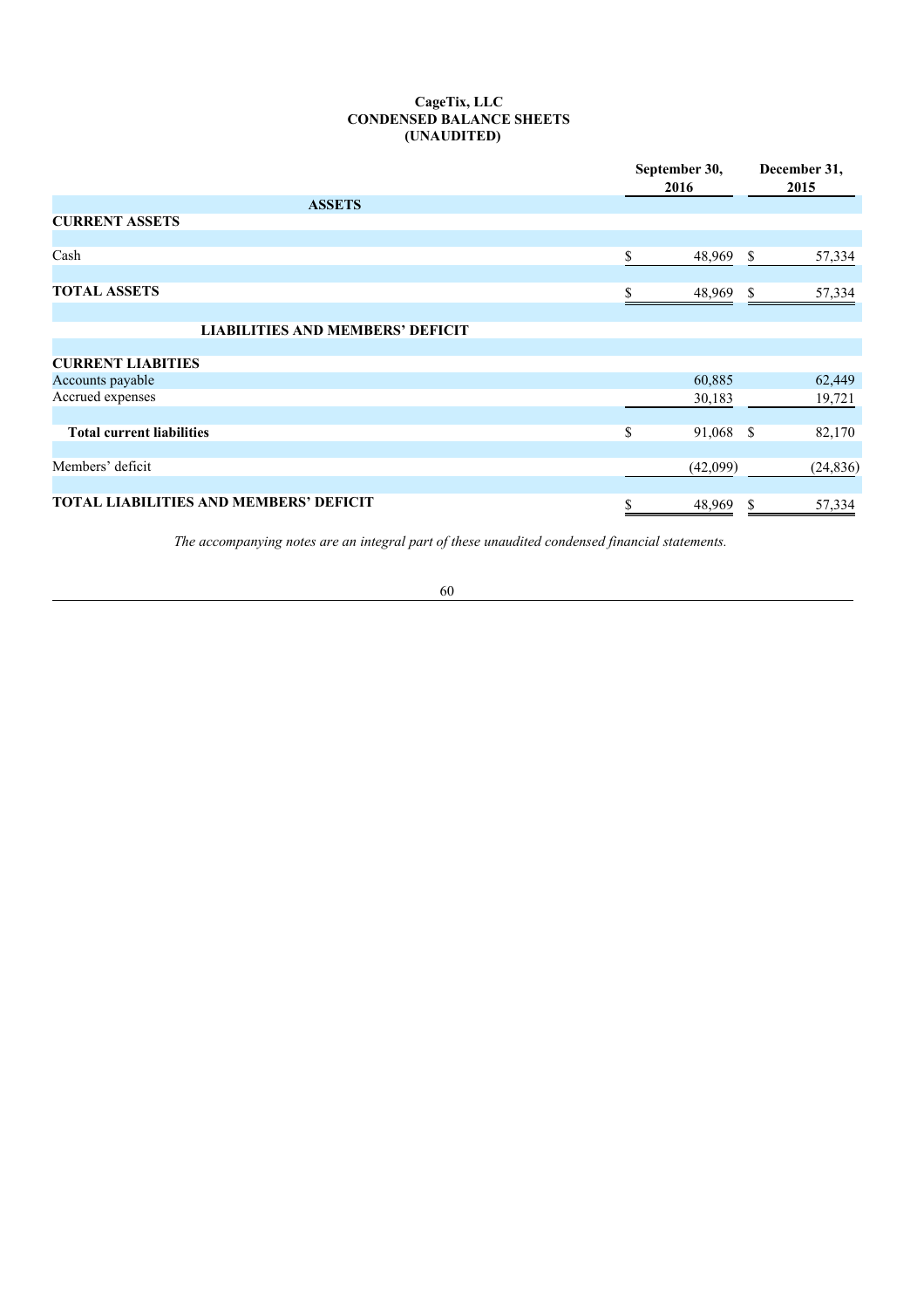# **CageTix, LLC CONDENSED STATEMENTS OF OPERATIONS (UNAUDITED)**

|                           |     | <b>FOR THE THREE MONTHS</b><br><b>ENDED SEPTEMBER 30,</b> |  |        | <b>FOR THE NINE MONTHS</b><br><b>ENDED SEPTEMBER 30,</b> |         |    |        |
|---------------------------|-----|-----------------------------------------------------------|--|--------|----------------------------------------------------------|---------|----|--------|
|                           |     | 2016                                                      |  | 2015   |                                                          | 2016    |    | 2015   |
| <b>NET REVENUE</b>        | \$. | $48,183$ \$                                               |  | 19,003 | - \$                                                     | 105.611 | -S | 54,676 |
| <b>OPERATING EXPENSES</b> |     | 4,377                                                     |  | 9,899  |                                                          | 21,748  |    | 14,677 |
| <b>NET INCOME</b>         |     | 43,806                                                    |  | 9,104  | - S                                                      | 83,863  | S  | 39,999 |

*The accompanying notes are an integral part of these unaudited condensed financial statements.*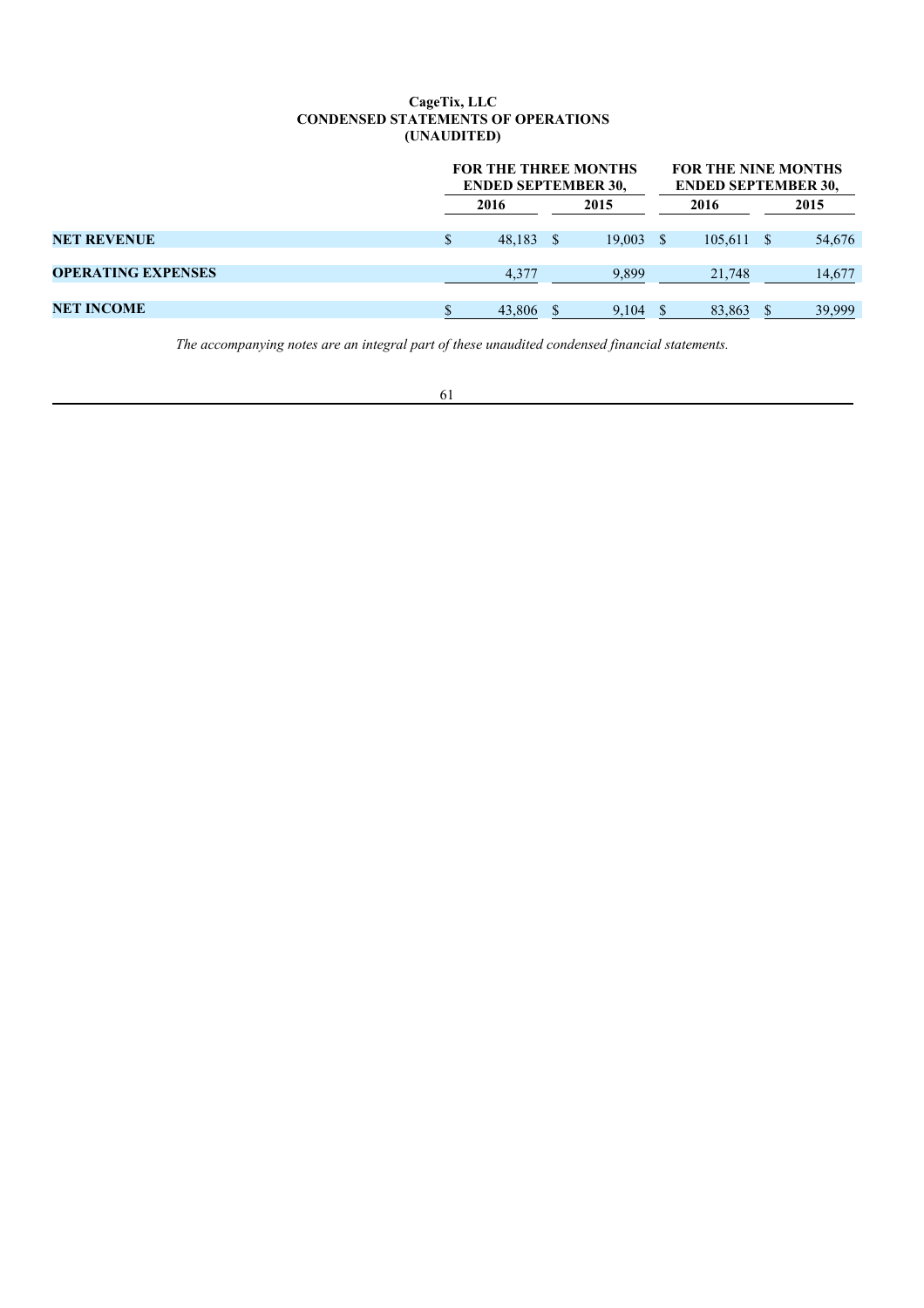# **CageTix, LLC CONDENSED STATEMENTS OF CASH FLOWS (UNAUDITED)**

|                                             |            | <b>FOR THE NINE MONTHS</b><br><b>ENDED SEPTEMBER 30,</b> |
|---------------------------------------------|------------|----------------------------------------------------------|
|                                             | 2016       | 2015                                                     |
| <b>CASH FLOWS FROM OPERATING ACTIVITIES</b> |            |                                                          |
| Net income                                  | \$         | 83,863<br>39,999<br>-S                                   |
| Changes in assets and liabilities:          |            |                                                          |
| Accounts payable                            |            | 24,589<br>(1, 564)                                       |
| Accrued expenses                            | 10,462     | 2,481                                                    |
| Net cash provided by operating activities   | 92,761     | 67,069                                                   |
| <b>CASH FLOWS FROM FINANCING ACTIVITIES</b> |            |                                                          |
| Contributions from members                  |            | 6,900                                                    |
| Distributions to members                    | (101, 126) | (42,697)                                                 |
| Net cash used in financing activities       | (101, 126) | (35,797)                                                 |
| (DECREASE) INCREASE IN CASH                 |            | (8,365)<br>31,272                                        |
| <b>CASH - BEGINNING OF PERIOD</b>           | 57,334     | 14,747                                                   |
| <b>CASH - END OF PERIOD</b>                 | 48,969     | 46,019<br>S                                              |

*The accompanying notes are an integral part of these unaudited condensed financial statements.*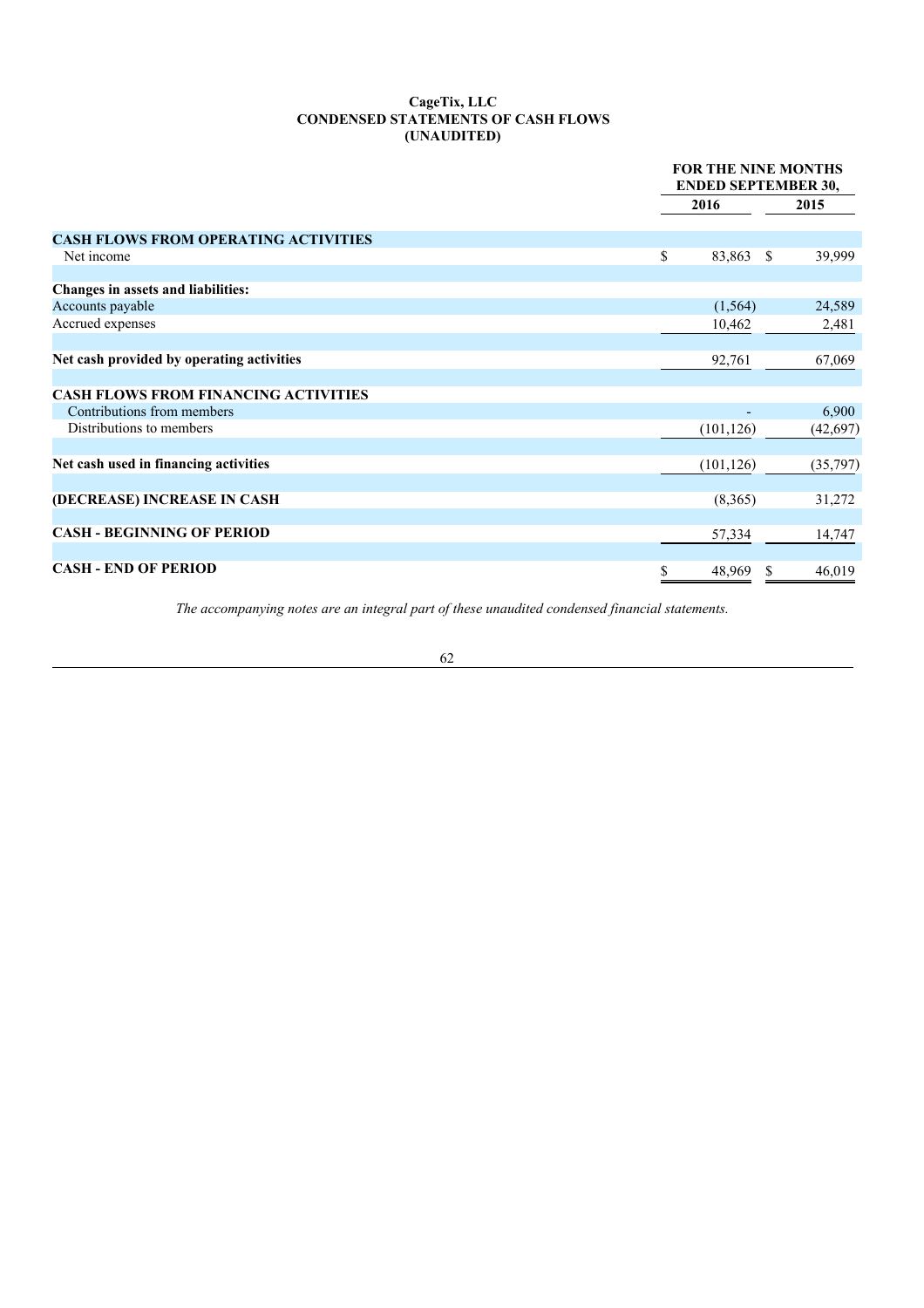#### **Cagetix, LLC Notes to Condensed Financial Statements** *(Unaudited)*

#### **Note 1. Description of Business and Basis of Presentation**

#### *Nature of Business*

CageTix, LLC allows fighters to sell consigned tickets online and have sales tracked for promoters**.** The Company is the first group sales service to focus specifically on Mixed Martial Arts and expanded in 2015 to additional combat sports.

### *Basis of Presentation*

The accompanying consolidated financial statements have been prepared in accordance with accounting principles generally accepted in the United States of America ("GAAP").

#### **Note 2. Summary of Significant Accounting Policies**

#### *Unaudited Interim Financial Information*

The accompanying unaudited interim condensed financial statements have been prepared in accordance with GAAP and with the instructions to Form 10-Q and Article 10 of Regulation S-X for interim financial information. Accordingly, these statements do not include all of the information and notes required by GAAP for complete financial statements. In our opinion, the unaudited interim condensed financial statements include all adjustments of a normal recurring nature necessary for the fair presentation of our financial position as of September 30, 2016, our results of operations for the three and nine months ended September 30, 2016 and 2015, and our cash flows for the nine months ended September 30, 2016 and 2015. The results of operations for the three and nine months ended September 30, 2016 are not necessarily indicative of the results to be expected for the year ending December 31, 2016.

These unaudited interim condensed financial statements should be read in conjunction with the financial statements for the year ended December 31, 2015 and related notes included in our amended initial registration statement Form on S1/A. Filed with the SEC on August 30, 2016.

### *Use of Estimates*

The preparation of unaudited condensed financial statements in conformity with GAAP requires management to make estimates and assumptions that affect the amounts reported and disclosed in the unaudited condensed financial statements and accompanying notes. Such estimates include, but are not limited to, allowance for doubtful accounts, the assessment of useful lives and recoverability of long-lived assets, likelihood and range of possible losses on contingencies, valuations of equity securities and intangible assets, fair value of options, among others. Actual results could differ from those estimates.

#### *Revenue Recognition*

The Company acts as an agent for ticket sales for promoters and records revenue upon receipt of cash from the credit card companies. The Company charges a fee per transaction for collecting the cash on ticket sales and remits the remaining amount to the promoter upon completion of the event or request for advance from the promoter. The Company's fee is non-refundable and is recognized immediately as it is not tied to the completion of the event. The Company recognizes revenue upon receipt from the credit card companies due to the following: the fee is fixed and determined and the service of collecting the cash for the promoter has been rendered and collection has occurred.

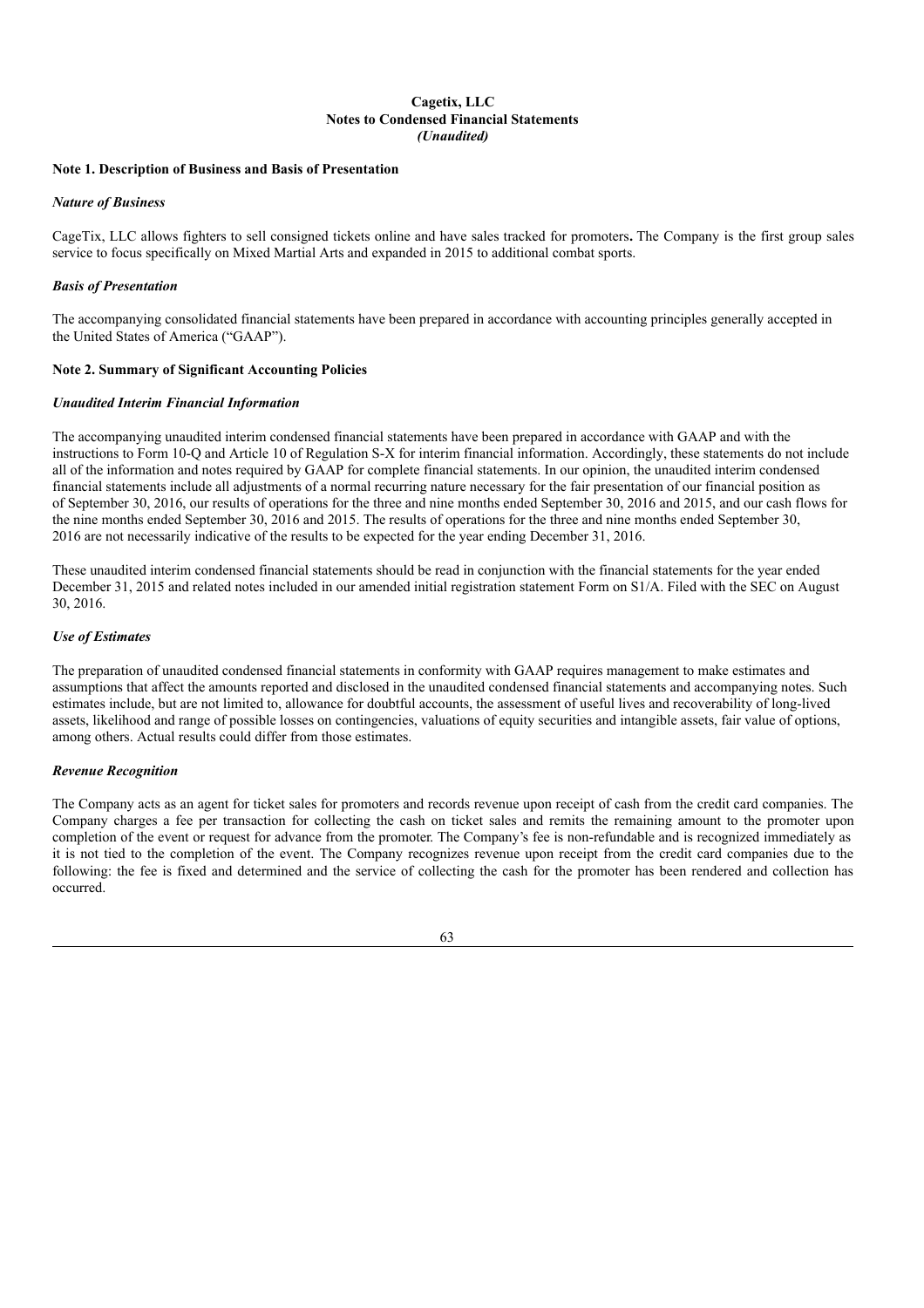### **Cagetix, LLC Notes to Condensed Financial Statements** *(Unaudited)*

#### *Income Taxes*

The Company is treated as a pass-through entity for income tax purposes and, as such, is not subject to income taxes. Rather, all items of taxable income, deductions and tax credits are passed through to and are reported by its owners on their respective income tax returns. The Company's federal tax status as a pass-through entity is based on its legal status as a limited liability company. Accordingly, the Company is not required to take any tax positions in order to qualify as a pass-through entity. The Company is required to file and does file tax returns with the Internal Revenue Service and other taxing authorities. Accordingly, these unaudited condensed financial statements do not reflect a provision for income taxes and the Company has no other tax positions, which must be considered for disclosure.

### **Note 3. Revenue**

|                        |   | Nine Months Ended September 30, |         |  |  |
|------------------------|---|---------------------------------|---------|--|--|
|                        |   | 2016                            | 2015    |  |  |
| Ticket sales           | S | 1,394,313                       | 816,489 |  |  |
| less: Promoter portion |   | 1,288,702                       | 761,813 |  |  |
| Net Revenue            |   | 105,611                         | 54,676  |  |  |

Net revenue with one customer was approximately \$41,780 or 32% of net Revenue for the nine months ended September 30, 2016. Net revenue with one customer was approximately \$10,955 or 15% for the nine months ended September 30, 2015.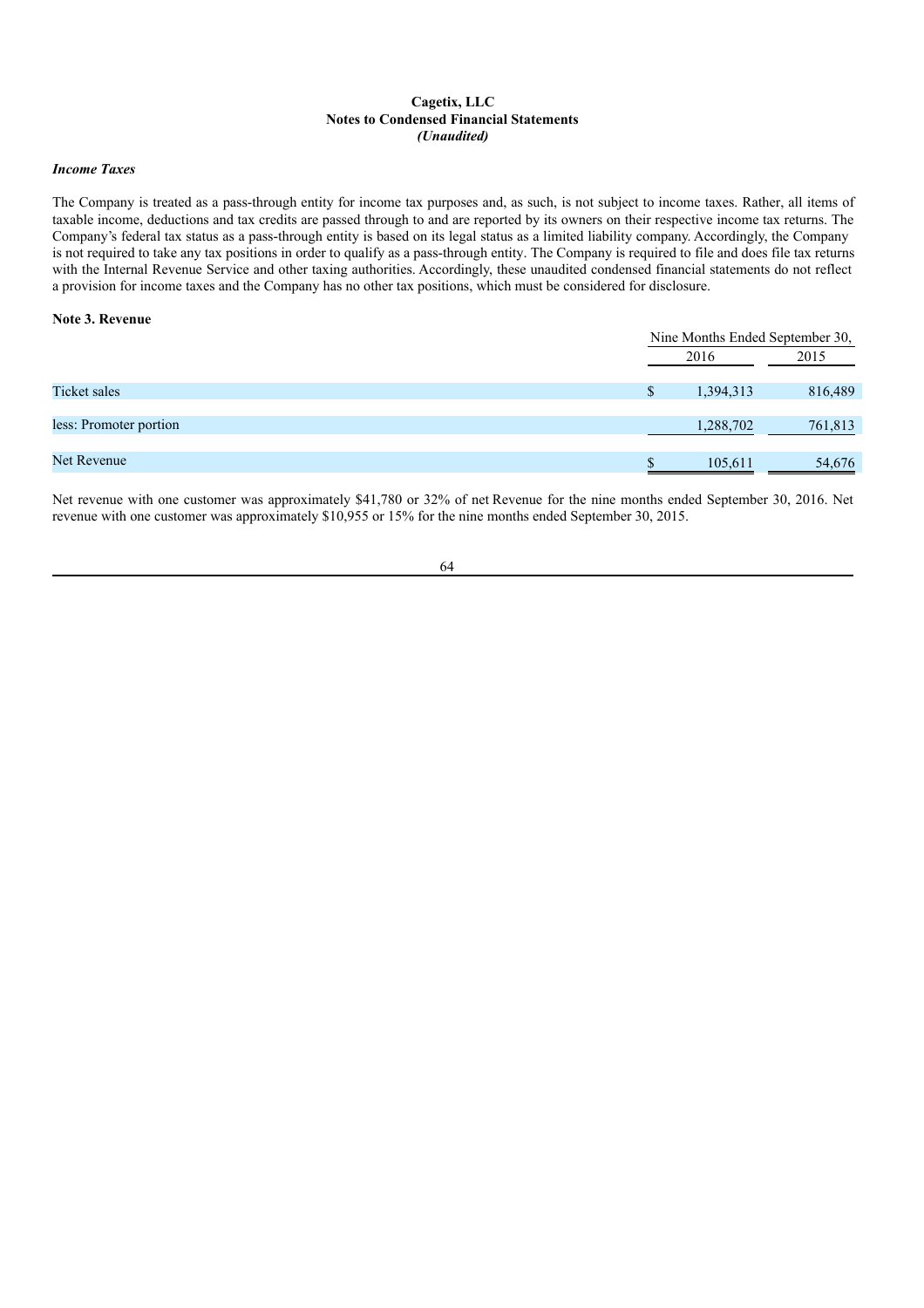# **Item 2. Management's Discussion and Analysis of Financial Condition and Results of Operations**

The following discussion should be read in conjunction with the consolidated historical and pro forma financial statements and related notes included in the Company's prospectus. In addition, this discussion contains forward-looking statements that involve risks, uncertainties and assumptions that could cause actual results to differ materially from management's expectations. Factors that could cause such differences are discussed in "Special Note Regarding Forward-Looking Statements" and "Risk Factors." We assume no *obligation to update any of these forward-looking statements.*

We are presenting the following discussion with respect to each Target Company individually, then for Alliance, both individually and on a *pro forma basis for the period covered by the pro forma financial statements included herein.*

### **Industry Overview**

In less than a quarter century, modern day mixed martial arts has developed from a pariah banned in most U.S. states to an international sports phenomenon that some believe will be an Olympic event within the next two decades. As it is practiced today, MMA evolved directly from a Brazilian combat sport known as *vale tudo*, Portuguese for 'anything goes,' which was popular in the 1920's. MMA is a full contact sport that permits fighters to use techniques from both striking and grappling martial arts such as Boxing, Wrestling, Taekwondo, Karate, Brazilian jiu-jitsu, Muay Thai, and Judo. The "MMA Industry" generates revenues by promoting live MMA bouts, and through Pay-Per-View, video-on-demand and televised MMA event programming, merchandise sales, event and fighter sponsorships, and the monetization of MMA-related intellectual property royalties.

The MMA industry in its current form traces its origins to the founding of the Ultimate Fighting Championship ("UFC") in 1993. Initially, the UFC struggled to gain acceptance from the general public, which perceived the sport as excessively violent. Politicians including Senator John McCain of Arizona and New York state assemblyman Bob Reilly led the charge to ban MMA competitions from cable television. When their cable contracts were terminated in 1997, MMA events survived underground through internet and word of mouth promotions until their organizers agreed to a change of rules that allowed the Nevada State Athletic Commission and the New Jersey State Athletic Control Board to sanction the competitions in 2001. In 2006 Johns Hopkins University Medical School commissioned a study published in the *Journal of Sports Science and Medicine* which concluded that the injury rate in sanctioned MMA events is comparable to other combat sports involving striking and that in fact there are lower knockout rates in MMA compared to boxing. According to a study from *The British Journal of Sports Medicine*, only 28 percent of MMA bouts ended with a blow to the head, as most fights are decided by a tactical wrestling match where one opponent forces the other into submission.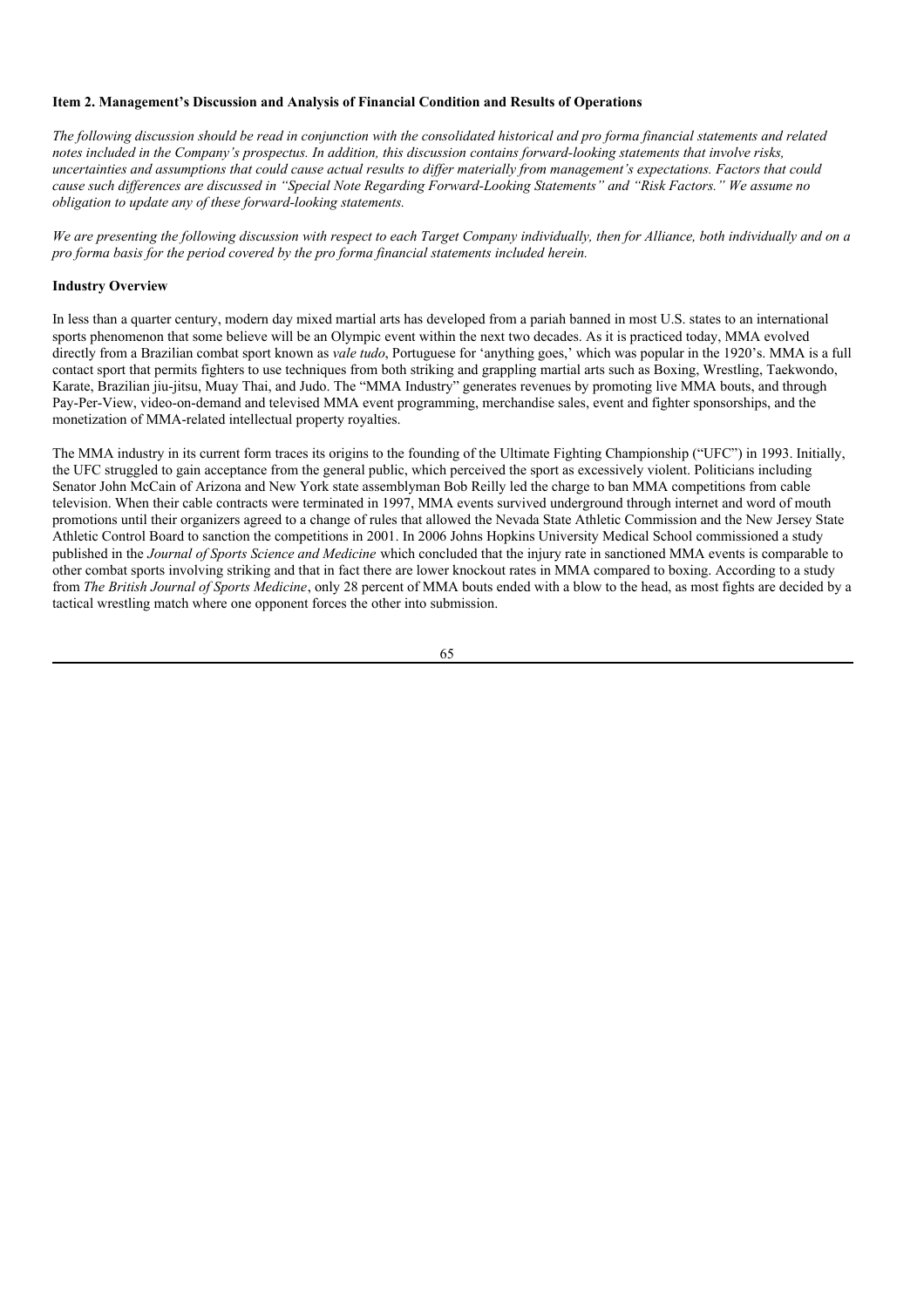Today, the sport is legal and regulated in all 50 states. Interest and participation in the sport is growing at a rapid pace. There were over 1,160 professional and pro-am events held in the United States in 2014, and over 3,050 such events in 2015, according to the *National MMA Registry*, a proprietary database maintained by the Association of Boxing Commissions. The Association is operated by members from commissions from the United States and internationally. According to the *National MMA Registry*, in 2015 there were a total of 15,105 professional MMA bouts and 12,190 amateur bouts.

Led by the UFC in terms of prominence and market share on a national level, there are in excess of 600 domestic regional MMA promotion companies promoting approximately 40,000 male and female professional and amateur fighters, according to Tapology.com, a leading online MMA forum. On an international basis, Tapology.com reports that the number of MMA promotions exceeds 1,025 with in excess of 90,000 professional and amateur MMA fighters. The UFC states on its website that its live MMA events are currently televised in over 129 countries and territories in approximately 800 million households in 28 languages.

Fueled in part by the notoriety of celebrity MMA athletes, including Olympic medalist Rhonda Rousey, Irish sensation Conor McGregor and legends Anderson Silva, Jose Aldo and Chris Weidman, among others, UFC events are held before crowds routinely averaging 15,000 with several live gates exceeding 50,000, according to the UFC and Tapology.com. Although the business results achieved by the UFC do not bear directly on whether alliance will successfully executive its business plan, they do evidence the wide and growing acceptance of the sport and the opportunity presented by its popularity.

# **Our Business**

Our operations will be centered on the following three business components:

- Live MMA Event Promotion, which will consist of generating revenue from ticket sales and providing a foundation for national sponsorship and national and international media distribution for our live MMA events.
- MMA Content Distribution, which will consist of paid distribution of original content on television, cable networks, pay-perview broadcasts, and over the Internet, in the United States and through international distribution agreements.
- · Sponsorships and Promotions, which will consist of sponsorships for live MMA events and televised productions and related advertising and promotional opportunities.

In addition, we are evaluating the profitability of other revenue sources, such as merchandising, ticketing, and fighter agency and management services.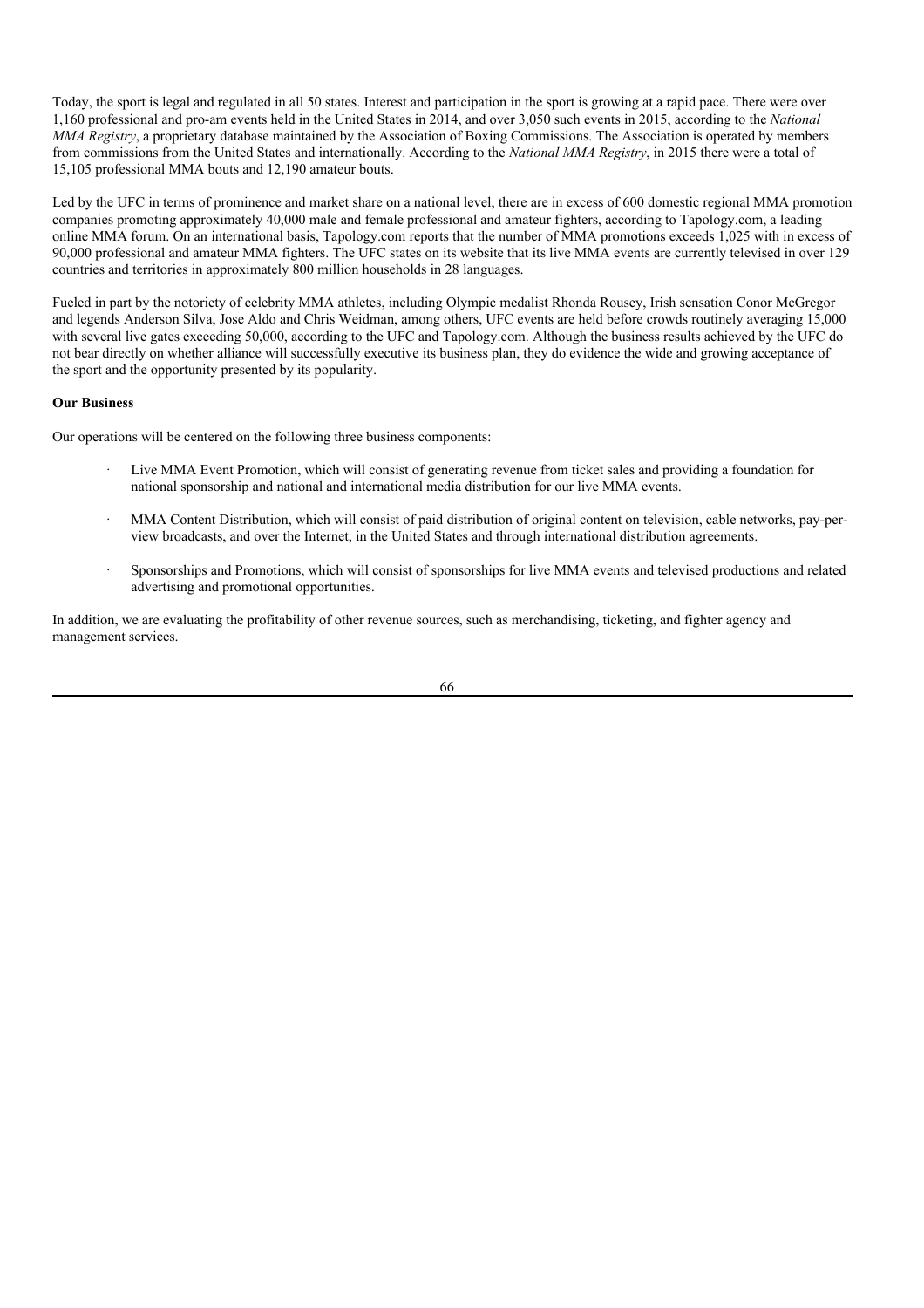### **Our Strategy**

Our objective is to enhance the collective market share and profitability of the businesses of the Target Companies, and to become the premier feeder organization to the UFC, Bellator, the World Series of Fighting and other prestigious MMA promotions worldwide. To achieve this objective, we intend to employ the following strategies:

*Distributing our Original Content*. We intend to leverage the existing MMA fight media libraries of the Target Companies, including the GFL media library which has over 10,000 hours of original fight content, to create programming that we will offer through the www.gfl.tv website as well as through other distribution arrangements. We believe this content has value that has not been monetized primarily due to the limited financial resources of the Target Companies on a stand-alone basis. On a collective basis, the media libraries of the Target Companies comprise one of the largest MMA video archives in existence and contain valuable footage of the determining bouts of many MMA stars from early in their professional careers. The UFC has recognized the value in historic MMA content and recently launched its UFC Fight Pass subscription service which is intended to complement its live event and pay-per-view business. We also intend to produce original MMA programming at MMA events that we promote, and monetize this content through domestic and international distribution arrangements. Several of the Target Companies have established live and delayed television arrangements with a variety of networks, including CBS Sports Network and Comcast Sports Net. CFFC's agreement with CBS Sports Network provides for eight prime time televised events in 2016 with each event being rebroadcast at least once. We are in discussions with several major networks in anticipation of extending our broadcast opportunities to more Target Company promotions following the acquisition.

*Obtaining National Sponsorships*. We are in discussions with several prominent brands that we intend to secure as national sponsors for our live promotion events. Presently, the Target Companies rely primarily on local and regional sponsors for their live events, although several have established sponsorship and advertising arrangements with larger organizations such as Adidas, MHP and Bud Light. We are in discussions with several prominent sports marketing agencies experienced in identifying, negotiating and procuring sponsorship agreements between mixed martial arts fighters and prospective sponsors, and are presently working to increase sponsorship revenue at each Target Company event in anticipation of our acquisition of the Target Companies. We are also interviewing several prominent sports marketing and advertising firms with a view towards increasing or expanding existing regional sponsorship arrangements.

*Increasing Profitability Through the CageTix Ticketing Platform*. As is customary in the MMA industry, the fighters appearing on an event fight card will sell a majority of the tickets sold for that event, an amount that routinely exceeds 70% of total live gate ticket sales. Referred to as "fighter consigned" tickets, sales are generally made in face-to-face cash transactions. Often, ticket proceeds are delivered to the regional MMA promoter on or close to the day of the event, making forecasting and budgeting difficult. Upon the acquisition of CageTix, we intend to aggregate control of the ticketing sales chain by instituting the use of the CageTix platform across all of the Target Companies. We believe that using CageTix will allow us to increase the profitability of the Target Companies' events, while capturing valuable demographic customer information that will facilitate subsequent sales and marketing efforts. Utilizing proprietary software that is formatted to accommodate a range of mobile devices (iPhone, iPad, Android), the CageTix platform can significantly enhance promoter profitability by offering the security of credit/debit card sales processing; immediate revenue recognition; real time sales reporting; and sales audit and compliance tracking for taxing and regulatory authorities.

*Securing More Favorable Event Venues*. We intend to migrate the businesses of certain Target Companies from paid event venue arrangements to venues that will compensate the promotions for hosting events, such as community sponsored civic auditoriums. In 2015, approximately 55% of the events promoted by the Target Companies were hosted in venues where the promotion paid to appear at the venue. We expect that the relocation of the Target Companies to paid venues will increase our profitability. By way of example, CFFC's agreement with the Borgata Hotel Casino & Spa in Atlantic City, New Jersey, provides for six paid events in 2016 (with site fees of \$15,000 for each pro event), sound, lighting and engineering support, ushers and security, advertising and promotional support (including local radio and television ads), and hotel rooms and suites with an equivalent of 114 room nights. Hoosier's agreements for Caesars Entertainment Corp.'s Horseshoe Casino and Blue Chip Casino both provide Hoosier with similar support services as well as paid site fees for the event venues. Both V3 and COGA are in negotiations with casino venues in their respective markets to secure valuable promotion arrangements.

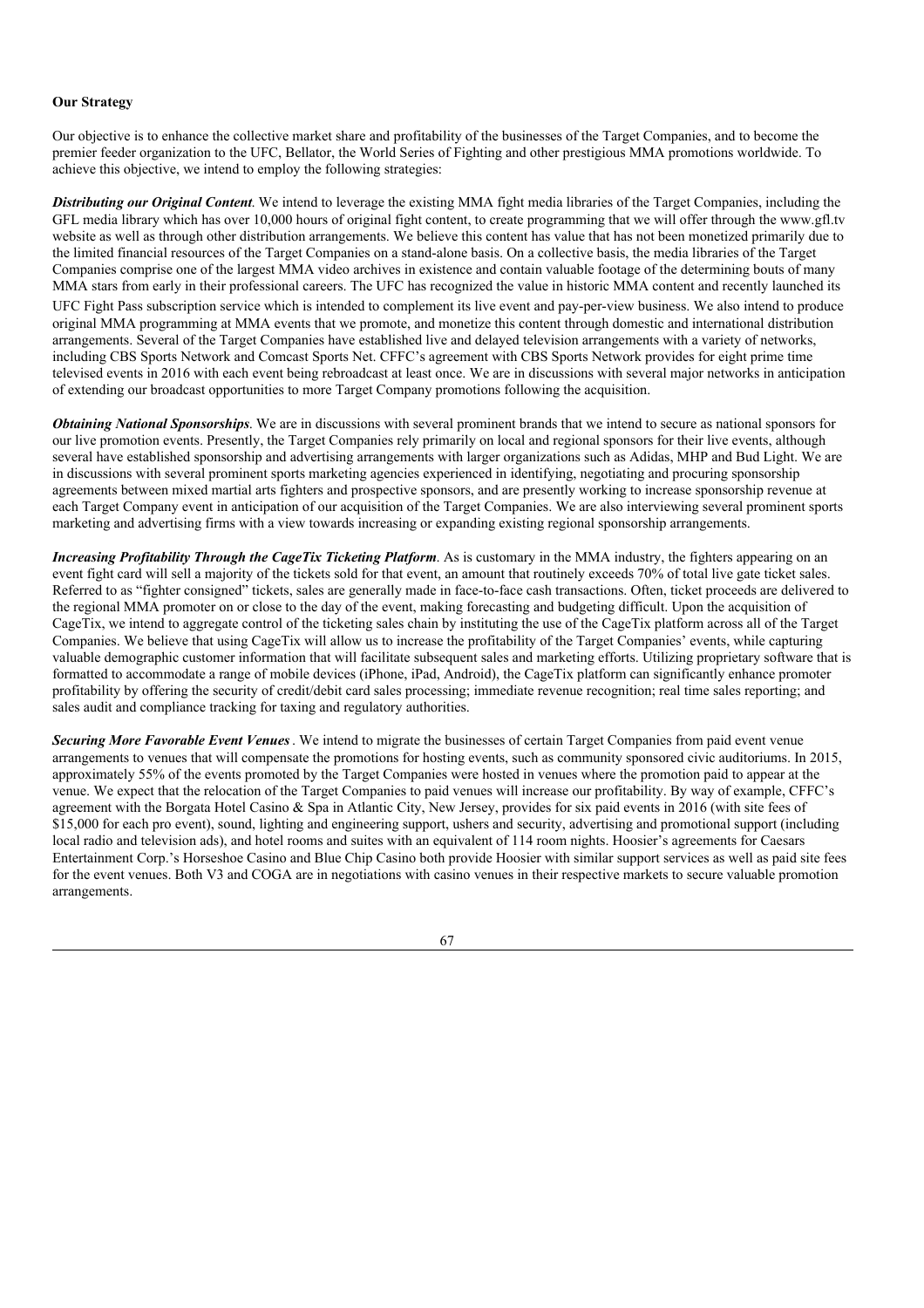*Identifying and Signing Top Prospects*. We intend to continue the Target Companies' history of securing highly-regarded professional fighters to multi-fight agreements, arrangements which will enhance our reputation and the value of our live MMA programming content. By conducting a great number of professional MMA events than other regional promotions, and by televising these events, we are able to provide prospects with multi-fight opportunities and the visibility they seek when affiliating with a promotion. Currently, CFFC has over 50 professional fighters signed to exclusive multi-fight contracts including Shane Burgos, Jared Gordon, and Dominic Mazzotta, whose professional records are 7-0, 10-1, and 11-1, respectively. Hoosier presently has over ten professional fighters signed to exclusive multifight promotional agreements, including top prospects Nick Krauss, Kevin Nowaczyk, Joey Diehl and Cole Wilken. By leveraging the relationships of our management team and members of our Board of Directors with top training camps, including Blackhouse MMA, American Top Team, Blackzilians, the Gracie family, Jacksons MMA, Chute Boxe, Octagon MMA, and 4oz Fight Club, we anticipate that we will be able to identify top prospects who will help ensure successful events and establish long-term relationships with the UFC and other leading MMA promotions.

We intend to acquire, on a selective basis, additional profitable regional MMA promotions in markets where we currently do not promote events. We believe that the regional MMA industry is oriented toward consolidation and that we can achieve significant growth through further acquisitions as well as by organically growing our existing MMA promotions. According to the Association of Boxing Commissions, there are presently more than 1,160 registered MMA promoters in the United States and we believe this number exceeds 8,000 worldwide. We estimate that no one promotion has more than a 1% share of the market. We further believe that regional MMA promoters are finding it increasingly difficult to attract the best prospects given the level of competition among regional MMA promoters to secure the best fighters. Since we anticipate promoting over 65 events annually and sending a significant number of fighters to elite promotions such as the UFC, Bellator, World Series of Fighting and other premier MMA promotion, we expect to be able to guarantee multiple fights to top prospects, thereby attracting high-quality fighters.

### **Competition**

The market for live and televised MMA events and for historical MMA video content is extremely competitive.

The principal competitive factors in our industry include:

- The ability to attract and retain successful professional fighters in order to promote events that are appealing to fans and sponsors.
- The ability to promote a large number of events and bouts so that fighters are willing to commit to multi-fight agreements.
- The ability to command the attention of the UFC, Bellator, World Series of Fighting and other premier MMA promotion seeking professional fighters to promote on a national and/or international platform.
- The ability to produce high-quality media content on a consistent basis to secure television and other media distribution arrangements.
- · The ability to generate brand awareness in the relevant geographic market.

Despite the competition we face, we believe that our approach of combining multiple regional MMA promotions under one umbrella organization enables us to leverage the collective resources and relationships of these promotions to address these competitive factors more effectively. In addition, our multi-regional and, over time, international, presence will enable us to offer sponsors and media outlets a broad geographic footprint in which to market products, services and content.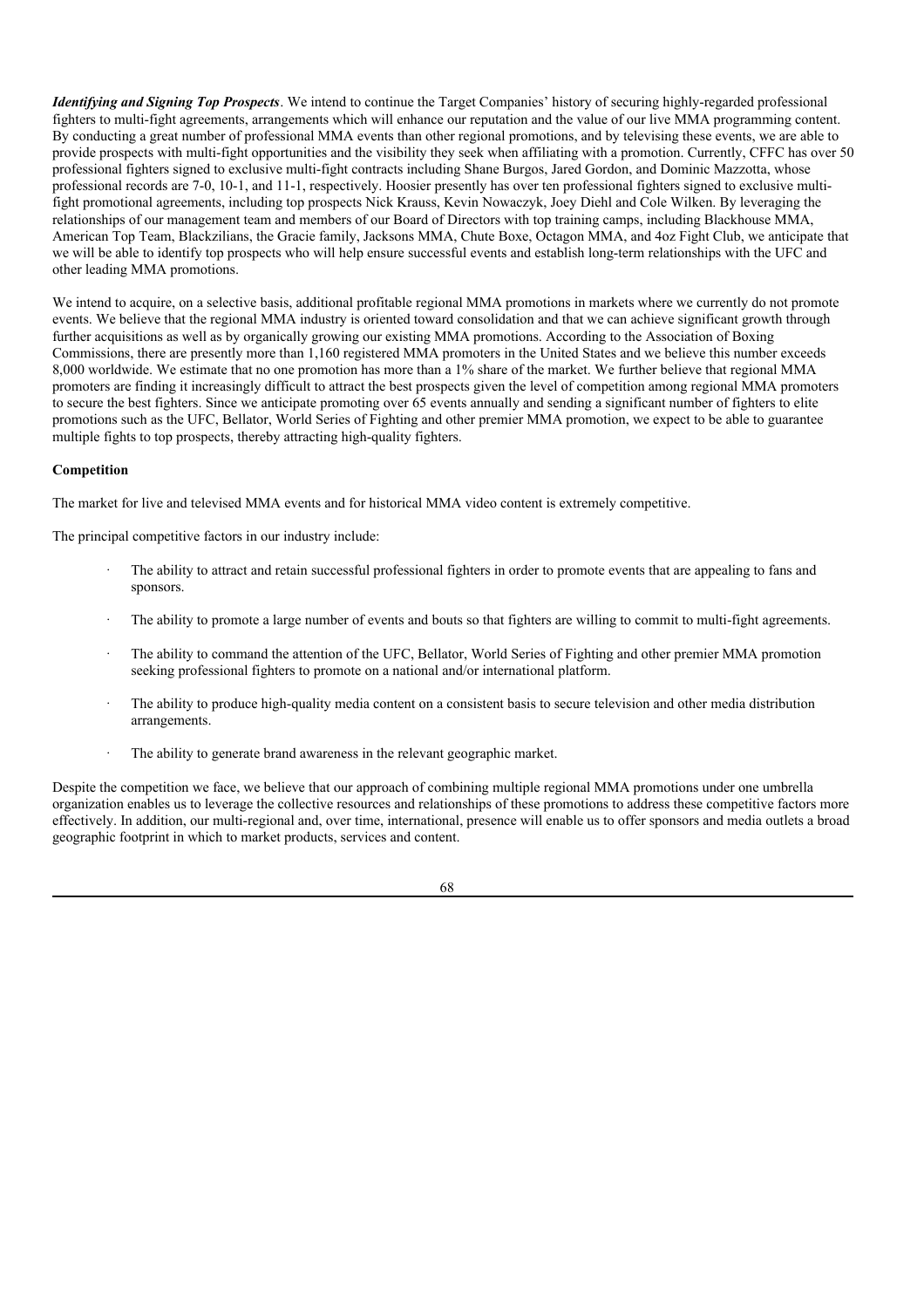### **Acquisition of Target Companies' Businesses and Target Assets**

Upon the completion of our initial public offering on September 30, 2016 we acquired the businesses of the Target Companies and the Target Assets, through a series of asset purchases and, in the case of GFL, through a merger.

#### *The Target Companies*

Prior to the acquisitions, the Target Companies consisted of five regional MMA promotion companies, a live MMA video promotion and content distribution company, and an electronic ticketing platform serving MMA and other combat sports events. The Target Companies comprised many of the premier regional MMA promotions in the United States, with CFFC and Hoosier Fight Club ranked among the top 40 of all regional MMA promotions internationally. On a collective basis, these promotions have sent over 50 professional MMA fighters to the UFC, have over 65 professional MMA fighters under multi-fight contracts, and conducted more than 50 professional MMA events in 2015. Many of the Target Companies' events are televised or streamed live on cable and network stations. In 2015, the Target Companies collectively generated \$2.4 million in gross revenue and \$0.127 million in net income.

#### The Target Companies were:

# *CFFC Promotions, LLC ("CFFC")*

Based in Atlantic City, New Jersey, CFFC was founded in 2011 and has promoted over 57 professional MMA events, primarily in New Jersey and Pennsylvania. Ranked in the top 10 of all regional MMA promotions, CFFC currently airs on the CBS Sports Network as well as www.gfl.tv. and has sent 23 fighters to the UFC, including Aljamain Sterling (11-0), Jimmie Rivera (15-1), Lyman Good (13-3), and Paul Felder (10-2). CFFC's Robert Haydak and Mike Constantino serve as our President and Director of Business Development, respectively. CFFC has approximately 52 fighters under multi-fight contracts and is scheduled to promote 12 events in 2016. Robert Haydak and Mike Constantino have each been inducted into the New Jersey State Martial Arts Hall of Fame.

# *Hoosier Fight Club Promotions, LLC ("Hoosier Fight Club" or "HFC")*

Based in the Chicago metropolitan area, HFC was founded in 2009 and has promoted over 25 events, including the first sanctioned event in Indiana in January, 2010. HFC has sent or promoted eight fighters to the UFC and several to Invicta Fighting Championships (the premier all-female MMA promotion) including Neil Magny (16-5), Felice Herrig (10-6), Phillipe Nover (12-5), Josh Sampo (11-5), and Barb Honchak (10-2), the Invicta FC Flyweight Champion and third-ranked pound-for-pound female MMA fighter in the world by MMARising.com. HFC has 11 fighters under multi-fight contracts and is scheduled to promote eight events in 2016. HFC is now available on www.gfl.tv. HFC's Danielle Vale serves as Regional Vice President in the Chicago area market.

# *Punch Drunk, Inc. d/b/a COmbat GAmes MMA ("COGA")*

Based in Kirkland, Washington, COGA was founded in 2009 and has promoted over 46 shows primarily in Washington State. COGA frequently airs on ROOT Sports Pacific Northwest regional network as well as www.gfl.tv. Voted "Best Fight Promotion of the Year" for 2011 and 2012 by NW FightScene Magazine, COGA is recognized as the premier MMA promotion in Washington State. COGA has sent 10 fighters to the UFC, including bantam weight champion Demetrious Johnson (26-2-1), Ultimate Fighter winner Michael Chiesa (12-2), light heavy weight Trevor Smith (13-6), and heavy weight Anthony Hamilton (14-4). COGA is scheduled to promote eight events in 2016. COGA's founder Joe DeRobbio serves as our Regional Vice President for the Pacific Northwest region.

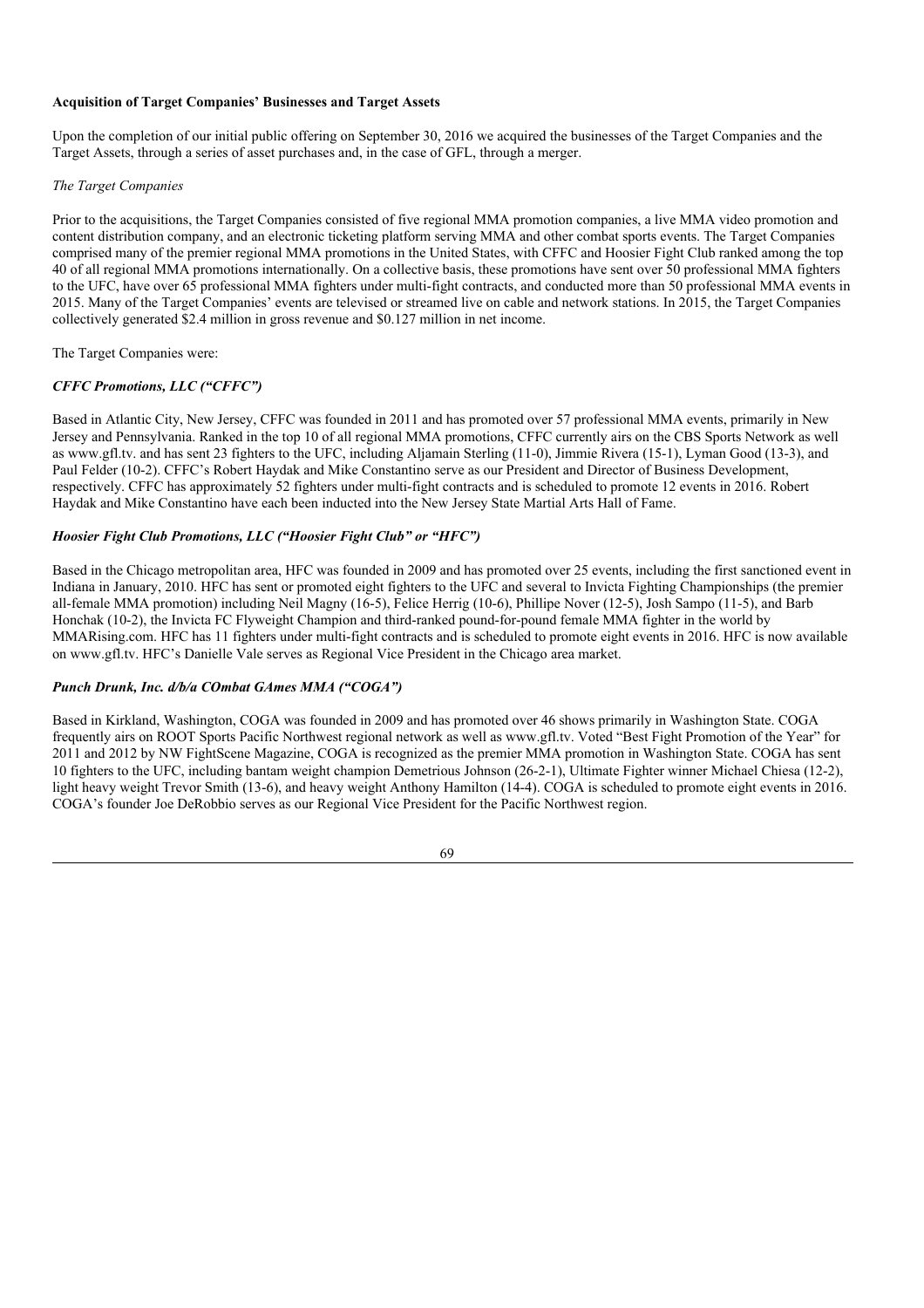#### *Bang Time Entertainment LLC (d/b/a "Shogun Fights")*

Based in Baltimore, Maryland, Shogun was founded in 2008 and has promoted 13 fights at the Royal Farms Arena in Baltimore, the same venue that hosted UFC 174 in April of 2014. A premier mid-Atlantic regional MMA promotion, Shogun Fights currently airs on Comcast Sportsnet as well as www.gfl.tv and is scheduled to promote two events in 2016. Shogun has sent three fighters to the UFC including Jim Hettes (11-3), Dustin Pague (11-10), and Zach Davis (9-2), with numerous others having fought for Bellator as well. In its past six events, Shogun Fights has had the opportunity to have four UFC veterans, three Ultimate Fighter reality series contestants, ten Bellator Fighting championship veterans and one Strikeforce veteran fight on its professional MMA card. A champion for the legalization of MMA in Maryland, Shogun Fights' John Rallo serves as our Regional Vice President for the mid-Atlantic region and is scheduled to promote two events in 2016.

### *V3, LLC ("V3 Fights")*

Based in Memphis, Tennessee, V3 Fights was founded in 2009 and has promoted 45 events primarily at event centers in Memphis, Tennessee and elsewhere in Tennessee, Mississippi and Alabama. V3Fights is the mid-South's premier MMA promotion and has been broadcast live on Comcast Sports South as well as www.ustream.com, www.YouTube.com. V3Fights is now available on www.gfl.tv. Notable fighters who have fought for V3Fights are Bellator number one heavyweight contender, Tony Johnson (9-2), Bellator fighter, Jonny Bonilla-Bowman (2-0), and Invicta FC star, Andrea "KGB" Lee (3-1). V3Fights currently has 4 fighters under multi-fight contracts and will play host to 10 events in 2016. V3Fights founder Nick Harmeier will serve as our Regional Vice President for the mid-South region and is scheduled to promote 12 events in 2016.

#### *Go Fight Net, Inc ("GFL").*

Founded in 2010, Go Fight Net operates "GoFightLive" or "GFL" a sports media and technology platform focusing exclusively on the combat sports marketplace. With a media library containing 11,000 titles comprising approximately 10,000 hours of unique video content, and the addition of approximately 1,200 hours of new original content annually, GFL maintains the largest continuously growing database of MMA events, fighters, and fight videos in the world. The GFL fighter database contains information on over 25,000 professional and amateur combat sports fighters and over 18,000 fights. GFL combines proprietary technology with content production and acquisition to deliver diverse and compelling content to a global audience. GFL's content is distributed globally in all broadcast media through its proprietary distribution platform via cable/satellite, Internet, IPTV and mobile protocols. The GFL platform utilizes GFL's proprietary scalable online master control technology that enables viewers using a broad range of devices and formats to obtain large amounts of video and other content. GFL broadcasts an average of 450 live events annually (having broadcast 2,500 events since inception) to viewers in over 175 countries. GFL has produced 150 episodes of the GoFightLiveTM "real fights" series airing weekly on Comcast Sports Net, SNY and other networks globally.

# *Cagetix LLC "CageTix"*

Founded in 2009 by Jay Schneider, a seasoned MMA event promoter, CageTix is the first group sales service to focus specifically on the MMA industry. CageTix is intended to be complementary to any existing ticket service used by a promotion such as Ticketmaster or box office sales. CageTix presently services the industry's top international mixed martial arts events including Legacy, RFA, Bellator MMA, King of the Cage, and Glory. Since its inception, CageTix has sold tickets for over 1200 MMA events and currently services 64 MMA promotions operating in 106 cities. In 2014, CageTix sold 15,883 tickets to 6,391 customers. Formerly the founder of Victory Fighting Championships, Jay Schneider is a member of the Nebraska Athletic Commission and was a senior columnist for Ultimate MMA magazine under the pen name 'Victory Jay' for over a decade. Jay Schneider serves as our Vice President following the acquisition.

#### *Acquisition of the Target Assets*

In addition to the acquisition of the businesses of the Target Companies, we also acquired the MMA video libraries of two prominent regional promotions. The fighter libraries consist of the following:

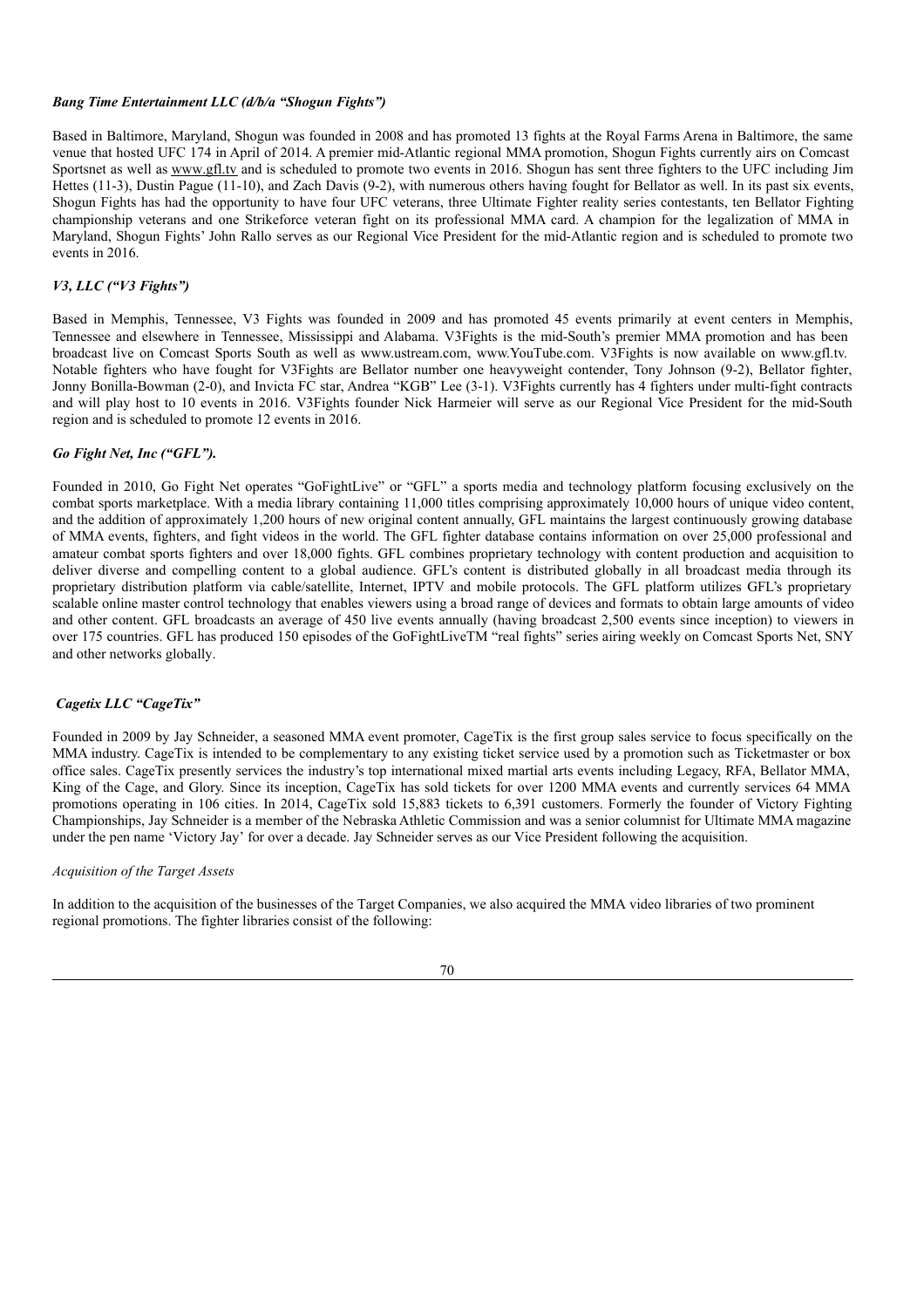# *Ring of Combat, LLC "Ring of Combat"*

Based in Brooklyn, New York, and founded by MMA icon and three-time World Kickboxing Champion Louis Neglia (34-2), Ring of Combat is currently ranked as the No. 4 regional promotion in the world by Sherdog.com, a website devoted to the sport of mixed martial arts that is owned indirectly by Evolve Media, LLC. According to Sherdog.com, its rankings are determined by several factors including (i) the size of the shows put on by the regional promotion, (ii) the quality of fighters affiliated with the promotion, (iii) the number of fighters that matriculate to the UFC and other premier promotions such as Bellator MMA, (iv) the success those fighters have once elevated to the UFC and such other premier promotions, and  $\hat{v}$  whether the promotion has a television or other media arrangement in place.

We acquired the exclusive rights to the Ring of Combat fighter library, which includes professional MMA, amateur, and kickboxing events and covers approximately 200 hours of video content. Ring of Combat has sent approximately 90 fighters to the UFC including UFC World Champions Matt Serra (11-7), Frankie Edgar (19-4), and Chris Weidman (13-0), whose fights are included in the Ring of Combat fighter library. We have also secured the media rights to all future Ring of Combat promotions.

# *Hoss Promotions, LLC "Hoss"*

An affiliate of CFFC, Hoss owns the intellectual property rights to approximately 30 MMA events promoted by CFFC. We have acquired the exclusive rights to the Hoss fighter library, which covers approximately 100 hours of video content.

# **Consideration Paid to Target Companies, Hoss and Louis Neglia**

The aggregate consideration paid to acquire the businesses of the Target Companies and the MMA fighter libraries of Hoss and Louis Neglia was approximately \$7.8 million, consisting of cash in the amount of \$1.6 million, and shares of our common stock with a market value of \$6.2 million based on our initial public offering price of \$4.50 per share. With respect to each Target Company other than GFL, the purchase price will be adjusted upward in the event that, during the twelve-month period following the completion of the offering, such Target Company exceeds certain gross profit thresholds agreed upon by us and the Target Company. The upward adjustment to the purchase price will be a multiple of seven times the amount by which actual gross profit exceeds the agreed-upon gross profit threshold. Any increase in the purchase price will be paid following the filing of our quarterly report on Form 10-Q for the quarter immediately following the first full calendar year after the completion of our initial public offering and will be paid in shares of our common stock valued at the lesser of (i) the initial public offering price at which shares were sold of \$4.50 and (ii) the average of the closing trading price for our stock over the 20 trading days prior to the date on which we file such Form 10-Q.

We valued the business of each Target Company using a number of factors including historical and projected future profitability and expectations of the business of each Target Company under the Alliance brand. Factors we considered include, but are not limited to, current financial position, professional fighter rosters, customer and venue arrangements, media library and other intellectual property rights, prominence in the MMA industry, nature and extent, if any, of sponsorships, television and pay-per-view arrangements, and other relevant characteristics. During our assessment of each Target Company, we recognized that the majority of value resided in the ability of the promoters to establish credible customer and venue relationships, the breadth of each promotion's video library and related intellectual property rights and, in the case of CageTix, its proprietary ticketing software which we intend to leverage across our platform. While each promotion brings a unique value proposition on a stand-alone basis, we believe that on a combined basis significantly greater value can be realized, particularly in the areas of television and media sponsorship.

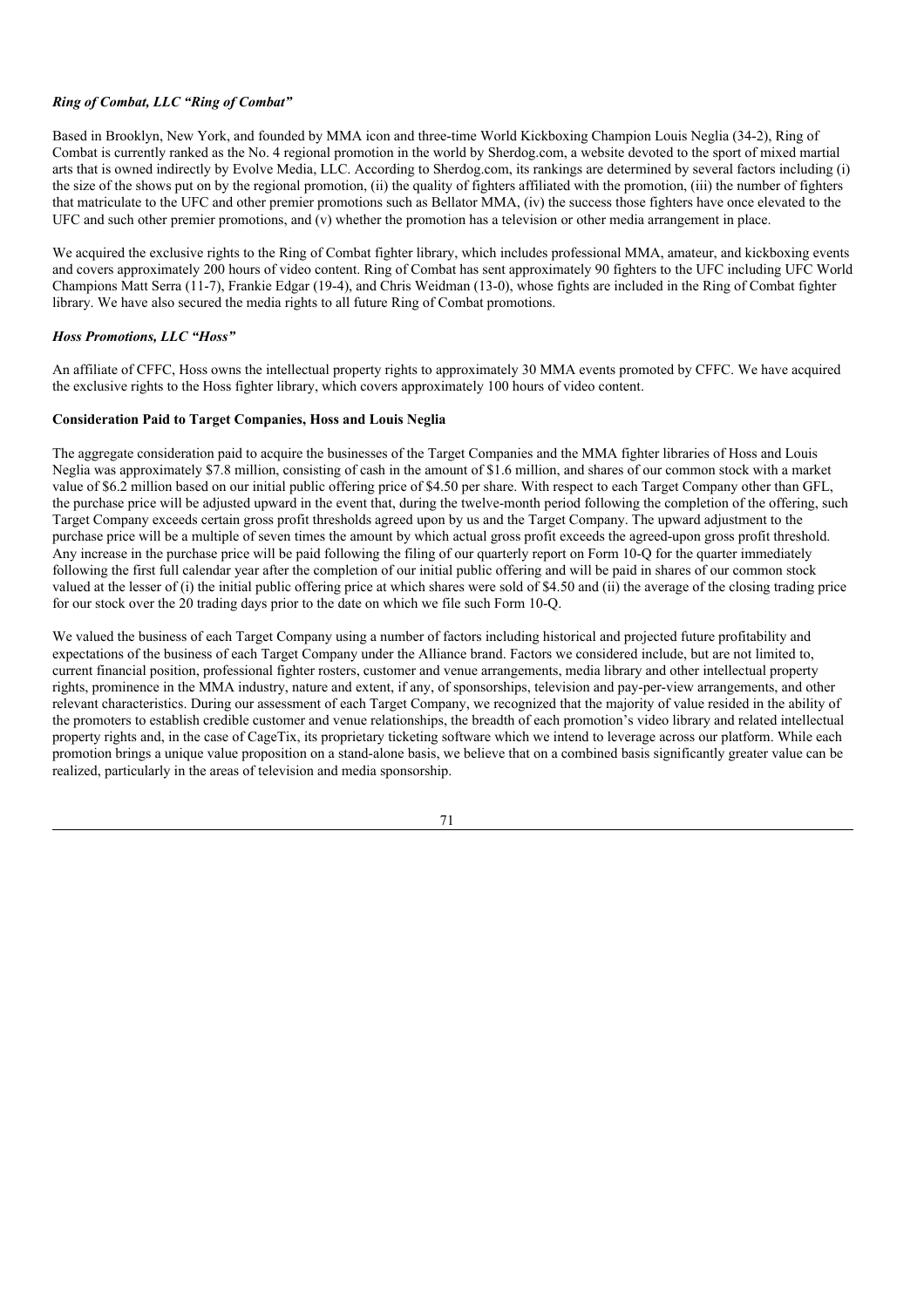### *Structure of Acquisitions*

Although each acquisition agreement contains slightly different terms, we generally acquired the MMA video library and tangible assets of each of the Target Companies, but not their debt. We did, however, acquire the working capital of each Target Company in an amount sufficient to conduct each Target Company's next scheduled promotional event. The acquisition of GFL is structured as a merger and we acquired all of the outstanding capital stock of GFL in consideration for cash and shares of our common stock. We will license the trademarks of the Target Companies under perpetual, royalty-free licenses that may be terminated only in the event of a material uncured breach of the respective agreement by us.

# **Comparison of the Three Months Ended September 30, 2016 to the Three Months Ended September 30, 2015**

### *Shogun*

The tables below summarize Shogun's results of operations for the three months ended September 30, 2016 and 2015:

|                                  | <b>Three Months Ended</b><br>September 30, |   |         |                 |            |
|----------------------------------|--------------------------------------------|---|---------|-----------------|------------|
|                                  | 2016                                       |   | 2015    | <b>S</b> Change | $%$ Change |
| Net revenue                      | $\overline{\phantom{a}}$                   | S | ٠.      | S               | NA         |
| Cost of revenues                 | $\overline{\phantom{0}}$                   |   |         |                 | NA         |
| Gross profit                     |                                            |   |         |                 | NA         |
| Operating expenses               |                                            |   |         |                 |            |
| General and administrative       | 2,825                                      |   | 3,923   | (1,098)         | $(28.0)\%$ |
| Professional and consulting fees |                                            |   | 5,000   | (5,000)         | $100.0\%$  |
| Depreciation                     |                                            |   | 149     | (149)           | $100.0\%$  |
| Total operating expenses         | 2,825                                      |   | 9,072   | (6,247)         | $(68.9)\%$ |
| Net loss                         | (2,825)                                    |   | (9,072) | 6,247           | 68.9%      |

Net revenue is zero for the three months ended September 30, 2016 and 2015, thus, revenue, cost of revenue and operating expenses as a percentage of revenue are not applicable.

The decrease in operating expenses of approximately \$6,000 for the three months ended September 30, 2016 compared to the same period in 2015 was attributable primarily to \$5,000 of legal and accounting expenses incurred in connection with the contemplated sale of the Shogun business to Alliance.

# *CageTix*

The tables below summarize CageTix's results of operations for the three months ended September 30, 2016 and 2015:

|                    | <b>Three Months Ended</b><br>September 30, |                          |      |        |                 |         |            |
|--------------------|--------------------------------------------|--------------------------|------|--------|-----------------|---------|------------|
|                    | 2016                                       |                          | 2015 |        | <b>S</b> Change |         | % Change   |
| Net revenue        | Ф                                          | 48,183                   | \$.  | 19,003 |                 | 29,180  | 153.6%     |
| Cost of revenues   |                                            | $\overline{\phantom{0}}$ |      |        |                 |         |            |
| Gross profit       |                                            | 48,183                   |      | 19.003 |                 | 29,180  | 153.6%     |
| Operating expenses |                                            | 4,377                    |      | 9,899  |                 | (5,522) | $(55.8)\%$ |
| Net income         |                                            | 43,806                   |      | 9,104  |                 | 34,702  | 381.2%     |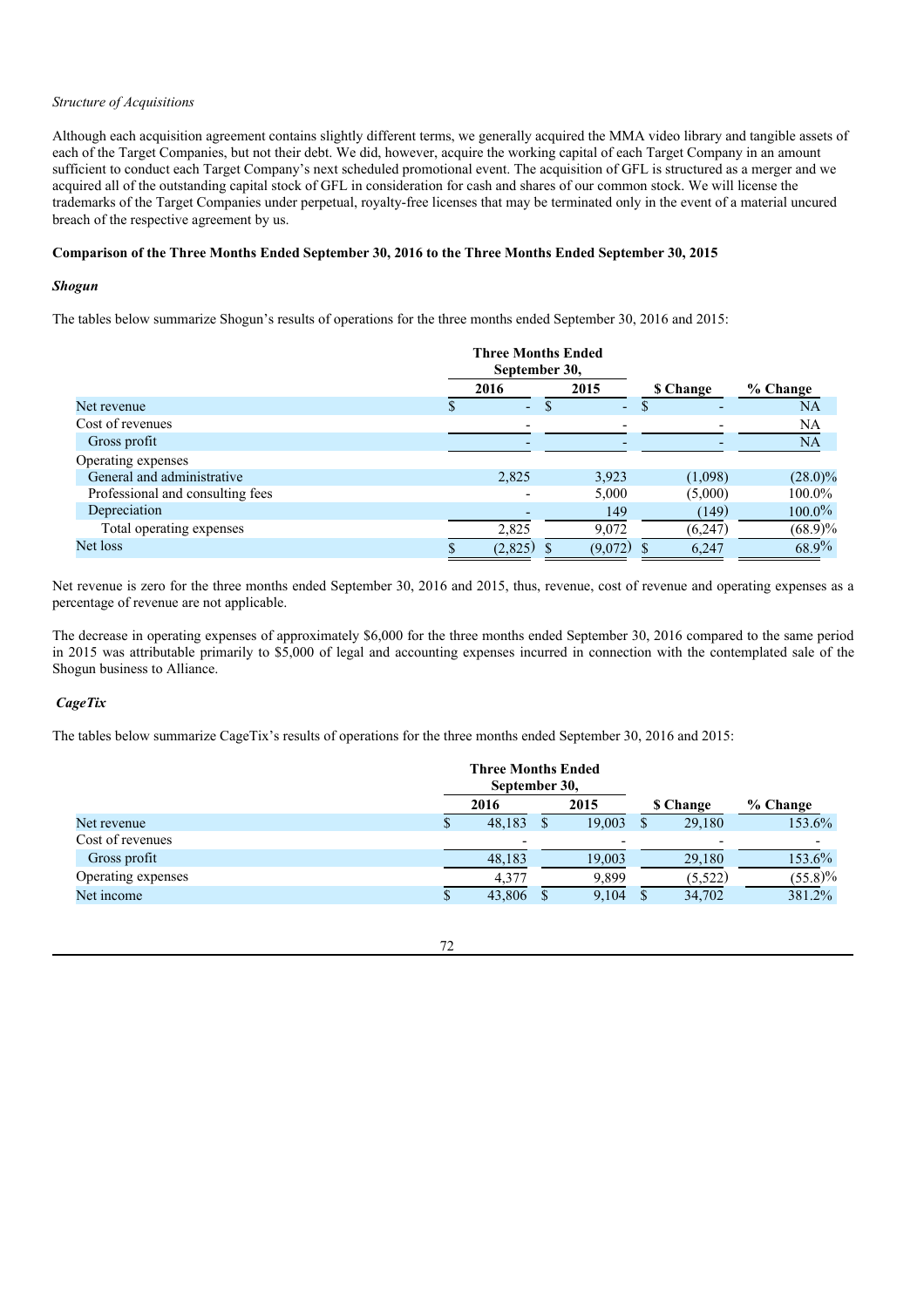The following table presents CageTix's operating results as a percentage of revenue:

|                    |          | Three Months Ended September 30, |  |  |  |
|--------------------|----------|----------------------------------|--|--|--|
|                    | 2016     | 2015                             |  |  |  |
| Net revenue        | $100\%$  | $100\%$                          |  |  |  |
| Cost of revenues   |          |                                  |  |  |  |
| Gross profit       | $100\%$  | $100\%$                          |  |  |  |
| Operating expenses | $9.1\%$  | 52.1%                            |  |  |  |
| Net income         | $90.9\%$ | 47.9%                            |  |  |  |

Net revenue for the three months ended September 30, 2016 increased by more than approximately \$29,000, while net income increased by approximately \$35,000.This increase reflects the expansion of ticket sales to combat sporting venues outside of mixed martial arts. Alliance anticipates that the expansion of the CageTix ticketing platform into these and other venues will continue.

The decrease in operating expenses for the three months ended September 30, 2016 was due to additional accounting expenses incurred in connection with the contemplated sale of the CageTix business to Alliance in 2015.

## *CFFC*

The tables below summarize CFFC's results of operations for the three months ended September 30, 2016 and 2015:

|                             | <b>Three Months Ended</b><br>September 30, |                          |      |         |               |           |             |
|-----------------------------|--------------------------------------------|--------------------------|------|---------|---------------|-----------|-------------|
|                             | 2016                                       |                          | 2015 |         | \$ Change     |           | % Change    |
| Net revenue                 |                                            | 120,012                  | S    | 169,388 | <sup>\$</sup> | (49,376)  | $(29.1)\%$  |
| Cost of revenues            |                                            | 107,371                  |      | 105,580 |               | 1,791     | $1.7\%$     |
| Gross profit                |                                            | 12,641                   |      | 63,808  |               | (51,167)  | $(80.2)\%$  |
| Operating expenses          |                                            |                          |      |         |               |           |             |
| General and administrative  |                                            | 18.054                   |      | 14,219  |               | 3,835     | $27.0\%$    |
| Professional and consulting |                                            | $\overline{\phantom{a}}$ |      | 13,500  |               | (13,500)  | 100.0%      |
| Depreciation                |                                            | 453                      |      | 1,338   |               | (885)     | $(66.1)\%$  |
| Total operating expenses    |                                            | 18,507                   |      | 29,057  |               | (10, 550) | $(36.3)\%$  |
| Net (loss) income           |                                            | (5,866)                  |      | 34,751  |               | (40,617)  | $(116.9)\%$ |

The following table presents CFFC's operating results as a percentage of revenue:

| 2015<br>2016                                            |         |
|---------------------------------------------------------|---------|
| $100\%$<br>Net revenue                                  | 100%    |
| Cost of revenues<br>89.5%                               | 62.3%   |
| $10.5\%$<br>Gross profit                                | 37.7%   |
| Operating expenses                                      |         |
| General and administrative<br>$15.0\%$                  | 8.4%    |
| Professional and consulting<br>$\overline{\phantom{0}}$ | $8.0\%$ |
| $0.4\%$<br>Depreciation                                 | 0.8%    |
| Total operating expenses<br>$15.4\%$                    | 17.2%   |
| Net (loss) income<br>$(4.9)\%$                          | 20.5%   |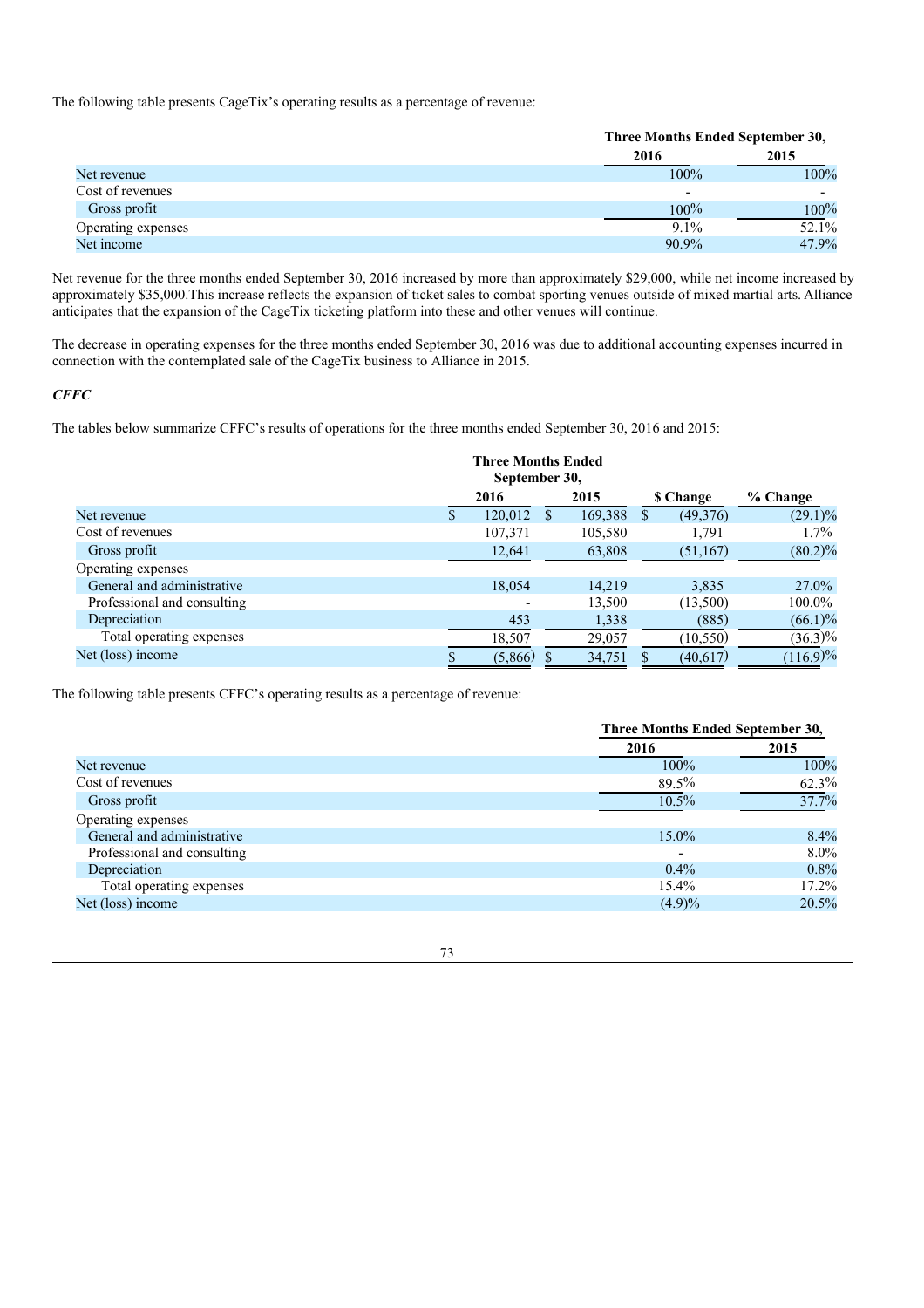CFFC's revenues for the three months ended September 30, 2016 decreased by approximately \$49,000, and gross profit decreased by approximately \$51,000, over the same period in 2015. These variances are the result of a decrease in ticket sales and sponsorship revenue. Gross profit was directly impacted by decrease in the production and commissions.

The decrease in operating expenses was attributable to the travel and supplies of approximately \$7,000 and accounting expenses of \$4,500 incurred in connection with the contemplated sale of CFFC to Alliance in 2015.

### *GFL*

Founded in 2010, GFL is a sports media and technology platform focusing exclusively on the combat sports industry. In addition to its extensive video library, GFL uses its proprietary technology platform to offer online streaming media content, televised events and social media access to MMA fans world-wide.

The tables below summarize GFL's results of operations for the three months ended September 30, 2016 and 2015:

|                             | <b>Three Months Ended</b><br>September 30, |          |          |    |                 |             |
|-----------------------------|--------------------------------------------|----------|----------|----|-----------------|-------------|
|                             | 2016                                       |          | 2015     |    | <b>S</b> Change | $%$ Change  |
| Net revenue                 | 63,133                                     | <b>S</b> | 100,598  | -8 | (37, 465)       | $(37.2)\%$  |
| Cost of revenues            | 65,920                                     |          | 79,412   |    | (13, 492)       | $(17.0)\%$  |
| Gross (loss) profit         | (2,787)                                    |          | 21,186   |    | (23, 973)       | $(113.2)\%$ |
| Operating expenses          |                                            |          |          |    |                 |             |
| General and administrative  | 39.632                                     |          | 41,737   |    | (2,104)         | $(5.0)\%$   |
| Professional and consulting | $\overline{\phantom{0}}$                   |          | 5,245    |    | (5,245)         | $(100.0)\%$ |
| Depreciation                | 6,936                                      |          | 9,122    |    | (2,187)         | $(24.0)\%$  |
| Total operating expenses    | 46,568                                     |          | 56,104   |    | (9,536)         | $(17.0)\%$  |
| Net loss                    | (49, 355)                                  |          | (34,918) |    | (14, 437)       | $41.3\%$    |

The following table presents GFL's operating results as a percentage of revenue:

|                             | Three Months Ended September 30, |                     |
|-----------------------------|----------------------------------|---------------------|
|                             | 2016                             | 2015                |
| Net revenue                 | $100\%$                          | $100\%$             |
| Cost of revenues            | $104.4\%$                        | 78.9%               |
| Gross (loss) profit         | (4.4)%                           | $\overline{21.1\%}$ |
| Operating expenses          |                                  |                     |
| General and administrative  | 62.8%                            | 41.5%               |
| Professional and consulting | $\overline{\phantom{0}}$         | $5.2\%$             |
| Depreciation                | $11.0\%$                         | $9.1\%$             |
| Total operating expenses    | 73.8%                            | $\overline{55.8\%}$ |
| Net loss                    | $(78.2)\%$                       | $(34.7)\%$          |

For the three months ended September 30, 2016, revenue decreased by approximately \$37,000, over the three months ended September 30, 2015. This decrease was the result of the expiration of GFL's overseas licensing deal and lower broadcast revenue from its promotions. To counter this loss, GFL sought out alternative revenue streams from non-MMA promotional events such as boxing, jiu jitsu, and lacrosse. GFL offered these newer services at slightly reduced rates, which resulted in a decline in profit margins.

Operating expenses decreased by approximately \$10,000 for the three months ended September 30, 2016, due to accounting expenses incurred in connection with the contemplated merger of GFL with a holly-owned subsidiary of Alliance in 2015.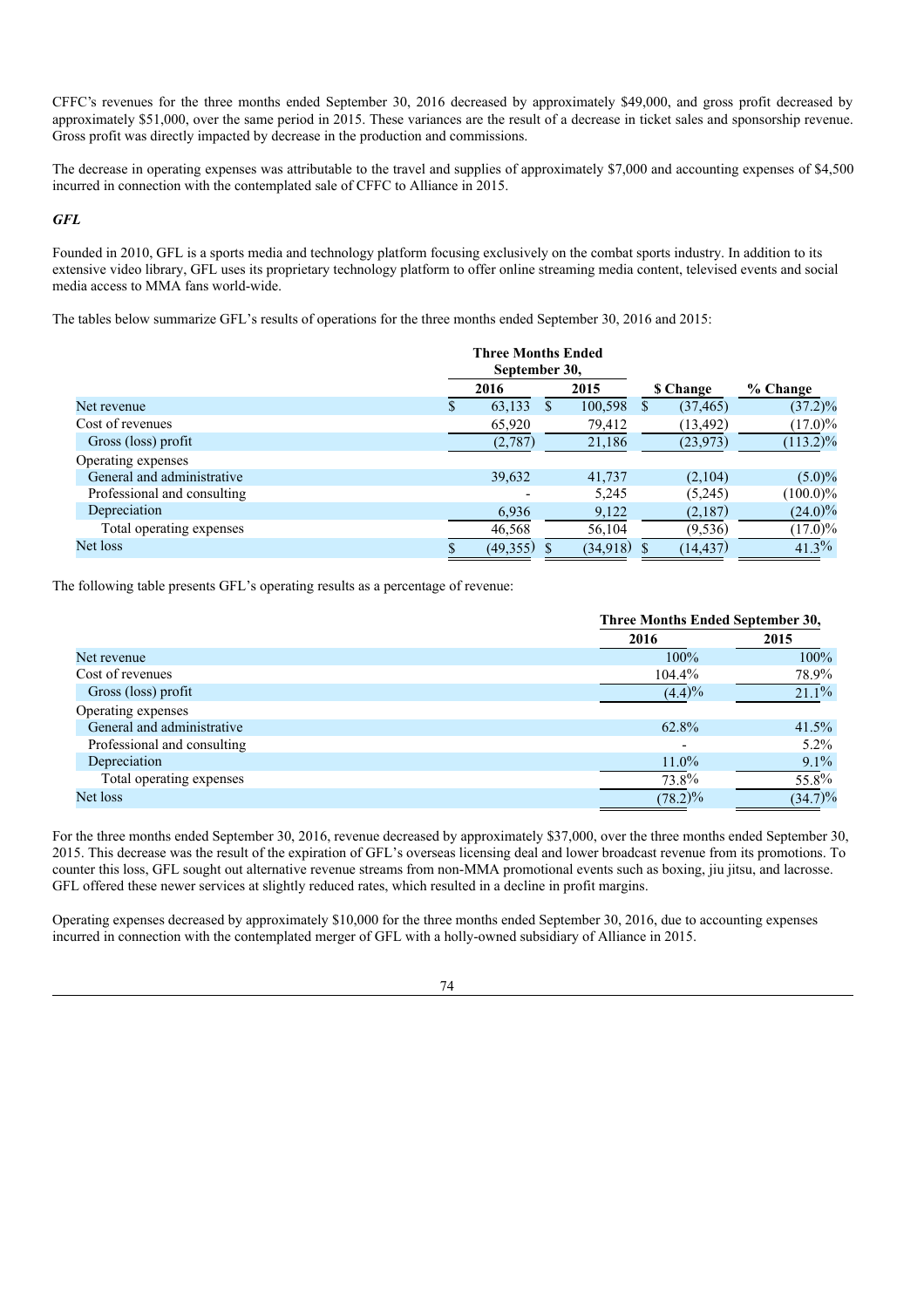# *HFC*

The tables below summarize HFC's results of operations for the three months ended September 30, 2016 and 2015:

|                            | <b>Three Months Ended</b><br>September 30, |        |    |        |   |           |                 |
|----------------------------|--------------------------------------------|--------|----|--------|---|-----------|-----------------|
|                            |                                            | 2016   |    | 2015   |   | \$ Change | $%$ Change      |
| Net revenue                |                                            | 52,625 | -S | 40,640 | S | 11,985    | 29.5%           |
| Cost of revenues           |                                            | 32,026 |    | 27,344 |   | 4,682     | $17.1\%$        |
| Gross profit               |                                            | 20,599 |    | 13,296 |   | 7,303     | 54.9%           |
| Operating expenses         |                                            |        |    |        |   |           |                 |
| General and administrative |                                            | 3,893  |    | 892    |   | 3,001     | 336.4%          |
| Depreciation               |                                            | 66     |    | 66     |   |           | $- \frac{0}{2}$ |
| Total operating expenses   |                                            | 3,959  |    | 958    |   | 3,001     | 313.3%          |
| Net income                 |                                            | 16,640 |    | 12,338 |   | 4,302     | 34.9%           |

The following table presents HFC's operating results as a percentage of revenue:

|                            |          | Three Months Ended September 30, |  |  |  |
|----------------------------|----------|----------------------------------|--|--|--|
|                            | 2016     | 2015                             |  |  |  |
| Net revenue                | $100\%$  | 100%                             |  |  |  |
| Cost of revenues           | $60.9\%$ | 67.3%                            |  |  |  |
| Gross profit               | 39.1%    | 32.7%                            |  |  |  |
| Operating expenses         |          |                                  |  |  |  |
| General and administrative | $7.4\%$  | 2.2%                             |  |  |  |
| Depreciation               | $0.1\%$  | $0.2\%$                          |  |  |  |
| Total operating expenses   | 7.5%     | 2.4%                             |  |  |  |
| Net income                 | 31.6%    | $30.4\%$                         |  |  |  |

HFC's revenues increased approximately \$12,000, for the three months ended September 30, 2016 over the same period 2015. This growth was the result of selling more ticket revenue in 2016 compared to the same period in 2015.

Operating expenses for the period were relatively flat, with the exception insurance expense increase approximately by \$3,000.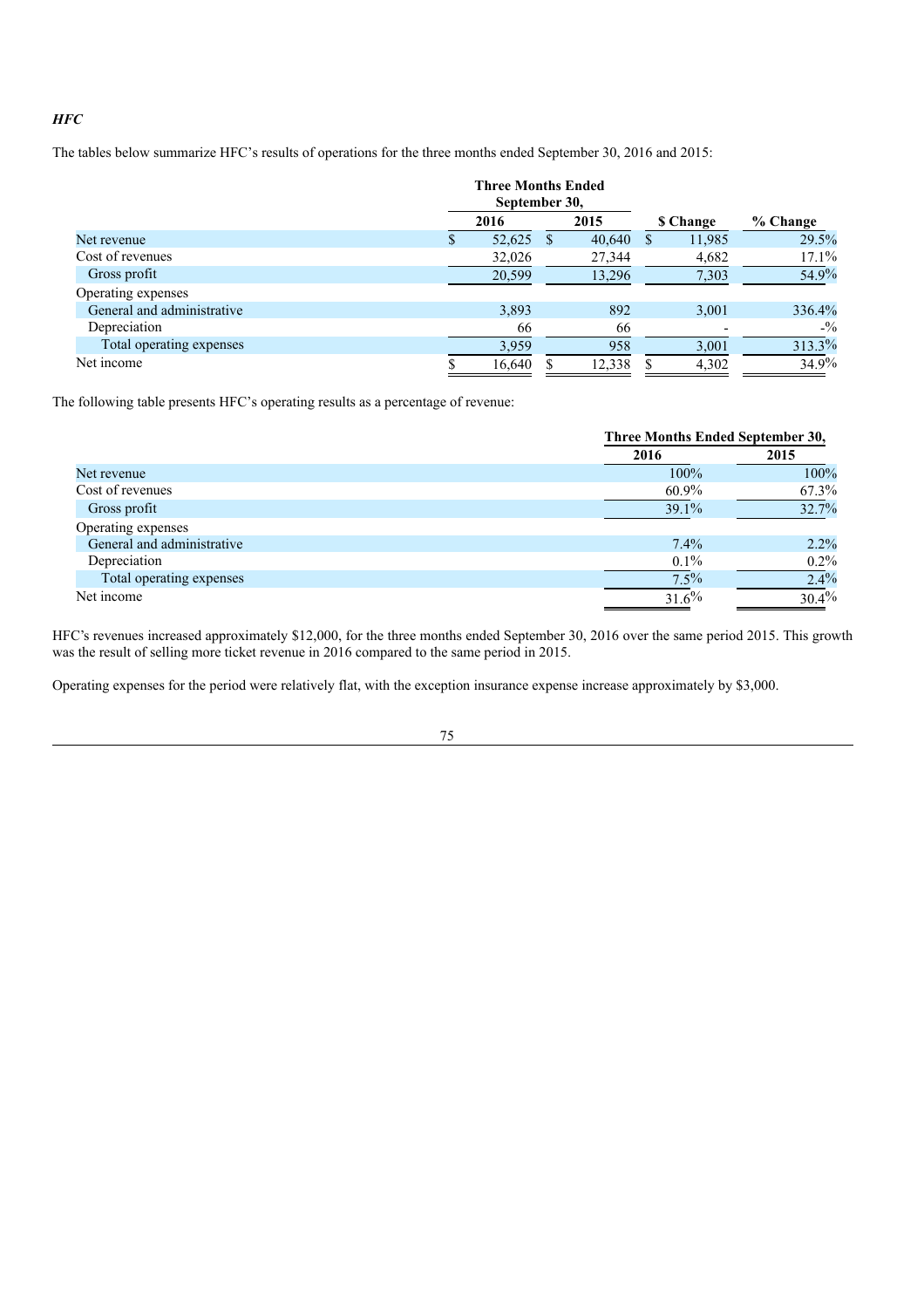# *COGA*

The tables below summarize COGA's results of operations for the three months ended September 30, 2016 and 2015:

|                             | <b>Three Months Ended</b><br>September 30, |             |                       |            |
|-----------------------------|--------------------------------------------|-------------|-----------------------|------------|
|                             | 2016                                       |             | \$ Change             | $%$ Change |
| Net revenue                 | 30,678                                     | 52,795<br>S | (22, 117)<br><b>S</b> | $(41.9)\%$ |
| Cost of revenues            | 24,205                                     | 24,268      | (63)                  | $(0.3)\%$  |
| Gross profit                | 6,473                                      | 28,527      | (22, 054)             | $(77.3)\%$ |
| Operating expenses          |                                            |             |                       |            |
| General and administrative  | 13,961                                     | 31,286      | (17, 325)             | $(55.4)\%$ |
| Professional and consulting | 500                                        | 6.500       | (6,000)               | $(92.3)\%$ |
| Depreciation                | 1,526                                      | 2,158       | (632)                 | $(29.3)\%$ |
| Total operating expenses    | 15,987                                     | 39,944      | (23, 957)             | $(60.0)\%$ |
| Net loss                    | (9,514)                                    | (11, 417)   | 1,903                 | $(16.7)\%$ |

The following table presents COGA's operating results as a percentage of revenue:

|                             | Three Months Ended September 30, |                     |  |
|-----------------------------|----------------------------------|---------------------|--|
|                             | 2016                             | 2015                |  |
| Net revenue                 | 100.0%                           | $100.0\%$           |  |
| Cost of revenues            | 78.9%                            | $46.0\%$            |  |
| Gross profit                | $21.1\%$                         | $\overline{54.0\%}$ |  |
| Operating expenses          |                                  |                     |  |
| General and administrative  | $45.5\%$                         | 59.3%               |  |
| Professional and consulting | $1.6\%$                          | 12.3%               |  |
| Depreciation                | $5.0\%$                          | $4.1\%$             |  |
| Total operating expenses    | 52.1%                            | $\overline{75.7\%}$ |  |
| Net loss                    | $(31.0)\%$                       | $(21.6)\%$          |  |

COGA revenues decreased approximately \$22,000 for the three months ended September 30, 2016 over the same period 2015. This reduction was the result of site fees and gate percentage at the casino in 2016 as compared to 2015.

The decrease in operating expenses for the three months ended September 30, 2016 was due to decrease in officer salary and additional accounting expenses incurred in connection with the contemplated sale of the COGA business to Alliance in 2015.

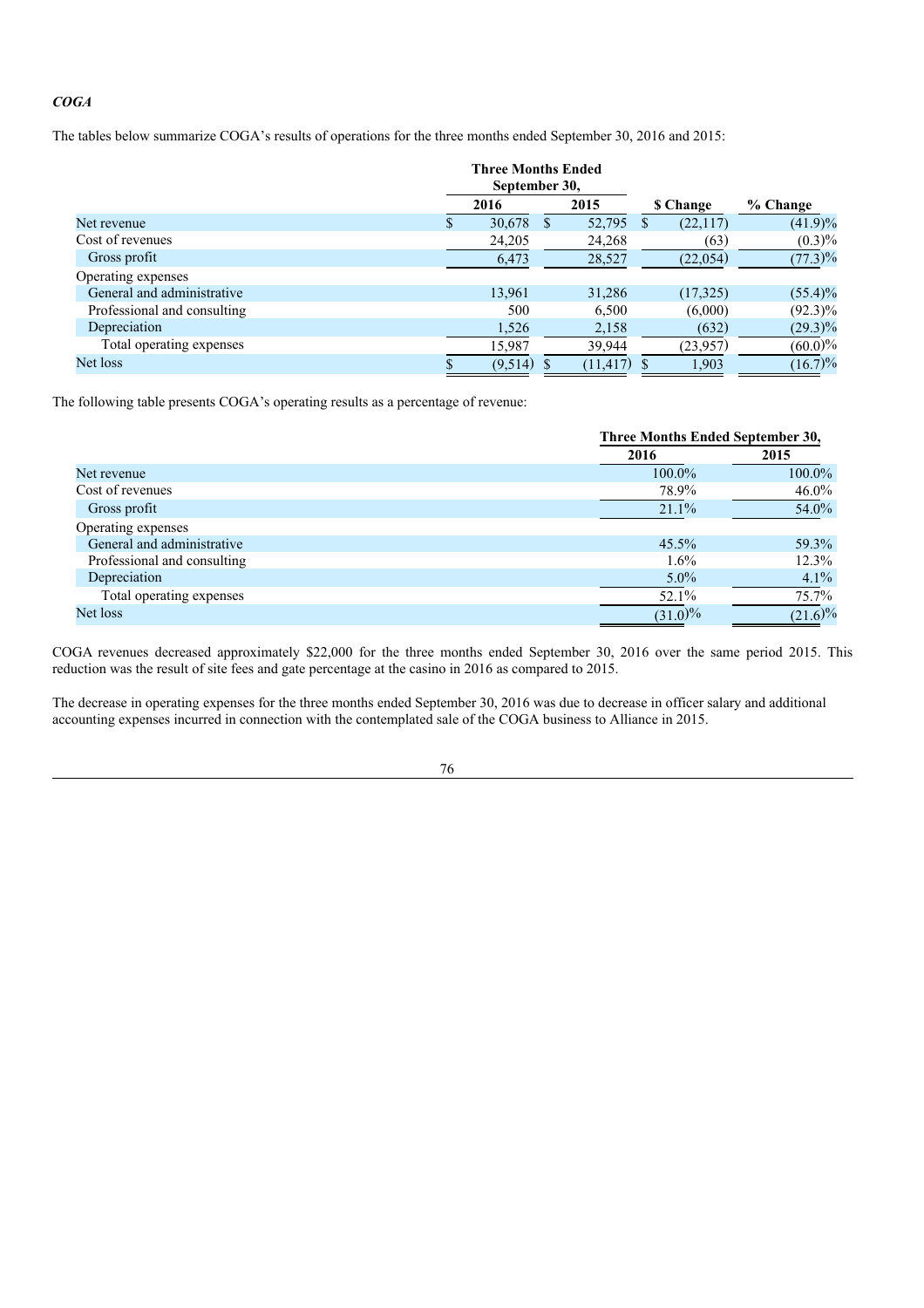# **V3 Fights**

The tables below summarize V3's results of operations for the three months ended September 30, 2016 and 2015:

|                             |      | Three Months Ended September 30, |      |         |           |           |             |
|-----------------------------|------|----------------------------------|------|---------|-----------|-----------|-------------|
|                             | 2016 |                                  | 2015 |         | \$ Change |           | % Change    |
| Net revenue                 |      | 20,104                           |      | 32,610  |           | (12,506)  | $(38.4)\%$  |
| Cost of revenues            |      | 10,304                           |      | 25,500  |           | (15, 196) | $(59.6)\%$  |
| Gross profit                |      | 9,800                            |      | 7.110   |           | 2,690     | 37.8%       |
| Operating expenses          |      |                                  |      |         |           |           |             |
| General and administrative  |      | 5,092                            |      | 7.711   |           | (2,619)   | $(34.0)\%$  |
| Professional and consulting |      | 390                              |      | 8,280   |           | (7,890)   | $(95.3)\%$  |
| Total operating expenses    |      | 5,482                            |      | 15,991  |           | (10, 509) | $(65.7)\%$  |
| Net (loss)                  |      | 4,318                            |      | (8,881) |           | 13,199    | $(148.6)\%$ |

The following table presents V3's operating results as a percentage of revenue:

|                             |          | Three Months Ended September 30, |  |  |  |
|-----------------------------|----------|----------------------------------|--|--|--|
|                             | 2016     | 2015                             |  |  |  |
| Net revenue                 | $100\%$  | $100\%$                          |  |  |  |
| Cost of revenues            | 51.3%    | 78.2%                            |  |  |  |
| Gross profit                | 48.7%    | $\overline{21.8\%}$              |  |  |  |
| Operating expenses          |          |                                  |  |  |  |
| General and administrative  | $25.3\%$ | 23.6%                            |  |  |  |
| Professional and consulting | $1.9\%$  | $25.4\%$                         |  |  |  |
| Total operating expenses    | 27.3%    | 49.0%                            |  |  |  |
| Net loss                    | 21.5%    | $(27.2)\%$                       |  |  |  |

V3's revenues decreased approximately \$13,000, for the three months ended September 30, 2016 over the same period in 2015. This reduction was the result of decrease of ticket sales due to a new venue and decrease in sponsor revenue in 2016 as compared to 2015.

The decrease in operating expenses for the three months ended September 30, 2016 was due to additional accounting expenses incurred in connection with the contemplated sale of the V3 Fights business to Alliance in 2015.

# **Alliance MMA**

Alliance was formed on February 12, 2015 for the purposes of identifying and acquiring businesses that promote or support mixed martial art events and programming.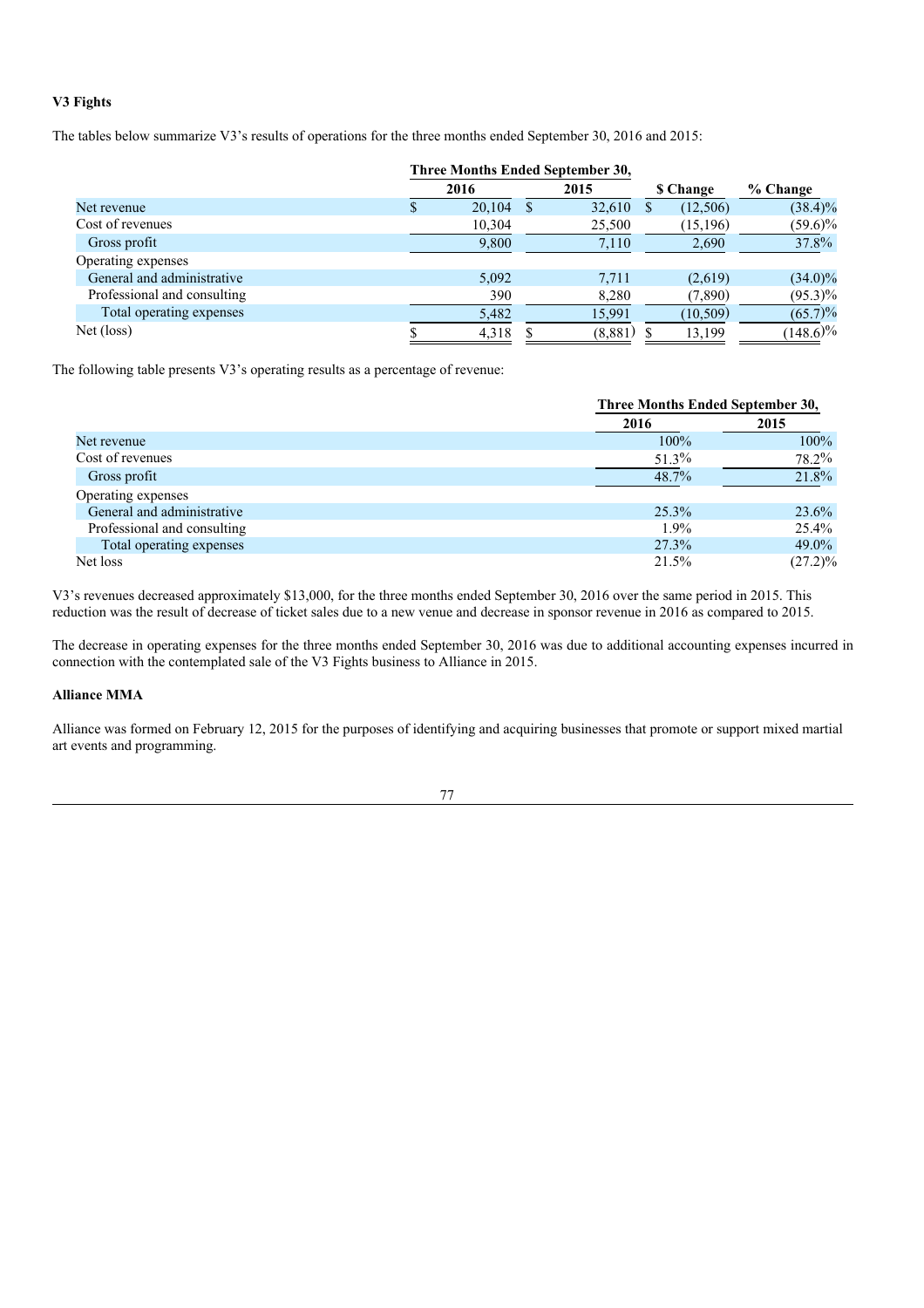The tables below summarize Alliance's results of operations for the three months ended September 30, 2016 and 2015:

|                             | <b>Three Months Ended</b><br>September 30, |          |                 |             |
|-----------------------------|--------------------------------------------|----------|-----------------|-------------|
|                             | 2016                                       | 2015     | <b>S</b> Change | % Change    |
| Net revenue                 |                                            |          |                 | $-$ %       |
| Cost of revenues            |                                            |          |                 | $-$ %       |
| Gross profit                |                                            |          |                 | $-$ %       |
| Operating expenses          |                                            |          |                 |             |
| General and administrative  | 357,826                                    | 19,984   | 337,842         | $1,690.6\%$ |
| Professional and consulting | 237,585                                    | 56,500   | 181,085         | 320.5%      |
| Total operating expenses    | 595,411                                    | 76,484   | 518,927         | 678.5%      |
| Net (loss)                  | (595, 411)                                 | (76,484) | (518, 927)      | $(678.5)\%$ |

Net revenue is zero for the three months ended September 30, 2016 and 2015, thus, revenue, cost of revenue and operating expenses as percentage of revenue are not applicable.

The increase in general and administrative expenses of approximately \$338,000 for the three months ended September 30, 2016 over the same period in 2015. Mainly related to the IPO fees of \$277,000 which includes NASDAQ listing fees, NASDAQ market fees, public relations, travel costs and printing expense. Additional stock based compensation increased \$20,000, increase in salaries and related payroll expenses of \$31,000 as we added head counts to the management team as well as target companies acquired and interest expense of \$10,000.

The increase in professional and consulting expenses of approximately \$181,000 for the three months ended September 30, 2016 over the same period in 2015. Is mainly related to the following: accounting and auditing related expenses of \$158,000, Legal fees of \$42,000 mainly due to the acquisition of Target Assets, target companies and the evaluation of other acquisition opportunities. Offset by a decrease of market research cost of \$19,000.

# **Comparison of the Nine Months Ended September 30, 2016 to the Nine Months Ended September 30, 2015**

#### *Shogun*

The tables below summarize Shogun's results of operations for the nine months ended September 30, 2016 and 2015:

|                             | <b>Nine Months Ended</b><br>September 30, |              |         |              |                 |            |
|-----------------------------|-------------------------------------------|--------------|---------|--------------|-----------------|------------|
|                             | 2016                                      |              | 2015    |              | <b>S</b> Change | % Change   |
| Net revenue                 | 302,274                                   | <sup>S</sup> | 275,938 | <sup>S</sup> | 26,336          | $9.5\%$    |
| Cost of revenues            | 203,810                                   |              | 187,616 |              | 16,194          | $8.6\%$    |
| Gross profit                | 98,464                                    |              | 88,322  |              | 10,142          | 11.5%      |
| Operating expenses          |                                           |              |         |              |                 |            |
| General and administrative  | 15,500                                    |              | 15,077  |              | 423             | $2.8\%$    |
| Professional and consulting | 7,500                                     |              | 5,000   |              | 2,500           | 50.0%      |
| Depreciation                | 142                                       |              | 446     |              | (304)           | $(68.2)\%$ |
| Total operating expenses    | 23,142                                    |              | 20,523  |              | 2,619           | $12.8\%$   |
| Net income                  | 75,322                                    |              | 67,799  |              | 7,523           | $11.1\%$   |

The following table presents Shogun's operating results as a percentage of revenue:

|                             | Nine Months Ended September 30, |        |
|-----------------------------|---------------------------------|--------|
|                             | 2016                            | 2015   |
| Net revenue                 | $100.0\%$                       | 100.0% |
| Cost of revenues            | $67.4\%$                        | 68.0%  |
| Gross profit                | 32.6%                           | 32.0%  |
| Operating expenses          |                                 |        |
| General and administrative  | $5.1\%$                         | 5.5%   |
| Professional and consulting | $2.5\%$                         | 1.8%   |
| Depreciation                | $0.0\%$                         | 0.2%   |
| Total operating expenses    | $7.7\%$                         | 7.4%   |
| Net income                  | 24.9%                           | 24.6%  |

The increase in net revenues of approximately \$26,000 for the nine months ended September 30, 2016 over the same period in 2015 resulted from increased volumes in sponsorship revenue of approximately \$16,000, ticket sales of approximately \$8,000, and food and beverage sales of approximately \$2,000.The increase of cost of sales of approximately \$16,000 was due to the offset costs relating to the increase of revenue.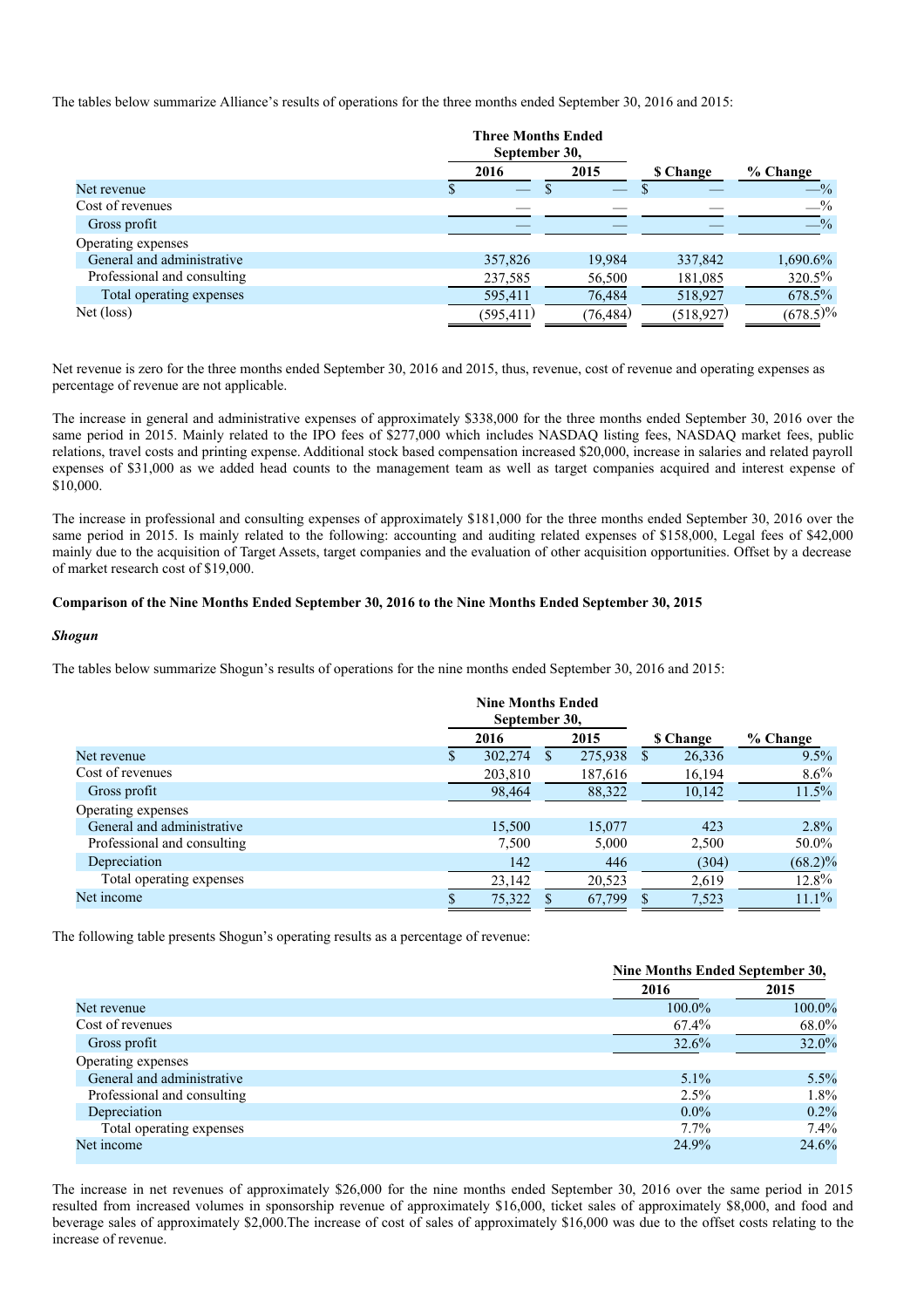The increase in operating expenses of approximately \$3,000 for the nine months ended September 30, 2016 compared to the same period in 2015 was attributable primarily to legal and accounting expenses incurred in connection with the contemplated sale of the Shogun business to Alliance.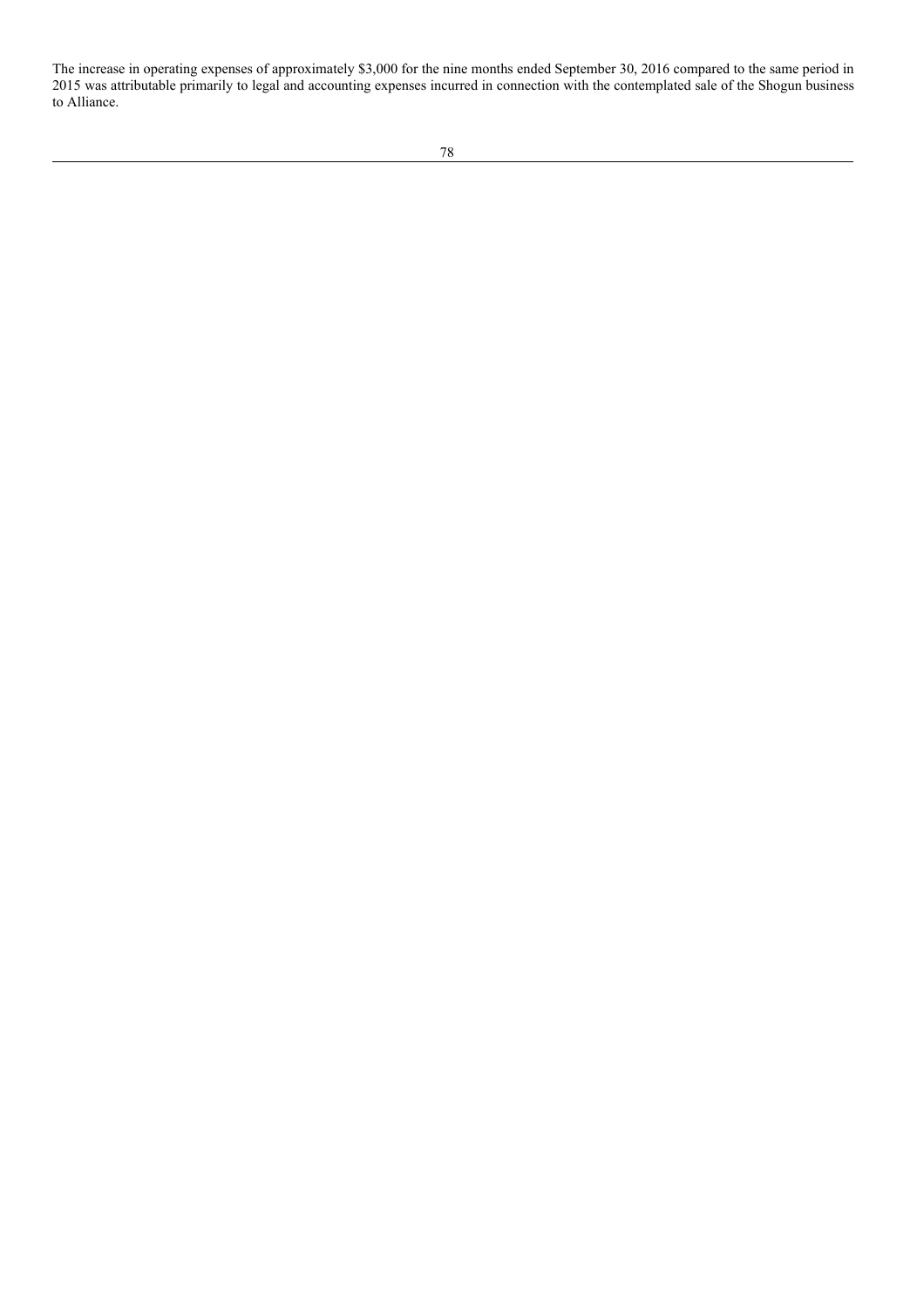# *CageTix*

The tables below summarize CageTix's results of operations for the nine months ended September 30, 2016 and 2015:

|                    | <b>Nine Months Ended</b><br>September 30, |        |                 |             |
|--------------------|-------------------------------------------|--------|-----------------|-------------|
|                    | 2016                                      | 2015   | <b>S</b> Change | $\%$ Change |
| Net revenue        | 105.611                                   | 54,676 | 50,935          | 93.2%       |
| Operating expenses | 21.748                                    | 14.677 | 7.071           | $48.2\%$    |
| Net income         | 83,863                                    | 39.999 | 43,864          | $109.7\%$   |

The following table presents CageTix's operating results as a percentage of revenue:

|                    | September 30, |        |
|--------------------|---------------|--------|
|                    | 2016          | 2015   |
| Net revenue        | 100.0%        | 100.0% |
| Operating expenses | $20.6\%$      | 26.8%  |
| Net income         | $79.4\%$      | 73.2%  |

Net revenue for the nine months ended September 30, 2016 increased by more than approximately \$51,000, while net income increased by approximately \$44,000. This increase reflects the expansion of ticket sales to combat sporting venues outside of mixed martial arts. Alliance anticipates that the expansion of the CageTix ticketing platform into these and other venues will continue following the proposed acquisition.

The increase in operating expenses for the nine months ended September 30, 2016 resulted from an increases in advertising and marketing expenses totaling approximately \$3,000 and professional fees of \$2,000.

# *CFFC*

The tables below summarize CFFC's results of operations for the nine months ended September 30, 2016 and 2015:

|                             | September 30, | <b>Nine Months Ended</b> |                 |            |
|-----------------------------|---------------|--------------------------|-----------------|------------|
|                             | 2016          | 2015                     | <b>S</b> Change | % Change   |
| Net revenue                 | 431,919<br>Ъ. | 585,499                  | (153,580)       | $(26.2)\%$ |
| Cost of revenues            | 336,714       | 387,059                  | (50, 345)       | $(13.0)\%$ |
| Gross profit                | 95,205        | 198,440                  | (103, 235)      | 52.0%      |
| Operating expenses          |               |                          |                 |            |
| General and administrative  | 65,265        | 70,758                   | (5, 493)        | $(7.8)\%$  |
| Professional and consulting | 7,500         | 13,500                   | (6,000)         | $(44.4)\%$ |
| Depreciation                | 1,359         | 2,678                    | (1,319)         | $(49.3)\%$ |
| Total operating expenses    | 74,124        | 86,936                   | (12, 812)       | $(14.7)\%$ |
| Net income                  | 21,081        | 111,504                  | (90, 423)       | $(81.1)$ % |

79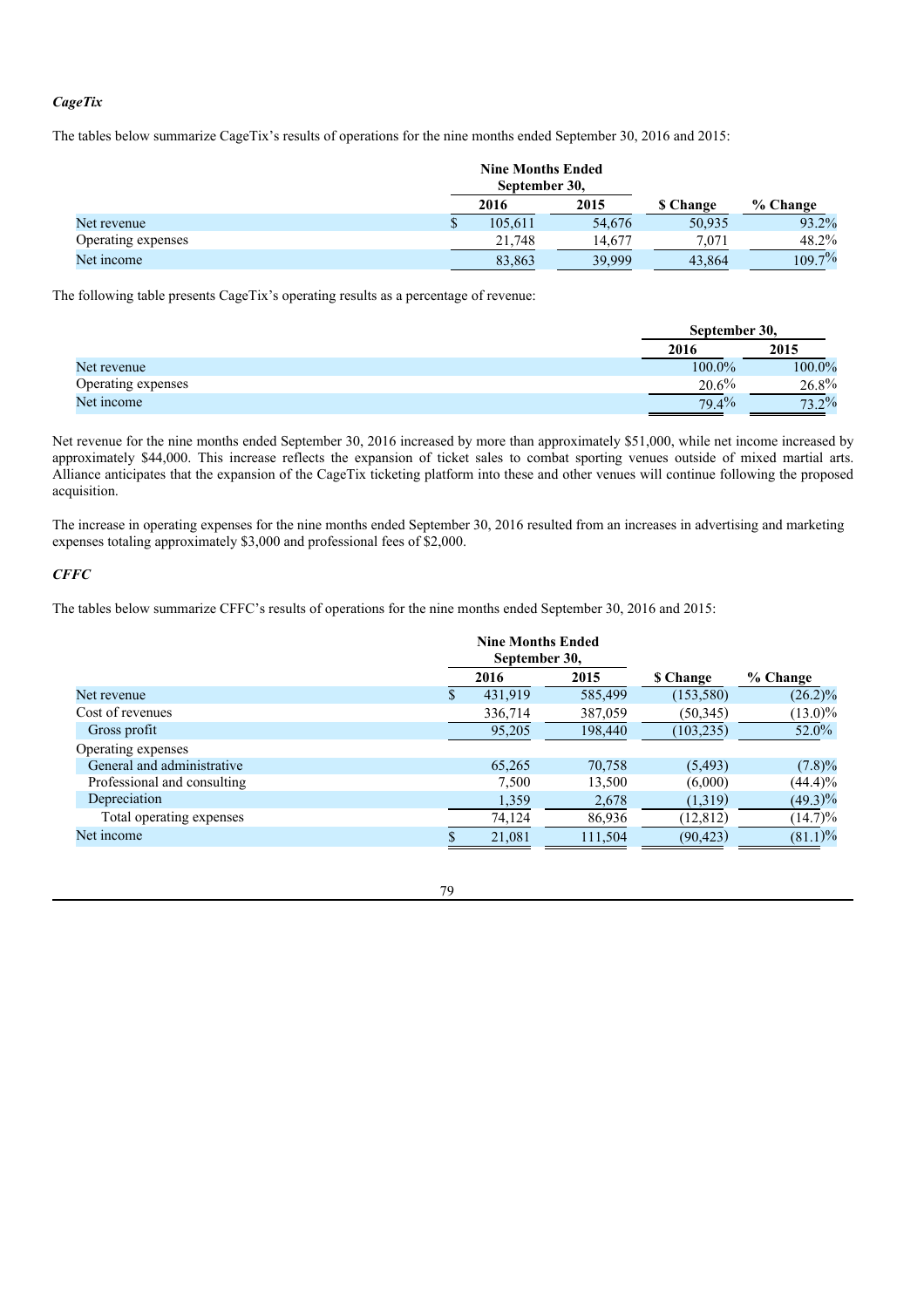The following table presents CFFC's operating results as a percentage of revenue:

|                             | Nine Months Ended September 30, |          |
|-----------------------------|---------------------------------|----------|
|                             | 2016                            | 2015     |
| Net revenue                 | $100\%$                         | 100%     |
| Cost of revenues            | 78.0%                           | $66.1\%$ |
| Gross profit                | $22.0\%$                        | 33.9%    |
| Operating expenses          |                                 |          |
| General and administrative  | $15.1\%$                        | 12.1%    |
| Professional and consulting | $1.7\%$                         | 2.3%     |
| Depreciation                | $0.3\%$                         | $0.5\%$  |
| Total operating expenses    | 17.2%                           | 14.8%    |
| Net income                  | 4.9%                            | $19.0\%$ |
|                             |                                 |          |

CFFC's revenues for the nine months ended September 30, 2016 decreased by approximately \$154,000, and gross profit decreased by approximately \$103,000, over the same period in 2015. These variances resulted from a decrease in ticket sales and sponsorship rvenue.

The decrease in operating expenses was attributable to accounting expenses of \$7,500 incurred in connection with the contemplated sale of the CFFC to Alliance.

## *GFL*

The tables below summarize GFL's results of operations for the nine months ended September 30, 2016 and 2015:

|                             | <b>Nine Months Ended</b><br>September 30, |          |         |           |               |
|-----------------------------|-------------------------------------------|----------|---------|-----------|---------------|
|                             |                                           | 2016     | 2015    | \$ Change | $%$ Change    |
| Net revenue                 |                                           | 339,790  | 416,533 | (76, 743) | $(18.4)\%$    |
| Cost of revenues            |                                           | 230,774  | 256,852 | (26,078)  | $(10.2)\%$    |
| Gross profit                |                                           | 109,016  | 159,681 | (50,665)  | $(31.7)\%$    |
| Operating expenses          |                                           |          |         |           |               |
| General and administrative  |                                           | 124,631  | 124,879 | (248)     | $(0.2)\%$     |
| Professional and consulting |                                           | 10,180   | 9,580   | 600       | $6.3\%$       |
| Depreciation                |                                           | 20,808   | 27,366  | (6, 558)  | $(24.0)\%$    |
| Total operating expenses    |                                           | 155,619  | 161,825 | (6,206)   | $(3.8)\%$     |
| Net loss                    |                                           | (46,603) | (2,144) | (44, 459) | $(2,073.6)\%$ |

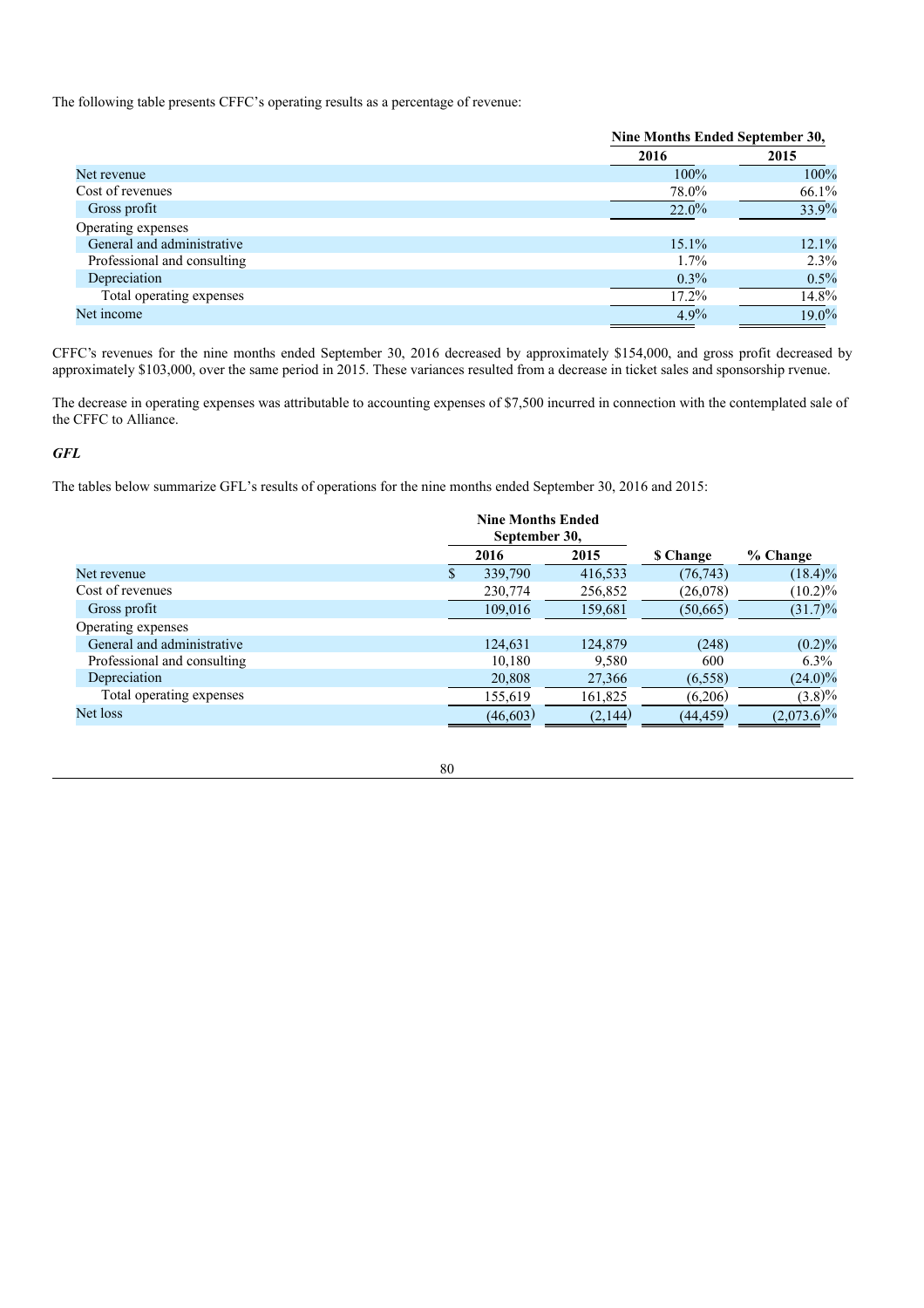The following table presents GFL's operating results as a percentage of revenue:

|                             | Nine Months Ended September 30, |           |  |
|-----------------------------|---------------------------------|-----------|--|
|                             | 2016                            | 2015      |  |
| Net revenue                 | 100.0%                          | 100.0%    |  |
| Cost of revenues            | 67.9%                           | 61.7%     |  |
| Gross profit                | $32.1\%$                        | $38.3\%$  |  |
| Operating expenses          |                                 |           |  |
| General and administrative  | 36.7%                           | $30.0\%$  |  |
| Professional and consulting | $3.0\%$                         | $2.3\%$   |  |
| Depreciation                | $6.1\%$                         | $6.6\%$   |  |
| Total operating expenses    | 45.8%                           | 38.9%     |  |
| Net loss                    | $(13.7)\%$                      | $(0.5)$ % |  |

For the nine months ended September 30, 2016, revenue decreased by \$76,000, over the nine months ended June 30, 2015. This decrease was the result of the expiration of GFL's overseas licensing deal and lower broadcast revenue from its promotions. To counter this loss, GFL sought out alternative revenue streams from non-MMA promotional events such as boxing, jiu jitsu, and lacrosse. GFL offered these newer services at slightly reduced rates, which resulted in a decline in profit margins.

Operating expenses remained relatively flat for the Nine months ended September 30, 2016, with the exception of accounting expenses incurred in connection with the contemplated merger of GFL with a wholly-owned subsidiary of Alliance in 2015.

# *HFC*

The tables below summarize HFC's results of operations for the nine months ended September 30, 2016 and 2015:

|                                  | <b>Nine Months Ended</b><br>September 30, |         |           |            |
|----------------------------------|-------------------------------------------|---------|-----------|------------|
|                                  | 2016                                      | 2015    | \$ Change | $%$ Change |
| Net revenue                      | 192,987                                   | 128,410 | 64,577    | 50.3%      |
| Cost of revenues                 | 132,840                                   | 86,983  | 45,857    | 52.7%      |
| Gross profit                     | 60,147                                    | 41,427  | 18,720    | 45.2%      |
| Operating expenses               |                                           |         |           |            |
| General and administrative       | 12.799                                    | 5,250   | 7.549     | 143.8%     |
| Professional and consulting fees | 7,790                                     | 11,800  | (4,010)   | (34.0)     |
| Depreciation                     | <b>200</b>                                | 200     |           | $-$ %      |
| Total operating expenses         | 20,789                                    | 17,250  | 3,539     | 20.5%      |
| Net income                       | 39,358                                    | 24,177  | 15,181    | $62.8\%$   |
|                                  |                                           |         |           |            |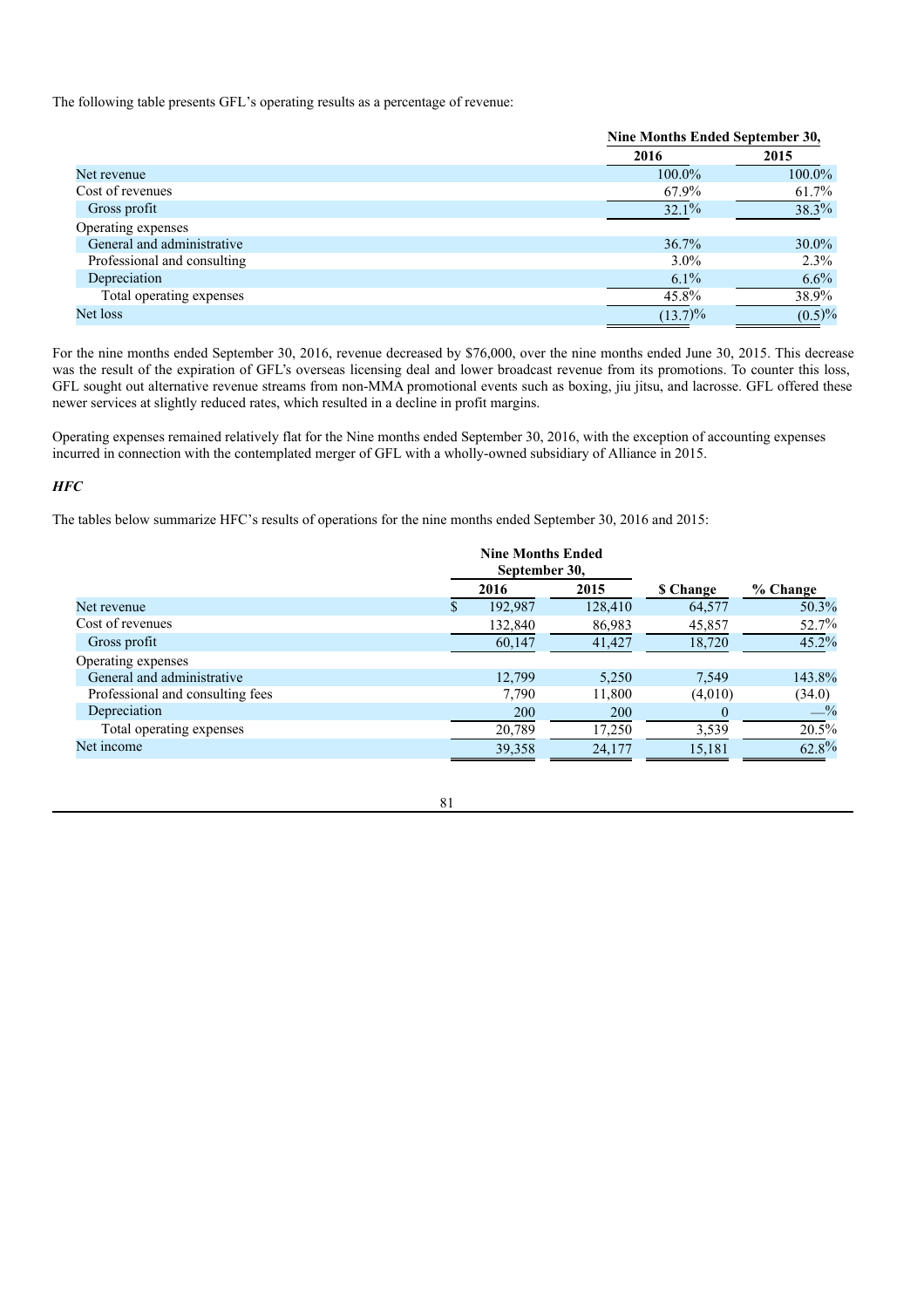The following table presents HFC's operating results as a percentage of revenue:

| Nine Months Ended September 30, |          |  |
|---------------------------------|----------|--|
| 2016                            | 2015     |  |
| $100\%$                         | 100%     |  |
| 68.8%                           | $67.7\%$ |  |
| $31.2\%$                        | 32.3%    |  |
|                                 |          |  |
| $6.6\%$                         | 4.1%     |  |
| $4.0\%$                         | $9.2\%$  |  |
| $0.1\%$                         | $0.2\%$  |  |
| 10.8%                           | 13.4%    |  |
| $20.4\%$                        | 18.8%    |  |
|                                 |          |  |

HFC's revenues increased approximately \$65,000 for the nine months ended September 30, 2016 over the same period in 2015. This growth was the result of holding one more event in the first nine months of 2016 compared to the same period in 2015, resulting in ticket sale increases of approximately \$57,000 and sponsorship fee increases of approximately \$8,000. While net revenue increased, HFC's gross profit margin suffered slightly due to higher fighter expenses and venue production fees.

Operating expenses for the period, with the exception of accounting expenses incurred in connection with the contemplated sale of the HFC business to Alliance, were relatively flat.

# *COGA*

The tables below summarize COGA's results of operations for the nine months ended September 30, 2016 and 2015:

|                             | <b>Nine Months Ended</b><br>September 30, |         |                 |             |
|-----------------------------|-------------------------------------------|---------|-----------------|-------------|
|                             | 2016                                      | 2015    | <b>S</b> Change | % Change    |
| Net revenue                 | 89,703                                    | 218,300 | (128, 597)      | $(58.9)\%$  |
| Cost of revenues            | 50,333                                    | 84,232  | (33,899)        | $(40.2)\%$  |
| Gross profit                | 39,370                                    | 134,068 | (94, 698)       | $(70.6)\%$  |
| Operating expenses          |                                           |         |                 |             |
| General and administrative  | 26,944                                    | 99,141  | (72, 197)       | $(72.8)\%$  |
| Professional and consulting | 9,400                                     | 8,780   | 620             | 7.1         |
| Depreciation                | 5,610                                     | 7,027   | (1, 417)        | $(20.2)\%$  |
| Total operating expenses    | 41,954                                    | 114,948 | (72,994)        | $(63.5)\%$  |
| Net (loss) income           | (2, 584)                                  | 19,120  | (21,704)        | $(113.5)\%$ |

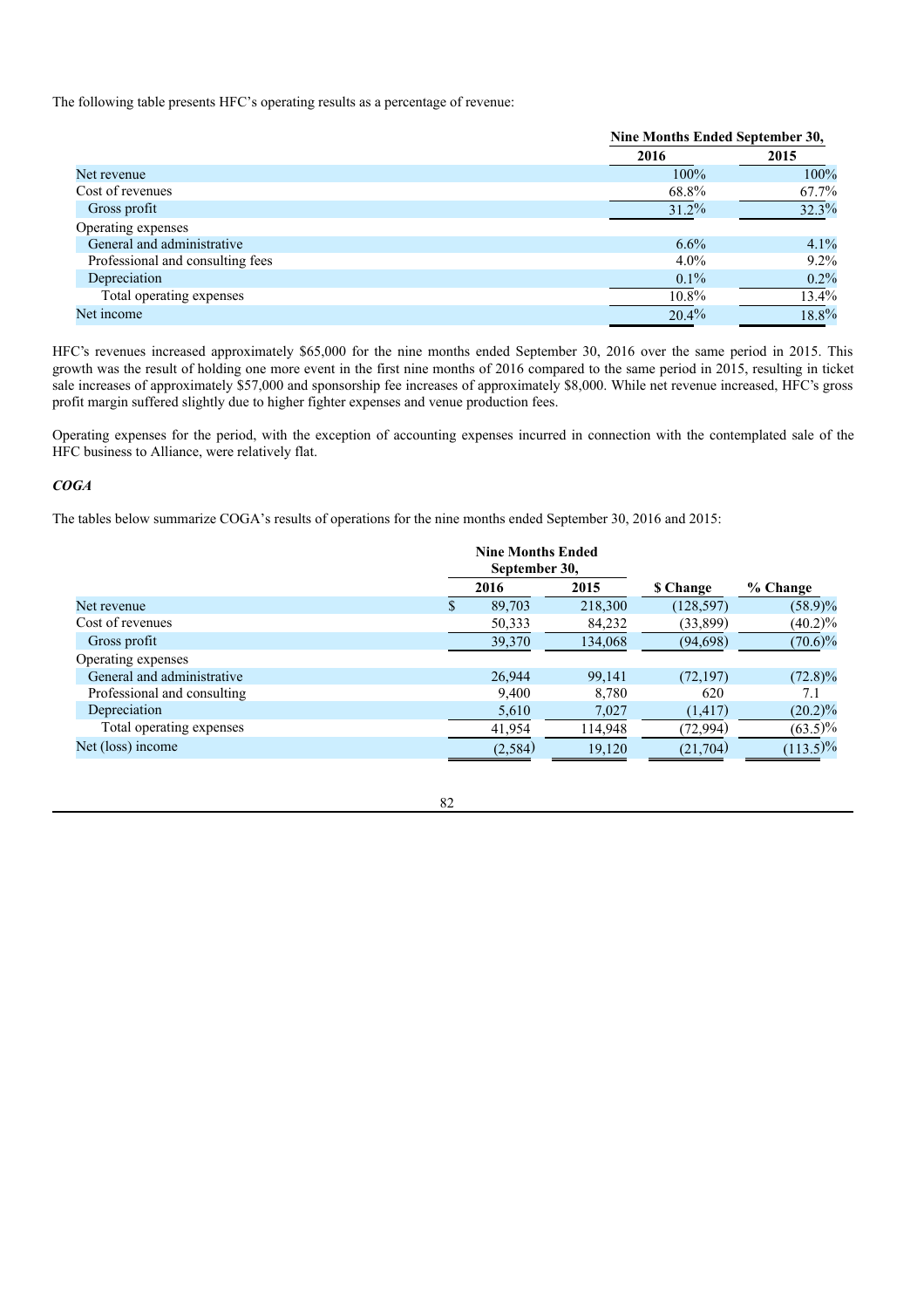The following table presents COGA's operating results as a percentage of revenue:

|                             | Nine Months Ended September 30, |         |
|-----------------------------|---------------------------------|---------|
|                             | 2016                            | 2015    |
| Net revenue                 | $100\%$                         | 100%    |
| Cost of revenues            | 56.1%                           | 38.6%   |
| Gross profit                | $43.9\%$                        | 61.4%   |
| Operating expenses          |                                 |         |
| General and administrative  | $30.0\%$                        | 45.4%   |
| Professional and consulting | $10.5\%$                        | $4.0\%$ |
| Depreciation                | $6.3\%$                         | 3.2%    |
| Total operating expenses    | $46.8\%$                        | 52.7%   |
| Net (loss) income           | $(2.9)\%$                       | 8.8%    |

During the periods covered by the financial statements presented, COGA has only held four events verses six events for the nine months ended September 30, 2016 compared to the same period in 2015. Due to scheduling conflicts at COGA's main venue, this event was not held and is the primary reason for the large decrease in revenues for the nine months ended September 30, 2016 compared to the same period in 2015.

Operating expenses decreased primarily for the decrease in officer salary.

#### **V3 Fights**

Based in Memphis, Tennessee, V3 Fights was founded in 2009 and has promoted 45 events primarily at event centers in Memphis, Tennessee and elsewhere in Tennessee, Mississippi and Alabama. V3 typically holds between 8-10 events per year.

The tables below summarize V3's results of operations for the nine months ended September 30, 2016 and 2015:

|                             | <b>Nine Months Ended</b><br>September 30, |           |                 |             |
|-----------------------------|-------------------------------------------|-----------|-----------------|-------------|
|                             | 2016                                      | 2015      | <b>S</b> Change | % Change    |
| Net revenue                 | 97,050                                    | 128,110   | (31,060)        | $(24.2)\%$  |
| Cost of revenues            | 61,820                                    | 106,508   | (44, 688)       | $(42.0)\%$  |
| Gross profit                | 35,230                                    | 21,602    | 13,628          | $63.1\%$    |
| Operating expenses          |                                           |           |                 |             |
| General and administrative  | 18,015                                    | 28.439    | (10, 424)       | $(36.7)\%$  |
| Professional and consulting | 9,540                                     | 9,750     | (210)           | $(2.2)\%$   |
| Total operating expenses    | 27,555                                    | 38,189    | (10, 634)       | $(27.8)\%$  |
| Net income (loss)           | 7,675                                     | (16, 587) | 24,262          | $(146.3)\%$ |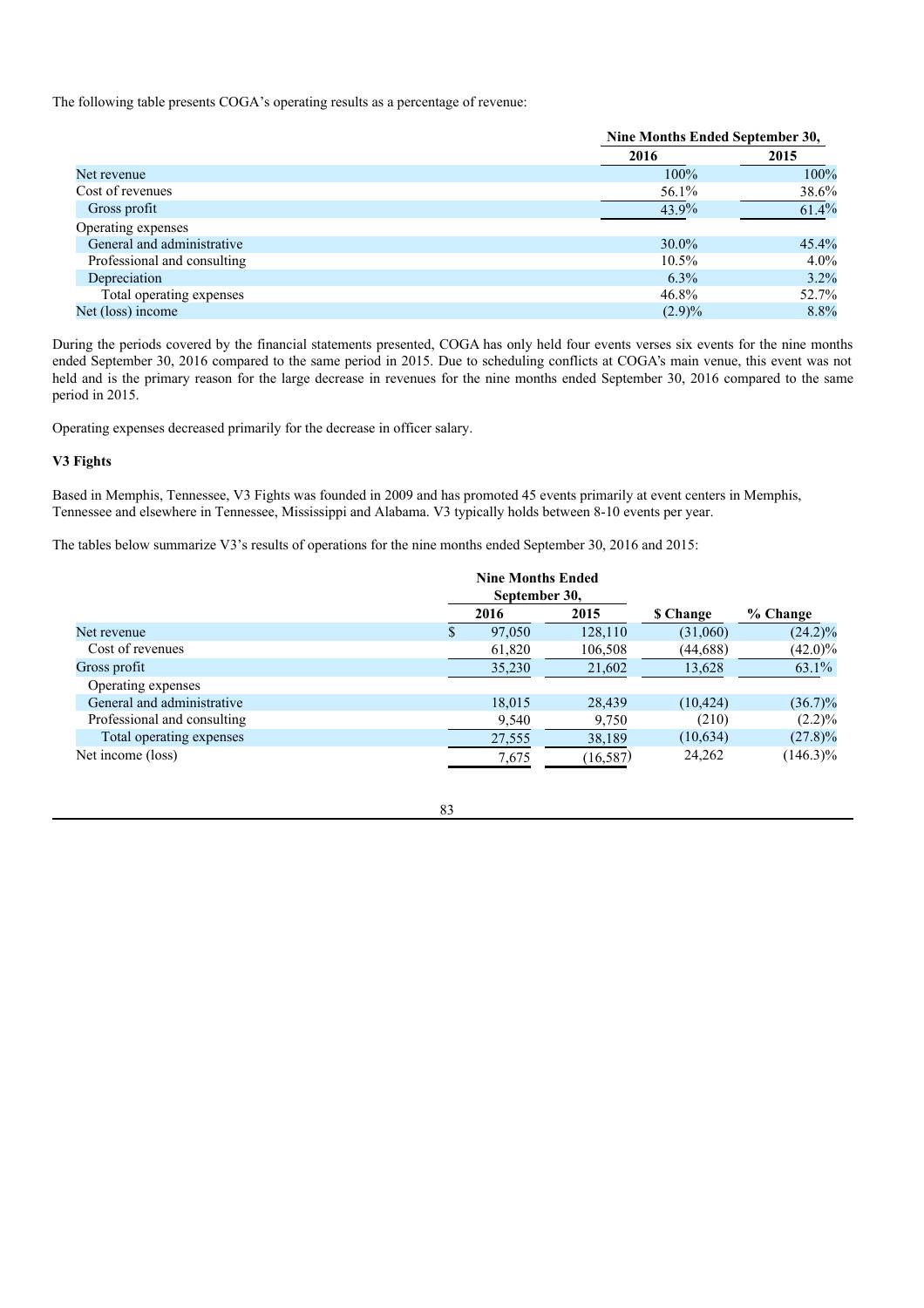The following table presents V3's operating results as a percentage of revenue:

|                             | Nine Months Ended September 30, |            |
|-----------------------------|---------------------------------|------------|
|                             | 2016                            | 2015       |
| Net revenue                 | 100.0%                          | 100.0%     |
| Cost of revenues            | 63.7%                           | 83.1%      |
| Gross profit                | $36.3\%$                        | $16.9\%$   |
| Operating expenses          |                                 |            |
| General and administrative  | 18.6%                           | $22.2\%$   |
| Professional and consulting | 9.8%                            | 7.6%       |
| Total operating expenses    | $28.4\%$                        | 29.8%      |
| Net income                  | $7.9\%$                         | $(12.9)\%$ |

The decrease in revenue of approximately \$31,000, for the nine months ended September 30, 2016 over the same period in 2015, is directly related 2 less events in the period and less ticket sales.

The decrease in operating expenses for the period compared to 2015 were the result of promoting one less event and by a decrease in accounting expenses in connection with the contemplated sale of the V3 business to Alliance in 2015.

## **Alliance MMA**

Alliance was formed on February 12, 2015 for the purposes of identifying and acquiring businesses that promote or support mixed martial art events and programming.

The tables below summarize Alliance's results of operations for the nine months ended September 30, 2016 and 2015:

|                             | <b>Nine Months Ended</b><br>September 30, |         |           |            |
|-----------------------------|-------------------------------------------|---------|-----------|------------|
|                             | 2016                                      | 2015    | \$ Change | $%$ Change |
| Net revenue                 |                                           |         |           |            |
| Cost of revenues            |                                           |         |           |            |
| Gross profit                |                                           |         |           |            |
| Operating expenses          |                                           |         |           |            |
| General and administrative  | 399.356                                   | 25,460  | 373,896   | 1,468.6%   |
| Professional and consulting | 419,996                                   | 183,000 | 236,996   | 130.0%     |
| Total operating expenses    | 819,352                                   | 208,460 | 610,892   | 293.0%     |
| Net loss                    | 819,352                                   | 208,460 | 610,892   | 293.0%     |

Net revenue is zero for the nine months ended September 30, 2016 and 2015, thus, revenue cost of revenues and operating expenses as a percentage of revenue are not applicable.

The increase in general and administrative expenses of approximately \$374,000 for the nine months ended September 30, 2016 over the same period in 2015. Mainly related to the IPO fees of \$304,000 which includes NASDAQ listing fees, NASDAQ market fees, public relations, travel costs and printing expense. Additional stock based compensation increased \$20,000, increase in salaries and related payroll expenses of \$31,000 as we added head counts to the management team as well as target companies acquired and interest expense of \$19,000.

The increase in professional and consulting expenses of approximately \$237,000 for the nine months ended September 30, 2016 over the same period in 2015. Is mainly related to the following: accounting and auditing related expenses of \$266,000, Legal fees of \$4,000 mainly due to the acquisition of Target Assets, target companies and the evaluation of other acquisition opportunities. Offset by a decrease of market research cost of \$33,000.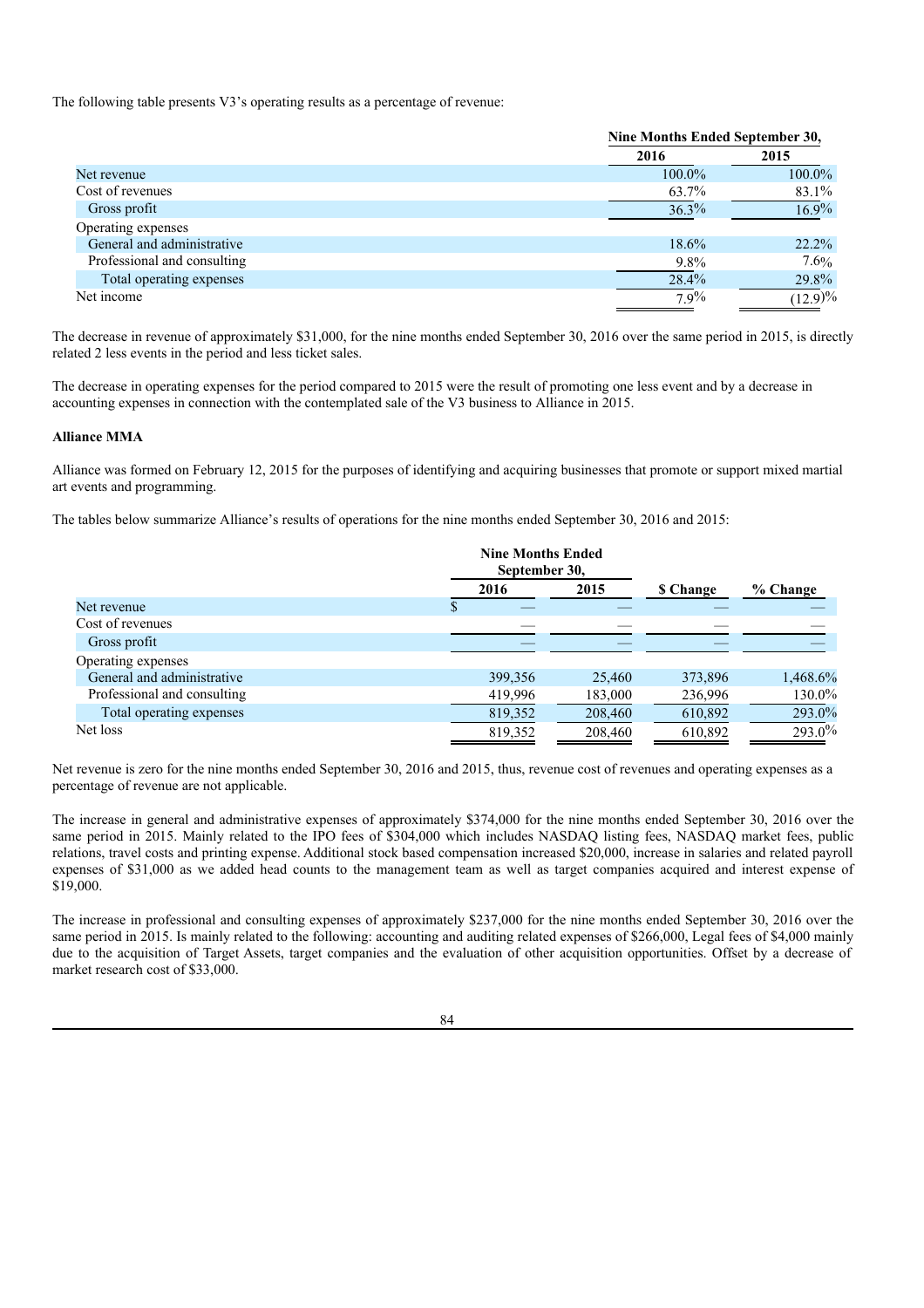## **Liquidity and Capital Resources**

Our primary source of cash has been from the issuance of stock primarily in conjunction with our IPO completed on September 30, 2016 and advances under our note payable – related party.

As of September 30, 2016, our cash balance was approximately \$5.1 million, which consists primarily of cash on deposit with banks. Our principal use of cash is to continue to acquire successful regional promotions to expand our MMA fan base, pay for operating expenses, and acquire capital assets. As of September 30, 2016, we had an accumulated deficit of \$1.2 million.

|                                                    |   | Nine Months Ended September 30, |            |  |
|----------------------------------------------------|---|---------------------------------|------------|--|
|                                                    |   | 2016                            | 2015       |  |
| <b>Consolidated Statements of Cash Flows Data:</b> |   |                                 |            |  |
| Net cash (used in) operating activities            | S | $(864,218)$ \$                  | (201, 200) |  |
| Net cash (used in) investing activities            |   | (1,391,736)                     |            |  |
| Net cash provided by financing activities          |   | 7,378,830                       | 201,200    |  |
| Net increase in cash                               |   | 5,122,876                       |            |  |

We intend to finance our business operations using the proceeds of the IPO, cash on hand and cash provided by our operating activities. While the operations of Alliance and the Target Companies in 2014, 2015, and the nine months of 2016, respectively, were a slight loss, our expenses will increase more quickly than our revenues as we execute our business plan to acquire additional regional MMA promotion companies, increase our marketing expenditures and hire additional employees and build infrastructure. If we begin to operate at a material loss, it will be necessary to fund that loss out of cash on hand, consisting primarily of the net proceeds of the IPO.

# *Operating Activities*

Cash used in operating activities was \$864,218 for the nine months ended September 30, 2016, relate to the net loss of \$819,352.

Cash used in operating activities was \$201,200 for the nine months ended September 30, 2015 primarily relate to the net loss of \$208,460.

## *Investing Activities*

Cash used in investing activities was \$1,391,736 for the nine months ended September 30, 2016, related to the acquisition of the Target Companies and Target Assets. There was no investing activities for 2015.

## *Financing Activities*

Cash provided by financing activities was \$7,378,830 for the nine months ended September 30, 2016, primarily related to our IPO which provided \$7,732,280 offset by the repayment of our Note Payable – Related Party of \$353,450, net .

Cash provided by financing activities was \$201,200 for the nine months ended September 30, 2015, primarily related to proceeds from our Note Payable – Related Party of \$195,911 and issuance of founders shares of \$5,289.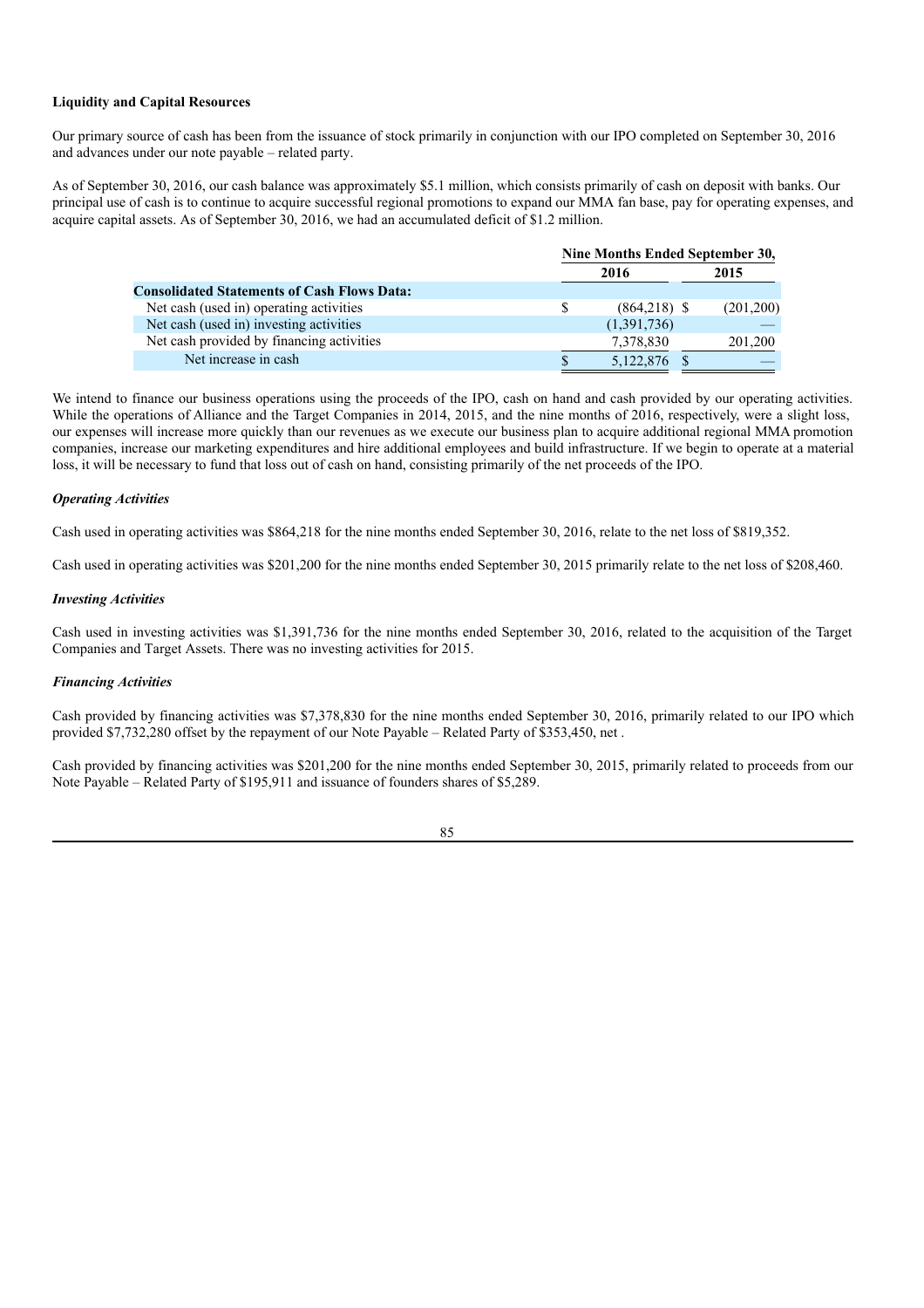### **Contractual Obligations**

Our principal contractual commitments consist of obligations under operating leases for office facilities and amount due to Louis Neglia.

#### **Off-Balance Sheet Arrangements**

We did not have any off-balance sheet arrangements as defined in Item 303(a)(4)(ii) of Regulation S-K, as of September 30, 2016.

#### **Critical Accounting Policies and Estimates**

During the nine months ended September 30, 2016, there were no significant changes in our critical accounting policies. See Note  $2 -$ "Summary of Significant Accounting Policies " of the Notes to the Condensed Consolidated Financial Statements for additional detail.

#### **Recent Accounting Pronouncements**

See Note 2 – "Summary of Significant Accounting Policies " of the Notes to the Condensed Consolidated Financial Statements for a full description of recent accounting pronouncements including the respective expected dates of adoption.

#### **Item 3. Quantitative and Qualitative Disclosures About Market Risk**

For a discussion of the Company's market risk, see ITEM 7A - Quantitative and Qualitative Disclosures about Market Risk in the S-1/A.

#### **Item 4. Controls and Procedures**

#### **Evaluation of Disclosure Controls and Procedures**

Attached as exhibits to this Form 10-Q are certifications of Alliance MMA, Inc.'s Chief Executive Officer and Chief Financial Officer, which are required in accordance with Rule 13a-14 of the Securities Exchange Act of 1934, as amended (the "Exchange Act"). This "Controls and Procedures" section includes information concerning the controls and controls evaluation referred to in the certifications and it should be read in conjunction with the certifications, for a more complete understanding of the topics presented.

This Quarterly Report on Form 10-Q does not include a report of management's assessment regarding internal control over financial reporting or an attestation report of the company's registered public accounting firm due to a transition period established by rules of the Securities and Exchange Commission for newly public companies.

As we are an emerging growth company and a newly-public company with no material operating history prior to the completion of our initial public offering on September 30, 2016, we have only recently commenced implementing "disclosure controls and procedures" ("Disclosure Controls"), as such term is defined in Rules  $13a-15(e)$  and  $15d-15(e)$  under the Exchange Act, which are designed to ensure that information required to be disclosed by us in reports that we file or submit under the Exchange Act is recorded, processed, summarized, and reported within the time periods specified in Securities and Exchange Commission rules and forms, and that such information is accumulated and communicated to our management, including our Chief Executive Officer and our Chief Financial Officer, to allow timely decisions regarding required disclosure.

There are inherent limitations to the effectiveness of any system of disclosure controls and procedures. Accordingly, even effective disclosure controls and procedures can only provide reasonable assurance of achieving their control objectives. We conducted an evaluation of the effectiveness of our Disclosure Controls as of September 30, 2016, the end of the period covered by this Quarterly Report on Form 10-Q. The Disclosure Controls evaluation was done under the supervision and with the participation of management, including our Chief Executive Officer and Chief Financial Officer. Based upon this evaluation, our Chief Executive Officer and Chief Financial Officer concluded that, due to our limited financial and manpower resources, our Disclosure Controls were not effective as of September 30, 2016, such that the information required to be disclosed by us in reports filed under the Exchange Act is (i) recorded, processed, summarized and reported within the time periods specified in the SEC's rules and forms and (ii) accumulated and communicated to our management, including our Chief Executive Officer and our Chief Financial Officer, as appropriate to allow timely decisions regarding disclosure.

Management is in the process of determining how best to implement an effective system to insure that information required to be disclosed in this Quarterly Report on Form 10-Q and subsequent filings to be submitted under the Exchange Act will be recorded, processed, summarized and reported accurately. Our management intends to develop procedures to address these issues to the extent possible given the limitations in our financial and manpower resources. No assurance can be made the implementation of these controls and procedures will be completed in a timely manner or that such controls or procedures will be adequate once implemented.

## **Change in Internal Control over Financial Reporting**

In addition, other than the items noted above, there has been no change in Alliance MMA, Inc.'s internal control over financial reporting, as defined in Exchange Act Rules 13a-15(f) and 15d-15(f), during Alliance MMA, Inc.'s most recent quarter that has materially affected, or is reasonably likely to materially affect, Alliance MMA, Inc.'s internal control over financial reporting.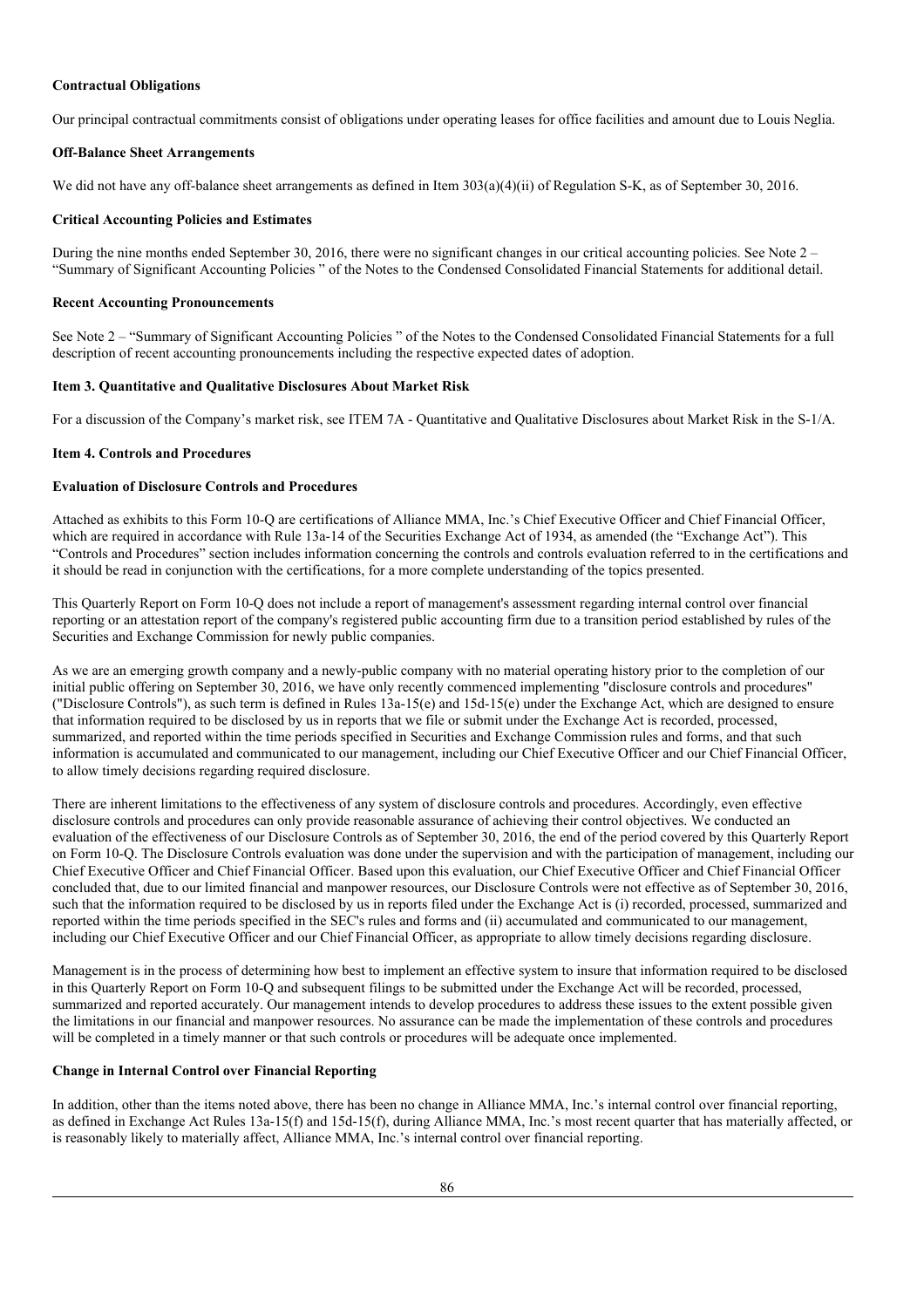# **PART II—OTHER INFORMATION**

## **Item 1. Legal Proceedings**

In the normal course of business or otherwise, we may become involved in legal proceedings. We will accrue a liability for such matters when it is probable that a liability has been incurred and the amount can be reasonably estimated. When only a range of possible loss can be established, the most probable amount in the range is accrued. If no amount within this range is a better estimate than any other amount within the range, the minimum amount in the range is accrued. The accrual for a litigation loss contingency might include, for example, estimates of potential damages, outside legal fees and other directly related costs expected to be incurred. As of September 30, 2016 and December 31, 2015, we were not involved in any material legal proceedings.

### **Item 1A. Risk Factors**

There have been no material changes to the Risk Factors as disclosed in the Company's amended Registration statement filed with the Securities and Exchange Commission on August 30, 2016.

#### **Item 2. Unregistered Sales of Equity Securities and Use of Proceeds**

None.

**Item 3. Defaults Upon Senior Securities.**

None.

**Item 4. Mine Safety Disclosures**

None.

# **Item 5. Other Information.**

None.

87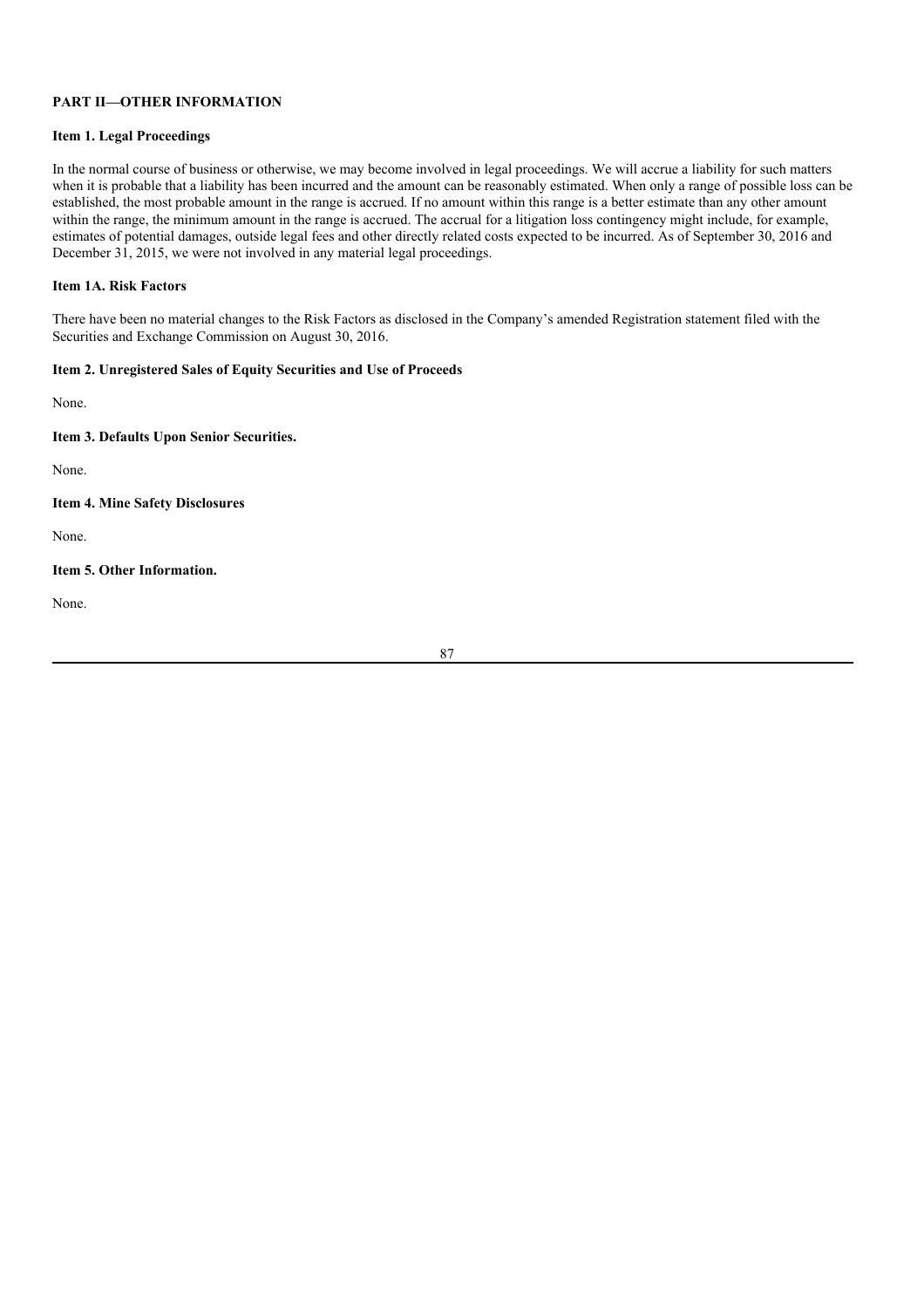## **Item 6. Exhibits.**

| Exhibit<br>No.      | <b>Description</b>                                                                                                                                            |
|---------------------|---------------------------------------------------------------------------------------------------------------------------------------------------------------|
| $31.1*$             | Certification of the Principal Executive Officer pursuant to Rule $13a-14(a)$ or $15d-14(a)$ of the Securities Exchange Act of<br>1934.                       |
| $31.2*$             | Certification of the Principal Financial Officer pursuant to Rule 13a-14(a) or 15d-14(a) of the Securities Exchange Act of<br>1934.                           |
| $32.1(1)^*$         | Certification of the Principal Executive Officer pursuant to 18 U.S.C. Section 1350, as adopted pursuant to Section 906 of<br>the Sarbanes-Oxley Act of 2002. |
| $32.2(1)$ *         | Certification of the Principal Financial Officer pursuant to 18 U.S.C. Section 1350, as adopted pursuant to Section 906 of<br>the Sarbanes-Oxley Act of 2002. |
| *<br>Filed Herewith |                                                                                                                                                               |

(1) The certifications on Exhibit 32 hereto are deemed not "filed" for purposes of Section 18 of the Exchange Act or otherwise subject to the liability of that Section. Such certifications will not be deemed incorporated by reference into any filing under the Securities Act or the Exchange Act.

88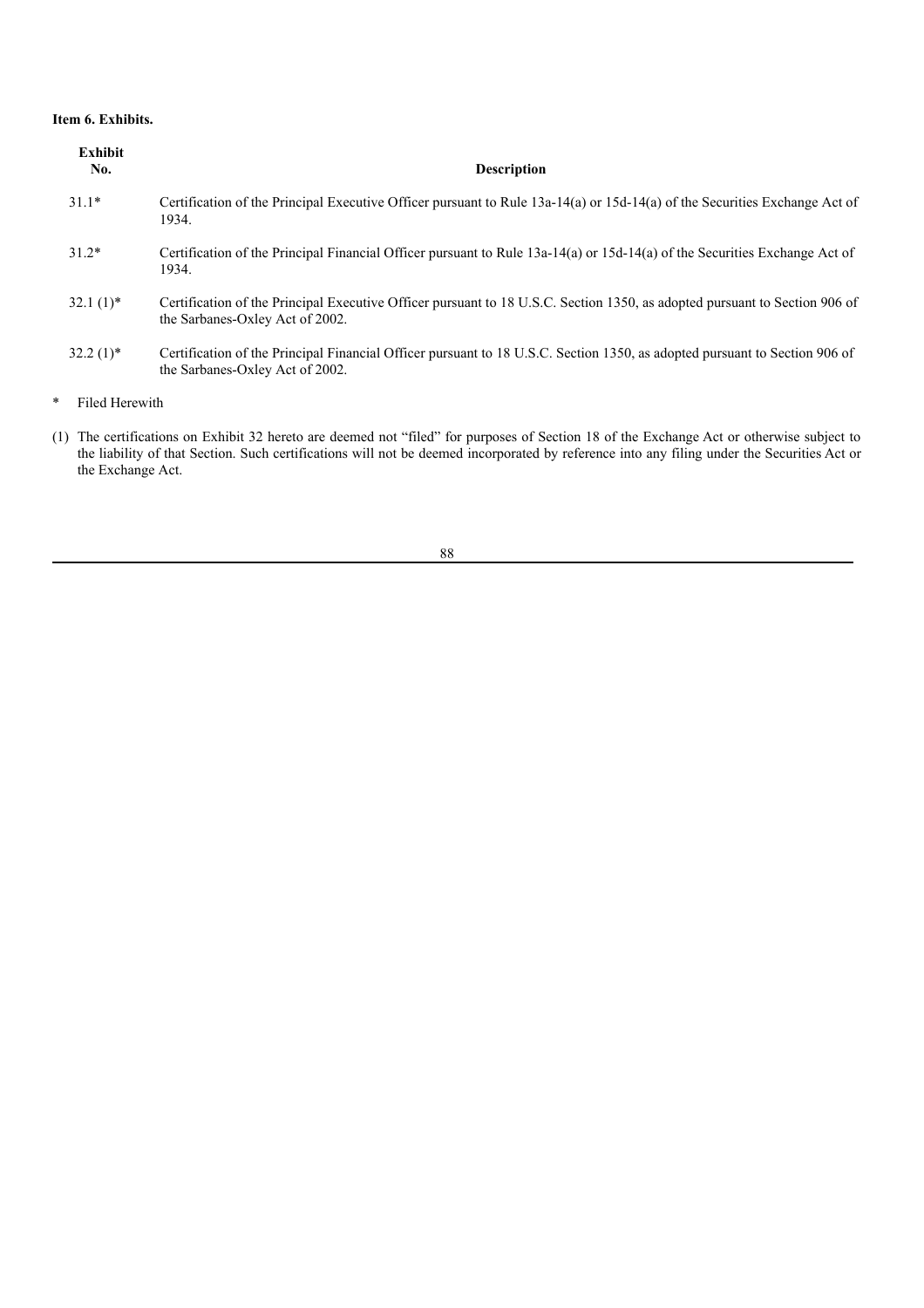# **SIGNATURES**

Pursuant to the requirements of the Securities Exchange Act of 1934, the registrant has duly caused this report to be signed on its behalf by the undersigned, thereunto duly authorized.

# **ALLIANCE MMA, INC**

Date: November 14, 2016 By: By: *Paul Date:* November 14, 2016

| /s/ Paul Danner<br>Зy: |
|------------------------|
|------------------------|

Name: Paul Danner<br>Title: Chief Execut Chief Executive Officer (Principal Executive Officer)

By: /s/ John Price

Name: John Price

Title: Chief Financial Officer (Principal Financial Officer) (Principal Accounting Officer)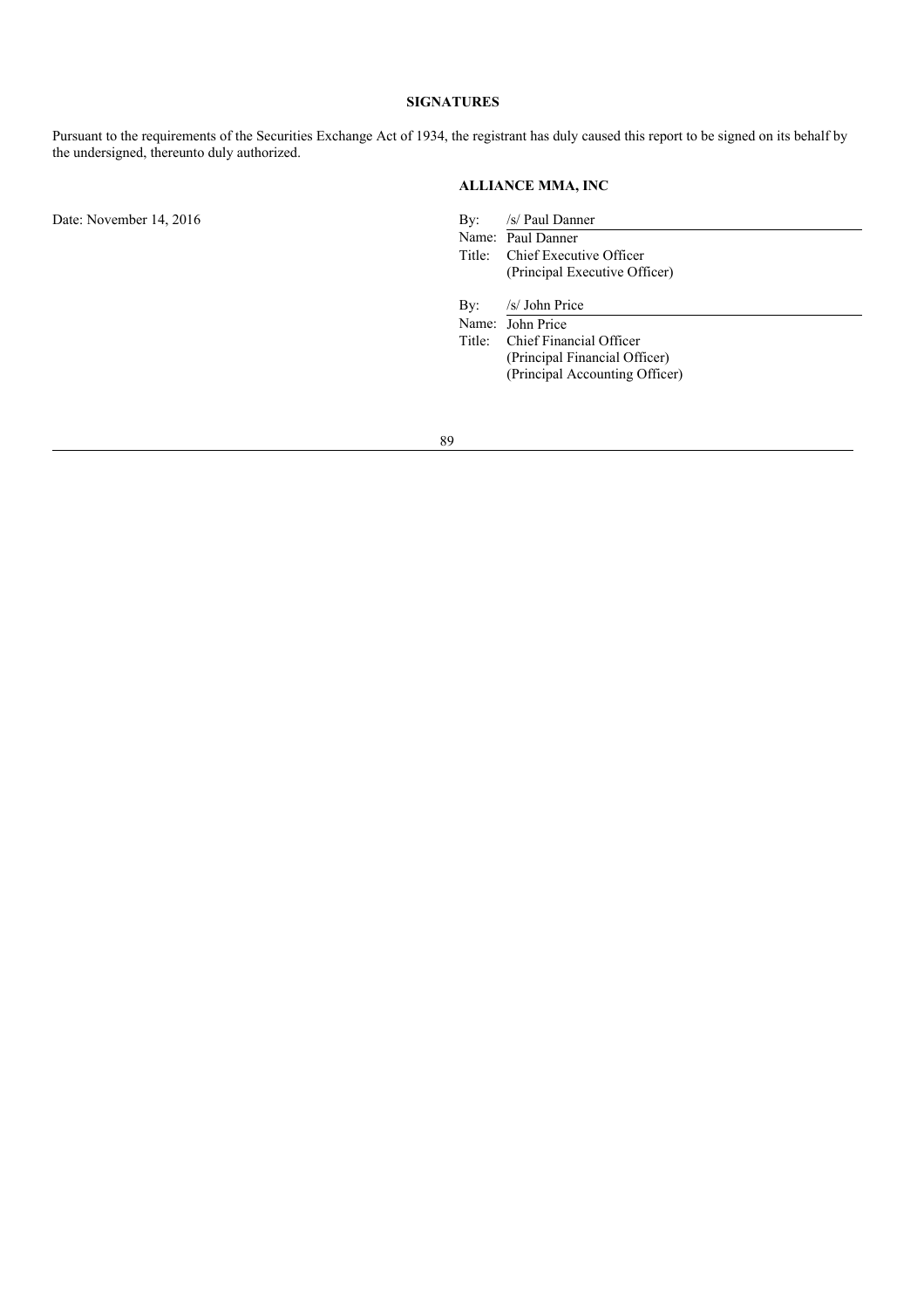### **CERTIFICATION**

I, Paul Danner, certify that:

- 1. I have reviewed this Quarterly Report on Form 10-Q of Alliance MMA, Inc.;
- 2. Based on my knowledge, this report does not contain any untrue statement of a material fact or omit to state a material fact necessary to make the statements made, in light of the circumstances under which such statements were made, not misleading with respect to the period covered by this report;
- 3. Based on my knowledge, the financial statements, and other financial information included in this report, fairly present in all material respects the financial condition, results of operations and cash flows of the registrant as of, and for, the periods present in this report;
- 4. The registrant's other certifying officer and I are responsible for establishing and maintaining disclosure controls and procedures (as defined in Exchange Act Rules 13a-15(e) and 15d-15(e)):
	- a) Designed such disclosure controls and procedures, or caused such disclosure controls and procedures to be designed under our supervision, to ensure that material information relating to the registrant, including its consolidated subsidiaries, is made known to us by others within those entities, particularly during the period in which this report is being prepared;
	- b) Evaluated the effectiveness of the registrant's disclosure controls and procedures and presented in this report our conclusions about the effectiveness of the disclosure controls and procedures, as of the end of the period covered by this report based on such evaluation; and
	- c) Disclosed in this report any change in the registrant's internal control over financing reporting that occurred during the registrant's most recent fiscal quarter (the registrant's fourth fiscal quarter in the case of an annual report) that has materially affected, or is reasonably likely to materially affect, the registrant's internal control over financial reporting; and
- 5. The registrant's other certifying officer and I have disclosed, based on our most recent evaluation of internal control over financial reporting, to the registrant's auditors and the audit committee of the registrant's board of directors (or persons performing the equivalent functions):
	- a) All significant deficiencies and material weaknesses in the design or operation of internal control over financial reporting which are reasonably likely to adversely affect the registrant's ability to record, process, summarize and report financial information; and
	- b) Any fraud, whether or not material, that involves management or other employees who have a significant role in the registrant's internal control over financial reporting.

Date: November 14, 2016 By: /s/Paul Danner

Paul Danner Chief Executive Officer (Principal Executive Officer)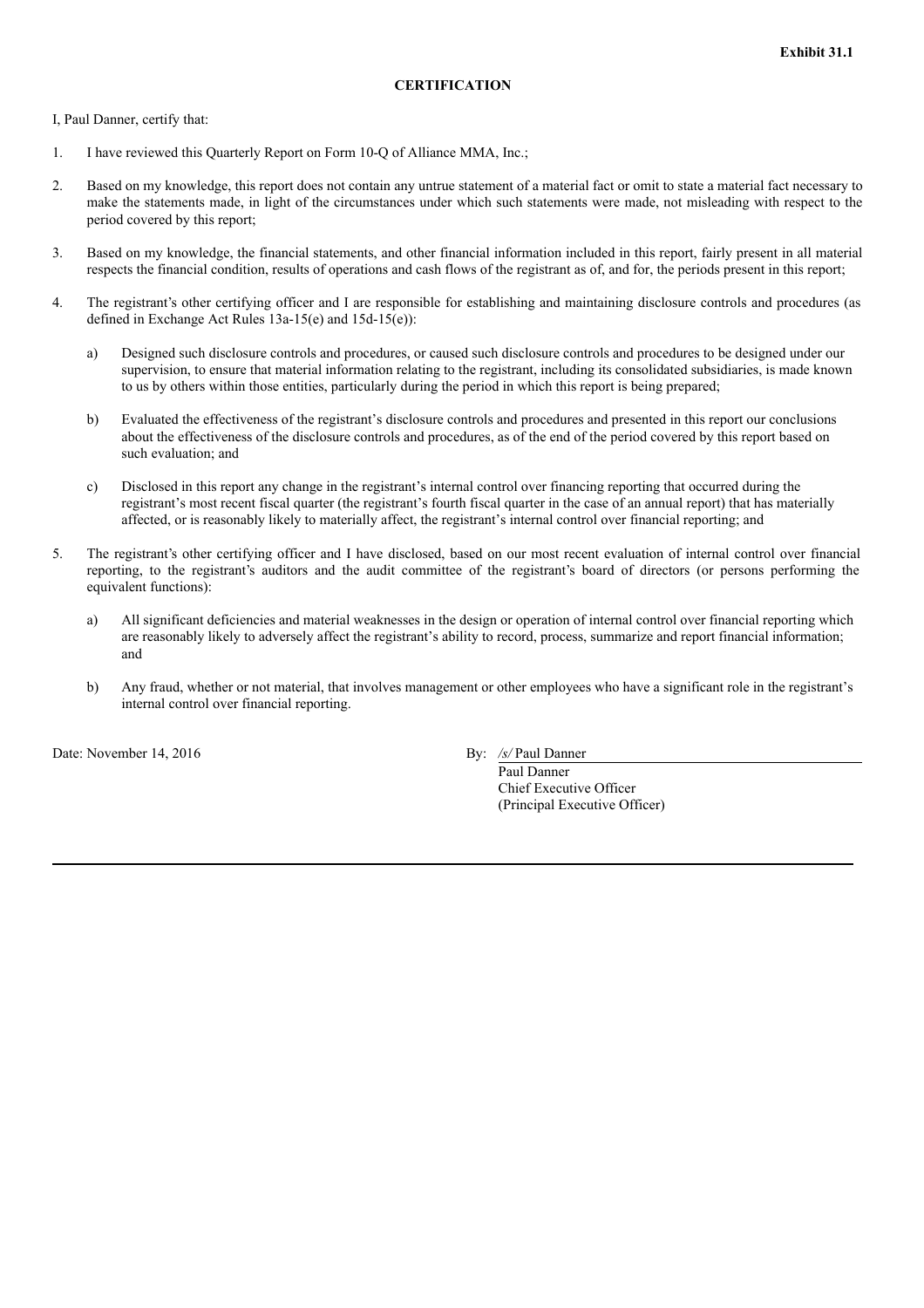### **CERTIFICATION**

I, John Price, certify that:

- 1. I have reviewed this Quarterly Report on Form 10-Q of Alliance MMA, Inc.;
- 2. Based on my knowledge, this report does not contain any untrue statement of a material fact or omit to state a material fact necessary to make the statements made, in light of the circumstances under which such statements were made, not misleading with respect to the period covered by this report;
- 3. Based on my knowledge, the financial statements, and other financial information included in this report, fairly present in all material respects the financial condition, results of operations and cash flows of the registrant as of, and for, the periods present in this report;
- 4. The registrant's other certifying officer and I are responsible for establishing and maintaining disclosure controls and procedures (as defined in Exchange Act Rules 13a-15(e) and 15d-15(e)):
	- a) Designed such disclosure controls and procedures, or caused such disclosure controls and procedures to be designed under our supervision, to ensure that material information relating to the registrant, including its consolidated subsidiaries, is made known to us by others within those entities, particularly during the period in which this report is being prepared;
	- b) Evaluated the effectiveness of the registrant's disclosure controls and procedures and presented in this report our conclusions about the effectiveness of the disclosure controls and procedures, as of the end of the period covered by this report based on such evaluation; and
	- c) Disclosed in this report any change in the registrant's internal control over financing reporting that occurred during the registrant's most recent fiscal quarter (the registrant's fourth fiscal quarter in the case of an annual report) that has materially affected, or is reasonably likely to materially affect, the registrant's internal control over financial reporting; and
- 5. The registrant's other certifying officer and I have disclosed, based on our most recent evaluation of internal control over financial reporting, to the registrant's auditors and the audit committee of the registrant's board of directors (or persons performing the equivalent functions):
	- a) All significant deficiencies and material weaknesses in the design or operation of internal control over financial reporting which are reasonably likely to adversely affect the registrant's ability to record, process, summarize and report financial information; and
	- b) Any fraud, whether or not material, that involves management or other employees who have a significant role in the registrant's internal control over financial reporting.

Date: November 14, 2016 By: /s/John Price

John Price Principal Financial Officer (Principal Accounting Officer)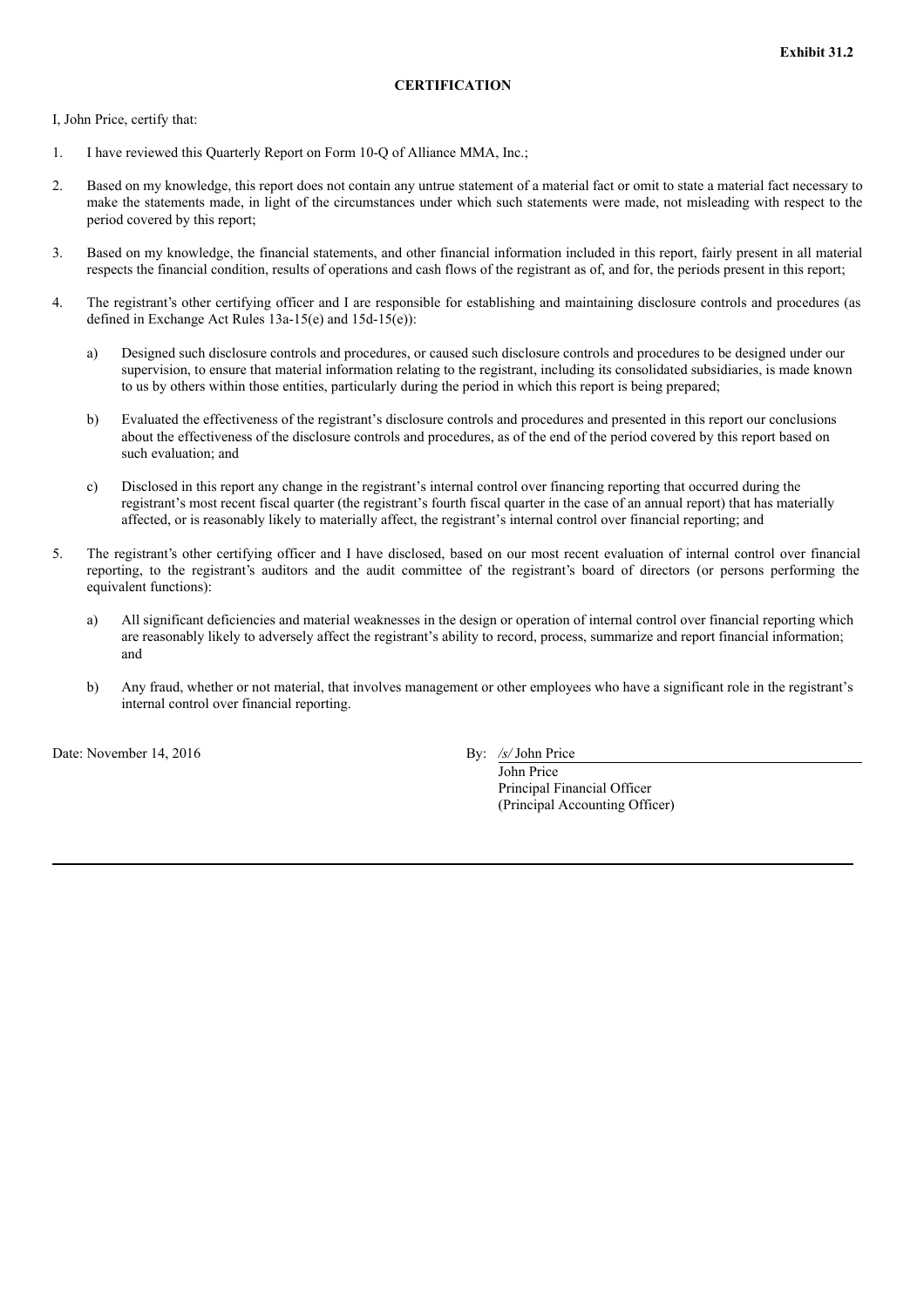### **Section 1350 CERTIFICATION**

In connection with this Quarterly Report of Alliance MMA, Inc. (the "Company"), on Form 10-Q for the quarter ended September 30, 2016, as filed with the U.S. Securities and Exchange Commission on the date hereof (the "Report"), I, Paul Danner, Principal Executive Officer of the Company, certify pursuant to 18 U.S.C. Section. 1350, as adopted pursuant to Section. 906 of the Sarbanes-Oxley Act of 2002, that:

- (1) The Report fully complies with the requirements of Section 13(a) or 15(d) of the Securities Exchange Act of 1934, as amended; and
- (2) The information contained in the Report, fairly presents, in all material respects, the financial condition and results of operations of the Company.

Date: November 14, 2016 By: /s/Paul Danner

Paul Danner Chief Executive Officer (Principal Executive Officer)